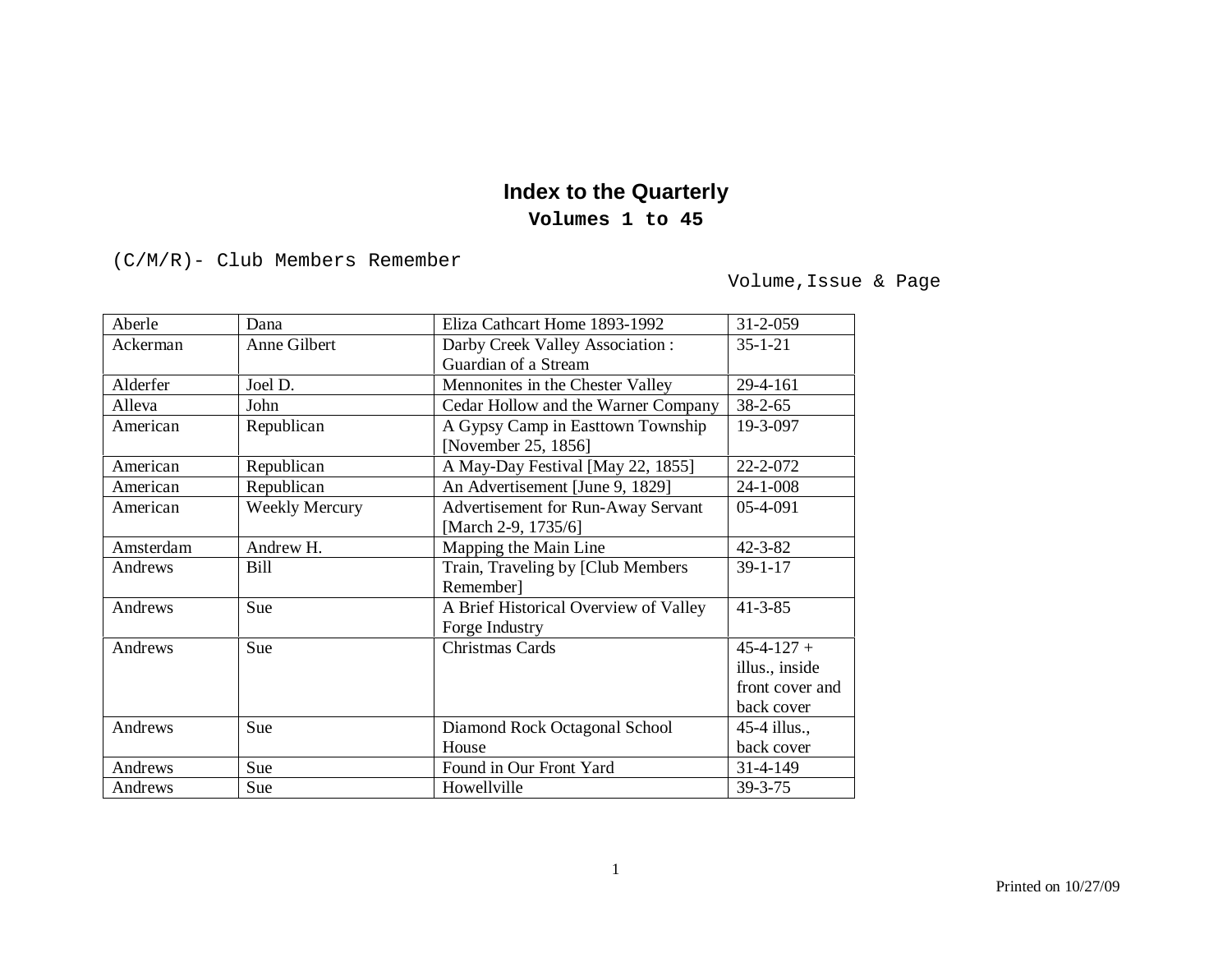| Andrews       | Sue             | Knox Covered Bridge                       | 45-4 illus.,    |
|---------------|-----------------|-------------------------------------------|-----------------|
|               |                 |                                           | back cover      |
| Andrews       | Sue             | Old Houses and History of Devault and     | $38 - 2 - 43$   |
|               |                 | <b>Cedar Hollow</b>                       |                 |
| Andrews       | Sue             | Valley Store and Old Morehall Road        | $36 - 2 - 35$   |
| Andrews       | Sue             | Vanished Houses of the Great Valley       | $35 - 2 - 41$   |
| Andrews       | Sue             | Whiteland Mill                            | 45-4 illus.,    |
|               |                 |                                           | inside front    |
|               |                 |                                           | cover           |
| Ansley        | <b>Jack</b>     | Berwyn Village Walk - 1999                | $37 - 4 - 111$  |
| Armitage      | Harry V., M. D. | The Deadly Pandemic of 1918 (When         | $37 - 1 - 25$   |
|               |                 | Flu Hit Delaware County)                  |                 |
| Arnold        | <b>Beth</b>     | Inns and Taverns                          | $44 - 1/2 - 15$ |
| Arthur        | Roger           | A Local Band of Brothers: The 97th        | $41 - 4 - 119$  |
|               |                 | Pennsylvania Infantry During the Civil    |                 |
|               |                 | War                                       |                 |
| Atkinson      | Margaretta      | Notes on the History of First Church of   | 09-2-031        |
|               |                 | Christ, Scientist, Berwyn                 |                 |
| Atkinson      | Margaretta      | Notes on the History of the Berwyn        | 06-4-075        |
|               |                 | Library 1905-1946                         |                 |
| Aument        | Marian          | Piano Lessons  [Club Members              | $33 - 3 - 108$  |
|               |                 | Remember]                                 |                 |
| Aument        | Marian          | The Home Front During the Second          | 24-4-127        |
|               |                 | World War (C/M/R)                         |                 |
| Aument        | Marian          | Things We Used to Do by Hand              | $31 - 3 - 107$  |
|               |                 | (C/M/R)                                   |                 |
| Author        |                 | Title                                     | Citation        |
|               |                 |                                           | (volume, issue, |
|               |                 |                                           | page)           |
| <b>Barbee</b> | Mary Whitworth  | Readin', 'Ritin', and 'Rithmetic: Schools | 27-2-058        |
|               |                 | before the Public School Law              |                 |
| <b>Barbee</b> | Mary Whitworth  | Things We Used to Do by Hand              | $31 - 3 - 107$  |
|               |                 | (C/M/R)                                   |                 |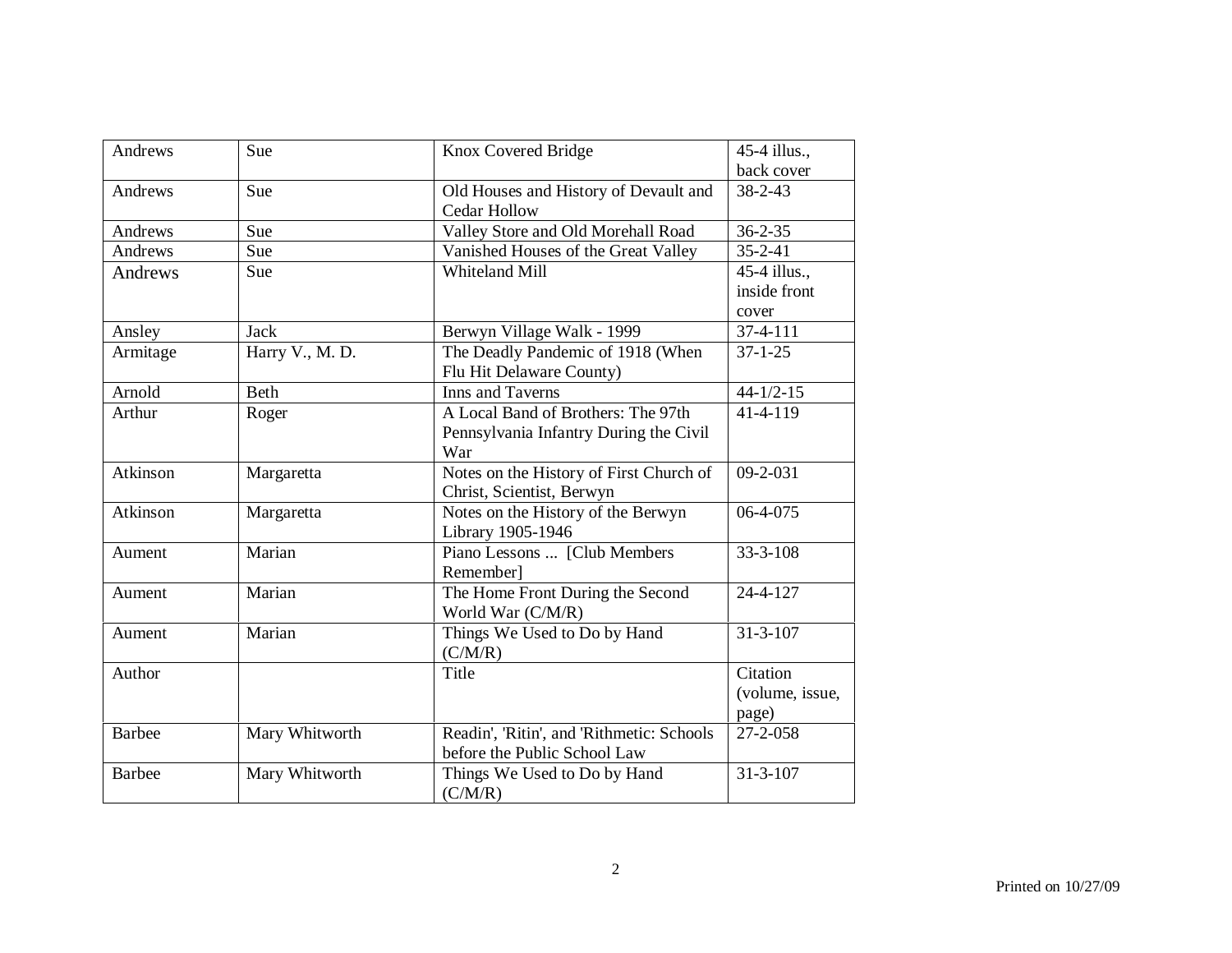| <b>Barbee</b>    | Mary Whitworth        | Valley Forge Music Fair [Club<br>Members Remember]                | $36 - 1 - 10$  |
|------------------|-----------------------|-------------------------------------------------------------------|----------------|
| <b>Barker</b>    | Charles               | <b>Supplee Cemetery Gravestone Record</b>                         | $12 - 1 - 013$ |
| <b>Barksdale</b> | <b>Francis Nelson</b> | Chesterbrook Stock Farm: A Unique<br>Blue Grass Farm in the East  | $26 - 4 - 123$ |
| <b>Barnes</b>    | Florence W.           | Berwyn Fire Company                                               | 15-4-061       |
| <b>Barnes</b>    | Florence W.           | The American Non-Gran Bronze<br>Company                           | 09-4-089       |
| <b>Bartram</b>   | Anna Smedley          | Some Scattered Memories of the Paoli<br>Library                   | 23-4-133       |
| <b>Bartram</b>   | Anna Smedley          | The Bartram Bridge                                                | $21 - 3 - 103$ |
| <b>Bartram</b>   | Anna Smedley          | Willistown Friends Meeting                                        | $09-2-026$     |
| Baugh            | Anthony Wayne         | Editorial: Christmas Message (Valley<br>Forge 160 Years Ago)      | $01 - 2 - 001$ |
| Baugh            | Anthony Wayne         | Editorial: Objectives of the T-E History<br>Club                  | $01 - 1 - 001$ |
| Baugh            | <b>Anthony Wayne</b>  | The T-E History Club and its Three-<br>Day Trip [to Williamsburg] | $01 - 1 - 013$ |
| Baugh            | Mary W.               | Anthony Wayne Baugh, H. D.                                        | $06 - 2 - 035$ |
| Baum             | Susanna               | Train, Traveling by [Club Members<br>Remember]                    | $39 - 1 - 23$  |
| Baur             | Audrey                | The Chesterbrook Development                                      | $40 - 1 - 27$  |
| <b>Beach</b>     | Warren D.             | <b>Sacred Places</b>                                              | $30-4-129$     |
| <b>Becker</b>    | Marshall Joseph       | A Bibliography of Material on the<br>Lenape                       | 23-1-009       |
| <b>Becker</b>    | Marshall Joseph       | The Lenape of Southern Pennsylvania:<br>A Brief History           | $23 - 1 - 003$ |
| Bell             | Robert J.             | Royer-Greaves School for Blind                                    | 29-3-111       |
| Bellamy          | Jean                  | The Kitchen Cupboard Pharmacy<br>(C/M/R)                          | 28-4-125       |
| <b>Bellew</b>    | <b>Bill</b>           | The Shoe Makers Shoe Maker, The<br>Quici Family of Berwyn         | 44-3 112-114   |
| Benson           | Pattye                | 4th annual house tour, (2008),                                    | 45-3-112       |
|                  |                       |                                                                   |                |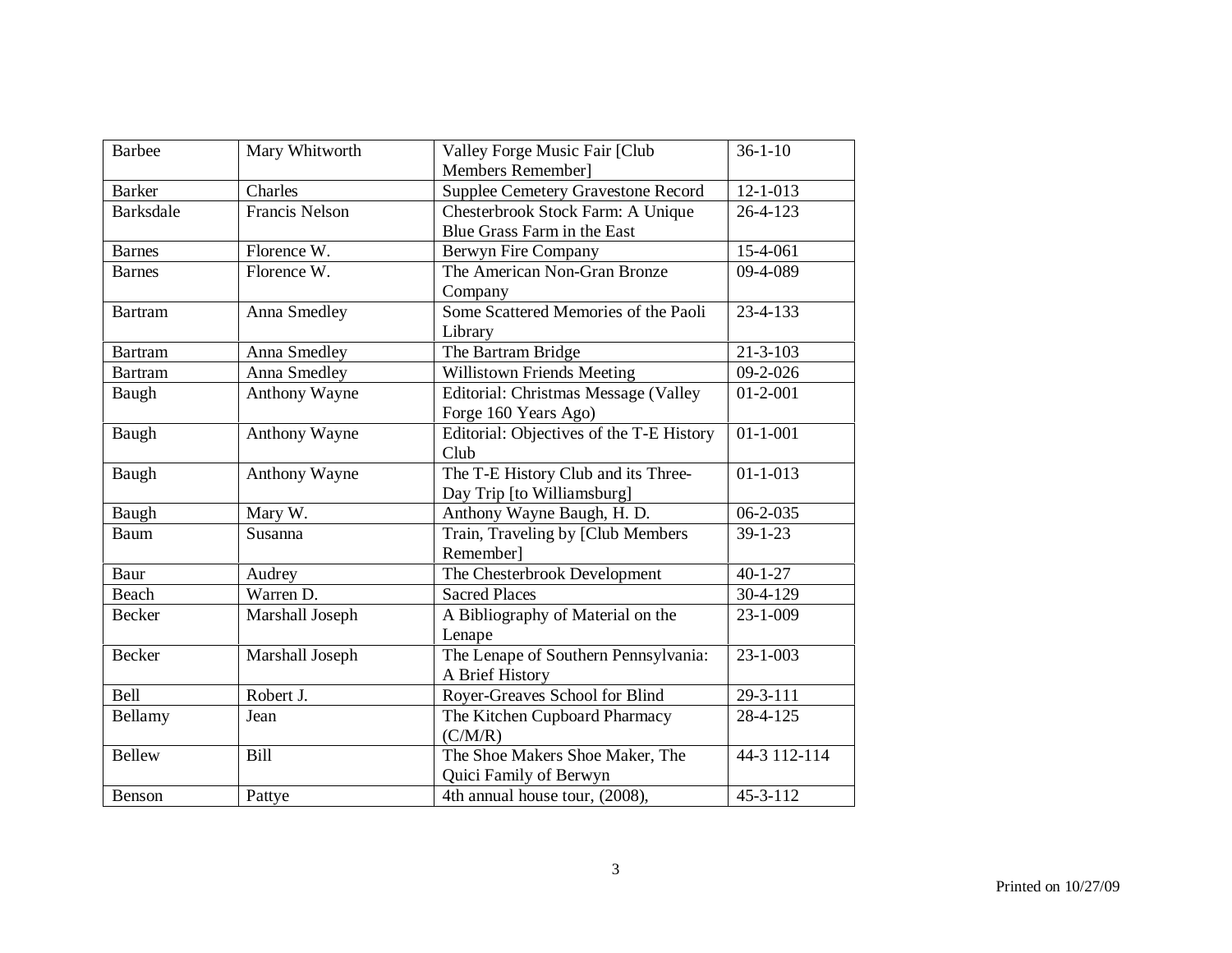|                |               | <b>Tredyffrin Historic Preservation Trust</b> | + illus., back  |
|----------------|---------------|-----------------------------------------------|-----------------|
|                |               |                                               | cover           |
| Benson         | Pattye        | Tricentennial Celebration, The Creation       | $45 - 1 - 33 +$ |
|                |               | of a,                                         | illus., back    |
|                |               |                                               | cover           |
| <b>Bertram</b> | Mike          | Old Roads of Tredyffrin, The                  | $45 - 3 - 86 +$ |
|                |               |                                               | illus., front   |
|                |               |                                               | cover           |
| <b>Bertram</b> | Mike          | Port Kennedy Bone Cave Remains                | $43 - 1 - 26$   |
| <b>Bertram</b> | Mike          | Reverend William Currie, 1710-1803:           | $42 - 2 - 49$   |
|                |               | Aspects of His Life                           |                 |
| <b>Bertram</b> | Mike          | Sand, Railways and Movies: The Bean           | 43-4-127        |
|                |               | <b>Family Business</b>                        |                 |
| <b>Bertram</b> | Mike          | The Excavations at Valley Forge               | $43 - 3 - 88$   |
|                |               | <b>Station</b>                                |                 |
| <b>Bertram</b> | Mike          | The Yohn Farm in Chesterbrook                 | 44-3 107-111    |
| <b>Bertram</b> | Mike          | Thomas Jones, Colonial Farmer and             | 43-2 53-61      |
|                |               | Carpenter                                     |                 |
| <b>Bertram</b> | Mike          | Water and Fire: The Power Behind              | $41 - 3 - 75$   |
|                |               | Valley Forge: The Rise and Fall of            |                 |
|                |               | <b>Valley Forge Industry</b>                  |                 |
| <b>Bertram</b> | Mike          | Why the Phoenixville, Valley Forge and        | $42 - 1 - 26$   |
|                |               | <b>Strafford Railway Never Reached</b>        |                 |
|                |               | Strafford                                     |                 |
| <b>Bertram</b> | Mike          | Yellow Springs Road in Valley Forge           | 42-4-107        |
|                |               | National Park: A History                      |                 |
| <b>Bertram</b> | Mike (editor) | Tredyffrin History: Churches, 18th            | $44 - 1/2 - 12$ |
|                |               | Century,                                      |                 |
| <b>Bertram</b> | Mike (editor) | Tredyffrin History: Colonial Times,           | $44 - 1/2 - 5$  |
|                |               | 1680-1780,                                    |                 |
| <b>Bertram</b> | Mike (editor) | Tredyffrin History: Covered Bridge,           | $44 - 1/2 - 51$ |
|                |               | The,                                          |                 |
| <b>Bertram</b> | Mike (editor) | Tredyffrin History: Devon, Scenes of          | $44 - 1/2 - 58$ |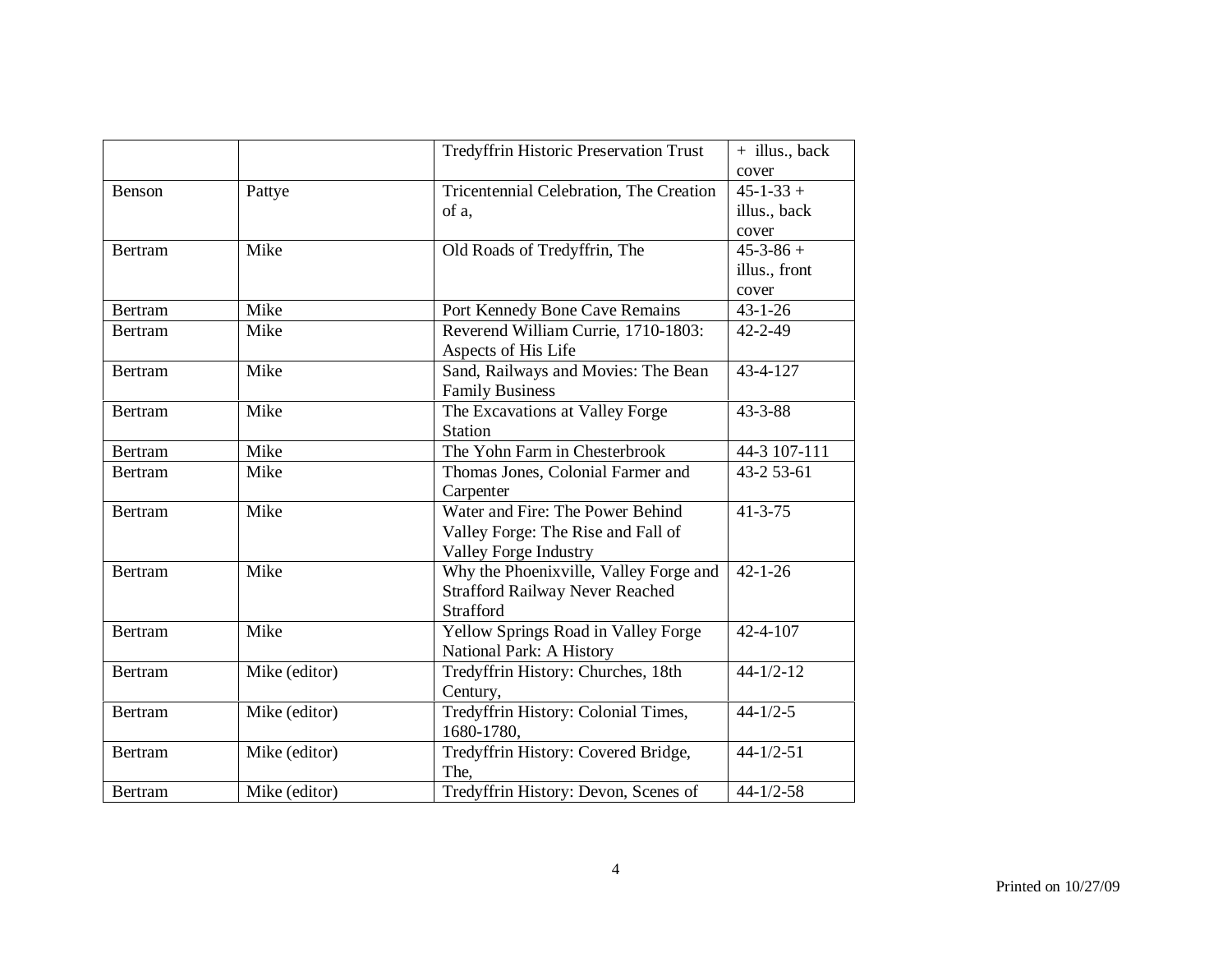|                |               | Disaster at,                            |                 |
|----------------|---------------|-----------------------------------------|-----------------|
| Bertram        | Mike (editor) | Tredyffrin History: Early Days, The,    | $44 - 1/2 - 6$  |
| <b>Bertram</b> | Mike (editor) | Tredyffrin History: Glass Tax, The,     | $44 - 1/2 - 42$ |
| <b>Bertram</b> | Mike (editor) | Tredyffrin History: Great Valley        | $44 - 1/2 - 71$ |
|                |               | Township,                               |                 |
| <b>Bertram</b> | Mike (editor) | Tredyffrin History: Jones, The          | $44 - 1/2 - 82$ |
|                |               | Reverend David,                         |                 |
| Bertram        | Mike (editor) | Tredyffrin History: Knox, Philander C., | $44 - 1/2 - 84$ |
| <b>Bertram</b> | Mike (editor) | Tredyffrin History: Looking Forward,    | $44 - 1/2 - 80$ |
| <b>Bertram</b> | Mike (editor) | Tredyffrin History: Marine Corps        | $44 - 1/2 - 55$ |
|                |               | Signals Training Camp, The, World       |                 |
|                |               | War I,                                  |                 |
| <b>Bertram</b> | Mike (editor) | Tredyffrin History: Mills, The,         | $44 - 1/2 - 20$ |
| <b>Bertram</b> | Mike (editor) | Tredyffrin History: Nike Base, The,     | $44 - 1/2 - 69$ |
| Bertram        | Mike (editor) | Tredyffrin History: Non-Gran Bronze     | $44 - 1/2 - 54$ |
|                |               | Company, The,                           |                 |
| <b>Bertram</b> | Mike (editor) | Tredyffrin History: Open Space in the   | $44 - 1/2 - 78$ |
|                |               | Township,                               |                 |
| <b>Bertram</b> | Mike (editor) | Tredyffrin History: Paper Bag           | $44 - 1/2 - 57$ |
|                |               | Company, The,                           |                 |
| <b>Bertram</b> | Mike (editor) | Tredyffrin History: Personalities of    | $44 - 1/2 - 81$ |
|                |               | Tredyffrin,                             |                 |
| <b>Bertram</b> | Mike (editor) | Tredyffrin History: Philadelphia Folk   | $44 - 1/2 - 72$ |
|                |               | Festival, The,                          |                 |
| <b>Bertram</b> | Mike (editor) | Tredyffrin History: Revolutionary War,  | $44 - 1/2 - 22$ |
|                |               | The.                                    |                 |
| <b>Bertram</b> | Mike (editor) | Tredyffrin History: Roads, The,         | $44 - 1/2 - 9$  |
| <b>Bertram</b> | Mike (editor) | Tredyffrin History: Rural Environment,  | $44 - 1/2 - 41$ |
|                |               | The.                                    |                 |
| <b>Bertram</b> | Mike (editor) | Tredyffrin History: Rural Period, The,  | $44 - 1/2 - 40$ |
|                |               | 1780-1950,                              |                 |
| Bertram        | Mike (editor) | Tredyffrin History: Tredyffrin,         | $44 - 1/2 - 4$  |
|                |               | Development of, The,                    |                 |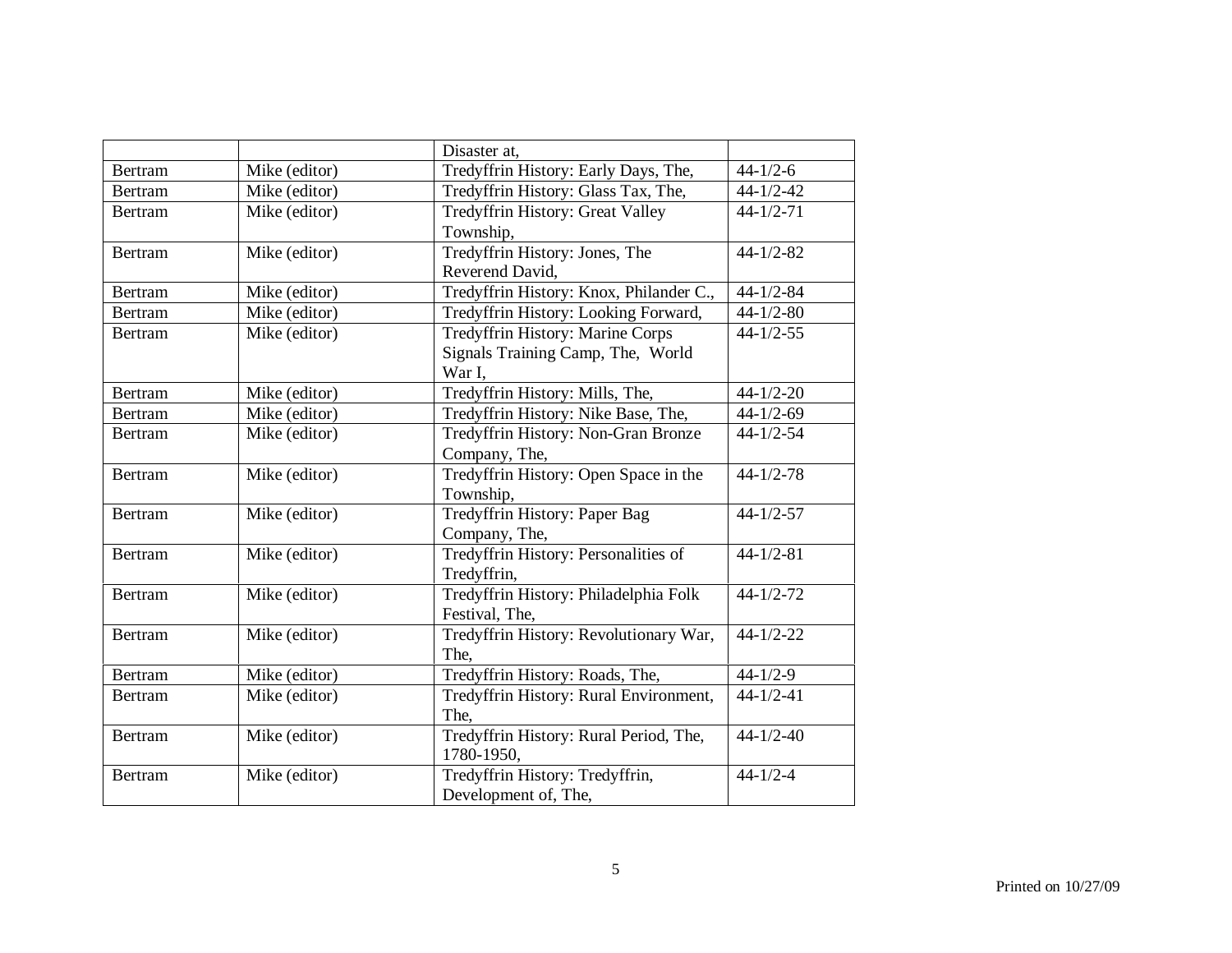| <b>Bertram</b> | Mike (editor)  | Tredyffrin History: Tredyffrin,<br>Personalities of,                                                                                               | $44 - 1/2 - 81$ |
|----------------|----------------|----------------------------------------------------------------------------------------------------------------------------------------------------|-----------------|
| <b>Bertram</b> | Mike (editor)  | Tredyffrin History: Tredyffrin, Villages<br>of, The, (Strafford, Paoli, New<br>Centerville, Howellville, Daylesford,<br>Cockletown, Cedar Hollow), | $44 - 1/2 - 27$ |
| <b>Bertram</b> | Mike (editor)  | Tredyffrin History: Urbanization, 1950-<br>2006                                                                                                    | $44 - 1/2 - 68$ |
| <b>Bertram</b> | Mike (editor)  | Tredyffrin History: Valley Forge<br>Campus, The University of<br>Pennsylvania                                                                      | $44 - 1/2 - 61$ |
| <b>Bertram</b> | Mike (editor)  | Tredyffrin History: Valley Forge Music<br>Fair                                                                                                     | $44 - 1/2 - 76$ |
| <b>Bertram</b> | Mike (editor,) | Tredyffrin History: Checker, Chubby                                                                                                                | $44 - 1/2 - 86$ |
| <b>Binzen</b>  | Peter          | Remembering the Philadelphia Bulletin                                                                                                              | $40 - 3 - 97$   |
| Bloomer        | Evelyn         | Family Folklore (C/M/R)                                                                                                                            | 29-4-151        |
| <b>Bloomer</b> | Evelyn         | Things We Used to Do by Hand<br>(C/M/R)                                                                                                            | $31 - 3 - 107$  |
| <b>Bloomer</b> | Evelyn         | Toys from Christmases Past (C/M/R)                                                                                                                 | $27 - 1 - 007$  |
| Boehlke        | Dr. Fred, jr   | Paoli Gets a Baptist Church: A History<br>of Paoli Baptist Church                                                                                  | $37 - 3 - 97$   |
| <b>Bolin</b>   | Rev. James     | The Baptist Church in the Great Valley                                                                                                             | $32 - 1 - 026$  |
| Borgson        | Hob [pseud.]   | "Change Engines at Paoli"                                                                                                                          | $31 - 3 - 103$  |
| Borgson        | Hob [pseud.]   | "Scorching" to West Chester                                                                                                                        | 33-3-120        |
| Borgson        | Hob [pseud.]   | "Under Whatever Name It May Go":<br>The Vehicles on the Lancaster Turnpike                                                                         | 30-2-041        |
| Borgson        | Hob [pseud.]   | A Road from the Great Valley to the<br>Lancaster Turnpike                                                                                          | 26-4-149        |
| Borgson        | Hob [pseud.]   | Descriptions of the Lenni-Lenape by<br>Some of Their Contemporaries                                                                                | $32 - 3 - 115$  |
| Borgson        | Hob [pseud.]   | Free Schooling for the Poor                                                                                                                        | 25-4-128        |
| Borgson        | Hob [pseud.]   | Gingerbread in Berwyn                                                                                                                              | $34 - 1 - 20$   |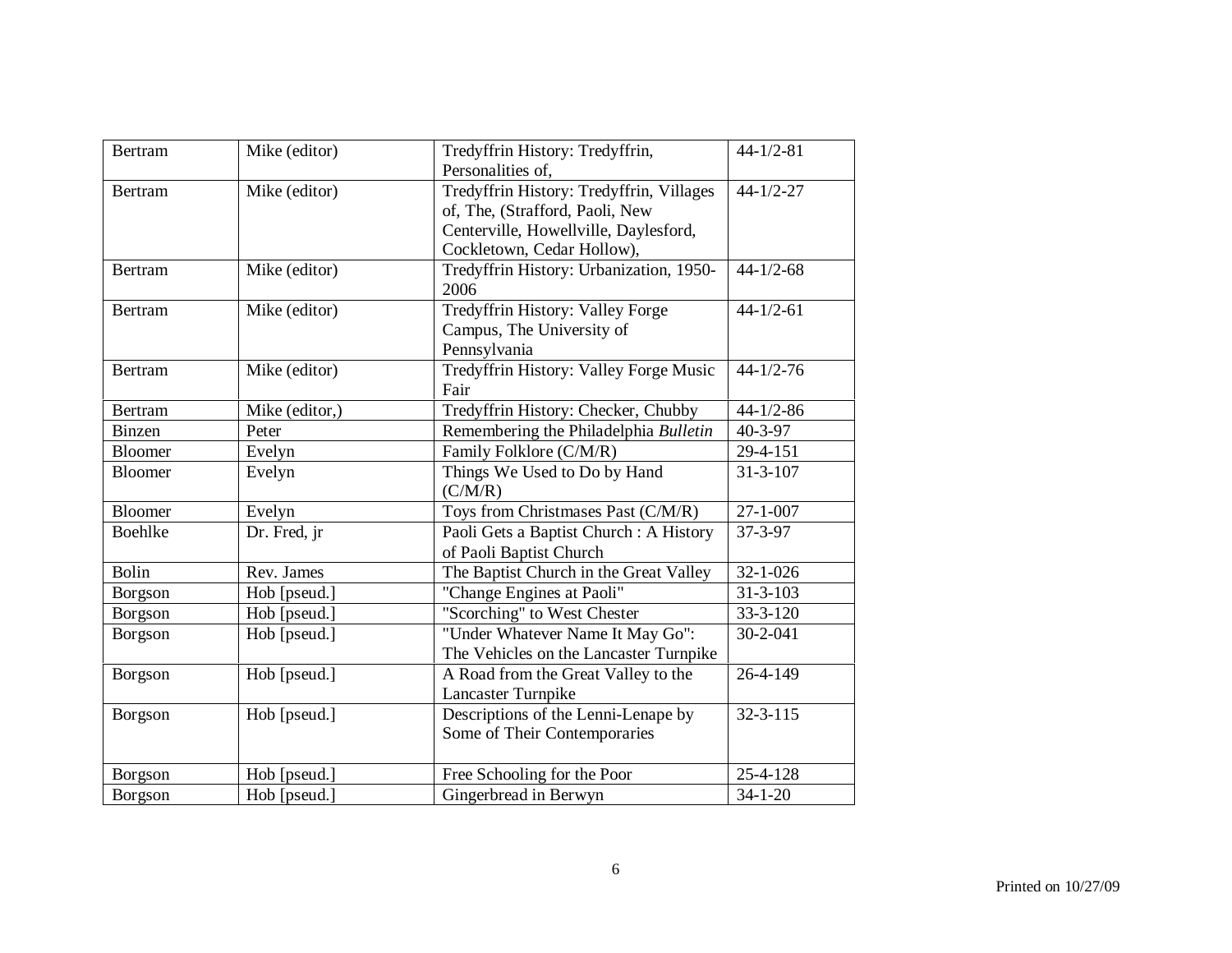| Borgson        | Hob [pseud.] | Keeping Track of How We've Grown:                  | 28-2-050               |
|----------------|--------------|----------------------------------------------------|------------------------|
|                |              | 200 Years of Census Taking                         |                        |
| Borgson        | Hob [pseud.] | Mr. Newton "Mutilates" a Book                      | 29-1-019               |
| Borgson        | Hob [pseud.] | Nineteenth Century Iron Mines                      | 27-4-139               |
| Borgson        | Hob [pseud.] | Our "Ambassadors of Good Will": The                | $30 - 1 - 021$         |
|                |              | Conestoga Marching Band at Rose                    |                        |
|                |              | <b>Bowl Parade</b>                                 |                        |
| Borgson        | Hob [pseud.] | Sloanaker's "New Cheap Store"                      | $25 - 1 - 027$         |
| Borgson        | Hob [pseud.] | The Newtown Square and Paoli Plank                 | $33 - 1 - 27$          |
|                |              | Road                                               |                        |
| Borgson        | Hob [pseud.] | The Nike Base on Diamond Rock Hill                 | $28 - 3 - 115$         |
| Borgson        | Hob [pseud.] | The Plantations in the Valley                      | 29-3-101               |
| Borgson        | Hob [pseud.] | The Theodore Ricks Memorial                        | $26 - 1 - 013$         |
|                |              | Cemetery                                           |                        |
| <b>Bradley</b> | Mildred F.   | A Varied Program                                   | 03-2-047               |
| <b>Bradley</b> | Mildred F.   | Early Schools in Tredyffrin Township               | $01-4-022$             |
| <b>Bradley</b> | Mildred F.   | <b>Editorial: Appreciation of History</b>          | 04-3-052               |
| <b>Bradley</b> | Mildred F.   | Editorial: Ethnic Groups in T-E                    | $01 - 3 - 001$         |
|                |              | Townships                                          |                        |
| <b>Bradley</b> | Mildred F.   | From the Secretary's Book                          | $01 - 3 - 026$         |
| <b>Bradley</b> | Mildred F.   | From the Secretary's Book                          | $\overline{01}$ -5-027 |
| <b>Bradley</b> | Mildred F.   | History of the Tredyffrin-Easttown                 | 13-4-074               |
|                |              | History Club 1936-1938                             |                        |
| <b>Bradley</b> | Mildred F.   | Old Carr School                                    | 02-4-082               |
| <b>Bradley</b> | Mildred F.   | Old Eagle School                                   | $04 - 2 - 013$         |
| <b>Bradley</b> | Mildred F.   | Old Glassley School                                | $01 - 5 - 013$         |
| <b>Bradley</b> | Mildred F.   | Seven Miles along the Horse-Shoe Trail             | $01 - 2 - 028$         |
| <b>Bradley</b> | Mildred F.   | Sullivan's Bridge (Poem)                           | $01 - 3 - 029$         |
| <b>Bradley</b> | Mildred F.   | The Stone Chimney Picket (Poem)                    | $02 - 4 - 108$         |
| <b>Bradley</b> | Mildred F.   | The Wayne School                                   | $06 - 2 - 040$         |
| <b>Braxton</b> | <b>Bill</b>  | <b>Braxton's--A Family Tradition Since</b><br>1938 | $36 - 3 - 67$          |
| <b>Brazel</b>  | <b>James</b> | Railroads in Tredyffrin                            | 44-46-50               |
|                |              |                                                    |                        |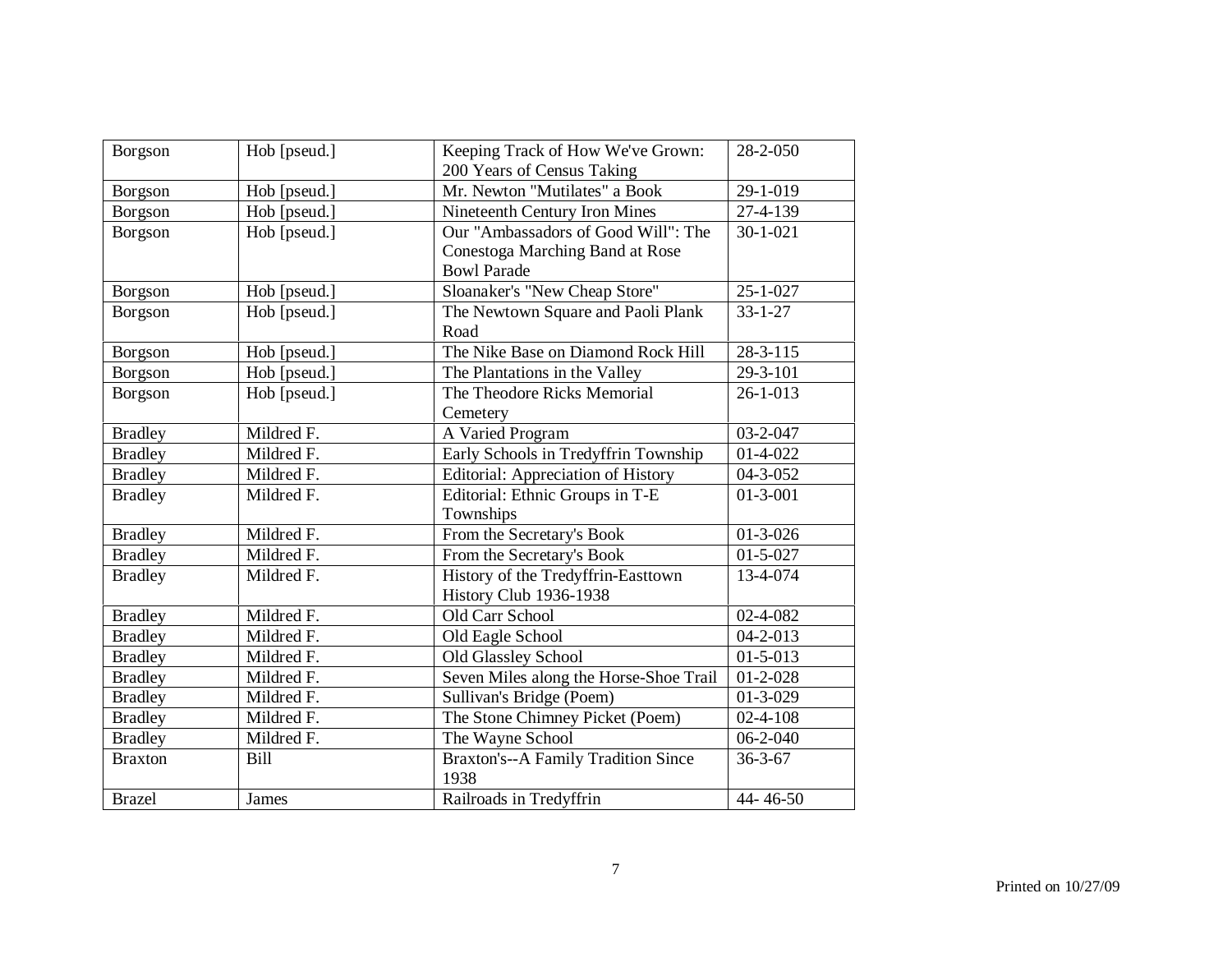| <b>Brazel</b>  | <b>James</b>  | Scenes Along the Chester Valley              | 43-4-119       |
|----------------|---------------|----------------------------------------------|----------------|
|                |               | Railroad in Tredyffrin                       |                |
| <b>Buck</b>    | G. Edward     | "Bibliophile Extraordinaire"                 | 34-4-141       |
| <b>Buck</b>    | G. Edward     | Lost, Found and Saved in Paradise, Pa.       | 37-4-137       |
| <b>Buck</b>    | G. Edward     | The General's Marquee and Dr. Burk           | 36-4-105       |
| <b>Buck</b>    | G. Edward     | The Lincoln Highway                          | 35-1-29, 32    |
| <b>Buehier</b> | Marian S.     | Sprucemont: A Colonial Era House on          | 39-2-39        |
|                |               | Old Lancaster Road in Devon                  |                |
| <b>Buffman</b> | Jolene, comp. | Selected Notes from Township                 | 43-3-99        |
|                |               | Supervisors' Minutes,                        |                |
| <b>Burn</b>    | Henry Clay    | To Califor-ni-ay and Gold                    | $16 - 3 - 047$ |
| <b>Burns</b>   | Austin        | Union Sabbath Schools at Glassley,           | $10-3-062$     |
|                |               | Reeseville and Mt, Airy                      |                |
| <b>Burns</b>   | Franklin L.   | "Remember Paoli!"                            | 04-4-079       |
| <b>Burns</b>   | Franklin L.   | Additional Notes on the Fatland Ford         | $02 - 1 - 006$ |
|                |               | and Old Welsh Line Roads                     |                |
| <b>Burns</b>   | Franklin L.   | Anthony Wayne Baugh, M. D.                   | $06 - 2 - 035$ |
| <b>Burns</b>   | Franklin L.   | Baseball Fields in Berwyn                    | $27 - 2 - 053$ |
| <b>Burns</b>   | Franklin L.   | Berwyn in the Pre-Revolutionary and          | $07 - 3 - 060$ |
|                |               | <b>Centennial Periods</b>                    |                |
| <b>Burns</b>   | Franklin L.   | Chronicles of Old Cockletown                 | $01-2-019$     |
| <b>Burns</b>   | Franklin L.   | Early Settlements in the Delaware            | $01 - 3 - 002$ |
|                |               | Valley by the Dutch, Swedes, Finns and       |                |
|                |               | English                                      |                |
| <b>Burns</b>   | Franklin L.   | Early Settlements in the Delaware            | $01 - 5 - 007$ |
|                |               | Valley by the Dutch, Swedes, Finns and       |                |
|                |               | English                                      |                |
| <b>Burns</b>   | Franklin L.   | Editorial: Acknowledging Work of             | $01 - 5 - 001$ |
|                |               | Illustrators                                 |                |
| <b>Burns</b>   | Franklin L.   | Editorial: Participation of D. S. in         | $05 - 1 - 002$ |
|                |               | World War II                                 |                |
| <b>Burns</b>   | Franklin L.   | <b>Editorial: Presentation of Historical</b> | $03 - 2 - 026$ |
|                |               | Material                                     |                |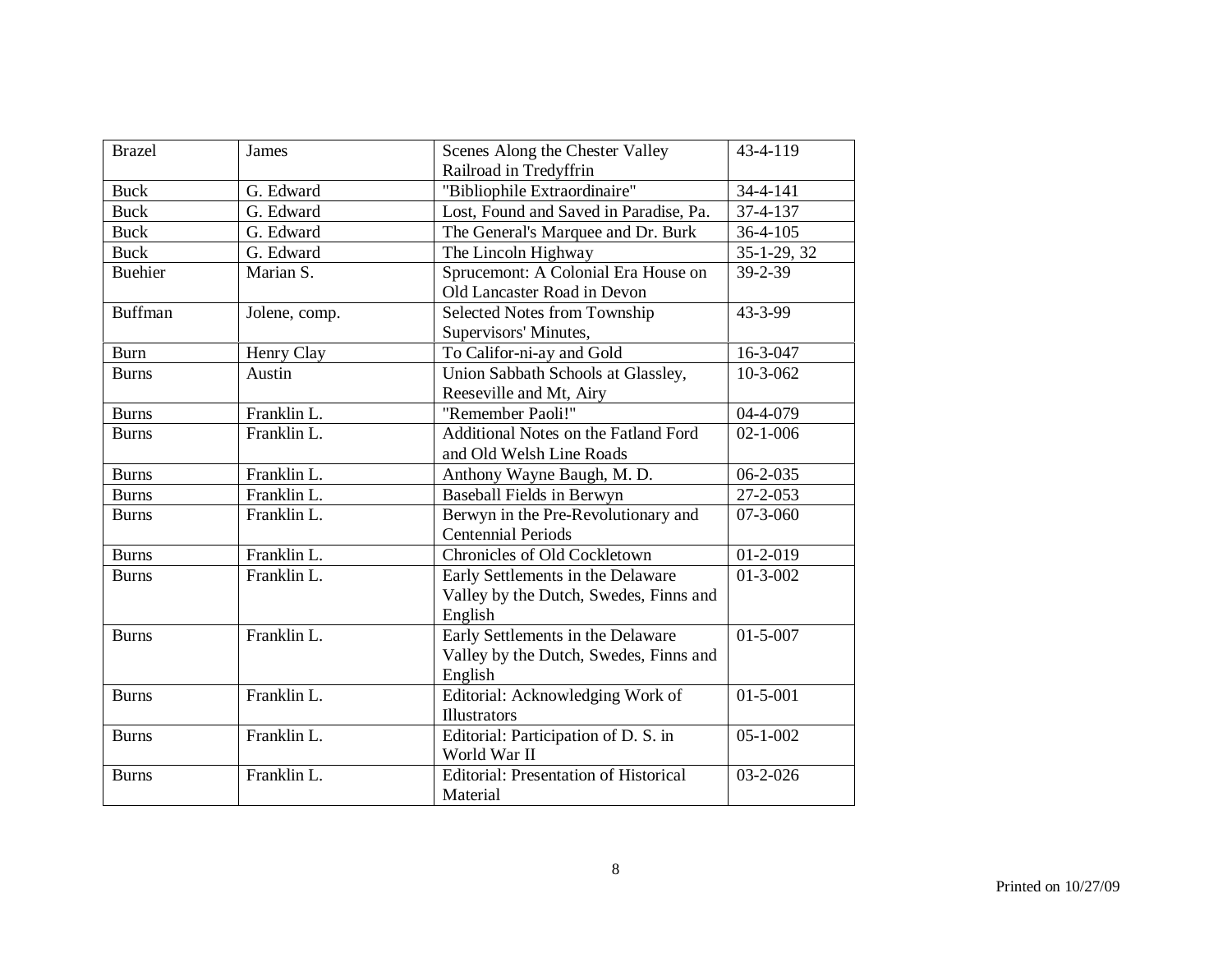| <b>Burns</b> | Franklin L. | Editorial: Taverns of the Old Lancaster    | $05 - 2 - 025$ |
|--------------|-------------|--------------------------------------------|----------------|
|              |             | Road                                       |                |
| <b>Burns</b> | Franklin L. | Editorial: Valley Forge Museum and         | $01-4-001$     |
|              |             | Park                                       |                |
| <b>Burns</b> | Franklin L. | Editorial: Value of Research in            | 04-4-078       |
|              |             | <b>Collecting History</b>                  |                |
| <b>Burns</b> | Franklin L. | Editorial: Value of Survey of              | 04-3-052       |
|              |             | Cemeteries                                 |                |
| <b>Burns</b> | Franklin L. | <b>Editorial: Walks and Walking</b>        | $02 - 1 - 001$ |
| <b>Burns</b> | Franklin L. | <b>Enoch Wells</b>                         | $08 - 1 - 021$ |
| <b>Burns</b> | Franklin L. | <b>Forest Primeval [Allegheny National</b> | $02 - 4 - 102$ |
|              |             | Forest]                                    |                |
| <b>Burns</b> | Franklin L. | Itinerary of Officers' Quarters [at Valley | $01 - 5 - 002$ |
|              |             | Forgel                                     |                |
| <b>Burns</b> | Franklin L. | Local Textile Mills                        | 05-4-077       |
| <b>Burns</b> | Franklin L. | Mennonist Meeting House on Yellow          | $04 - 2 - 022$ |
|              |             | Springs Road, Diamond Rock,                |                |
|              |             | Tredyffrin Twp.                            |                |
| <b>Burns</b> | Franklin L. | New Light on the Encampment of the         | $02 - 3 - 051$ |
|              |             | Continental Army at Valley Forge           |                |
| <b>Burns</b> | Franklin L. | One Hundred Sixtieth Anniversary of        | $01 - 1 - 002$ |
|              |             | the Paoli Massacre                         |                |
| <b>Burns</b> | Franklin L. | Reminiscent of Quakerism                   | $05 - 1 - 012$ |
| <b>Burns</b> | Franklin L. | Sergeant Harry Burns and the 7th           | 24-1-009       |
|              |             | Pennsylvania Volunteer Cavalry             |                |
| <b>Burns</b> | Franklin L. | The [British] Invasion of Tredyffrin       | 03-2-027       |
| <b>Burns</b> | Franklin L. | The [British] Invasion of Tredyffrin       | 03-3-058       |
| <b>Burns</b> | Franklin L. | The Bull Tavern                            | $04 - 2 - 011$ |
| <b>Burns</b> | Franklin L. | The Fahnestock Private Burial Plot         | 04-3-060       |
| <b>Burns</b> | Franklin L. | The Fox and Springhouse Taverns            | $01 - 5 - 025$ |
| <b>Burns</b> | Franklin L. | The Frazers of Thornbury in                | $02 - 2 - 029$ |
|              |             | <b>Revolutionary Times</b>                 |                |
| <b>Burns</b> | Franklin L. | The Great Valley Mill                      | $06 - 1 - 001$ |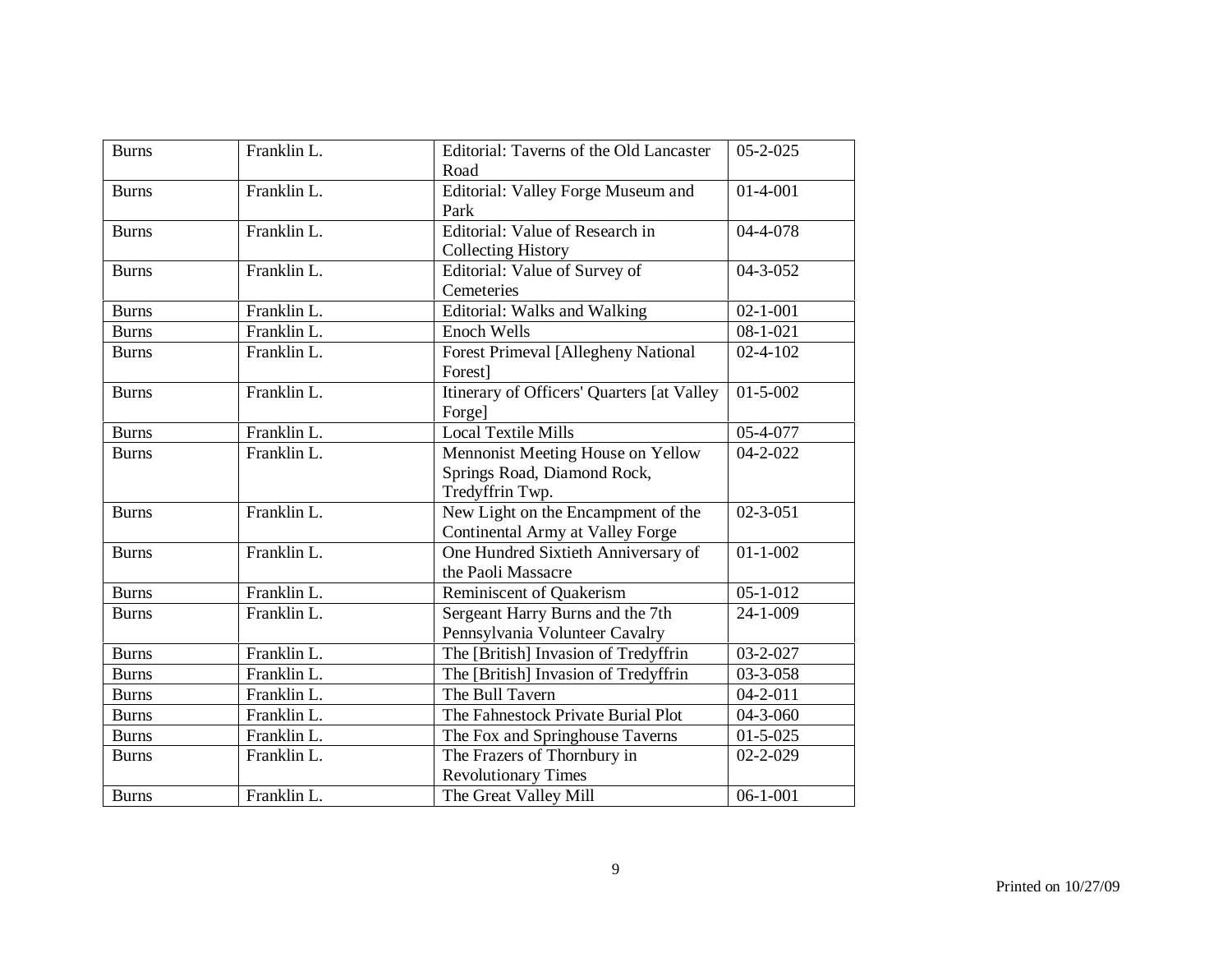| <b>Burns</b>                   | Franklin L.         | The Historic Jones Plantation in     | $39-1-3$       |
|--------------------------------|---------------------|--------------------------------------|----------------|
|                                |                     | Tredyffrin                           |                |
| <b>Burns</b>                   | Franklin L.         | The Sorrel Horse Toast               | $05 - 2 - 037$ |
| <b>Burns</b>                   | Franklin L.         | The Stone Quarries, Ore Mines and    | $07 - 2 - 033$ |
|                                |                     | Sand Pits of Easttown and Tredyffrin |                |
| <b>Burns</b>                   | Franklin L.         | The Story of the Glassley Commons    | $05 - 3 - 050$ |
| <b>Burns</b>                   | Franklin L.         | The Welsh Quaker Tract in            | $20 - 1 - 003$ |
|                                |                     | Pennsylvania                         |                |
| <b>Burns</b>                   | Franklin L.         | Travelgwyn                           | 03-4-095       |
| <b>Burns</b>                   | Franklin L.         | Valley Forge Sixty Years Ago         | $34 - 2 - 66$  |
| <b>Burns</b>                   | Franklin L.         | Where Crows Came Home to Roost       | 28-3-103       |
| <b>Burton</b>                  | <b>Estelle King</b> | The Way We Were: Oral Histories from | $45 - 2 - 66$  |
|                                |                     | Our Community                        |                |
| Cadwallader                    | John Esq.           | The Prosecution of William Moore of  | $04 - 1 - 002$ |
|                                |                     | Moore Hall and William Smith, D.D.   |                |
|                                |                     | 1757-8                               |                |
| Callender                      | H. Joy              | William Penn Trees (adapted from the | $20 - 4 - 111$ |
|                                |                     | book "Penn's Woods: 1682-1982  ")    |                |
| Capetola                       | Emil                | Life in Cedar Hollow                 | $38 - 2 - 63$  |
| Cappelli                       | Albert              | The Way We Were: Oral Histories from | $45 - 2 - 66$  |
|                                |                     | Our Community                        |                |
| Carlson                        | Robert E.           | Planning for our Tricentennial       | 19-1-003       |
| Carroll                        | John L.             | The Baptist Building at Valley Forge | $35 - 4 - 153$ |
| Carruthers                     | H. W.               | A Civil War Letter to Capt. William  | $11 - 1 - 022$ |
|                                |                     | Wayne                                |                |
| Cavanagh                       | Thomas G.           | St. Monica's Parish                  | 25-2-067       |
| Cherry                         | Rev. William T.     | Emma L. Simpson Memorial Methodist   | 12-2-022       |
|                                |                     | Church, Paoli                        |                |
| <b>Chester County Archives</b> |                     | Seven Road Petitions                 | $30 - 1 - 015$ |
| <b>Chester County Archives</b> |                     | The Will and Estate of General       | $21 - 1 - 011$ |
|                                |                     | Anthony Wayne                        |                |
| Chworowsky                     | Eleanor             | Valley Forge Music Fair [Club        | $36-1-9$       |
|                                |                     | Members Remember]                    |                |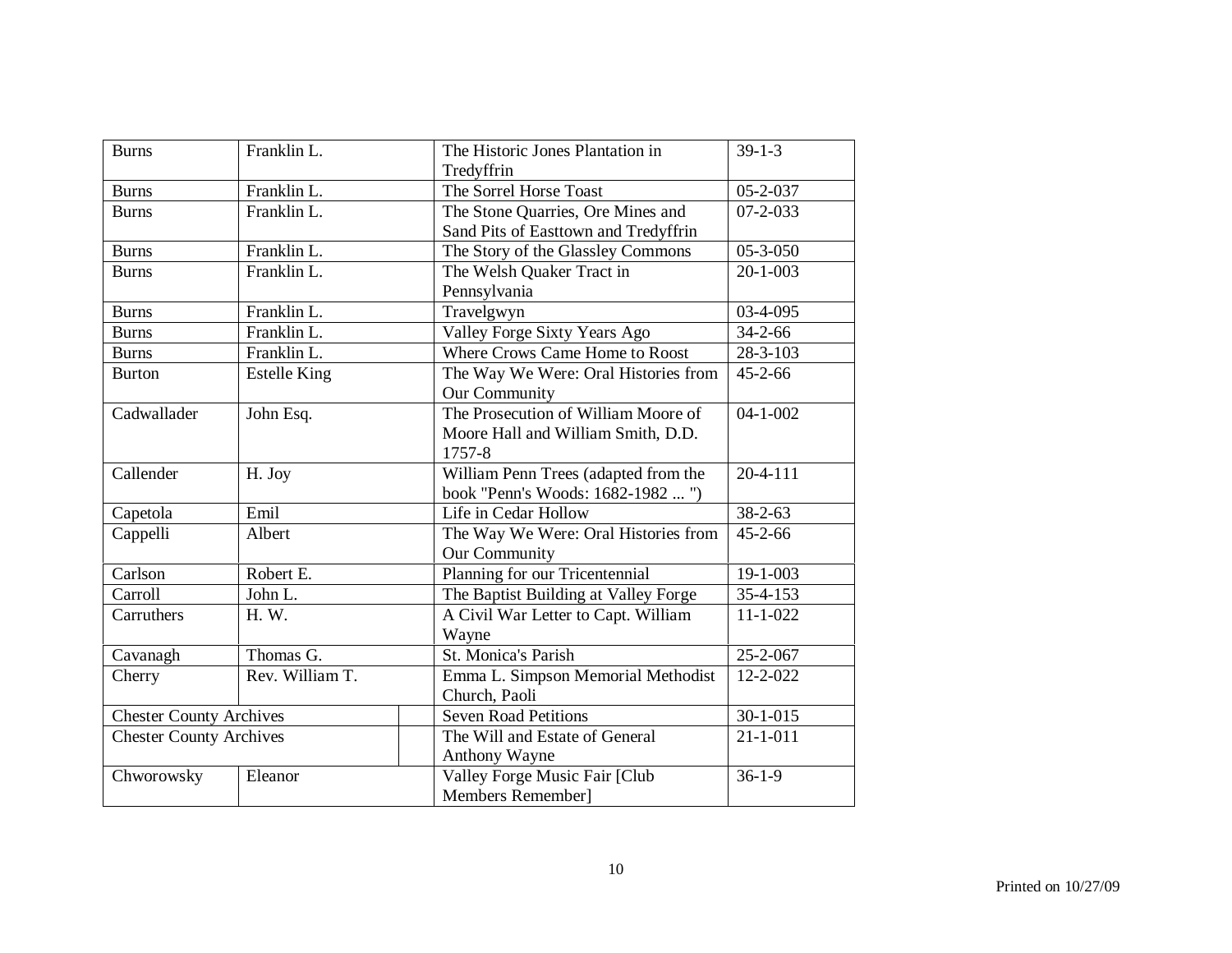| Chworowsky | Eleanor D.    | Before the Supermarket (C/M/R)         | 23-3-083       |
|------------|---------------|----------------------------------------|----------------|
| Chworowsky | Eleanor D.    | History on a Sign Post: II             | 28-4-155       |
| Chworowsky | Eleanor D.    | Some Distinguished Neighbors: The      | 28-1-011       |
|            |               | Marquis de Lafayette                   |                |
| Chworowsky | Eleanor D.    | The Man Who Came Around (C/M/R)        | 25-2-047       |
| Chworowsky | Eleanor D.    | The Wilsons and Great Valley           | 22-4-124       |
|            |               | Presbyterian Church                    |                |
| Claypoole  | Carol         | Valley Forge Music Fair [Club          | $36 - 1 - 7$   |
|            |               | Members Remember]                      |                |
| Coanet     | Georges       | General Pasquale Paoli and Corsica: At | $30 - 3 - 117$ |
|            |               | the Heart of Three Revolutions         |                |
| Colgan     | R. A.         | Some Advice on Poultry Raising from    | 18-2-053       |
|            |               | the Manager of Chesterbrook Farm       |                |
| Collins    | Aileen        | Roses are Red, / Violets are Blue: A   | $26 - 2 - 055$ |
|            |               | "Sampler" from Friendship Albums       |                |
|            |               | (C/M/R)                                |                |
| Collins    | Aileen        | The Kitchen Cupboard Pharmacy          | 28-4-125       |
|            |               | (C/M/R)                                |                |
| Cook       | Anne E.       | A Furness Barn in Tredyffrin           | $22 - 4 - 147$ |
| Cook       | Anne E.       | A Tory "Memorial"                      | 27-4-123       |
| Cook       | Anne E.       | Diamond Rock School (N/C)              | 26-2-080       |
| Cook       | Anne E.       | Lines Composed in Celebration of the   | 20-2-072       |
|            |               | 250th Birthday of George Washington    |                |
|            |               | (Poem)                                 |                |
| Cook       | Anne E.       | The Barn at Roughwood                  | 29-1-018       |
| Cook       | Anne E.       | Tour Tredyffrin (N/C)                  | $20 - 3 - 101$ |
| Cook       | Anne E.       | Tricentennial Morning: Welsh Tract     | 20-3-082       |
|            |               | (Poem)                                 |                |
| Cook       | Anne H. [ed.] | Reports on Chesterbrook Farm from the  | $23 - 1 - 015$ |
|            |               | West Chester Daily Local News          |                |
| Cooper     | Allen R.      | Archaeological Investigations at       | $27 - 1 - 029$ |
|            |               | Conway's Brigade, Valley Forge         |                |
| Cooper     | Helen         | The Restoration of Waynesborough       | 16-4-067       |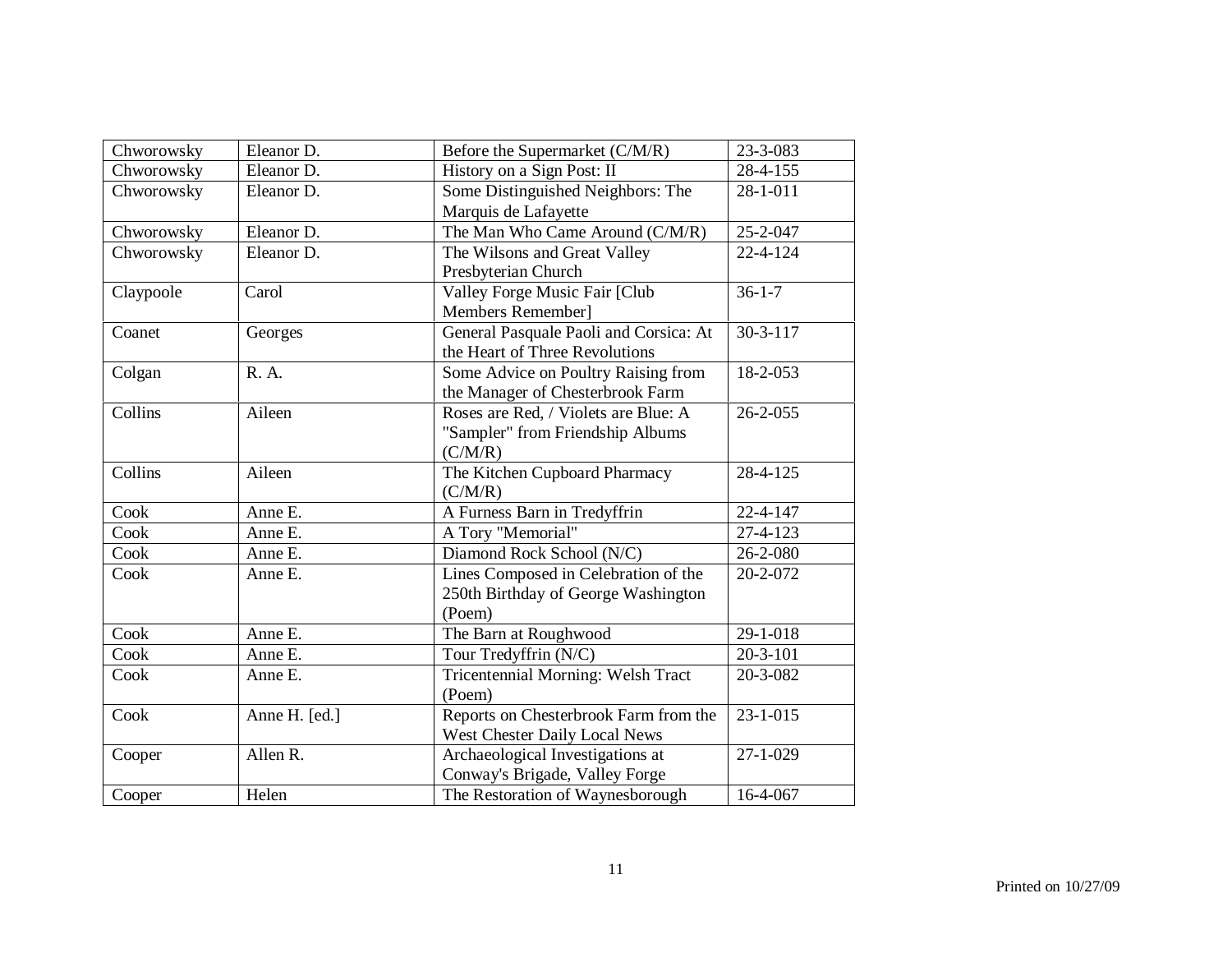| Cotton           | J. Randall           | A Brief History of Greenwood Farm     | 26-2-069       |
|------------------|----------------------|---------------------------------------|----------------|
| Croasdale        | Mary G.              | A Song of the Little Roads (Poem)     | 07-3-069       |
| Croasdale        | Mary G.              | Dogwood at Valley Forge               | $01 - 3 - 020$ |
| Croasdale        | Mary G.              | Dr. Richardson B. Okie                | 13-2-032       |
| Croasdale        | Mary G.              | Local Land Titles in Easttown and     | $01 - 3 - 014$ |
|                  |                      | Tredyffrin: Thomas Aiken Tract        |                |
| Croasdale        | Mary G.              | The Blue Ball Tavern of Daylesford    | $02 - 2 - 026$ |
| Curtin           | John J.              | "A Proper Concern": The PQ            | $26 - 2 - 071$ |
|                  |                      | Corporation                           |                |
| Curwen           | K. E.                | In Days of the Stage Coach            | $04 - 1 - 025$ |
| Daily Local News |                      | Berwyn Gets a Boardwalk [July 28,     | $18-4-116$     |
|                  |                      | 1880, et. seq.]                       |                |
| Daily Local News |                      | Quicksand in Easttown Township        | 19-2-046       |
|                  |                      | [April 7, 1885]                       |                |
| Daily Local News |                      | Sixty Minutes in Berwyn [May 14,      | $17 - 1 - 007$ |
|                  |                      | 18791                                 |                |
| Daily Local News |                      | Sky Rockets at Devon [July 5, 1887]   | $22 - 3 - 103$ |
| Dallin           | Aerial SurveyCompany | Devon Horse Show - 1927               | 45-2 illus.,   |
|                  |                      |                                       | back cover     |
| Davidson         | Jane L. S.           | County Certification and the National | $28-4-143$     |
|                  |                      | <b>Register of Historic Places</b>    |                |
| <b>DeCaro</b>    | Grace                | Our County Seat in the 1820s          | $23 - 3 - 109$ |
| Denk             | <b>Bill</b>          | Piano Lessons  [Club Members          | $33 - 3 - 112$ |
|                  |                      | Rememberl                             |                |
| Denk             | Jane                 | Piano Lessons  [Club Members          | 33-3-109.113   |
|                  |                      | Remember]                             |                |
| Denk             | Jane                 | Shopping at Woolworth's (C/M/R)       | $32 - 2 - 045$ |
| Denk             | Jane                 | Valley Forge Music Fair [Club         | $36 - 1 - 13$  |
|                  |                      | Members Remember]                     |                |
| Denk             | William              | Shopping at Woolworth's (C/M/R)       | 32-2-045       |
| Denk             | William              | Things We Used to Do by Hand          | $31 - 3 - 107$ |
|                  |                      | (C/M/R)                               |                |
| Detterline       | Elinor Janney        | A Brief Glimpse of East Whiteland     | 15-4-074       |
|                  |                      |                                       |                |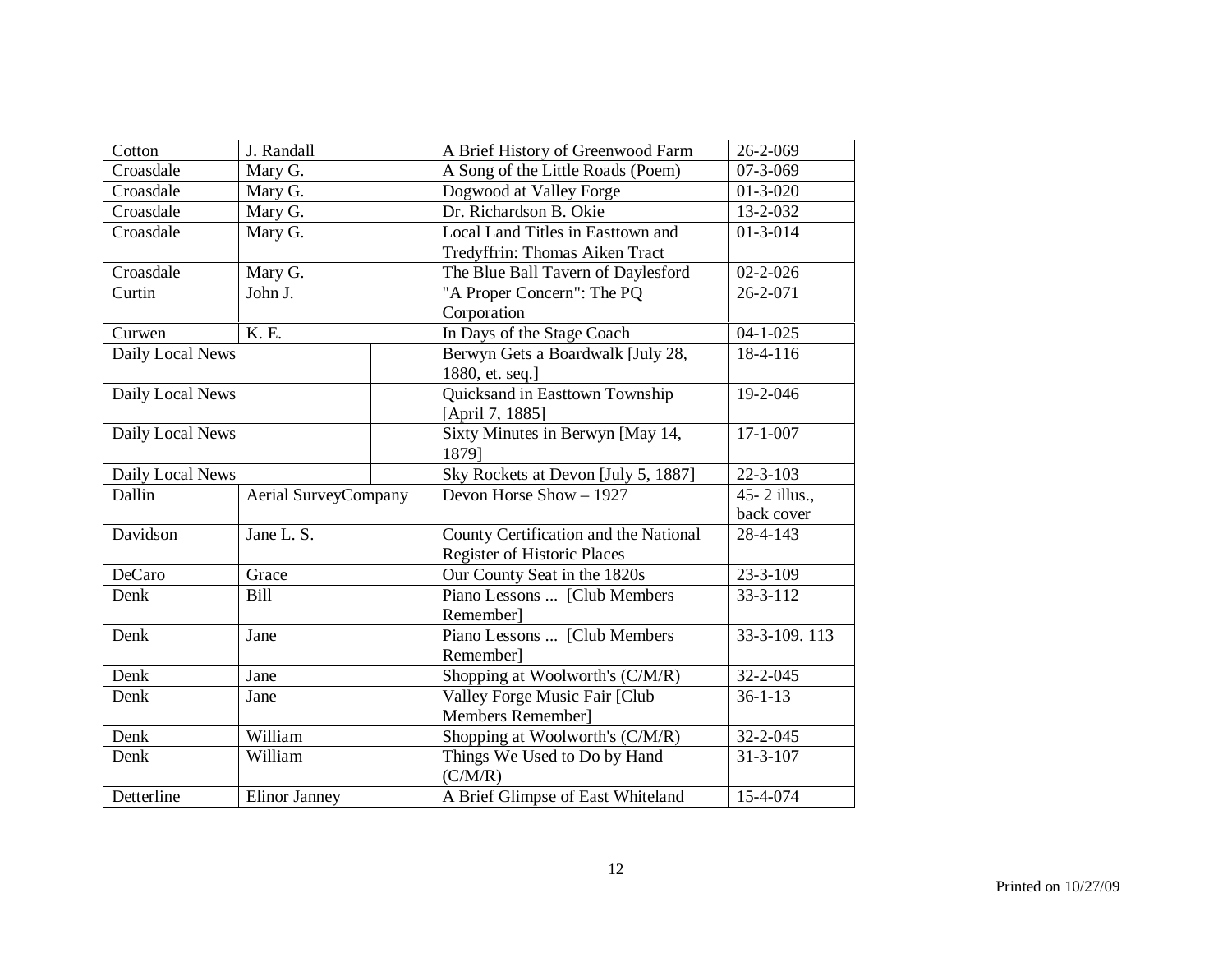| Detterline | Elinor Janney         | Letters from Joseph D. Newlin to his<br>Mother                                                | 16-2-039              |
|------------|-----------------------|-----------------------------------------------------------------------------------------------|-----------------------|
| Detterline | <b>Elinor Janney</b>  | Letters of John Craig and Katie Newlin                                                        | 18-3-069              |
| Detterline | <b>Elinor Janney</b>  | The Early Bartholomews                                                                        | 15-3-038              |
| Detterline | <b>Elinor Janney</b>  | The Methodist Church in Chester<br>County (Particularly Grove Church)                         | $16 - 3 - 053$        |
| Detterline | Elinor Janney         | The Read Family                                                                               | 15-4-054              |
| Devanney   | Joe                   | Pennsylvania German Folk Art                                                                  | 39-4-129              |
| Difillipo  | Judy                  | Tricentennial Celebration, The Creation                                                       | $45 - 1 - 33 +$       |
|            |                       | of a.                                                                                         | illus., back<br>cover |
| Dillon     | Clarissa F.           | From Birth to Breeching: Childhood in                                                         | $45 - 4 - 118 +$      |
|            |                       | the World of William Penn                                                                     | illus., front         |
|            |                       |                                                                                               | cover                 |
| Dittmann   | Stephen               | Simple Pleasures (C/M/R)                                                                      | 30-2-071              |
| Dittmann   | Stephen               | The Episcopal Academy Campus at<br>Devon                                                      | $30 - 3 - 101$        |
| Dittmann   | <b>Steve</b>          | Bogle, John                                                                                   | 44-87                 |
| Dittmann   | <b>Steve</b>          | Brief Look at the History of<br>Waynesborough and the Recent<br>Reconstruction of Its Barn, A | $39 - 2 - 63$         |
| Dittmann   | <b>Steve</b>          | Cassatt Mansion - Then and Now, The                                                           | 39-4-111              |
| Dittmann   | <b>Steve</b>          | Cassatt, Alexander                                                                            | 44-83                 |
| Dittmann   | <b>Steve</b>          | Train, Traveling by [Club Members<br>Remember]                                                | $39 - 1 - 14$         |
| Dittmann   | <b>Steve</b>          | Valley Forge Music Fair [Club<br>Members Remember]                                            | $36 - 1 - 10$         |
| Dittmann   | <b>Steve</b>          | Waterloo Mills Update                                                                         | $37 - 2 - 39$         |
| Dunwoody   | <b>Eleanor Wilson</b> | Before the Supermarket (C/M/R)                                                                | 23-3-083              |
| Dunwoody   | <b>Eleanor Wilson</b> | Some Games We Used to Play (C/M/R)                                                            | $21 - 2 - 069$        |
| Dunwoody   | <b>Eleanor Wilson</b> | The First Family Car and Early<br>"Motoring" (C/M/R)                                          | $20 - 4 - 124$        |
| Dunwoody   | <b>Eleanor Wilson</b> | The Man Who Came Around (C/M/R)                                                               | 25-2-047              |
|            |                       |                                                                                               |                       |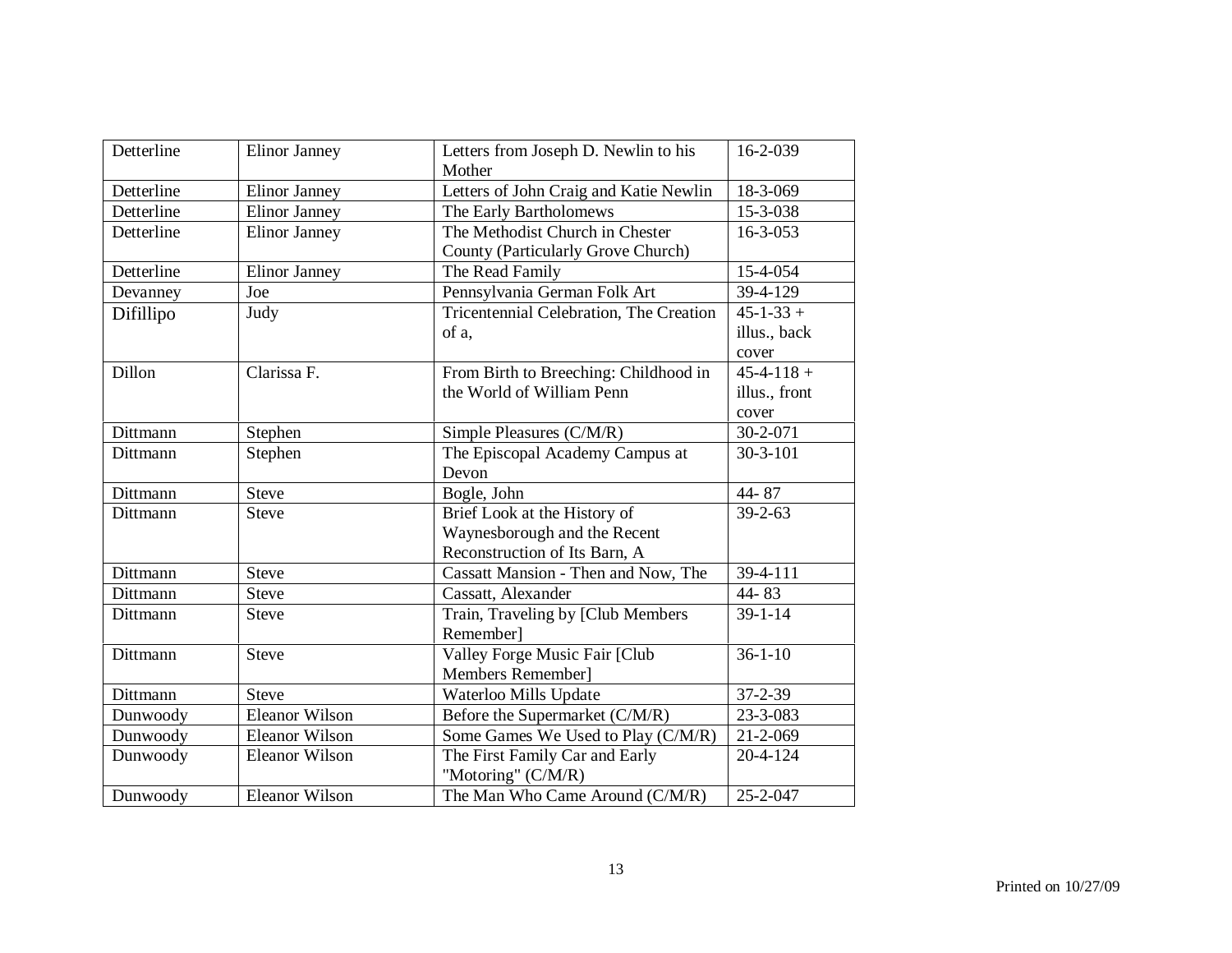| Dunwoody | <b>Eleanor Wilson</b> | The One Room School                    | $24 - 4 - 151$ |
|----------|-----------------------|----------------------------------------|----------------|
| Dunwoody | <b>Eleanor Wilson</b> | Winter's Snow and Ice (C/M/R)          | $22 - 1 - 011$ |
| Eachus   | Mary                  | Recollections of Paoli                 | 24-3-091       |
| Eachus   | Mary                  | The Changing Face of Paoli (C/M/R)     | $27 - 3 - 102$ |
| Edwards  | <b>Bonnie</b>         | Mount Pleasant Village and Carr School | $12 - 1 - 002$ |
| Egertson | Peggy                 | Family Folklore (C/M/R)                | 29-4-151       |
| Egertson | Peggy                 | Growing Up In Paoli: an Oral History   | $40 - 4 - 123$ |
|          |                       | Visit with Ethel Jones Meagher         |                |
| Egertson | Peggy                 | New Presbyterian Hymnal (N/C)          | 28-3-120       |
| Egertson | Peggy                 | Popular Sheet Music: A Reflection of   | 28-4-133       |
|          |                       | the Times                              |                |
| Egertson | Peggy                 | Roses are Red, / Violets are Blue: A   | $26 - 2 - 055$ |
|          |                       | "Sampler" from Friendship Albums       |                |
|          |                       | (C/M/R)                                |                |
| Egertson | Peggy                 | The Burns Family                       | $26 - 2 - 050$ |
| Egertson | Peggy                 | They Built Berwyn: William H. Fritz    | 31-4-136       |
| Egertson | Peggy                 | Valley Forge Music Fair [Club          | $36 - 1 - 11$  |
|          |                       | Members Remember]                      |                |
| Eichner  | Louis G. "Skip"       | Family Folklore (C/M/R)                | 29-4-151       |
| Eichner  | Louis G. "Skip"       | Medicine in the Revolutionary War      | 26-3-090       |
| Eichner  | Louis G. "Skip"       | Shopping at Woolworth's (C/M/R)        | 32-2-045       |
| Eichner  | Louis G. "Skip"       | Simple Pleasures (C/M/R)               | $30 - 2 - 071$ |
| Eichner  | Louis G. "Skip"       | Some Distinguished Neighbors: Louis    | 28-1-007       |
|          |                       | LeBeque de Presle DuPortail            |                |
| Eichner  | Louis G. "Skip"       | The Military Practice of Medicine      | $41 - 1 - 25$  |
|          |                       | During the Revolutionary War           |                |
| Eichner  | Louis G. "Skip"       | The Practice of Domestic Medicine      | $41 - 3 - 100$ |
|          |                       | During the Colonial Period             |                |
| Eichner  | Louis G. "Skip"       | They Built Berwyn: John F. Kauffman:   | 31-4-137       |
| Eichner  | Louis G. "Skip"       | Things We Used to Do by Hand           | $31 - 3 - 107$ |
|          |                       | (C/M/R)                                |                |
| Eichner  | Louis G. "Skip"       | Toys from Christmases Past (C/M/R)     | $27 - 1 - 007$ |
| Eichner  | Louis G. "Skip"       | Valley Forge Music Fair [Club          | $36-1-$        |
|          |                       |                                        |                |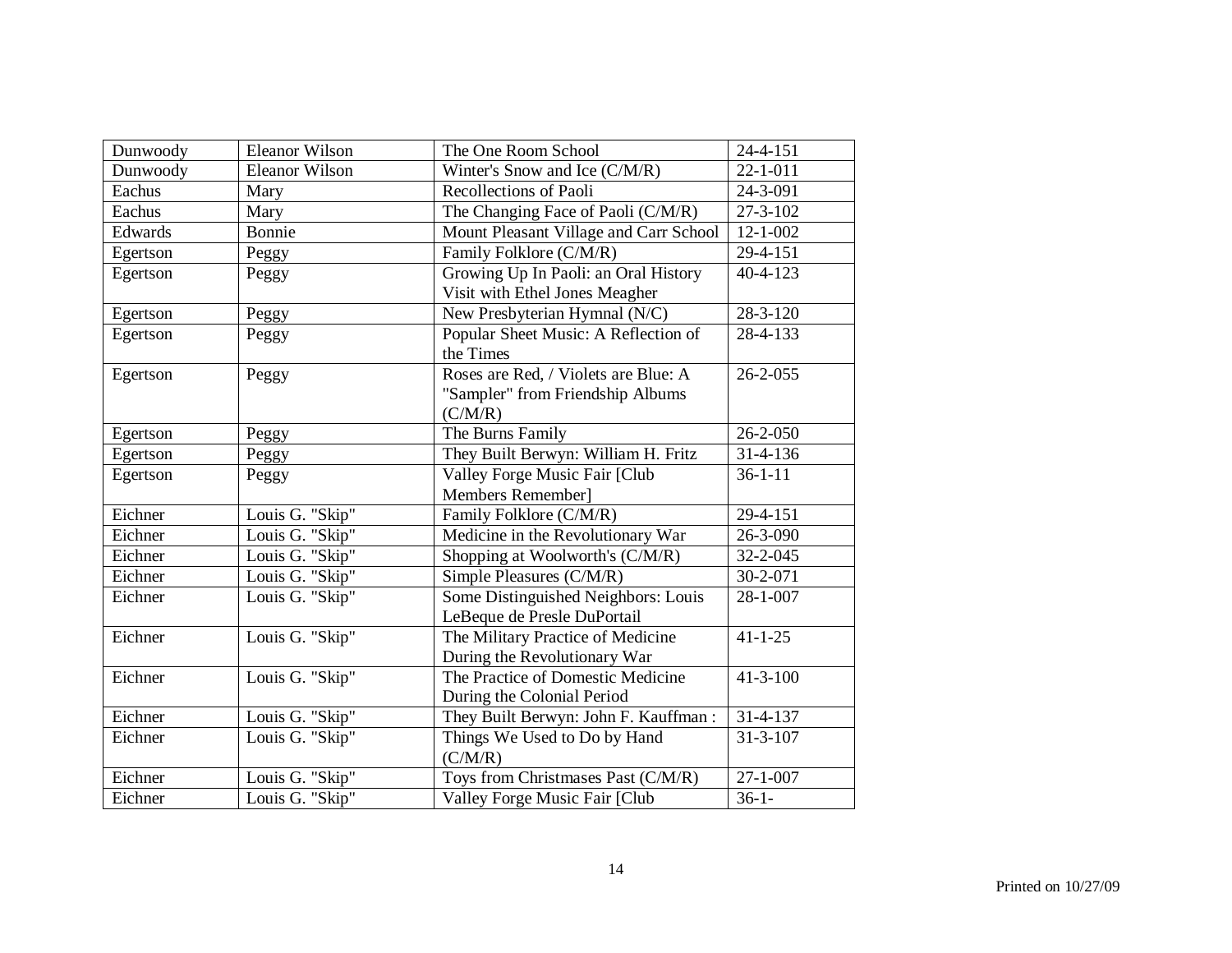|          |             | Members Remember]                    | 7,9,11,12,13   |
|----------|-------------|--------------------------------------|----------------|
| Eichner  | Skip        | <b>Wharton Esherick</b>              | $44-1/2-85$    |
| Elmer    | Robert      | The Schuylkill Navigation Company    | 29-4-135       |
|          |             | Canal and Lock No. 60                |                |
| Epright  | Hannah      | More on Skelp Level (N/C)            | 19-3-098       |
| Erdman   | Mildred     | The First Family Car and Early       | $20 - 4 - 124$ |
|          |             | "Motoring" (C/M/R)                   |                |
| Erickson | Winona C.   | Before the Supermarket (C/M/R)       | 23-3-083       |
| Erickson | Winona C.   | General Warren Inn                   | $14 - 1 - 005$ |
| Erickson | Winona C.   | Ivins C. Walker, Horse Trader        | $15 - 2 - 020$ |
| Erickson | Winona C.   | Ramblings of the Club                | 06-3-068       |
| Etherton | Claire      | Roses are Red, / Violets are Blue: A | $26 - 2 - 055$ |
|          |             | "Sampler" from Friendship Albums     |                |
|          |             | (C/M/R)                              |                |
| Etherton | Claire      | The Man Who Came Around (C/M/R)      | $25 - 2 - 047$ |
| Etherton | Claire      | World War II Revisited: My           | 25-3-092       |
|          |             | <b>WAAC/WAC Days</b>                 |                |
| Farra    | Marge Worth | The Start of My Newspaper Career     | 28-2-076       |
| Fisher   | Mildred F.  | B. Anton Hess, Ph. D.                | $08-4-114$     |
| Fisher   | Mildred F.  | Berwyn Nursery School                | 13-3-058       |
| Fisher   | Mildred F.  | David Howard Robbins                 | 08-4-110       |
| Fisher   | Mildred F.  | Edna Hayman Myers                    | $08-4-113$     |
| Fisher   | Mildred F.  | Julius F. Sachse                     | 10-4-084       |
| Fisher   | Mildred F.  | Mary Wingard                         | 08-4-113       |
| Fisher   | Mildred F.  | Rev. David Jones                     | 10-4-086       |
| Fisher   | Mildred F.  | Revolutionary Times in Tredyffrin    | 10-2-043       |
| Fisher   | Mildred F.  | Richard S. MacNamee                  | 08-4-109       |
| Fisher   | Mildred F.  | S. Paul Teamer                       | 08-4-111       |
| Fisher   | Mildred F.  | Secondary Education in Tredyffrin-   | 08-4-080       |
|          |             | Easttown: Tredyffrin-Easttown High   |                |
|          |             | School                               |                |
| Fisher   | Mildred F.  | The Leopard                          | 10-4-087       |
| Fisher   | Mildred F.  | Two Centuries of Tredyffrin Schools, | $07-4-095$     |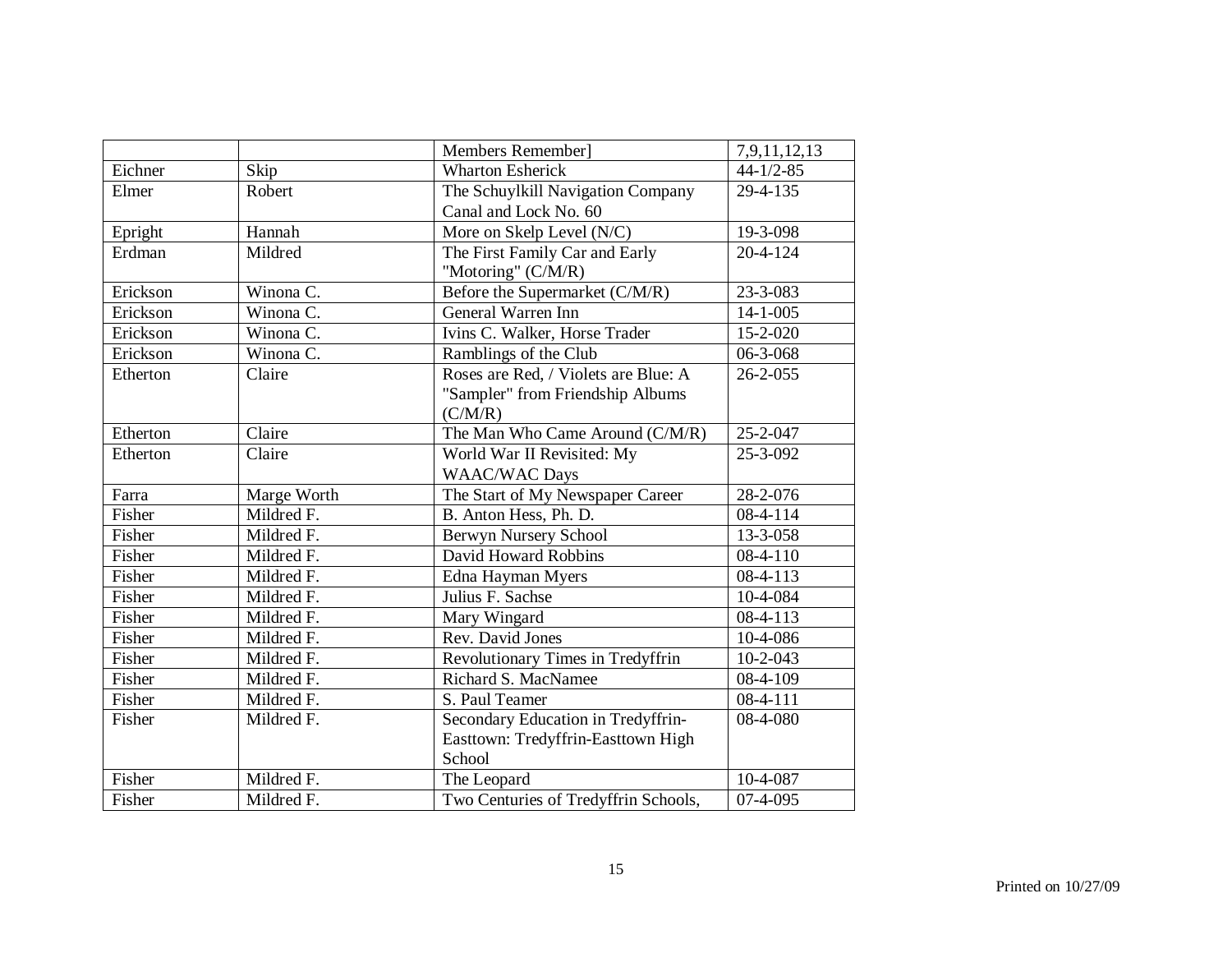|                      |                | 1700-1900                                 |                       |
|----------------------|----------------|-------------------------------------------|-----------------------|
| Fisher               | Mildred F.     | Wallace S. Brey                           | 08-4-114              |
| Fisher               | Mildred F.     | William Clavius Latch                     | $\overline{08-4-112}$ |
| Ford                 | George, Jr.    | The Way We Were: Oral Histories from      | $45 - 2 - 66$         |
|                      |                | Our Community                             |                       |
| Fritz                | William H. III | Fritz's Lumber Yard                       | 32-2-067              |
| From the Minute Book |                | Garbage and Street Lights in Berwyn       | $30 - 1 - 027$        |
|                      |                | [Berwyn Citizens' Association]            |                       |
| From the Minute Book |                | School Rules [Tredyffrin] in 1869         | 29-1-034              |
| Fruchter             | Keg            | A Collection of Springhouses Family       | 27-3-093              |
|                      |                | Folklore (C/M/R)                          |                       |
| Fruchter             | Keg            | A Pictorial Portfolio                     | 29-4-151              |
| Fruchter             | Megan          | Gingerbread in Berwyn                     | $34 - 1 - 20$         |
| Fry                  | Barbara        | A 1902 Cook Book Represents More          | $36 - 1 - 15$         |
|                      |                | Than Recipes                              |                       |
| Fry                  | Barbara        | A New Presbyterian Church in Berwyn       | $31 - 1 - 003$        |
|                      |                | in 1892                                   |                       |
| Fry                  | Barbara        | Alexander Murdoch: The Shepherd of        | $34 - 2 - 47$         |
|                      |                | Chesterbrook                              |                       |
| Fry                  | Barbara        | Before the Supermarket (C/M/R)            | 23-3-083              |
| Fry                  | <b>Barbara</b> | Cemetery for Berwyn, A                    | $39 - 2 - 55$         |
| Fry                  | Barbara        | Early Presbyterians in Berwyn             | 26-2-041              |
| Fry                  | Barbara        | Edward F. Bracken [The Promoters of       | $35 - 1 - 13$         |
|                      |                | Paoli]                                    |                       |
| Fry                  | <b>Barbara</b> | Family Folklore (C/M/R)                   | 29-4-151              |
| Fry                  | <b>Barbara</b> | History on a Sign Post                    | 28-3-085              |
| Fry                  | Barbara        | Lida Larrimore: Tredyffrin Novelist       | 36-113                |
| Fry                  | Barbara        | Living in Easttown Woods in its Early     | 30-4-161              |
|                      |                | Years                                     |                       |
| <b>Fry</b>           | Barbara        | Piano Lessons  [Club Members              | 33-3-104, 110         |
|                      |                | Remember]                                 |                       |
| Fry                  | <b>Barbara</b> | <b>Quilt Patterns in American History</b> | 23-3-099              |
| Fry                  | Barbara        | Quilting the Past: The Valley Forge       | $22 - 3 - 111$        |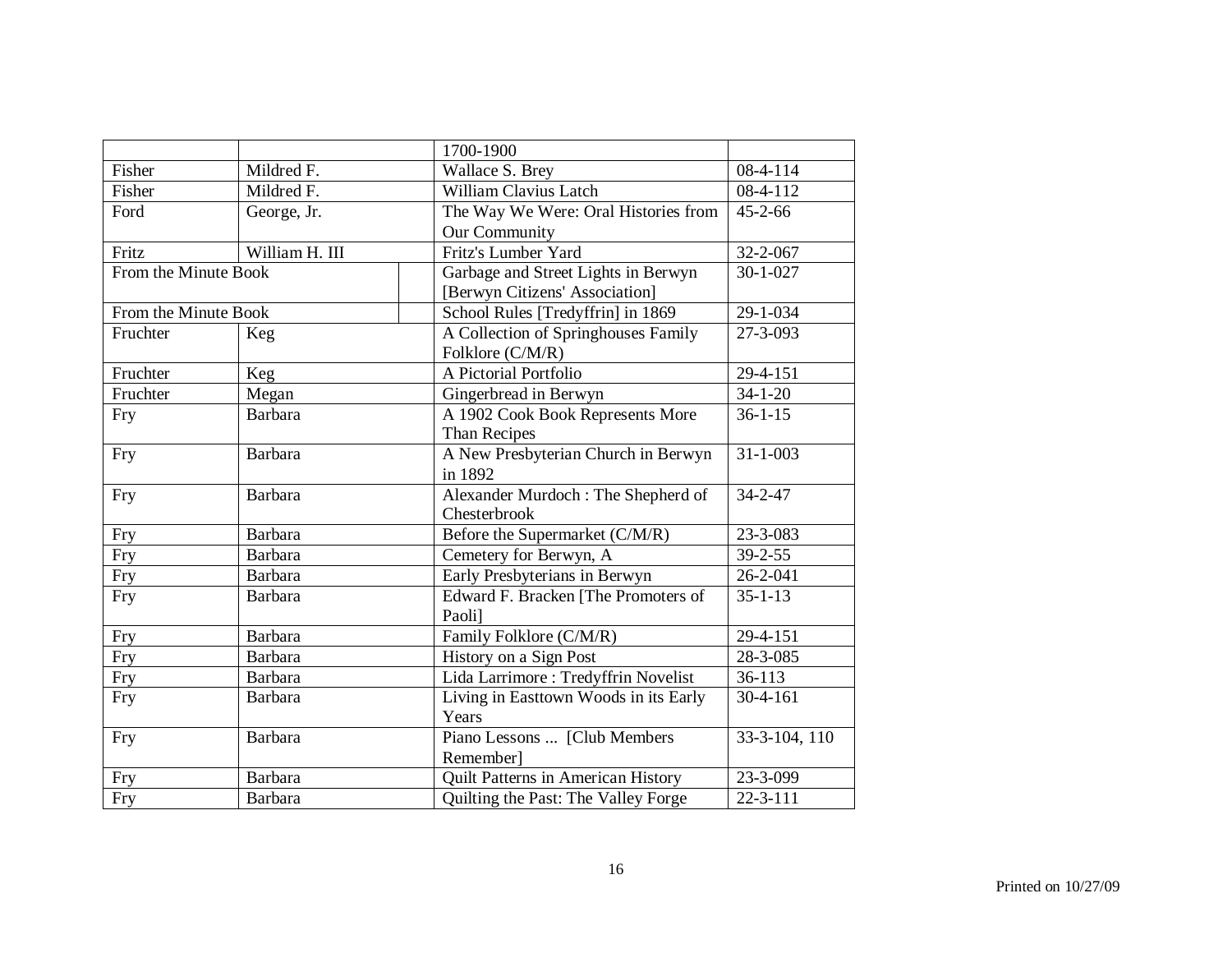|            |                | Quilters (N/C)                                                                     |                |
|------------|----------------|------------------------------------------------------------------------------------|----------------|
| Fry        | Barbara        | Shopping at Woolworth's (C/M/R)                                                    | 32-2-045       |
| Fry        | <b>Barbara</b> | Simple Pleasures (C/M/R)                                                           | $30 - 2 - 071$ |
| <b>Fry</b> | Barbara        | Some Distinguished Neighbors: Casimir<br>Pulaski                                   | 28-1-014       |
| Fry        | Barbara        | Some Games We Used to Play (C/M/R)                                                 | 21-2-069       |
| Fry        | Barbara        | The Gibb Family: Its Contributions to<br>Berwyn and Trinity Presbyterian<br>Church | 32-2-075       |
| <b>Fry</b> | Barbara        | The Home Front During the Second<br>World War (C/M/R)                              | 24-4-127       |
| <b>Fry</b> | <b>Barbara</b> | The Man Who Came Around (C/M/R)                                                    | 25-2-047       |
| Fry        | Barbara        | The Paoli Chapel / Library: The<br>Presbyterian Sabbath School and [New]<br>Church | 28-1-023       |
| Fry        | Barbara        | The Record Snowfall of 1958 (C/M/R)                                                | $21 - 1 - 020$ |
| Fry        | Barbara        | The Sabbath School at Paoli                                                        | 24-2-055       |
| Fry        | Barbara        | They Built Berwyn: Frank H. Stauffer                                               | $31 - 4 - 144$ |
| Fry        | Barbara        | Things We Used to Do by Hand<br>(C/M/R)                                            | $31 - 3 - 107$ |
| <b>Fry</b> | Barbara        | Toys from Christmases Past (C/M/R)                                                 | $27 - 1 - 007$ |
| Fry        | Barbara        | Train, Traveling by [Club Members<br>Remember]                                     | $39 - 1 - 18$  |
| <b>Fry</b> | Barbara        | Tredyffrin and Easttown Soldiers in the<br>Pennsylvania Volunteer Army in 1864     | $27 - 4 - 143$ |
| <b>Fry</b> | Barbara        | Trinity Church Named Presbyterian<br>Historic Site (N/C)                           | $30 - 1 - 037$ |
| Fry        | Barbara        | Twenty-Five Years Ago Last April<br>(N/C)                                          | $31 - 3 - 123$ |
| <b>Fry</b> | Barbara        | Valley Forge Music Fair [Club<br>Members Remember]                                 | $36 - 1 - 11$  |
| Fry        | Barbara        | What Do We Have in the Archives?                                                   | 35-3-97        |
| Fry        | Barbara        | When Bertrand Russell Lived on                                                     | 38-3-93        |
|            |                |                                                                                    |                |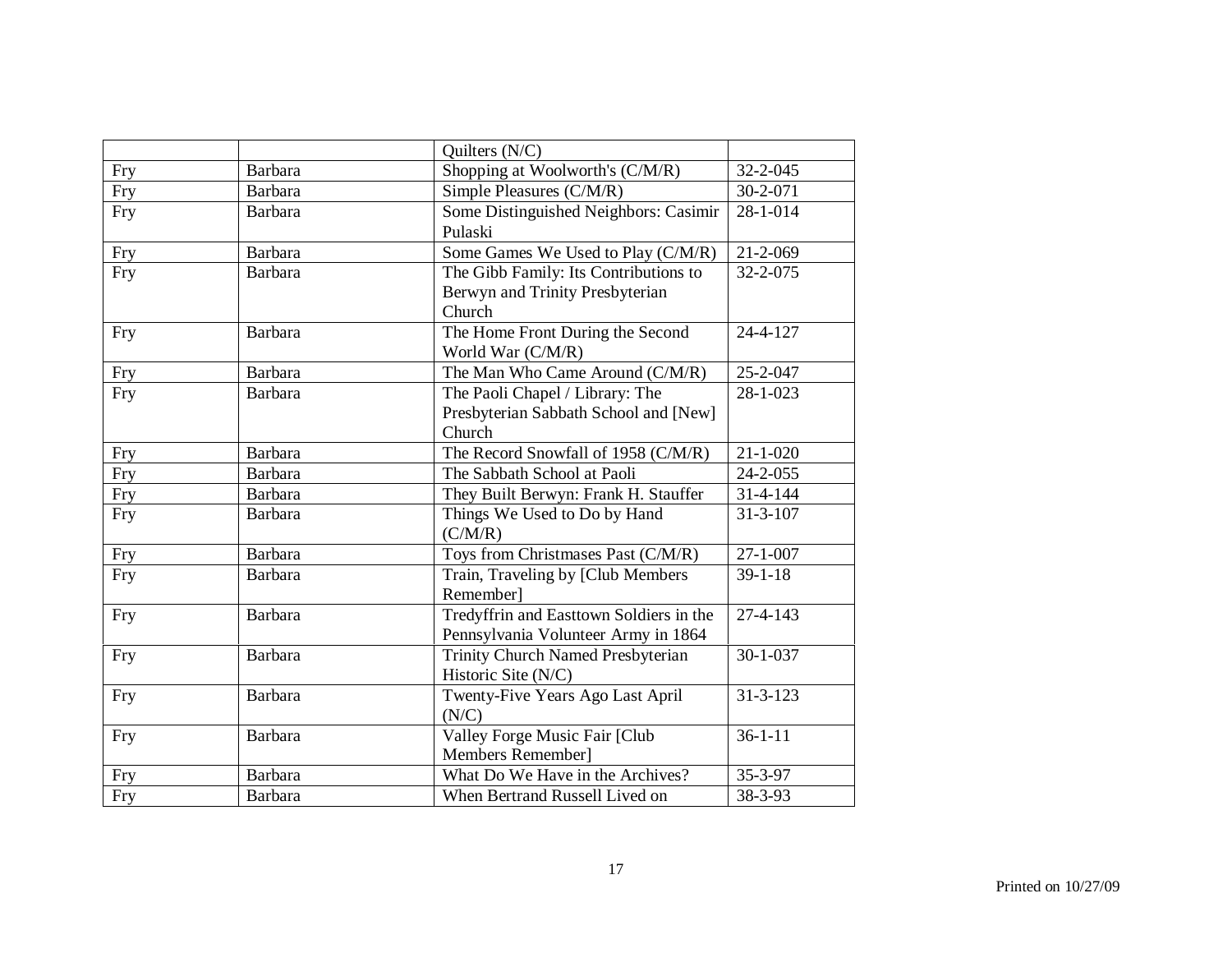|            |                          | Malvern R.D. 1                          |                |
|------------|--------------------------|-----------------------------------------|----------------|
| Fry        | Barbara                  | Where is Our History Hidden?: Finding   | 29-3-087       |
|            |                          | the History of Trinity Presbyterian     |                |
|            |                          | Church                                  |                |
| Fry        | <b>Barbara</b>           | Winter's Snow and Ice (C/M/R)           | $22 - 1 - 011$ |
| Fry        | Barbara [contrib.]       | A Sleigh Ride                           | $27 - 1 - 028$ |
| Fry        | Barbara [contrib.]       | Two Property Sales in 1833              | 27-2-076       |
| <b>Fry</b> | C. Herbert               | "The House that Quality Built": A Brief | 29-2-043       |
|            |                          | History of the American Stores          |                |
|            |                          | Company                                 |                |
| <b>Fry</b> | C. Herbert               | A Gold Star Honor Roll of World War     | $38 - 1 - 35$  |
|            |                          | II Heroes                               |                |
| Fry        | C. Herbert               | A History of Devon                      | $41 - 1 - 3$   |
| <b>Fry</b> | C. Herbert               | A New Library for the Tredyffrin        | 38-3-99        |
|            |                          | <b>Easttown History Club</b>            |                |
| <b>Fry</b> | C. Herbert               | Acme Update (N/C)                       | 29-3-131       |
| Fry        | C. Herbert               | Before the Supermarket (C/M/R)          | 23-3-083       |
| Fry        | C. Herbert               | Berwyn Mural Marches on Side of         | 42-4-116,139   |
|            |                          | Building                                |                |
| Fry        | C. Herbert               | Berwyn Veterans Memorial Dedicated      | 42-4-138       |
| Fry        | C. Herbert               | Berwyn Village Walk                     | 35-4-123       |
| Fry        | C. Herbert               | Berwyn Village Walk - 1999              | 37-4-111       |
| Fry        | C. Herbert               | Berwyn's 75th Anniversary               | $34 - 3 - 115$ |
| Fry        | $\overline{C}$ . Herbert | Comments on 1918 Influenza Epidemic     | $37 - 1 - 30$  |
| Fry        | C. Herbert               | Devon Drainage Association :            | $37 - 3 - 87$  |
|            |                          | Solution to Sewage Disposal             |                |
| Fry        | C. Herbert               | Dime Store Dance Bands (N/C)            | 32-4-159       |
| <b>Fry</b> | C. Herbert               | Easttown Woods: Berwyn's First Post-    | 30-4-153       |
|            |                          | World War II Housing Development        |                |
| <b>Fry</b> | C. Herbert               | Facts Found in an Almanac               | $37 - 2 - 63$  |
| Fry        | C. Herbert               | Family Folklore (C/M/R)                 | 29-4-151       |
| Fry        | C. Herbert               | History on a Sign Post                  | 28-3-085       |
| <b>Fry</b> | C. Herbert               | James G. Matthews, Matthews Ford,       | $43 - 2 - 71$  |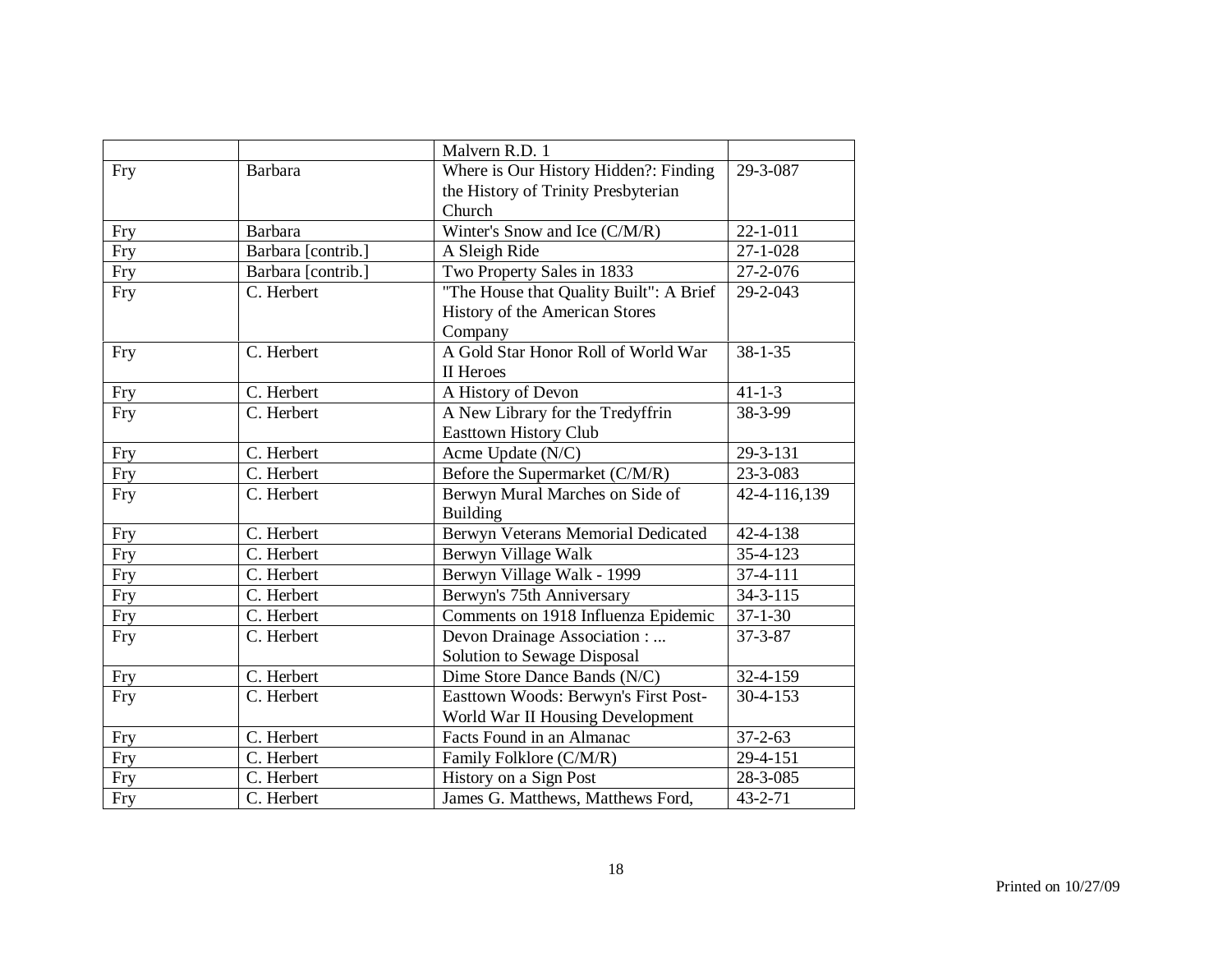|            |                          | and the Matthews Family                                        |                |
|------------|--------------------------|----------------------------------------------------------------|----------------|
| <b>Fry</b> | C. Herbert               | James Hervey Dewees [The Promoters]<br>of Paolil               | $35 - 1 - 8$   |
| <b>Fry</b> | C. Herbert               | LeBoutillier Road                                              | $42 - 3 - 81$  |
| Fry        | C. Herbert               | Looking Back to Our Roots: The<br>Legacy of Franklin L. Burns  | $34 - 2 - 61$  |
| Fry        | C. Herbert               | More About John Vogler (N/C)                                   | $31 - 1 - 039$ |
| <b>Fry</b> | C. Herbert               | Other Sources of Information on Local<br>History               | $35 - 3 - 107$ |
| Fry        | C. Herbert               | Piano Lessons  [Club Members<br>Remember]                      | $33 - 3 - 114$ |
| Fry        | C. Herbert               | Private Schools in Easttown Township,<br>1865-1965             | $43 - 2 - 43$  |
| Fry        | C. Herbert               | Recollections of Sunnybrook                                    | $26 - 1 - 035$ |
| Fry        | $\overline{C}$ . Herbert | Shopping at Woolworth's (C/M/R)                                | 32-2-045       |
| Fry        | C. Herbert               | Simple Pleasures (C/M/R)                                       | 30-2-071       |
| Fry        | C. Herbert               | Some Distinguished Neighbors:<br>William Maxwell               | 28-1-012       |
| <b>Fry</b> | C. Herbert               | Sproxlon, Mannering and Langdale:<br>The Coates Family Estates | 33-3-89        |
| Fry        | C. Herbert               | The Amusement Park on the Trolley<br>Line                      | 30-3-087       |
| <b>Fry</b> | C. Herbert               | The Changing Face of Paoli (C/M/R)                             | 27-3-102       |
| <b>Fry</b> | C. Herbert               | The Electric Transmission Lines<br>through Tredyffrin          | 33-4-147       |
| Fry        | C. Herbert               | The First Family Car and Early<br>"Motoring" (C/M/R)           | $20 - 4 - 124$ |
| Fry        | C. Herbert               | The Joseph W. Thomas & Sons Nursery                            | $32 - 3 - 085$ |
| Fry        | C. Herbert               | The Kromer Family and the Livery<br>Stables of Berwyn          | $33 - 2 - 47$  |
| Fry        | C. Herbert               | The Man Who Came Around (C/M/R)                                | 25-2-047       |
| Fry        | C. Herbert               | The Maurice Lewis House                                        | 32-1-019       |
| Fry        | C. Herbert               | The Story of the Benjamin C. Betner                            | 31-3-087       |
|            |                          |                                                                |                |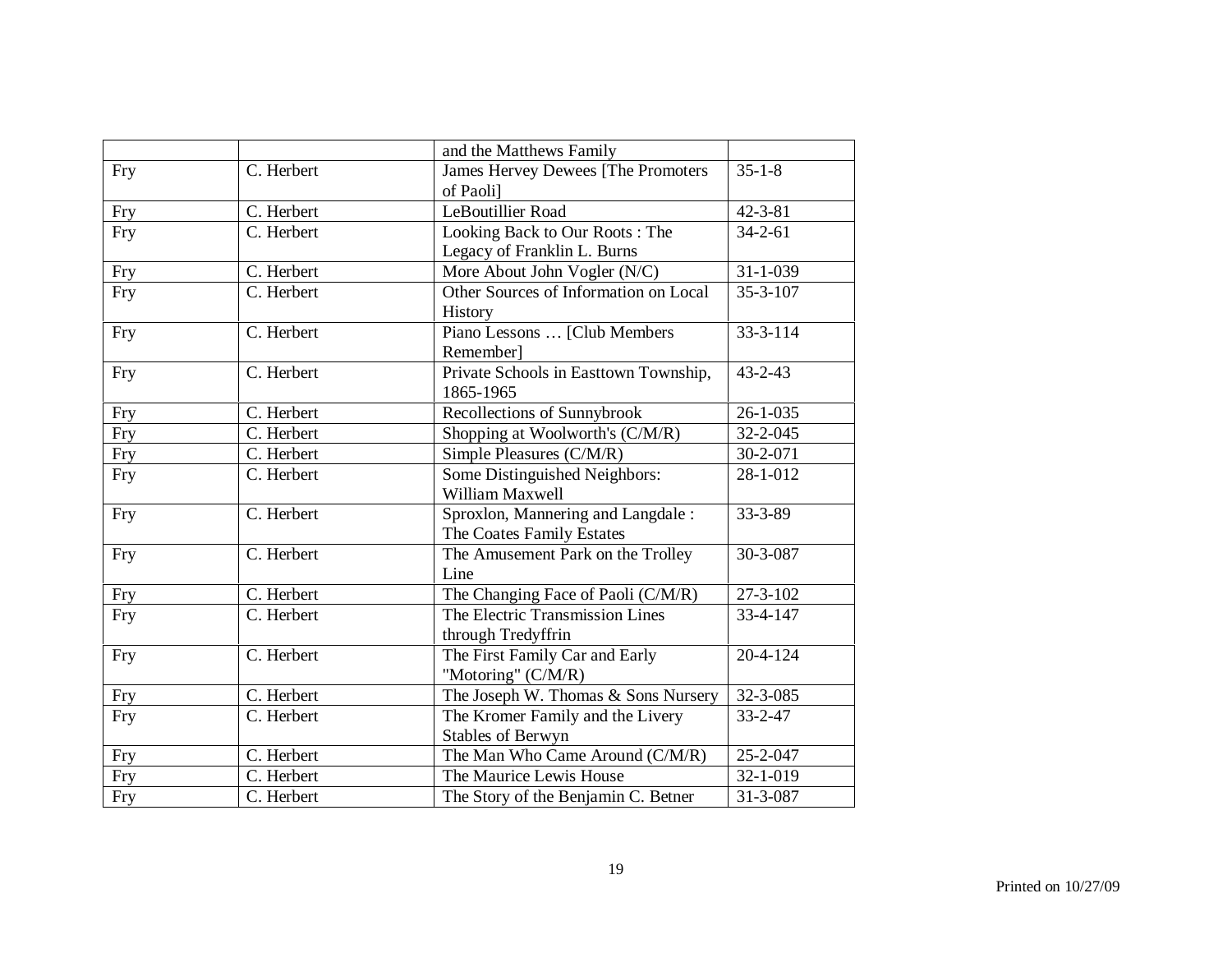|            |                | Company and its Origins and                                                   |                          |
|------------|----------------|-------------------------------------------------------------------------------|--------------------------|
|            |                | <b>Successors</b>                                                             |                          |
| Fry        | C. Herbert     | The Tredyffrin Association                                                    | $30 - 2 - 063$           |
| Fry        | C. Herbert     | The Village of Spread Eagle                                                   | $36 - 3 - 77$            |
| Fry        | C. Herbert     | The Woods                                                                     | 39-4-139                 |
| Fry        | C. Herbert     | They Built Berwyn: Preston W. Lobb                                            | 31-4-139                 |
| <b>Fry</b> | C. Herbert     | Things We Used to Do by Hand<br>(C/M/R)                                       | $31 - 3 - 107$           |
| <b>Fry</b> | C. Herbert     | Train, Traveling by [Club Members<br>Remember]                                | 39-1-13, 25              |
| <b>Fry</b> | C. Herbert     | Tredyffrin Easttown Historical Society,<br>A Short Look at a Long History     | 44-121-141               |
| Fry        | C. Herbert     | <b>Tredyffrin's Pioneer Medical</b><br>Practitioners                          | 44-37-39                 |
| Fry        | C. Herbert     | Valley Forge Music Fair [Club<br>Members Remember]                            | $\overline{36-1-3}$ , 14 |
| Fry        | C. Herbert     | Vassar Show Houses in Tredyffrin and<br>Easttown Townships, 1967-2005         | $42 - 3 - 75$            |
| <b>Fry</b> | C. Herbert     | Where is Our History Hidden?:<br><b>Working With Land Records</b>             | 29-3-093                 |
| Fuller     | Frank [pseud.] | Henry Pleasants, and Old Eagle School                                         | 36-3-91                  |
| Fuller     | Frank [pseud.] | John Garrett Eachus [The Promoters of<br>Paoli]                               | $35 - 1 - 15$            |
| Fuller     | Frank [pseud.] | Some Observations on the First Three<br>Decades of St. David's Church History | $34 - 2 - 75$            |
| Garrison   | James B., AIA  | Strafford Station Neighborhood Walk --<br>1999                                | $38 - 1 - 3$             |
| Garrison   | James B., AIA  | Stratford North Neighborhood Walk -<br>2000                                   | $39 - 1 - 27$            |
| Gavin      | Judge Thomas   | Chester County Courts in 1786: The<br><b>Court of Quarter Sessions</b>        | 25-2-042                 |
| Geasey     | Robert E.      | Conowingo: The Source of our Electric<br>Power                                | 33-4-131                 |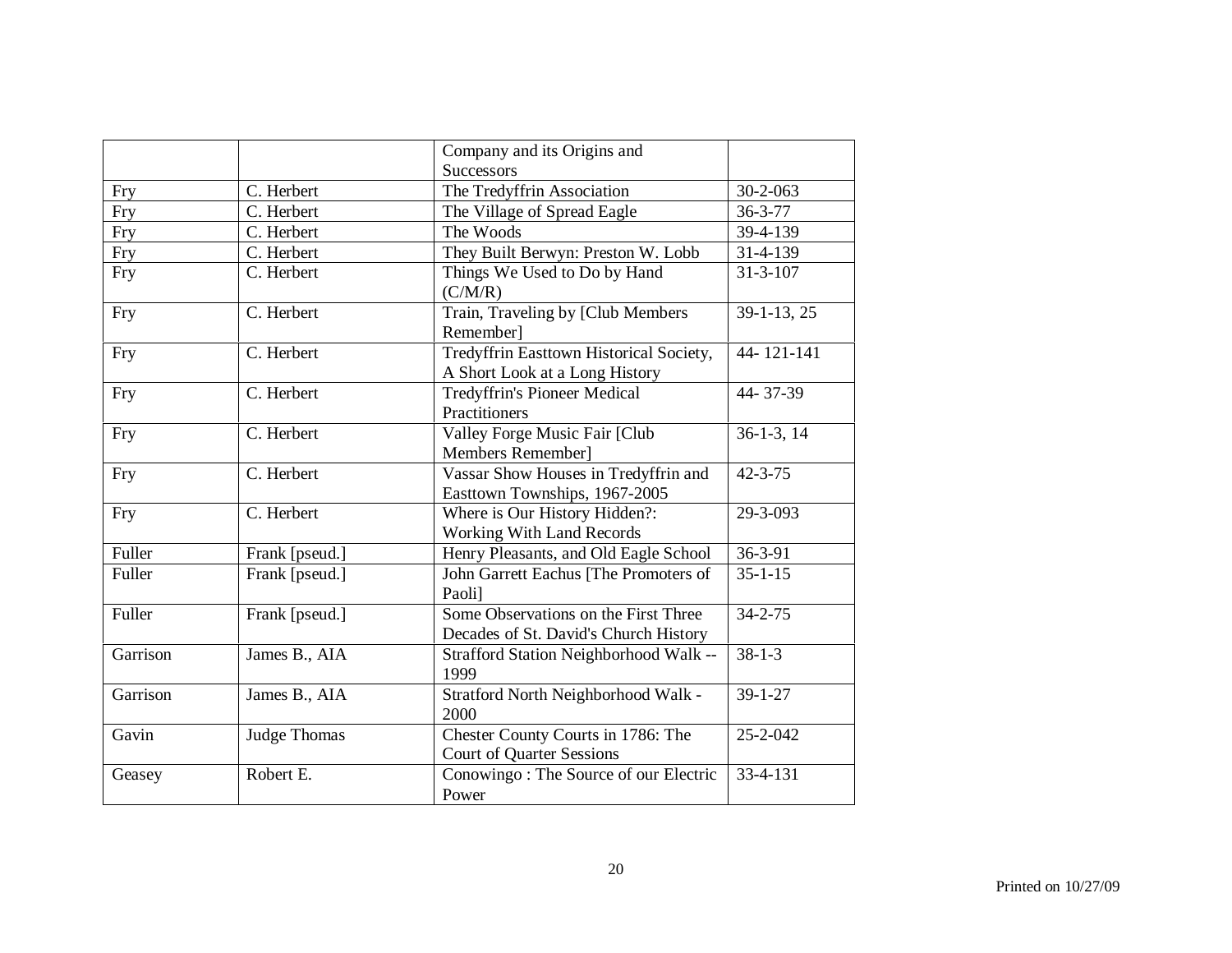| Geasey  | Robert E. | The Chester Valley Railroad                                | 38-3-78        |
|---------|-----------|------------------------------------------------------------|----------------|
| Geasey  | Robert E. | The Electrification of the Paoli Local                     | 34-4-127       |
| Gent    | Chris     | History of New Centerville                                 | $13 - 1 - 017$ |
| Gibson  | Philip    | The Importance of the Paoli Massacre                       | 44-3-93        |
| Goodman | Charlotte | The Man Who Came Around (C/M/R)                            | 25-2-047       |
| Goodman | Charlotte | World War II Revisited: I Was a<br><b>WAVE</b>             | 25-3-095       |
| Gordon  | Pat.      | Pensilvania, a Part of Terra Canadensis                    | 07-4-070       |
| Goshorn | Elizabeth | A Legacy of John Alden Mason                               | $26 - 3 - 105$ |
| Goshorn | Elizabeth | Before the Supermarket (C/M/R)                             | 23-3-083       |
| Goshorn | Elizabeth | Family Folklore (C/M/R)                                    | 29-4-151       |
| Goshorn | Elizabeth | Firecrackers on the Fourth of July<br>(C/M/R)              | $21 - 3 - 085$ |
| Goshorn | Elizabeth | How Will We Play "Spin the Bottle"?<br>(N/C)               | $23 - 3 - 120$ |
| Goshorn | Elizabeth | Shopping at Woolworth's (C/M/R)                            | $32 - 2 - 045$ |
| Goshorn | Elizabeth | Some Distinguished Neighbors: James<br>Potter              | 28-1-017       |
| Goshorn | Elizabeth | Some Games We Used to Play (C/M/R)                         | 21-2-069       |
| Goshorn | Elizabeth | The First Family Car and Early<br>"Motoring" (C/M/R)       | 20-4-124       |
| Goshorn | Elizabeth | The Home Front During the Second<br>World War (C/M/R)      | 24-4-127       |
| Goshorn | Elizabeth | The Kitchen Cupboard Pharmacy<br>(C/M/R)                   | 28-4-125       |
| Goshorn | Elizabeth | The Man Who Came Around (C/M/R)                            | 25-2-047       |
| Goshorn | Elizabeth | The Record Snowfall of 1958 (C/M/R                         | $21 - 1 - 020$ |
| Goshorn | Elizabeth | Things We Used to Do by Hand<br>(C/M/R)                    | $31 - 3 - 107$ |
| Goshorn | Elizabeth | Toys from Christmases Past (C/M/R)                         | $27 - 1 - 007$ |
| Goshorn | Elizabeth | When a Balloon Landed in Berwyn                            | $31 - 4 - 161$ |
| Goshorn | Elizabeth | Where is Our History Hidden?: Keeping<br>Your Antennae Up! | 29-3-091       |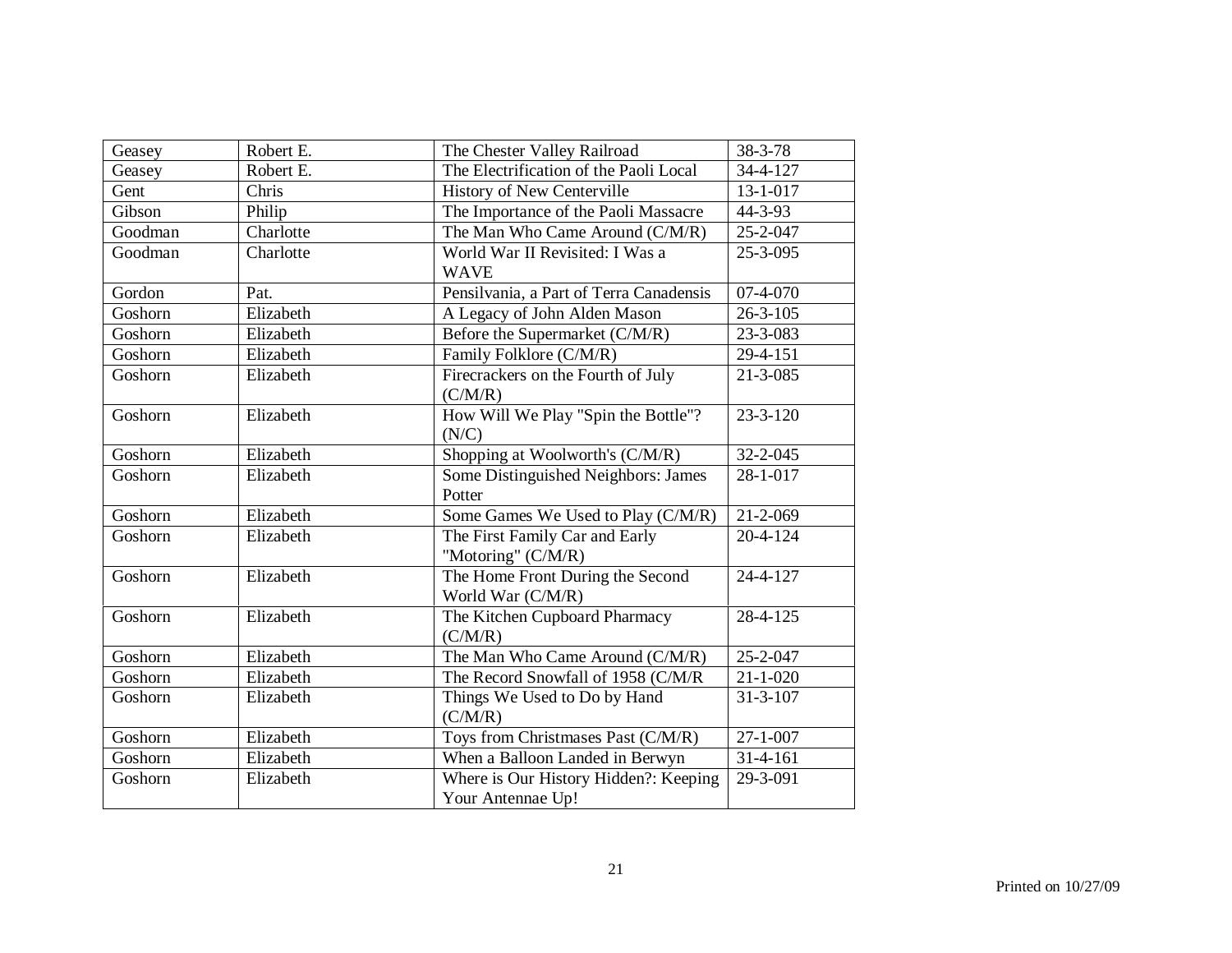| Goshorn | Elizabeth | Winter's Snow and Ice (C/M/R)         | $22 - 1 - 011$         |
|---------|-----------|---------------------------------------|------------------------|
| Goshorn | Robert M. | "The Champion Cow of the World"       | 22-2-067               |
| Goshorn | Robert M. | "Vote for My Candidate" -- Election   | $\overline{11}$ -3-056 |
|         |           | <b>Campaigns and Campaign Buttons</b> |                        |
| Goshorn | Robert M. | A Haven of Rest for Elderly Equines   | $25 - 4 - 141$         |
| Goshorn | Robert M. | A. J. Cassatt's Chesterbrook Farm     | 19-4-121               |
| Goshorn | Robert M. | Accidents Will Happen in the Best     | 16-2-031               |
|         |           | <b>Regulated [Railroad] Companies</b> |                        |
| Goshorn | Robert M. | <b>April Showers</b>                  | 26-2-079               |
| Goshorn | Robert M. | Before the Supermarket (C/M/R)        | 23-3-083               |
| Goshorn | Robert M. | Berwyn Fire Company & Peacock         | $45 - 1 - 50$          |
|         |           | Rescue Society, The [reprint],        |                        |
| Goshorn | Robert M. | Chester County and the Civil War      | 12-3-046               |
| Goshorn | Robert M. | Christmas 1777                        | 29-1-003               |
| Goshorn | Robert M. | Come Let Us Sing of the Hero Bold     | $30-4-133$             |
| Goshorn | Robert M. | Conestoga High School                 | $34 - 1 - 3$           |
| Goshorn | Robert M. | Congressman Anthony Wayne of          | 24-2-067               |
|         |           | Georgia                               |                        |
| Goshorn | Robert M. | Devon Inn                             | $22 - 4 - 125$         |
| Goshorn | Robert M. | Early Radio (C/M/R)                   | 24-2-050               |
| Goshorn | Robert M. | Family Folklore (C/M/R)               | 29-4-151               |
| Goshorn | Robert M. | Farms in the Great Valley and         | $30 - 2 - 053$         |
|         |           | Southeastern Pennsylvania in the 18th |                        |
|         |           | Century                               |                        |
| Goshorn | Robert M. | Firecrackers on the Fourth of July    | $21 - 3 - 085$         |
|         |           | (C/M/R)                               |                        |
| Goshorn | Robert M. | <b>Five Boys Eat Apple Dumplings</b>  | $22 - 1 - 025$         |
| Goshorn | Robert M. | Five Tales for All Hallow's Even      | $\overline{17}$ -4-099 |
| Goshorn | Robert M. | From T-E to CBS: Elliott Lawrence/    | 20-3-087               |
|         |           | Musical Director and Big Band Leader  |                        |
| Goshorn | Robert M. | History on a Sign Post                | 28-3-085               |
| Goshorn | Robert M. | History on a Sign Post: II            | 28-4-155               |
| Goshorn | Robert M. | How "Inn-Genius" Are You? : A Quiz    | 33-4-154               |
|         |           |                                       |                        |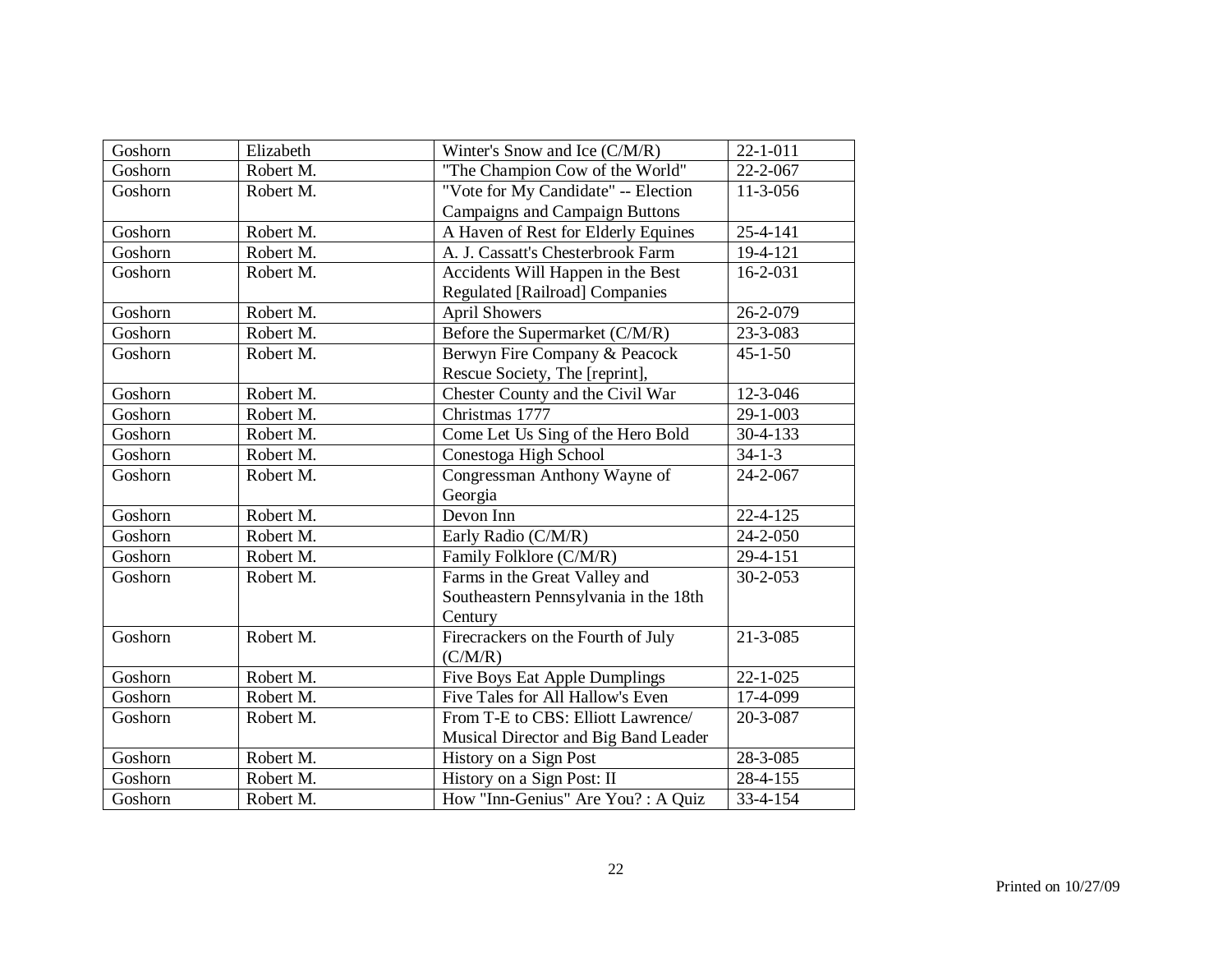| How Will We Play "Spin the Bottle"?<br>Robert M.<br>Goshorn<br>$23 - 3 - 120$<br>(N/C)<br>Our First Road Map?<br>$30 - 1 - 011$<br>Robert M.<br>Goshorn<br>Our Public Schools During the First<br>Goshorn<br>Robert M.<br>29-2-065<br>Half of the Twentieth Century<br>Parson Currie<br>Goshorn<br>Robert M.<br>$33 - 2 - 61$<br>Piano Lessons  [Club Members<br>33-3-107, 113<br>Goshorn<br>Robert M.<br>Remember]<br>Ponemah: Land of the Hereafter<br>$25 - 1 - 020$<br>Goshorn<br>Robert M.<br>Robert M.<br>Public Schooling in the Nineteenth<br>27-4-131<br>Goshorn<br>Century<br>Queen of the Range: Murray's Cake<br>Robert M.<br>Goshorn<br>$21 - 2 - 061$<br><b>Baking Contests</b><br>Roses are Red, / Violets are Blue: A<br>Robert M.<br>$26 - 2 - 055$<br>Goshorn<br>"Sampler" from Friendship Albums<br>(C/M/R)<br>Shopping at Woolworth's (C/M/R)<br>Robert M.<br>32-2-045<br>Goshorn<br>Goshorn<br>Robert M.<br>Simple Pleasures (C/M/R)<br>$30 - 2 - 071$<br>Some Distinguished Neighbors:<br>Robert M.<br>Goshorn<br>28-1-021<br>Anthony Wayne<br>Some Distinguished Neighbors: Charles<br>Goshorn<br>Robert M.<br>28-1-007<br>Lee<br>Some Distinguished Neighbors: John<br>$28 - 1 - 018$<br>Goshorn<br>Robert M.<br>Sullivan<br>Robert M.<br>Some Games We Used to Play (C/M/R)<br>Goshorn<br>21-2-069<br>Robert M.<br>Some Observations on the Strafford<br>$25 - 3 - 105$<br>Goshorn<br><b>Railroad Station</b><br>Goshorn<br>Robert M.<br>$20 - 4 - 115$<br>Spiritualism -- and a Contested Will<br>Robert M.<br>Goshorn<br>Sunnybrook Ballroom<br>$26 - 1 - 025$<br><b>Tavern Stands</b><br>$31 - 1 - 015$<br>Goshorn<br>Robert M.<br>Robert M.<br>23-2-045<br>Goshorn<br>The Berwyn Lyceum<br>Goshorn<br>Robert M.<br>The Berwyn Post<br>$33 - 1 - 3$ |  | [compiler] |  |
|---------------------------------------------------------------------------------------------------------------------------------------------------------------------------------------------------------------------------------------------------------------------------------------------------------------------------------------------------------------------------------------------------------------------------------------------------------------------------------------------------------------------------------------------------------------------------------------------------------------------------------------------------------------------------------------------------------------------------------------------------------------------------------------------------------------------------------------------------------------------------------------------------------------------------------------------------------------------------------------------------------------------------------------------------------------------------------------------------------------------------------------------------------------------------------------------------------------------------------------------------------------------------------------------------------------------------------------------------------------------------------------------------------------------------------------------------------------------------------------------------------------------------------------------------------------------------------------------------------------------------------------------------------------------------------------------------------------------------------------------------------------------------------|--|------------|--|
|                                                                                                                                                                                                                                                                                                                                                                                                                                                                                                                                                                                                                                                                                                                                                                                                                                                                                                                                                                                                                                                                                                                                                                                                                                                                                                                                                                                                                                                                                                                                                                                                                                                                                                                                                                                 |  |            |  |
|                                                                                                                                                                                                                                                                                                                                                                                                                                                                                                                                                                                                                                                                                                                                                                                                                                                                                                                                                                                                                                                                                                                                                                                                                                                                                                                                                                                                                                                                                                                                                                                                                                                                                                                                                                                 |  |            |  |
|                                                                                                                                                                                                                                                                                                                                                                                                                                                                                                                                                                                                                                                                                                                                                                                                                                                                                                                                                                                                                                                                                                                                                                                                                                                                                                                                                                                                                                                                                                                                                                                                                                                                                                                                                                                 |  |            |  |
|                                                                                                                                                                                                                                                                                                                                                                                                                                                                                                                                                                                                                                                                                                                                                                                                                                                                                                                                                                                                                                                                                                                                                                                                                                                                                                                                                                                                                                                                                                                                                                                                                                                                                                                                                                                 |  |            |  |
|                                                                                                                                                                                                                                                                                                                                                                                                                                                                                                                                                                                                                                                                                                                                                                                                                                                                                                                                                                                                                                                                                                                                                                                                                                                                                                                                                                                                                                                                                                                                                                                                                                                                                                                                                                                 |  |            |  |
|                                                                                                                                                                                                                                                                                                                                                                                                                                                                                                                                                                                                                                                                                                                                                                                                                                                                                                                                                                                                                                                                                                                                                                                                                                                                                                                                                                                                                                                                                                                                                                                                                                                                                                                                                                                 |  |            |  |
|                                                                                                                                                                                                                                                                                                                                                                                                                                                                                                                                                                                                                                                                                                                                                                                                                                                                                                                                                                                                                                                                                                                                                                                                                                                                                                                                                                                                                                                                                                                                                                                                                                                                                                                                                                                 |  |            |  |
|                                                                                                                                                                                                                                                                                                                                                                                                                                                                                                                                                                                                                                                                                                                                                                                                                                                                                                                                                                                                                                                                                                                                                                                                                                                                                                                                                                                                                                                                                                                                                                                                                                                                                                                                                                                 |  |            |  |
|                                                                                                                                                                                                                                                                                                                                                                                                                                                                                                                                                                                                                                                                                                                                                                                                                                                                                                                                                                                                                                                                                                                                                                                                                                                                                                                                                                                                                                                                                                                                                                                                                                                                                                                                                                                 |  |            |  |
|                                                                                                                                                                                                                                                                                                                                                                                                                                                                                                                                                                                                                                                                                                                                                                                                                                                                                                                                                                                                                                                                                                                                                                                                                                                                                                                                                                                                                                                                                                                                                                                                                                                                                                                                                                                 |  |            |  |
|                                                                                                                                                                                                                                                                                                                                                                                                                                                                                                                                                                                                                                                                                                                                                                                                                                                                                                                                                                                                                                                                                                                                                                                                                                                                                                                                                                                                                                                                                                                                                                                                                                                                                                                                                                                 |  |            |  |
|                                                                                                                                                                                                                                                                                                                                                                                                                                                                                                                                                                                                                                                                                                                                                                                                                                                                                                                                                                                                                                                                                                                                                                                                                                                                                                                                                                                                                                                                                                                                                                                                                                                                                                                                                                                 |  |            |  |
|                                                                                                                                                                                                                                                                                                                                                                                                                                                                                                                                                                                                                                                                                                                                                                                                                                                                                                                                                                                                                                                                                                                                                                                                                                                                                                                                                                                                                                                                                                                                                                                                                                                                                                                                                                                 |  |            |  |
|                                                                                                                                                                                                                                                                                                                                                                                                                                                                                                                                                                                                                                                                                                                                                                                                                                                                                                                                                                                                                                                                                                                                                                                                                                                                                                                                                                                                                                                                                                                                                                                                                                                                                                                                                                                 |  |            |  |
|                                                                                                                                                                                                                                                                                                                                                                                                                                                                                                                                                                                                                                                                                                                                                                                                                                                                                                                                                                                                                                                                                                                                                                                                                                                                                                                                                                                                                                                                                                                                                                                                                                                                                                                                                                                 |  |            |  |
|                                                                                                                                                                                                                                                                                                                                                                                                                                                                                                                                                                                                                                                                                                                                                                                                                                                                                                                                                                                                                                                                                                                                                                                                                                                                                                                                                                                                                                                                                                                                                                                                                                                                                                                                                                                 |  |            |  |
|                                                                                                                                                                                                                                                                                                                                                                                                                                                                                                                                                                                                                                                                                                                                                                                                                                                                                                                                                                                                                                                                                                                                                                                                                                                                                                                                                                                                                                                                                                                                                                                                                                                                                                                                                                                 |  |            |  |
|                                                                                                                                                                                                                                                                                                                                                                                                                                                                                                                                                                                                                                                                                                                                                                                                                                                                                                                                                                                                                                                                                                                                                                                                                                                                                                                                                                                                                                                                                                                                                                                                                                                                                                                                                                                 |  |            |  |
|                                                                                                                                                                                                                                                                                                                                                                                                                                                                                                                                                                                                                                                                                                                                                                                                                                                                                                                                                                                                                                                                                                                                                                                                                                                                                                                                                                                                                                                                                                                                                                                                                                                                                                                                                                                 |  |            |  |
|                                                                                                                                                                                                                                                                                                                                                                                                                                                                                                                                                                                                                                                                                                                                                                                                                                                                                                                                                                                                                                                                                                                                                                                                                                                                                                                                                                                                                                                                                                                                                                                                                                                                                                                                                                                 |  |            |  |
|                                                                                                                                                                                                                                                                                                                                                                                                                                                                                                                                                                                                                                                                                                                                                                                                                                                                                                                                                                                                                                                                                                                                                                                                                                                                                                                                                                                                                                                                                                                                                                                                                                                                                                                                                                                 |  |            |  |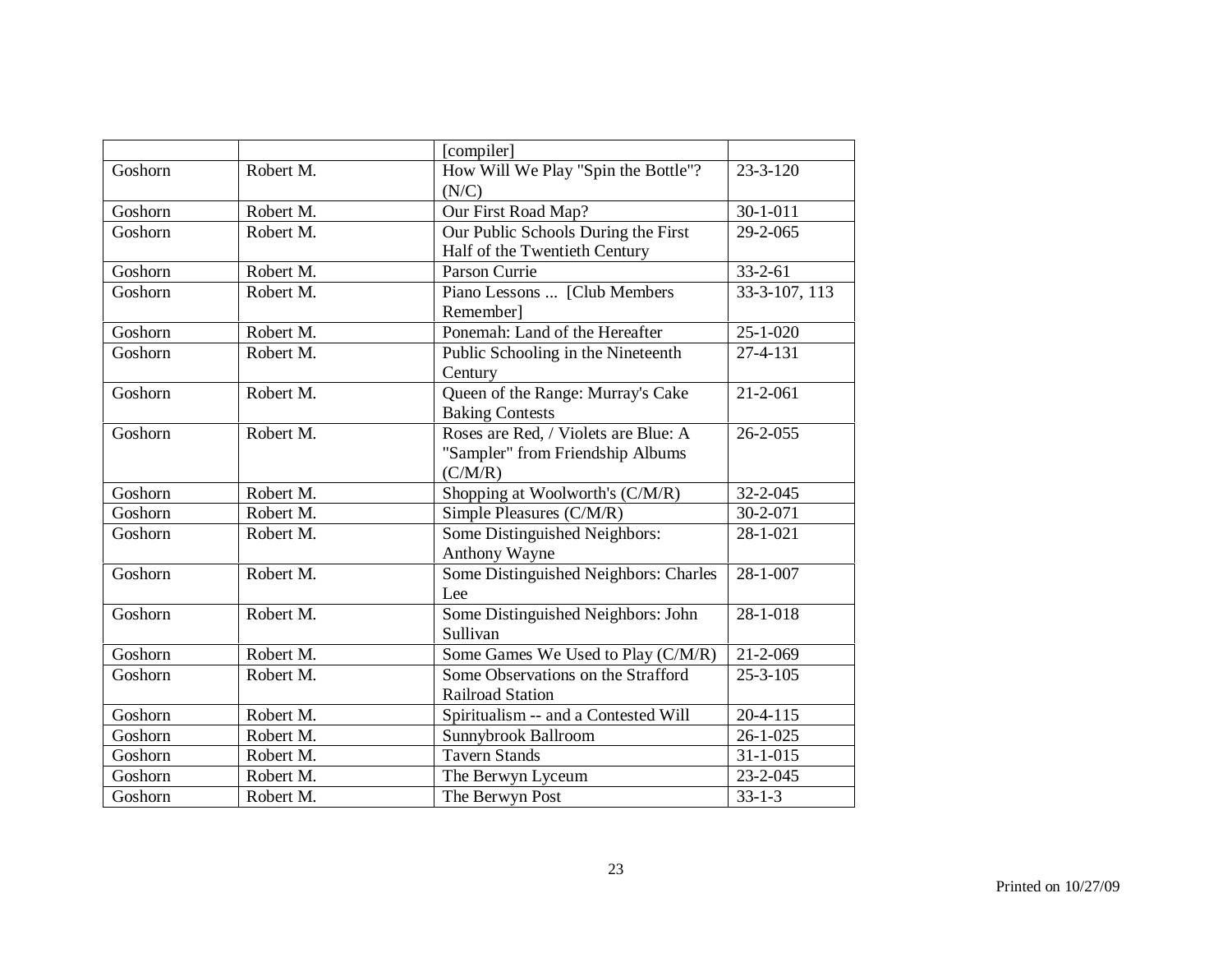| Goshorn | Robert M. | The Berwyn Railroad Station            | $27 - 1 - 003$ |
|---------|-----------|----------------------------------------|----------------|
| Goshorn | Robert M. | The Berwyn-West Chester Football       | 21-4-113       |
|         |           | Games                                  |                |
| Goshorn | Robert M. | The Borough of Great Valley: An        | $32 - 1 - 003$ |
|         |           | Attempt to Secede from Tredyffrin      |                |
| Goshorn | Robert M. | The Boundaries of Chester County       | 27-2-067       |
| Goshorn | Robert M. | The Cassatt Brothers' Sister           | 27-3-113       |
| Goshorn | Robert M. | The Changing Face of Paoli (C/M/R)     | 27-3-102       |
| Goshorn | Robert M. | The Early Development of Devon: A      | 29-4-141       |
|         |           | <b>Graphic Presentation</b>            |                |
| Goshorn | Robert M. | The Electrification of the Paoli Local | $34 - 4 - 127$ |
| Goshorn | Robert M. | The First Family Car and Early         | 20-4-124       |
|         |           | "Motoring" (C/M/R)                     |                |
| Goshorn | Robert M. | The Great Valley Canal                 | 19-2-047       |
| Goshorn | Robert M. | The Home Front During the Second       | 24-4-127       |
|         |           | World War (C/M/R)                      |                |
| Goshorn | Robert M. | The Horse-Shoe Trail                   | 22-3-095       |
| Goshorn | Robert M. | The Kitchen Cupboard Pharmacy          | 28-4-125       |
|         |           | (C/M/R)                                |                |
| Goshorn | Robert M. | The Man Who Came Around (C/M/R)        | 25-2-047       |
| Goshorn | Robert M. | The National Washington Memorial       | 24-3-083       |
|         |           | "Cathedral"                            |                |
| Goshorn | Robert M. | The Nation's First Power Mower Derby   | $23 - 3 - 107$ |
| Goshorn | Robert M. | The Night of September 20, 1777        | 24-4-143       |
| Goshorn | Robert M. | The Philadelphia and Columbia          | 23-2-063       |
|         |           | Railroad                               |                |
| Goshorn | Robert M. | The Philadelphia and Lancaster         | $23 - 1 - 025$ |
|         |           | Turnpike Road Company                  |                |
| Goshorn | Robert M. | The Revolutionary War Musket           | 32-4-147       |
| Goshorn | Robert M. | The Upper Main Line Area: An           | $16 - 1 - 002$ |
|         |           | Introduction to its History            |                |
| Goshorn | Robert M. | The Upper Main Line News               | $28 - 2 - 063$ |
| Goshorn | Robert M. | The Valley Forge Project of the        | 24-1-017       |
|         |           |                                        |                |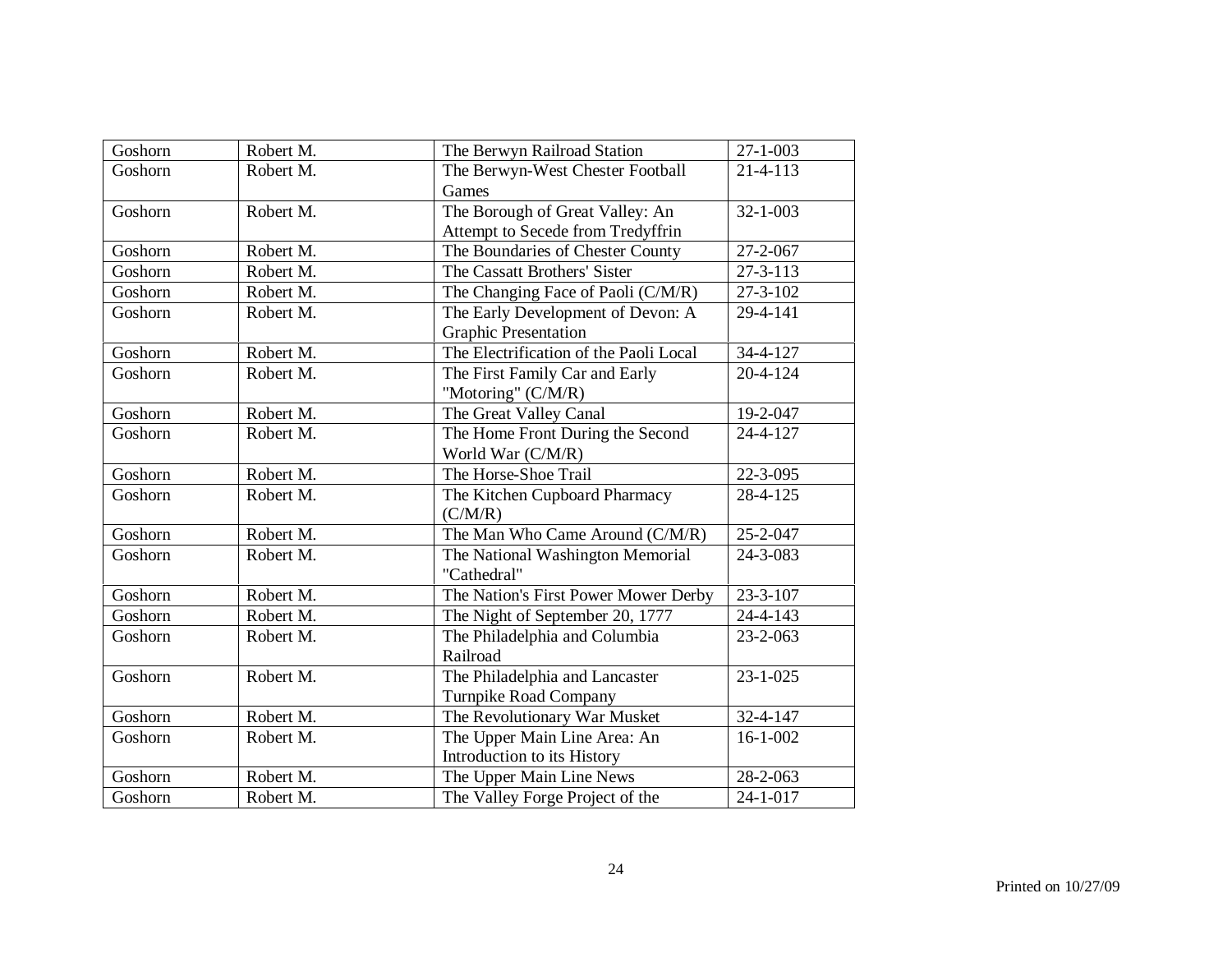|         |           | University of Pennsylvania           |                |
|---------|-----------|--------------------------------------|----------------|
| Goshorn | Robert M. | They Built Berwyn: Hannah Epright    | 31-4-134       |
| Goshorn | Robert M. | They Built Berwyn: Isaac A. Cleaver  | 31-4-131       |
| Goshorn | Robert M. | Things We Used to Do by Hand         | $31 - 3 - 107$ |
|         |           | (C/M/R)                              |                |
| Goshorn | Robert M. | Toys from Christmases Past (C/M/R)   | $27 - 1 - 007$ |
| Goshorn | Robert M. | Valley Forge Becomes a State Park    | $31 - 2 - 043$ |
| Goshorn | Robert M. | When a Native of Devon was Elected   | $20 - 4 - 135$ |
|         |           | Governor                             |                |
| Goshorn | Robert M. | When a Presidential Candidate        | 18-4-119       |
|         |           | Campaigned in Paoli                  |                |
| Goshorn | Robert M. | When Berwyn Had an Undefeated and    | 16-4-083       |
|         |           | <b>Untied Football Team</b>          |                |
| Goshorn | Robert M. | When Beverly Sills Sang in Berwyn    | 19-3-085       |
| Goshorn | Robert M. | When Harry and Abbie James Were      | $21 - 1 - 027$ |
|         |           | Found Murdered near Berwyn           |                |
| Goshorn | Robert M. | When One of America's Leading Book   | $17 - 1 - 013$ |
|         |           | Collectors Lived in Daylesford       |                |
| Goshorn | Robert M. | When the Berwyn Fire Company         | $20 - 1 - 027$ |
|         |           | <b>Rescued Six Peacocks</b>          |                |
| Goshorn | Robert M. | When the Big Apple Line Ran in       | 18-2-055       |
|         |           | Easttown Township                    |                |
| Goshorn | Robert M. | When the Fireworks Factory in Devon  | $16 - 3 - 057$ |
|         |           | Blew Up                              |                |
| Goshorn | Robert M. | When the Glidden Tour Went Through   | $20 - 2 - 063$ |
|         |           | Paoli                                |                |
| Goshorn | Robert M. | When the Lincoln Highway was Used    | $26 - 3 - 117$ |
|         |           | as an Airstrip                       |                |
| Goshorn | Robert M. | When the Marine Corps had a Training | $17 - 2 - 043$ |
|         |           | Camp in Tredyffrin                   |                |
| Goshorn | Robert M. | When the Pennsylvania Railroad       | 19-1-013       |
|         |           | Promoted Suburban Living             |                |
| Goshorn | Robert M. | When the Philadelphia Folk Festival  | 18-3-083       |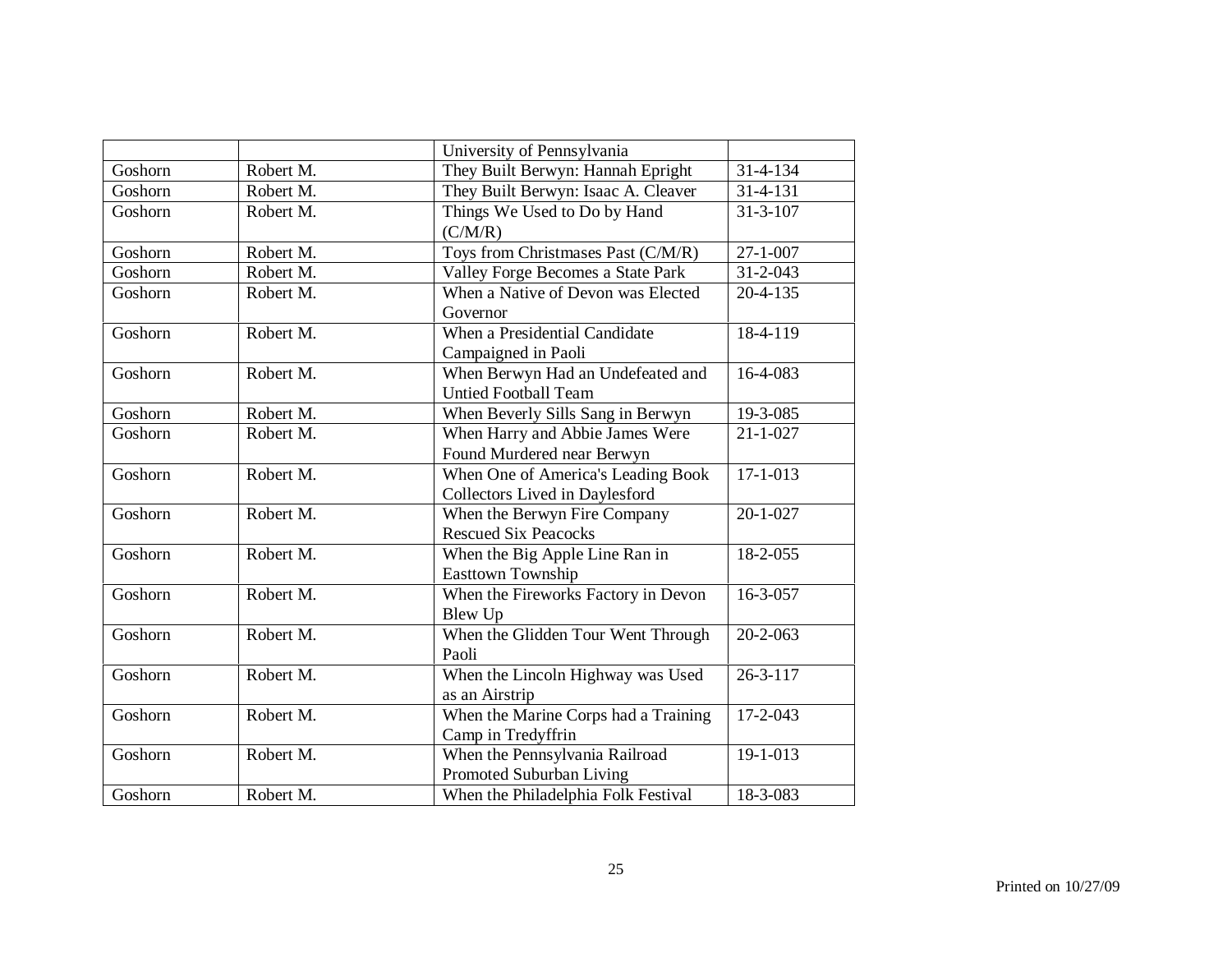|             |                        | was Held in Paoli                      |                |
|-------------|------------------------|----------------------------------------|----------------|
| Goshorn     | Robert M.              | When the Trolley Ran to Strafford      | 17-3-059       |
| Goshorn     | Robert M.              | When the Valley Forge Military         | 21-3-097       |
|             |                        | Academy Was Located in Devon           |                |
| Goshorn     | Robert M.              | When Wharton Esherick Had His          | 18-1-014       |
|             |                        | Studio in Paoli                        |                |
| Goshorn     | Robert M.              | Where Champions Meet: The Devon        | $32 - 3 - 101$ |
|             |                        | <b>Horse Show</b>                      |                |
| Goshorn     | Robert M.              | Where is Our History Hidden?: A        | 29-3-094       |
|             |                        | Dozen Places to Look                   |                |
| Goshorn     | Robert M.              | Where We Voted in the 18th and 19th    | 26-4-127       |
|             |                        | Century                                |                |
| Goshorn     | Robert M.              | Who Was George Groff?                  | 25-2-059       |
| Goshorn     | Robert M.              | Winter's Snow and Ice (C/M/R)          | $22 - 1 - 021$ |
| Goshorn     | Robert M. [ed.]        | Election Campaigns in the Nineteenth   | 22-4-139       |
|             |                        | Century, as noted in  newspaper        |                |
|             |                        | accounts                               |                |
| Goshorn     | Robert M. [ed.]        | Letters from the Farm Manager of       | 29-1-025       |
|             |                        | Chesterbrook Farm [R. A. Colgan]       |                |
| Goshorn     | Robert M. [ed.]        | Remember Paoli!: A Portfolio of Poetry | 23-4-137       |
| Goshorn     | Robert M. [posthumous] | American Non-Gran Bronze Company       | $37 - 4 - 125$ |
| Goshorn     | Robert M. [posthumous] | The Walam Olum                         | $37 - 1 - 9$   |
| Goshorn     | Robert M. [posthumous] | Warren Tavern Post Office              | $36 - 2 - 47$  |
| Gottliebsen | Len and Mary           | Curling in Paoli: The Philadelphia     | 32-2-059       |
|             |                        | Curling Club                           |                |
| Greaves     | Jessie Royer           | The History of Royer-Greaves School    | 09-4-084       |
|             |                        | for Blind                              |                |
| Greenwood   | A. L.                  | The Clocks in My House                 | $08 - 1 - 015$ |
| Greenwood   | A. L.                  | The Railroads of Chester County        | 07-4-086       |
| Groff       | John M.                | Country Homes of the Main Line 1870-   | $33 - 1 - 17$  |
|             |                        | 1930                                   |                |
| Groff       | John M. "Jeff"         | St. Peter's Church in the Great Valley | 32-1-033       |
| Hagemans    | Paul                   | Devon Dramatic Association: The        | $41 - 1 - 13$  |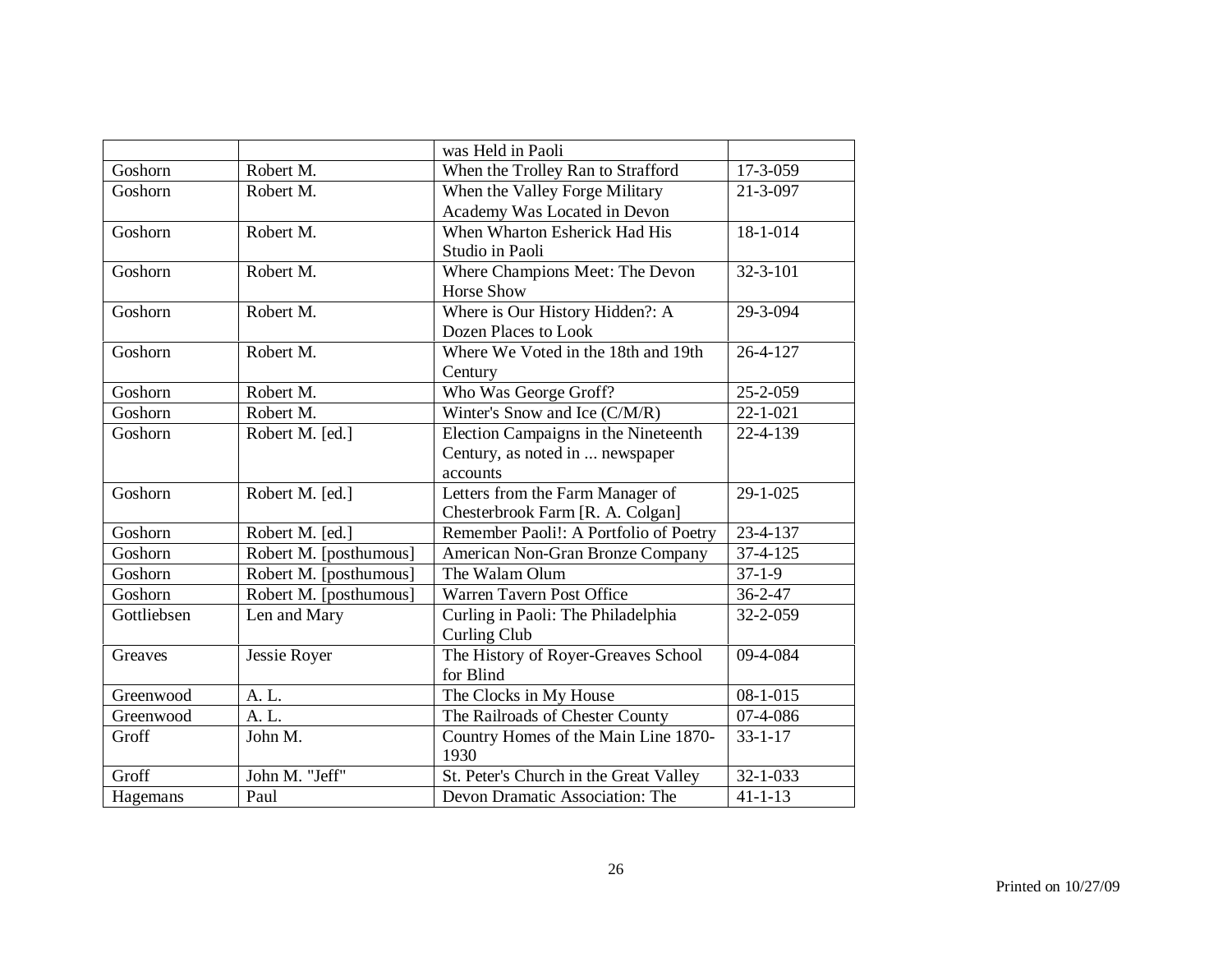|       |              | Belgian Consul General and His Family  |                |
|-------|--------------|----------------------------------------|----------------|
|       |              | at Devon,                              |                |
| Hager | Caroline     | The Blue Ball Inn of Tredyffrin        | 43-4-107       |
|       |              | Township                               |                |
| Haney | <b>Betty</b> | Before the Supermarket (C/M/R)         | 23-3-083       |
| Haney | <b>Betty</b> | Roses are Red, / Violets are Blue: A   | $26 - 2 - 055$ |
|       |              | "Sampler" from Friendship Albums       |                |
|       |              | (C/M/R)                                |                |
| Haney | <b>Betty</b> | Simple Pleasures (C/M/R)               | 30-2-071       |
| Haney | <b>Betty</b> | Some Distinguished Neighbors: Johann   | $28 - 1 - 020$ |
|       |              | DeKalb                                 |                |
| Haney | <b>Betty</b> | Some Games We Used to Play (C/M/H)     | $21 - 2 - 069$ |
| Haney | <b>Betty</b> | The Man Who Came Around (C/M/R)        | 25-2-047       |
| Haney | <b>Betty</b> | Toys from Christmases Past (C/M/E)     | $27 - 1 - 007$ |
| Haney | Leighton     | Before the Supermarket (C/M/R)         | 23-3-083       |
| Haney | Leighton     | Early Radio (C/M/R)                    | 24-2-050       |
| Haney | Leighton     | Firecrackers on the Fourth of July     | $21 - 3 - 085$ |
|       |              | (C/M/R)                                |                |
| Haney | Leighton     | Recollections of the Early Years of    | $24 - 2 - 043$ |
|       |              | Radio                                  |                |
| Haney | Leighton     | Simple Pleasures (C/M/R)               | 30-2-071       |
| Haney | Leighton     | Some Distinguished Neighbors: Henry    | 28-1-013       |
|       |              | Knox                                   |                |
| Haney | Leighton     | Some Games We Used to Play (C/M/R)     | 21-2-069       |
| Haney | Leighton     | The Conestoga Wagon                    | $22 - 2 - 043$ |
| Haney | Leighton     | The Home Front During the Second       | 24-4-127       |
|       |              | World War (C/M/R)                      |                |
| Haney | Leighton     | The Man Who Came Around (C/M/R)        | 25-2-047       |
| Haney | Leighton     | Things We Used to Do by Hand           | $31 - 3 - 107$ |
|       |              | (C/M/R)                                |                |
| Haney | Leighton     | Toys from Christmases Past (C/M/R)     | $27 - 1 - 007$ |
| Hanft | Ann and John | History of St. Monica's Church, Berwyn | $09-4-076$     |
| Hanft | John D.      | The Bishop Platinum Company            | 14-3-053       |
|       |              |                                        |                |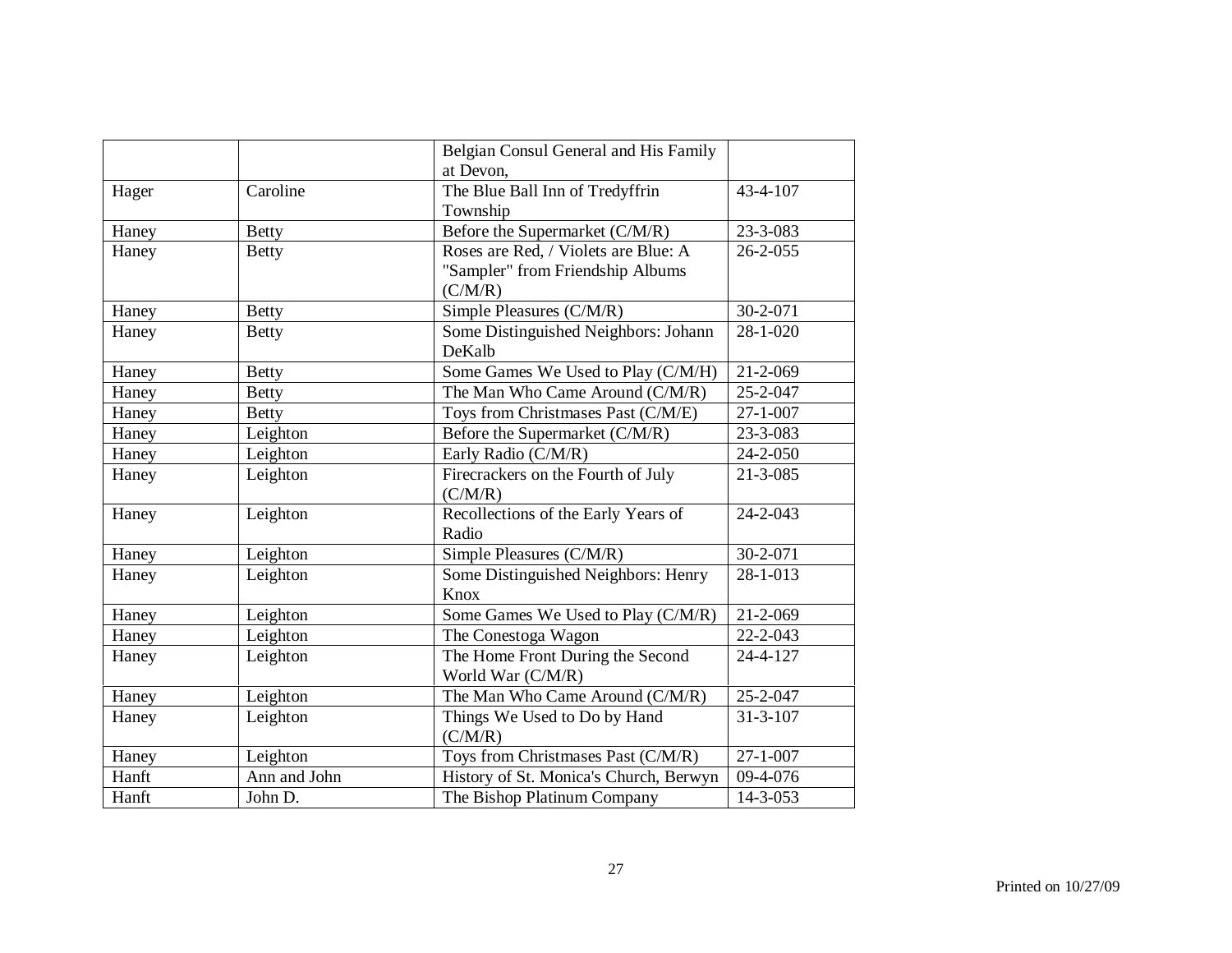| Hanft       | John D.             | The Early Days of Baseball in Berwyn    | $11 - 2 - 031$            |
|-------------|---------------------|-----------------------------------------|---------------------------|
|             |                     | and Vicinity                            |                           |
| Hanft       | John D. [ed.]       | Letters from a Civil War Soldier        | 11-4-072                  |
| Hardester   | <b>Ida Matthews</b> | Robert Finley Matthews [The             | $35 - 1 - 4$              |
|             |                     | Promoters of Paoli]                     |                           |
| Hardester   | <b>Ida Matthews</b> | Valley Forge Music Fair [Club           | $36 - 1 - 12$             |
|             |                     | Members Remember]                       |                           |
| Harlow      | George              | Tredyffrin Volunteers in the Civil War  | 44-52-53                  |
| Harlow      | Jean                | Tredyffrin Schools                      | 44-32-36                  |
| Haughey     | Bonnie              | 21 M to P: A Milestone Event            | 45-4-128                  |
| Haughey     | Bonnie              | The Plank Family and Plank Avenue of    | $\overline{43} - 4 - 112$ |
|             |                     | Paoli                                   |                           |
| Hayes       | Helen               | Valley Forge Music Fair [Club           | $36 - 1 - 13$             |
|             |                     | Members Remember]                       |                           |
| Heagy       | Hilda E.            | Southern Lancaster County Pilgrimage    | 04-3-075                  |
| Heagy       | Hilda E.            | The Order of the Eastern Star           | $10 - 1 - 021$            |
| Heagy       | Hilda E.            | The Order of the Rainbow for Girls      | $10-1-024$                |
| Heimgartner | Dorothy             | A School Bus Far from Home (N/C)        | $30 - 3 - 126$            |
| Helms       | Robert              | The Great Valley Association            | $29 - 3 - 117$            |
| Henkels     | Richard             | The History of Old Forge Crossing.      | $37 - 3 - 75$             |
| Highley     | George Norman       | William Penn                            | 16-2-024                  |
| Hinshaw     | Seth                | <b>Evolution of Chester County</b>      | $43 - 1 - 27$             |
|             |                     | Architecture                            |                           |
| Holdich     | Mrs, L. A.          | Old Friends and Old Stories             | 08-2-051                  |
| Hough       | Shirley             | Rev. Horace A. Walton [The Promoters    | $35 - 1 - 11$             |
|             |                     | of Paolil                               |                           |
| Hough       | Shirley P.          | Milestones in the History of the Berwyn | $30 - 3 - 107$            |
|             |                     | Methodist Church                        |                           |
| Hough       | Shirley P.          | Toys from Christmases Past (C/M/R)      | $27 - 1 - 007$            |
| Houston     | Jim                 | Train, Traveling by [Club Members       | $39 - 1 - 18$             |
|             |                     | Remember]                               |                           |
| Houston     | Shirley             | Train, Traveling by [Club Members       | $39 - 1 - 23$             |
|             |                     | Remember]                               |                           |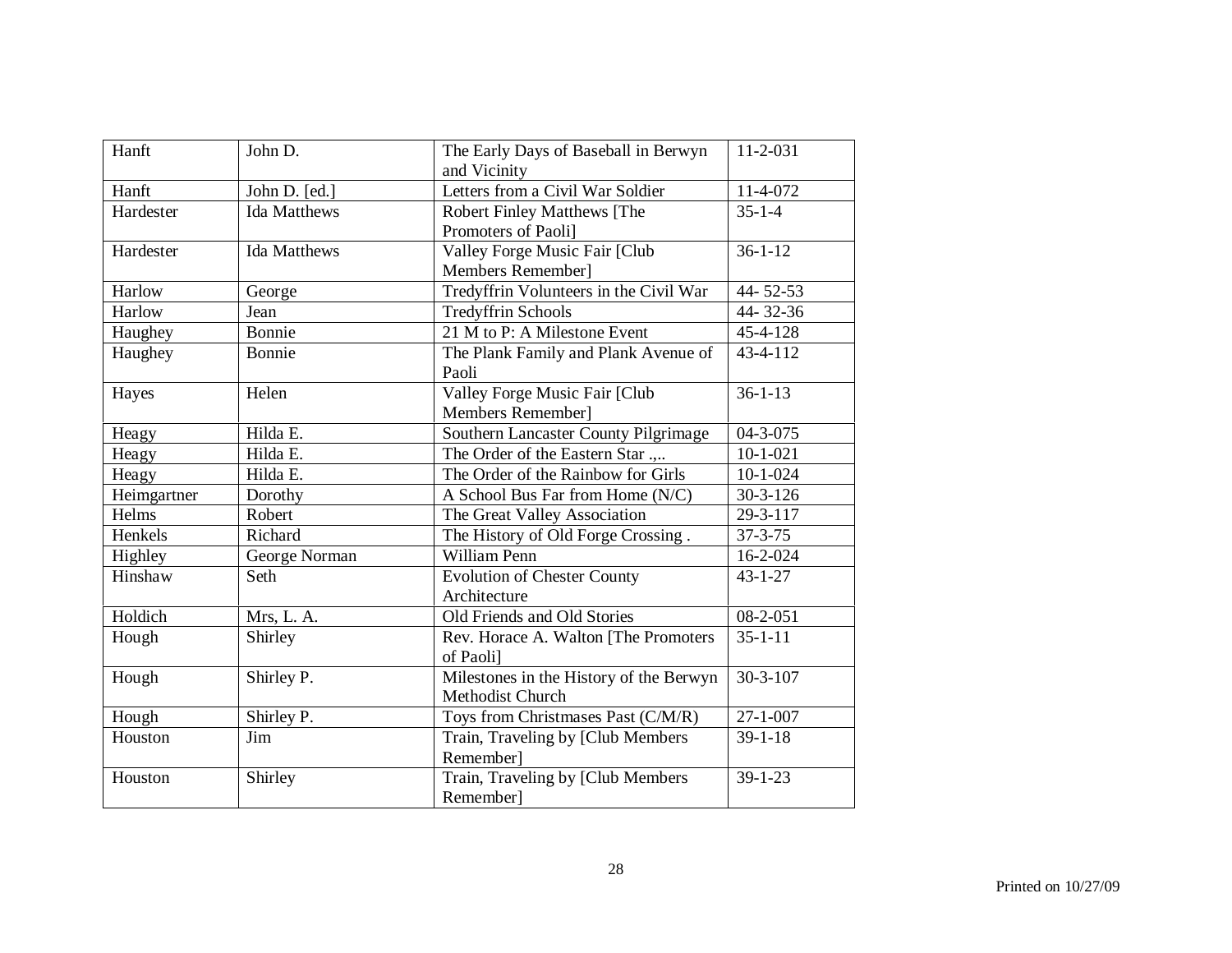| Housworth    | Edythe         | Piano Lessons  [Club Members<br>Remember]                                              | $33 - 3 - 113$ |
|--------------|----------------|----------------------------------------------------------------------------------------|----------------|
| Housworth    | Edythe         | Shopping at Woolworth's (C/M/R)                                                        | 32-2-045       |
| Housworth    | Edythe         | Valley Forge Music Fair [Club<br>Members Remember]                                     | $36 - 1 - 14$  |
| Housworth    | Howard R. jr.  | Piano Lessons  [Club Members<br>Remember]                                              | 33-3-112       |
| Housworth    | Howard R. jr.  | The Company House at Devault                                                           | 38-2-59        |
| Housworth    | Howard R. jr.  | Train, Traveling by [Club Members<br>Remember]                                         | $39 - 1 - 21$  |
| Houting      | Scott          | The Evans Family of Valley Forge: The<br>U.S. Model 1816 Flintlock Musket              | $40 - 4 - 115$ |
| Hummer       | Anne W.        | First Church of Christ, Scientist,<br>Berwyn, Pennsylvania                             | 25-4-149       |
| Hummer       | Dr. Chris      | American Indians of the Delaware<br>Valley                                             | $34 - 3 - 105$ |
| Ingram       | Jane           | Shopping at Woolworth's (C/M/R)                                                        | 32-2-045       |
| <b>Innes</b> | Mrs. Frank T.  | The Old Lancaster or Conestoga Road<br>(between Upper Gulph Road and<br>Warren Tavern) | $11 - 2 - 041$ |
| Innes        | Mrs. Frank T.  | The Swedesford Road                                                                    | $13 - 1 - 002$ |
| Irwin        | Boyle          | The Old Lancaster or Conestoga Road                                                    | $02 - 4 - 090$ |
| Irwin        | Boyle          | The Old Lancaster or Conestoga Road                                                    | $03 - 1 - 013$ |
| Irwin        | Boyle          | The Old Lancaster or Conestoga Road                                                    | $05 - 2 - 026$ |
| Ives         | Mary Robertson | Berwyn Chapel in Argentina                                                             | $35 - 2 - 76$  |
| Ives         | Mary Robertson | Early Radio (C/M/R)                                                                    | 24-2-050       |
| Ives         | Mary Robertson | Great Valley Presbyterian Church                                                       | 22-4-119       |
| Ives         | Mary Robertson | History on a Sign Post: II                                                             | 28-4-155       |
| Ives         | Mary Robertson | Prissy Robinson's Grave                                                                | 29-1-011       |
| Ives         | Mary Robertson | Shopping at Woolworth's (C/M/R)                                                        | 32-2-045       |
| Ives         | Mary Robertson | The Great Valley Presbyterian Church                                                   | 32-1-028       |
| Ives         | Mary Robertson | The Man Who Came Around (C/M/R)                                                        | 25-2-047       |
| Ives         | Mary Robertson | The Way We Were: Oral Histories from                                                   | $45 - 2 - 66$  |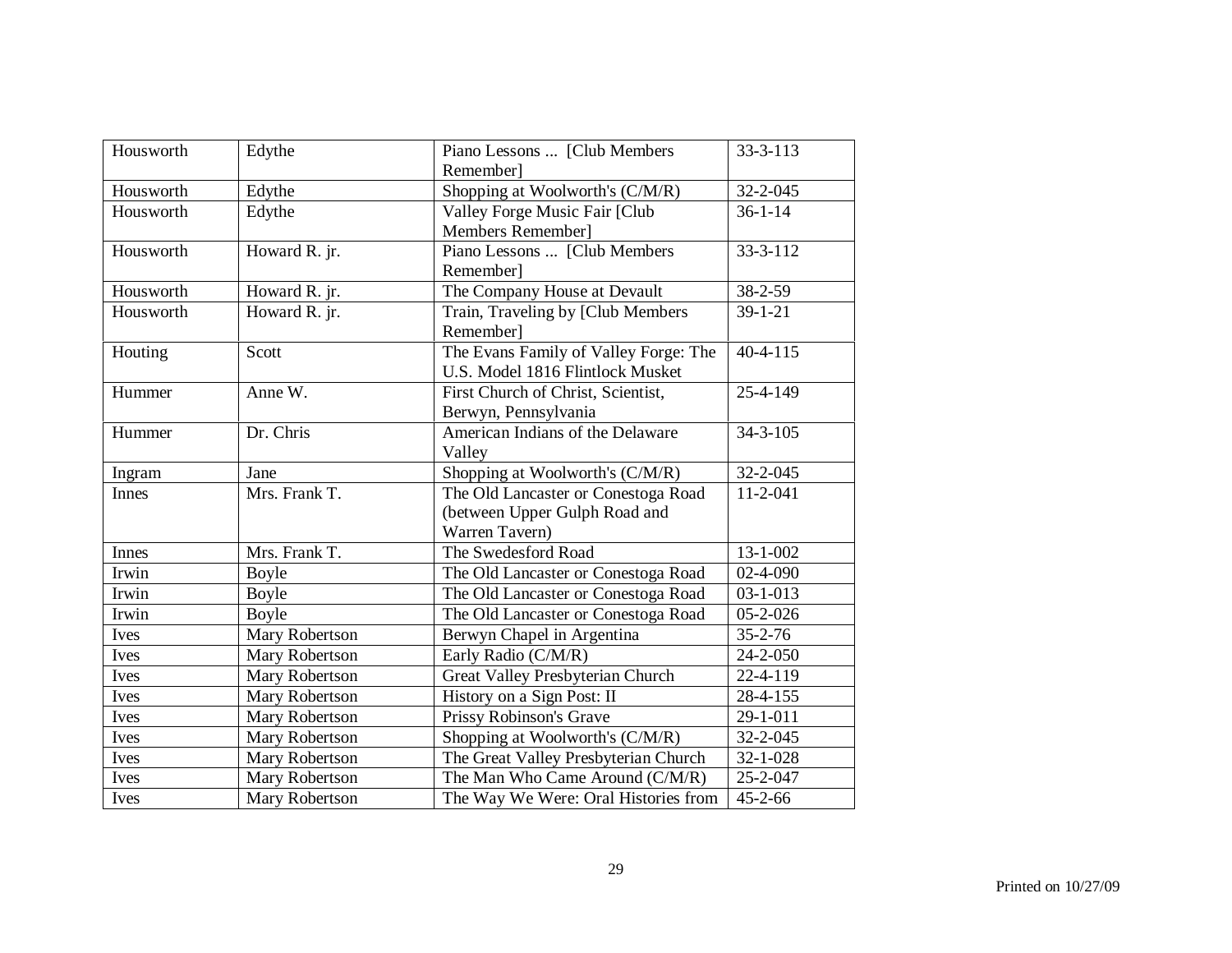|         |                | Our Community                                                                        |                |
|---------|----------------|--------------------------------------------------------------------------------------|----------------|
| Ives    | Mary Robertson | Train, Traveling by [Club Members<br>Remember]                                       | $39 - 1 - 15$  |
| Ives    | Mary Robertson | Valley Forge Music Fair [Club<br>Members Remember]                                   | $36-1-8$ , 10  |
| Ives    | Mary Robertson | Winter's Snow and Ice (C/M/R)                                                        | $22 - 1 - 011$ |
| Jackmon | Rev. Thomas A. | Mount Zion A. M. E. Church                                                           | $32 - 1 - 030$ |
| James   | Arthur E.      | The Clintonville-Tredyffrin Paper Mill<br>1834-1848                                  | $34 - 2 - 53$  |
| Jones   | Mildred Walker | Growing Up at the Berwyn Drug Store                                                  | 32-4-131       |
| Kadyk   | Jean E.        | Historic Churches of the Great Valley:<br>A Symposium Sponsored by Valley<br>Friends | $32 - 1 - 025$ |
| Kadyk   | Jean E.        | <b>Valley Friends Monthly Meeting</b>                                                | 32-1-035       |
| Keeling | Priscilla      | Chesterbrook                                                                         | 44-73          |
| Kehler  | Ronald         | Before the Supermarket (C/M/R)                                                       | 23-3-083       |
| Keller  | Joyce          | St. Matthew's Methodist Church, Valley<br>Forge                                      | $12 - 1 - 017$ |
| King    | Kathy          | Real Colonial Women Don't Weave<br>Cloth                                             | $43 - 2 - 62$  |
| Kipling | Rudyard        | "Philadelphia", from Rewards and<br>Fairies (Poem)                                   | $26 - 1 - 012$ |
| Kirkner | Atlee          | Christmas of Years Ago                                                               | $23 - 1 - 013$ |
| Kirkner | Mildred        | Before the Supermarket (C/M/R)                                                       | 23-3-083       |
| Kirkner | Mildred        | Early Radio (C/M/R)                                                                  | 24-2-050       |
| Kirkner | Mildred        | Piano Lessons  [Club Members<br>Remember]                                            | $33 - 3 - 103$ |
| Kirkner | Mildred        | Shopping at Woolworth's (C/M/R)                                                      | $32 - 2 - 045$ |
| Kirkner | Mildred        | Simple Pleasures (C/M/R)                                                             | 30-2-071       |
| Kirkner | Mildred        | Some Games We Used to Play (C/M/R)                                                   | 21-2-069       |
| Kirkner | Mildred        | The Home Front During the Second<br>World War (C/M/R)                                | 24-4-127       |
| Kirkner | Mildred        | The Man Who Came Around (C/M/R)                                                      | 25-2-047       |
|         |                |                                                                                      |                |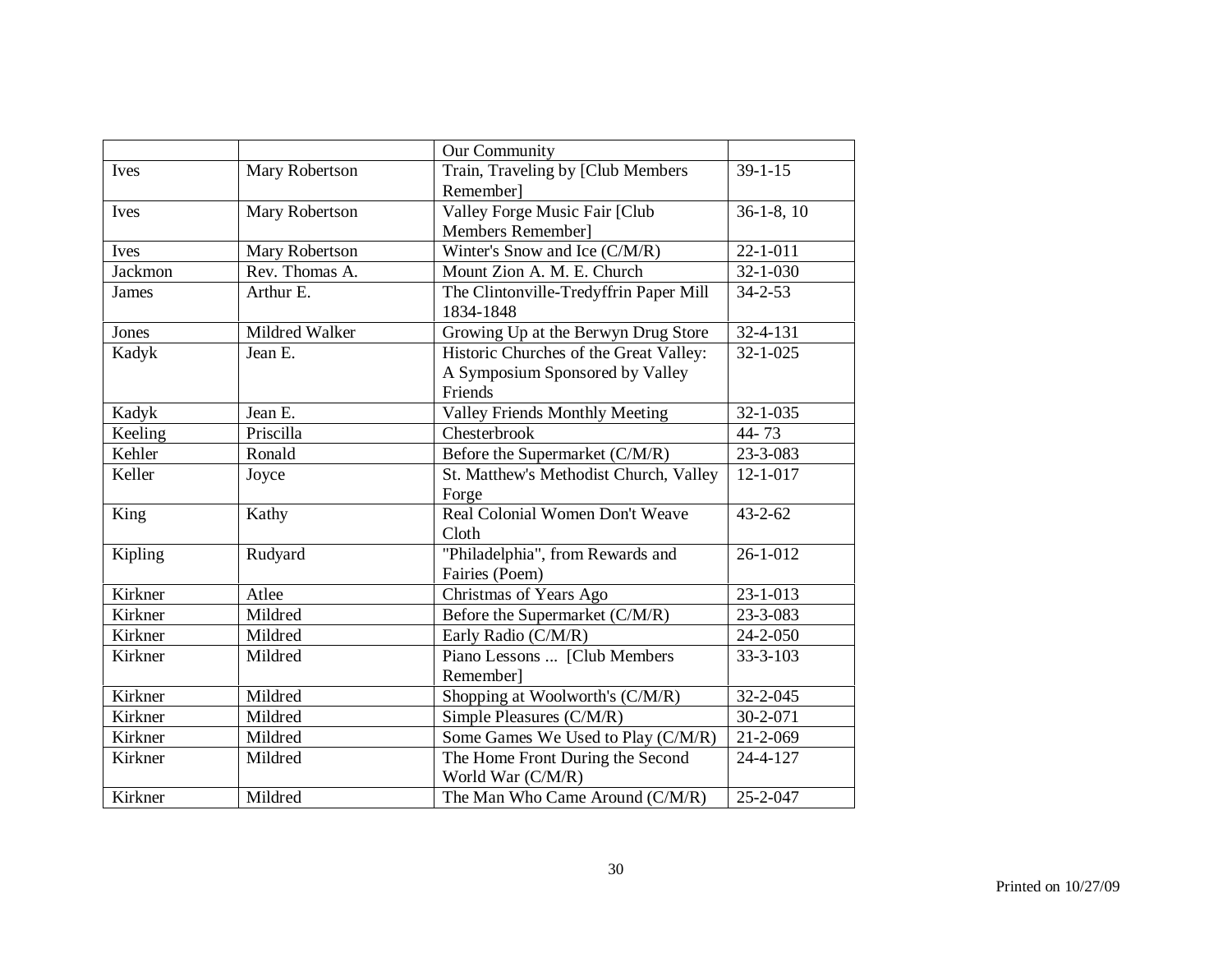| Kirkner        | Mildred        | The Record Snowfall of 1958 (C/M/R)   | $21 - 1 - 020$            |
|----------------|----------------|---------------------------------------|---------------------------|
| Kirkpatrick    | Anne           | A Personal History of Strafford       | $35 - 2 - 67$             |
| Klingelhoeffer | Karl           | Covered Bridges                       | $36 - 2 - 51$             |
| Klose          | Nelson         | Some Distinguished Neighbors: Charles | $\overline{28} - 1 - 005$ |
|                |                | Scott                                 |                           |
| Kneass         | Louise H.      | Notes on Daylesford                   | 08-3-071                  |
| <b>Kneass</b>  | Louise H.      | The Fourth of July at Daylesford      | 29-3-098                  |
| Kohn           | Alan           | The Neilley Family & Their Log Cabin  | $34 - 3 - 85$             |
| Kolb           | Nancy          | Making Sure our Past Has a Future     | $25 - 1 - 003$            |
| Kolderup       | Leroy          | Family Folklore (C/M/R)               | 29-4-151                  |
| Kolderup       | Virginia       | Tu Du ("Freedom"): The Story of the   | 19-3-077                  |
|                |                | Vietnamese Resettlement Project       |                           |
| Krumm          | John J.        | Music and Dance of the 18th Century   | 40-4-139                  |
| Kurtz          | Richard E.     | Battle of Paoli, a review of the book | $40 - 1 - 19$             |
| Kurtz          | Richard E.     | The Upper Main Line                   | 35-4-143                  |
| Kurtz          | Richard E.     | Valley Forge Music Fair [Club         | $36 - 1 - 7$              |
|                |                | Members Remember]                     |                           |
| Lamborn        | Mary Stevenson | Berwyn's 75th Anniversary             | $34 - 3 - 115$            |
| Lamborn        | Mary Stevenson | Robert Coffman Hughes, M. D. [The     | $35 - 1 - 17$             |
|                |                | Promoters of Paoli]                   |                           |
| Lamborn        | Mary Stevenson | Things We Used to Do by Hand          | $31 - 3 - 107$            |
|                |                | (C/M/R)                               |                           |
| Lamborn        | Mary Stevenson | Train, Traveling by [Club Members     | $39 - 1 - 15$             |
|                |                | Remember]                             |                           |
| Lamborn        | Mary Stevenson | Valley Forge Music Fair [Club         | $36 - 1 - 10$             |
|                |                | Members Remember]                     |                           |
| Lamborn        | Ted ["Barney"] | Celebrating the End of World War II   | 33-4-152                  |
| Landeck        | Carl           | The Pennsylvania Railroad During      | $42 - 2 - 35$             |
|                |                | World War II                          |                           |
| Landis         | Stanley K.     | The One Room School                   | $24 - 4 - 155$            |
| Lang           | Mimi           | The Paoli Chapel / Library: The Paoli | 28-1-023                  |
|                |                | Library 1910-1986                     |                           |
| Lansing        | Dr. Dorothy I. | Thomas Lacey Smith 1805-1875          | 18-4-123                  |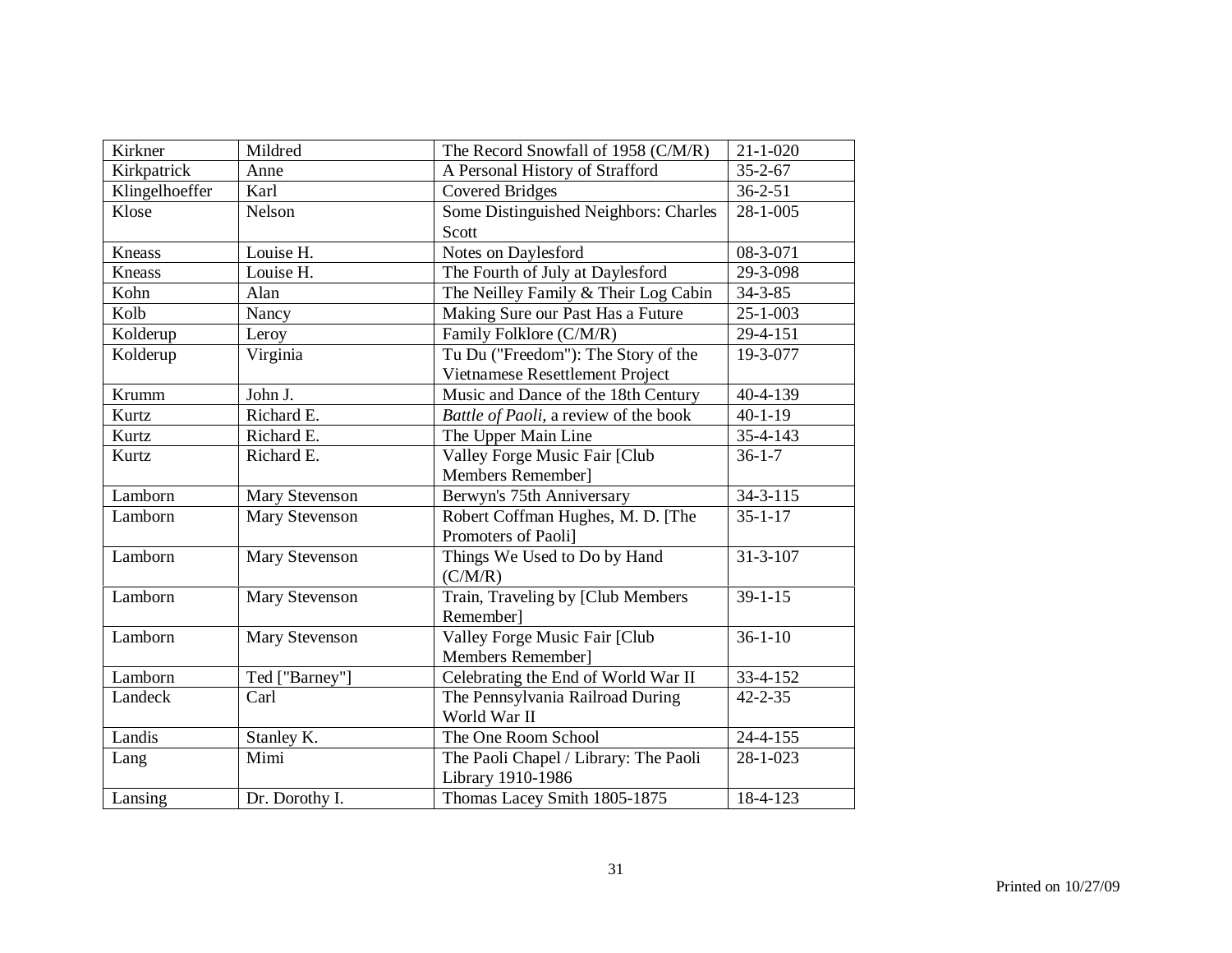| Lapp   | Etta N.        | First Baptist Church, Malvern                      | $10-2-026$                       |
|--------|----------------|----------------------------------------------------|----------------------------------|
| LaRue  | Bertha D.      | Malvern Club of Little Gardens                     | $10-3-054$                       |
| Latch  | Josephine      | William Clavius Latch                              | 11-2-024                         |
| Leasa  | K. Varden      | <b>Brackbill Farm Markets</b>                      | 45-3-106                         |
| Leasa  | K. Varden      | Great Valley Legend Examined, A:                   | $45 - 2 - 54 +$                  |
|        |                | Where Did Washington Really Sleep on               | illus., front                    |
|        |                | September 15, 1777?                                | cover. Errata,<br>$45 - 3 - 116$ |
|        | K. Varden      |                                                    | $45 - 2 - 63$                    |
| Leasa  |                | Malin Houses and the Underground<br>Railroad, The, |                                  |
| Lee    | Charles        | The Home Front During the Second                   | 24-4-127                         |
|        |                | World War (C/M/R)                                  |                                  |
| Lee    | Charles        | The Man Who Came Around (C/M/R)                    | 25-2-047                         |
| Lee    | Merle Walker   | Growing Up at the Berwyn Drug Store                | $32 - 4 - 131$                   |
| Lee    | Merle Walker   | The Man Who Came Around (C/M/R)                    | 25-2-047                         |
| Legg   | John E.        | The Experiences of a World War II                  | $38 - 1 - 15$                    |
|        |                | Prisoner of War                                    |                                  |
| Leidy  | Carter R., Ill | Waterloo Mills Preserve:                           | $37 - 2 - 44$                    |
| Ligget | Frances H.     | A Luncheon at "Chesterbrook"                       | $22 - 1 - 035$                   |
| Ligget | Frances H.     | Before the Supermarket (C/M/R)                     | 23-3-083                         |
| Ligget | Frances H.     | Discovered — The Deep Country                      | $31 - 1 - 027$                   |
| Ligget | Frances H.     | History of Gen, Lord Stirling's                    | 10-2-039                         |
|        |                | Quarters, aka Echo Valley Farms,                   |                                  |
|        |                | <b>Valley Forge</b>                                |                                  |
| Ligget | Frances H.     | Reminiscences of the Great Valley                  | $25 - 4 - 135$                   |
| Ligget | Frances H.     | The First Family Car and Early                     | $20 - 4 - 124$                   |
|        |                | "Motoring" (C/M/R)                                 |                                  |
| Ligget | Frances H.     | The Home Front During the Second                   | 24-4-127                         |
|        |                | World War (C/M/R)                                  |                                  |
| Ligget | Frances H.     | The Man Who Came Around (C/M/R)                    | 25-2-047                         |
| Ligget | Frances H.     | Volunteers at the Freedoms Foundation              | 17-3-084                         |
|        |                | (N/C)                                              |                                  |
| Ligget | Frances H.     | Winter's Snow and Ice (C/M/R)                      | $22 - 1 - 011$                   |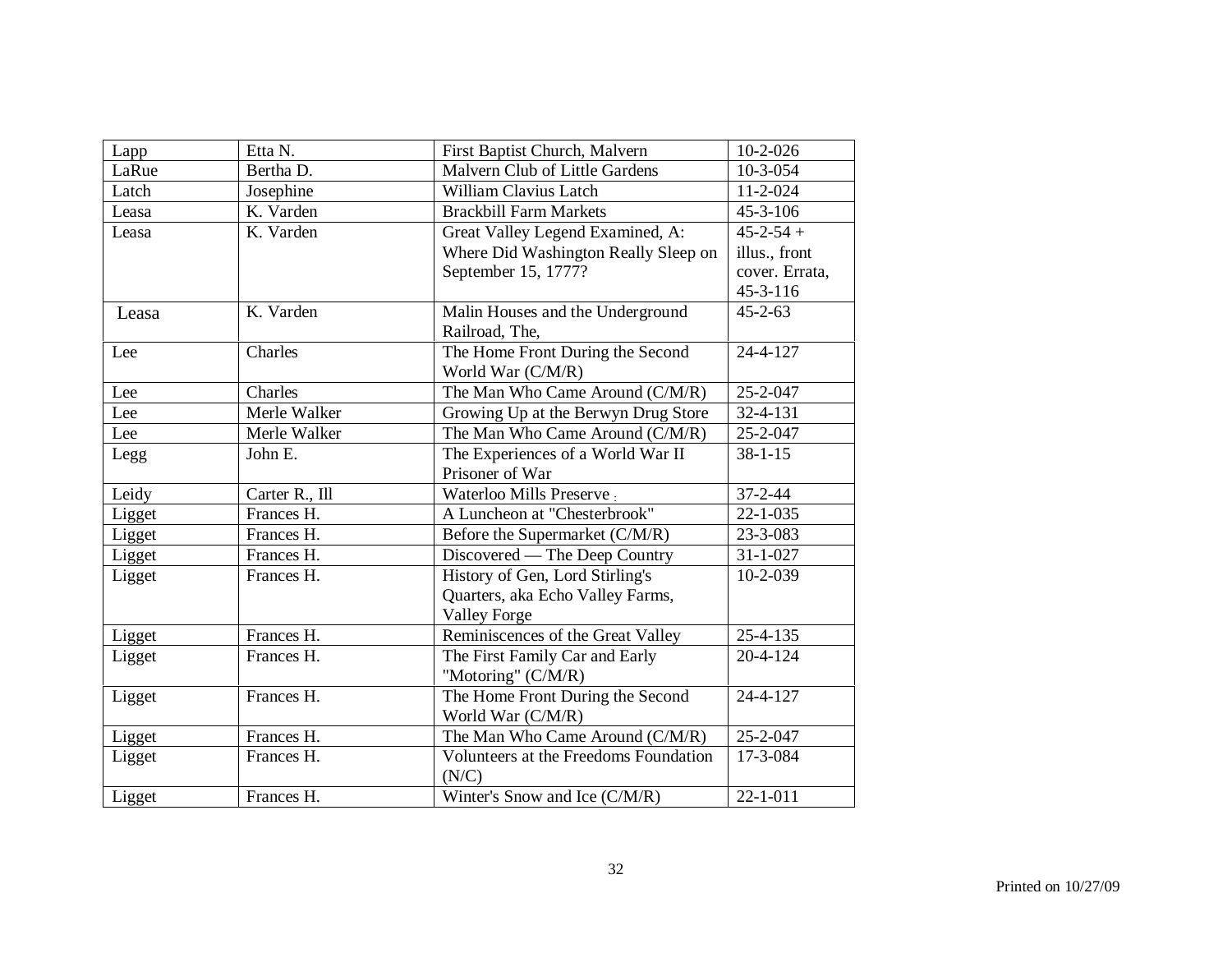| Ligget            | Frances H.[ed.]         | Oath Taken by the Officers at Valley    | $10-2-042$     |
|-------------------|-------------------------|-----------------------------------------|----------------|
|                   |                         | Forge Camp                              |                |
| Ligget            | Frances H.[ed.]         | William Currie                          | $10-2-041$     |
| Lighton-          | Leslie                  | The Schuylkill Navigation Company       | 29-4-135       |
| Humphreys         |                         | Canal and Lock No, 60                   |                |
| Lightwood         | Martha                  | <b>Valley Friends Meeting</b>           | 27-2-043       |
| Lloyd             | Mark Frazier            | Remarks on the Paoli Battlefield        | $40 - 1 - 25$  |
| Loane             | Nancy K.                | Mrs. Elizabeth Thompson, General        | $43 - 3 - 84$  |
|                   |                         | Washington's Housekeeper                |                |
| Loesch            | <b>Bernadette Daily</b> | The First Family Car and Early          | $20 - 4 - 124$ |
|                   |                         | "Motoring" (C/M/R)                      |                |
| Lucas             | Hilda Shadel            | The Thomas Massey House in Marple       | $34 - 4 - 151$ |
|                   |                         | Township, Delaware                      |                |
|                   |                         | County, Pennsylvania                    |                |
| Lutz              | Walter J.               | Diamond Rock School                     | 18-1-003       |
| Magill            | Lloyd                   | Some Distinguished Neighbors:           | 28-1-006       |
|                   |                         | William Woodford                        |                |
| Magill            | Lloyd                   | The Kitchen Cupboard Pharmacy           | 28-4-125       |
|                   |                         | (C/M/R)                                 |                |
| Main Line Limited |                         | An Early Plea for Traffic Laws in Paoli | 18-3-082       |
|                   |                         | [August 15, 1901]                       |                |
| Malin             | Janet Irwin             | Before the Supermarket (C/M/R)          | 23-3-083       |
| Malin             | Janet Irwin             | Boyle Irwin: A Memoir                   | 28-4-149       |
| Malin             | Janet Irwin             | Early Radio (C/M/R)                     | 24-2-050       |
| Malin             | Janet Irwin             | Firecrackers on the Fourth of July      | $21 - 3 - 085$ |
|                   |                         | (C/M/R)                                 |                |
| Malin             | Janet Irwin             | Lilac Farm                              | 28-2-079       |
| Malin             | Janet Irwin             | Some Distinguished Neighbors:           | 28-1-009       |
|                   |                         | William Lord Stirling                   |                |
| Malin             | Janet Irwin             | Some Games We Used to Play (C/M/R)      | $21 - 2 - 069$ |
| Malin             | Janet Irwin             | The First Family Car and Early          | $20 - 4 - 124$ |
|                   |                         | "Motoring" (C/M/R)                      |                |
| Malin             | Janet Irwin             | The Kitchen Cupboard Pharmacy           | 28-4-125       |
|                   |                         |                                         |                |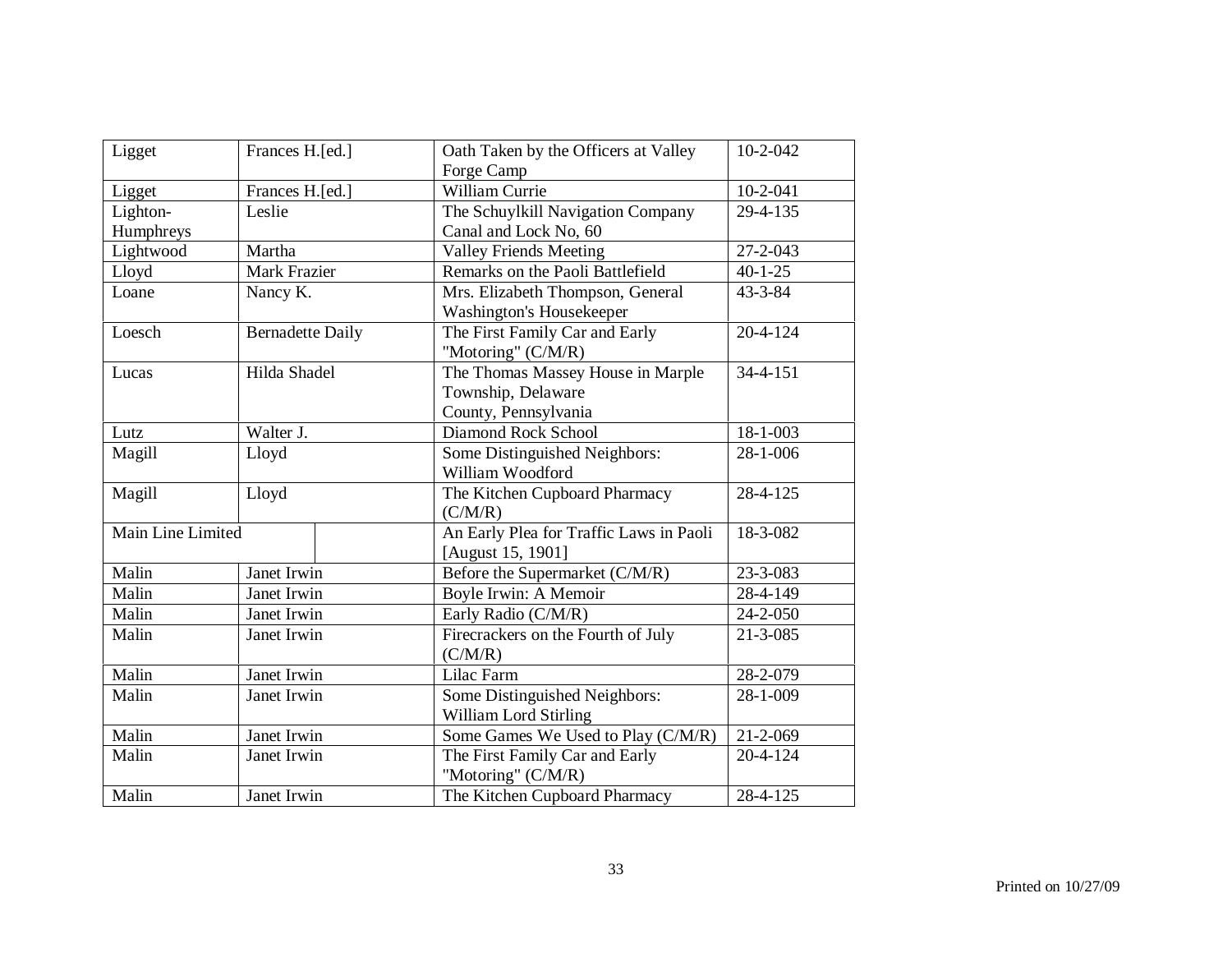|         |             | (C/M/R)                                 |                |
|---------|-------------|-----------------------------------------|----------------|
| Malin   | Janet Irwin | The Man Who Came Around (C/M/R)         | 25-2-047       |
|         |             |                                         |                |
| Malin   | Janet Irwin | The Record Snowfall of 1958 (C/M/R)     | $21 - 1 - 020$ |
| Malin   | Janet Irwin | The Rome Front During the Second        | 24-4-127       |
|         |             | World War (C/M/R)                       |                |
| Malin   | Janet Irwin | Toys from Christmases Past (C/M/R)      | $27 - 1 - 007$ |
| Malin   | Janet Irwin | Winter's Snow and Ice (C/M/R)           | $22 - 1 - 011$ |
| Malloy  | Annamarie   | History of the Paoli Red Cross 1917-    | 15-2-032       |
|         |             | 1967                                    |                |
| Mansley | Ruth D. L.  | From the Pen of the Secretary           | 05-3-060       |
| Mansley | Ruth D. L.  | Summary of the Activities of the Paoli  | 05-3-070       |
|         |             | Branch, American Red Cross              |                |
| Mansley | Ruth D. L.  | The Berwyn Garden Club                  | 09-3-050       |
| Mansley | Ruth D. L.  | The Paoli Branch of the American Red    | $05 - 1 - 007$ |
|         |             | Cross                                   |                |
| Mansley | William T.  | One Sunday Afternoon                    | $03 - 1 - 025$ |
|         |             | [Waynesborough House]                   |                |
| Mansley | William T.  | Thomas Buchanan Reed                    | $04 - 2 - 020$ |
| Maryott | Douglas     | Sawmills During the American            | 18-2-061       |
|         |             | Revolution                              |                |
| Mason   | J. Alden    | A Local Indian Camp Site                | $06 - 2 - 039$ |
| Mason   | J. Alden    | A New Cache of Jasper Blades            | $07 - 2 - 026$ |
|         |             |                                         |                |
| Mason   | J. Alden    | Aboriginal Archaeological Sites in      | $03 - 1 - 002$ |
|         |             | <b>Chester County</b>                   |                |
| Mason   | J. Alden    | Brigadier General Norman Randolph       | 08-3-055       |
| Mason   | J. Alden    | <b>Editorial: Local Biographies</b>     | $06 - 1 - 007$ |
| Mason   | J. Alden    | Editorial: Local History and Historians | 04-2-002       |
| Mason   | J. Alden    | Editorial: Tredyffrin Township          | $13 - 1 - 001$ |
|         |             |                                         |                |
|         |             | <b>Historical Sites Committee</b>       |                |
| Mason   | J. Alden    | Franklin Lorenzo Burns (In Memoriam)    | 06-3-046       |
| Mason   | J. Alden    | Franklin Wiseman Landless (In           | 11-3-048       |
|         |             | Memoriam)                               |                |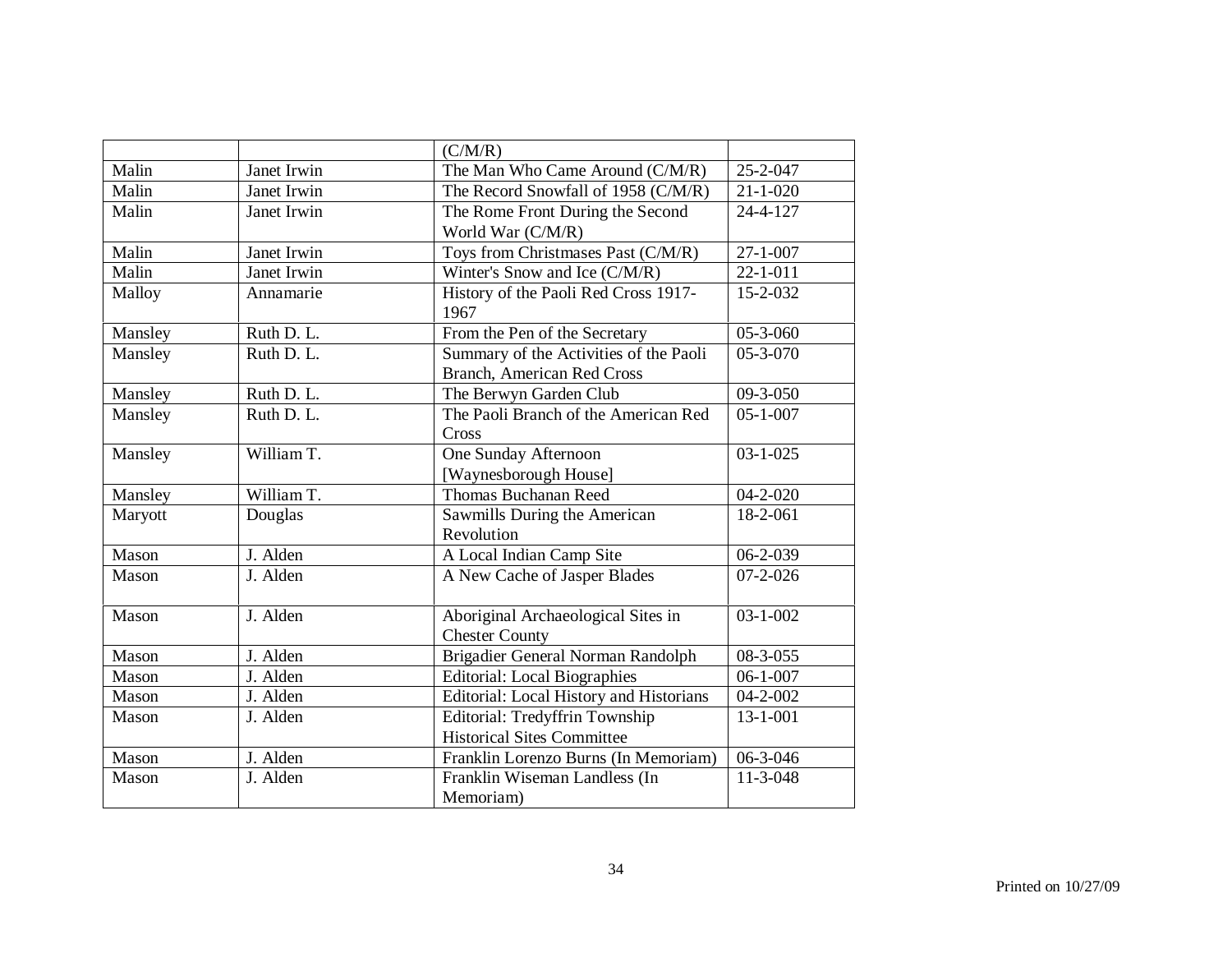| Mason           | J. Alden                | Mildred F. Fisher                        | 08-4-079               |
|-----------------|-------------------------|------------------------------------------|------------------------|
| Mason           | J. Alden                | The Aboriginal Inhabitants of Chester    | $02 - 2 - 041$         |
|                 |                         | County                                   |                        |
| Mason           | J. Alden                | The Archaeological Expedition of the     | $03 - 3 - 053$         |
|                 |                         | University Museum to Panama, 1940        |                        |
| Mason           | J. Alden                | The Archaeological Expedition of the     | 03-4-087               |
|                 |                         | University Museum to Panama, 1940        |                        |
| Mason           | J. Alden                | The Broomall Rock Shelters               | 06-4-081               |
| Mason           | J. Alden                | The Folklore of Chester County           | 04-4-086               |
| Mason           | J. Alden                | The Main Line Unitarian Church           | 14-2-026               |
| Mason           | J. Alden                | The Men's Garden Club of Berwyn          | $09 - 1 - 018$         |
| Mason           | J. Alden                | Tredyffrin Easttown History Club         | 01-4-037               |
|                 |                         | (Poem)                                   |                        |
| Mathias         | George                  | The Early Years of the Paoli Fire        | 16-4-076               |
|                 |                         | Company                                  |                        |
| <b>Matthews</b> | James G.                | Reminiscing About the Matthews Ford      | $31 - 2 - 065$         |
|                 |                         | Agency                                   |                        |
| McBee           | Rev. Crosswell          | An Impression                            | $01-4-036$             |
| McBee           | Rev. Crosswell          | Appendix to The Burial of Gen.           | $\overline{06}$ -1-024 |
|                 |                         | Anthony Wayne at St. David's             |                        |
| McBee           | Rev. Crosswell          | <b>Valley Forge Road</b>                 | $02 - 1 - 002$         |
| McCann          | Horace                  | History of the First Presbyterian Church | $07 - 2 - 021$         |
|                 |                         | of Paoli                                 |                        |
| McCarthy        | <b>Jack</b>             | The Chester County Archives              | $21 - 1 - 003$         |
| <b>McCorry</b>  | Herbert                 | Some Random Recollections of the         | $30 - 1 - 003$         |
|                 |                         | Mack Oil Company                         |                        |
| McGuire         | Thomas $\overline{J}$ . | The British Encampment in Tredyffrin,    | $41 - 2 - 43$          |
|                 |                         | September 1777: New Light on an Old      |                        |
|                 |                         | Story,                                   |                        |
| McNeil          | Linda                   | Diamond Rock School: A Pictorial         | $21 - 2 - 051$         |
|                 |                         | Portfolio                                |                        |
| McNeil          | Linda                   | The Record Snowfall of 1958 (C/M/R)      | $21 - 1 - 020$         |
| McNeil          | Linda                   | True Lover's Knot                        | 19-1-008               |
|                 |                         |                                          |                        |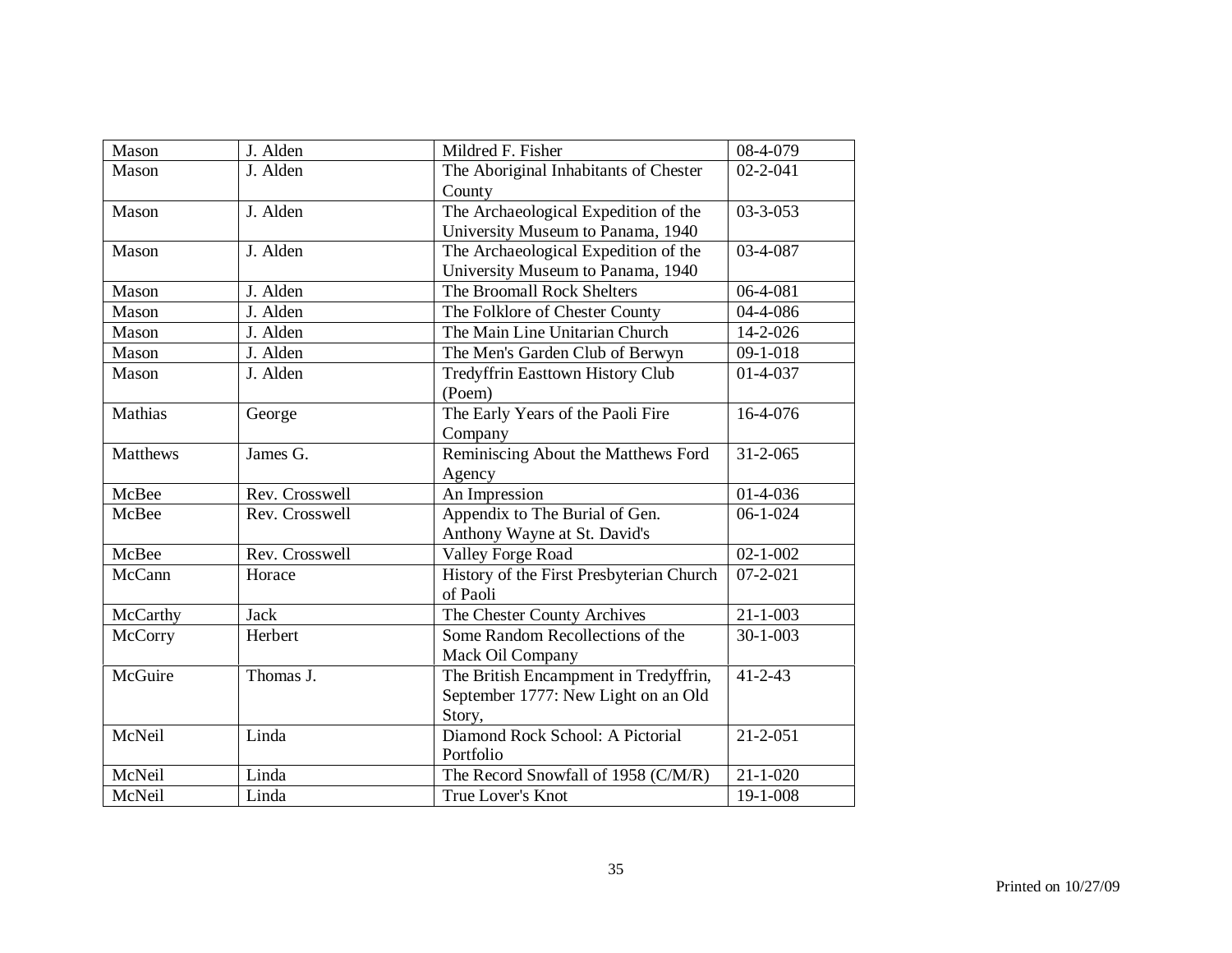| Melchiorre | Peter jr.      | Notes from a Visit With Pete       | 38-2-71             |
|------------|----------------|------------------------------------|---------------------|
|            |                | Melchiorre jr                      |                     |
| Mentzer    | Clyde          | Things We Used to Do by Hand       | $31 - 3 - 107$      |
|            |                | (C/M/R)                            |                     |
| Mentzer    | Clyde          | Toys from Christmases Past (C/M/R) | $27 - 1 - 007$      |
| Mentzer    | Virginia       | Family Folklore (C/M/R)            | 29-4-151            |
| Mentzer    | Virginia       | Piano Lessons  [Club Members       | 33-3-104, 112       |
|            |                | Remember]                          |                     |
| Mentzer    | Virginia       | Simple Pleasures (C/M/R)           | 30-2-071            |
| Mentzer    | Virginia       | Things We Used to Do by Hand       | $31 - 3 - 107$      |
|            |                | (C/M/R)                            |                     |
| Mentzer    | Virginia       | Toys from Christmases Past (C/M/R) | $27 - 1 - 007$      |
| Miller     | <b>Betty</b>   | Family Folklore (C/M/R)            | 29-4-151            |
| Miller     | Joseph         | Simple Pleasures (C/M/R)           | 30-2-071            |
| Mohr       | Charles E.     | Franklin Burns the Ornithologist   | 06-3-049            |
| Moir       | Sean           | The Last Days of William Wolfe,    | $45-1-3 + 11$ lus., |
|            |                | Commemoration for the Fallen,      | front cover         |
|            |                | September 7, 2007                  |                     |
| Momyer     | Sandra T.      | <b>Yellow Springs</b>              | 27-3-083            |
| Moore      | Anne H. Thomas | Memories of the Thomas Nursery     | 32-3-098            |
| Moore      | Ruth J.        | Berwyn Methodist Episcopal Church  | 13-2-036            |
|            |                | 1881-1939                          |                     |
| Moore      | Ruth J.        | Club Events, Accomplished and      | $01 - 2 - 030$      |
|            |                | Contemplated                       |                     |
| Moore      | Ruth J.        | Mt. Zion A. M. E. Church           | $04 - 1 - 014$      |
| Moore      | Ruth J.        | On to the Grand Canyon! [of        | $01 - 5 - 029$      |
|            |                | Pennsylvania]                      |                     |
| Moore      | Ruth J.        | Samuel Paul Teamer (In Memoriam)   | $03 - 3 - 050$      |
| Moore      | Ruth J.        | The Berwyn Methodist Episcopal     | $02 - 1 - 009$      |
|            |                | Church                             |                     |
| Moore      | Ruth J.        | The First Baptist Church of Berwyn | 05-4-081            |
| Moore      | Ruth J.        | The Trinity Presbyterian Church of | $01-4-030$          |
|            |                | Berwyn                             |                     |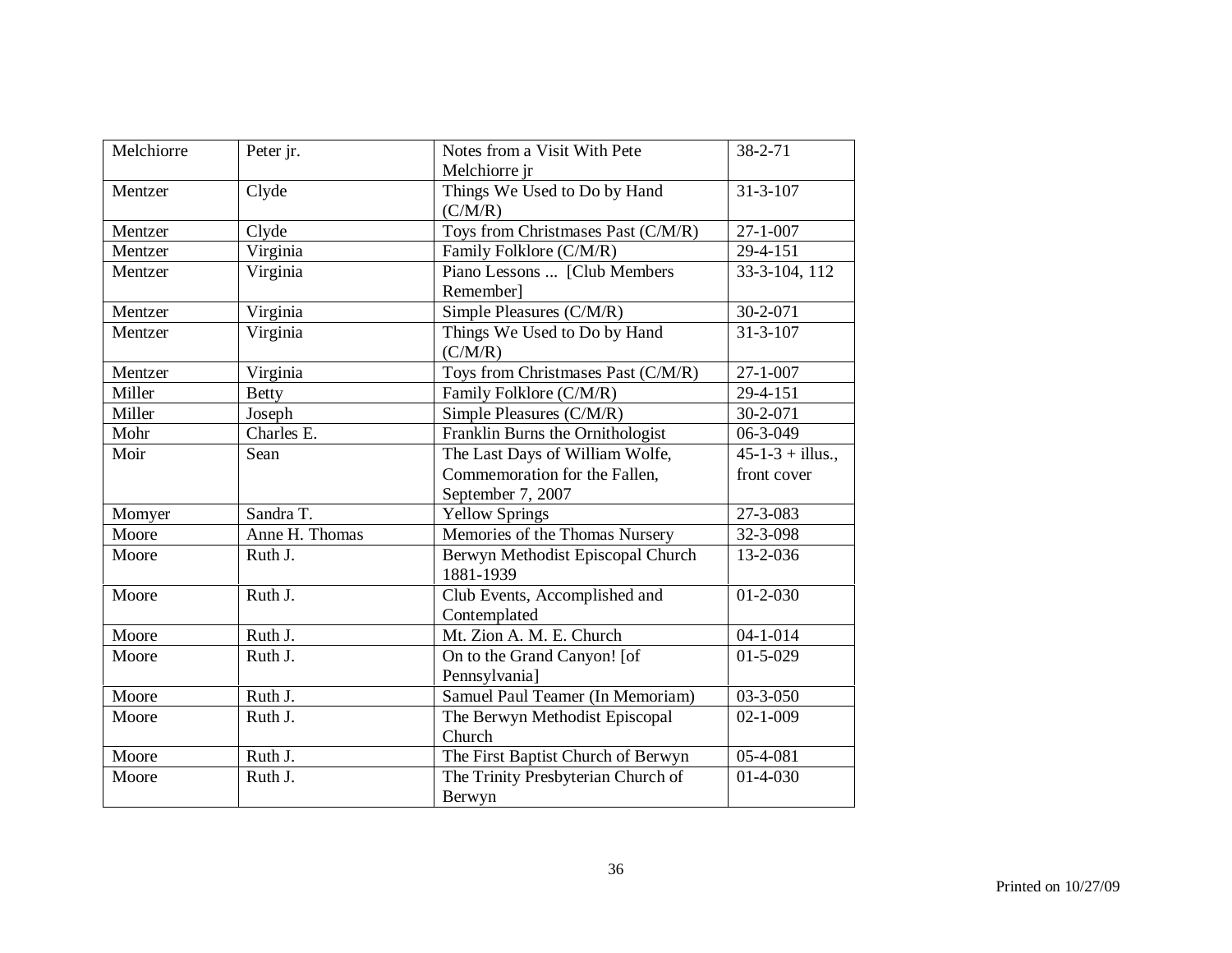| Moore       | Ruth J.           | We Take a Bow                           | $01 - 2 - 029$ |
|-------------|-------------------|-----------------------------------------|----------------|
| Moore       | Ruth J.           | We Thank You                            | $01 - 3 - 028$ |
| Moorshead   | Frank             | History on a Sign Post                  | 28-3-085       |
| Moorshead   | Frank             | They Built Berwyn: Joseph W. Sharp      | $31 - 4 - 142$ |
| Moran       | George F.         | Remembering Berwyn in the Late          | 26-3-083       |
|             |                   | 1920s                                   |                |
| Morelli     | Mary A.           | History of St. Mary's of the Immaculate | $13 - 1 - 014$ |
|             |                   | Conception, Ship Road, Pa.              |                |
| Morelli     | Mary A.           | Sarah Ellen McClain (In Memoriam)       | 12-4-086       |
| Morrison    | Harlan            | Some Thoughts on Limestone and Lime     | $37 - 1 - 3$   |
|             |                   | Kilns in Chester Valley                 |                |
| Motley      | Annabelle B.      | The Berwyn Ice Plant                    | $16-1-018$     |
| Mowday      | Bruce E.          | September 11, 1777: Washington's        | $40 - 4 - 131$ |
|             |                   | Defeat at Brandywine Dooms              |                |
|             |                   | Philadelphia                            |                |
| Murdock     | Anne E.           | A Brief History of the Toroni Family    | 37-4-131       |
| Nagle       | Ronald C.         | The Constitution: A Lawyer's            | $26 - 1 - 003$ |
|             |                   | Perspective                             |                |
| Nagy        | John C.           | History of Hibernia Iron Works          | 32-4-139       |
| Nassau      | Emily Wilson      | Early Memories and an Historical        | 14-4-087       |
|             |                   | Sketch of Great Valley Presbyterian     |                |
|             |                   | Church                                  |                |
| Nassau      | Emily Wilson      | <b>John Wilson's Mansion</b>            | $13 - 2 - 026$ |
| Nassau      | Emily Wilson      | The Philadelphia and Chester Valley     | $14 - 1 - 017$ |
|             |                   | Railroad                                |                |
| Nassau      | William L., III   | Paoli Then and Now: A Social            | $40 - 2 - 63$  |
|             |                   | Transition, 1900 to 2000                |                |
| Nassau      | William L., III   | Tally Ho: A Tale of a Thanksgiving      | $41 - 2 - 63$  |
|             |                   | Day Chester Valley Hunt                 |                |
| Neiman      | Bertha M.         | Neiman on Neiman: An Autobiography      | 38-4-131       |
| <b>Noll</b> | <b>Eva Davies</b> | A Chapel for Devon: The Beginnings of   | $31 - 4 - 157$ |
|             |                   | St. John's Presbyterian Church          |                |
| <b>Noll</b> | <b>Eva Davies</b> | Before the Supermarket (C/M/R)          | 23-3-083       |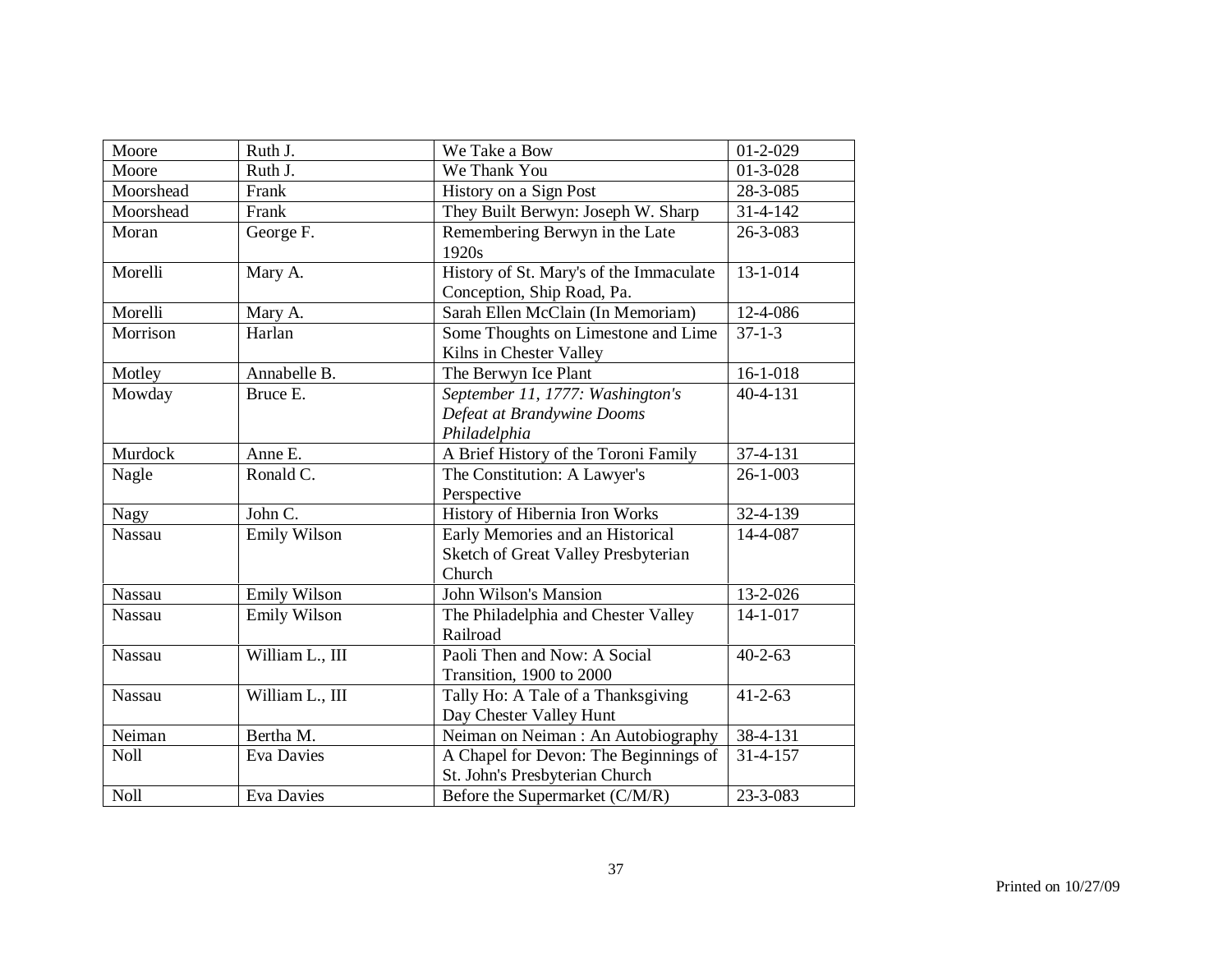| Noll                      | <b>Eva Davies</b> | History of St. John's Presbyterian     | 21-3-079       |
|---------------------------|-------------------|----------------------------------------|----------------|
|                           |                   | Church, Devon, Pennsylvania            |                |
| Noll                      | <b>Eva Davies</b> | History of St. John's Presbyterian     | $40 - 3 - 107$ |
|                           |                   | Church, to 1903, Devon, Pennsylvania   |                |
| <b>Noll</b>               | <b>Eva Davies</b> | The Home Front During the Second       | 24-4-127       |
|                           |                   | World War (C/M/R)                      |                |
| <b>Noll</b>               | Eva Davies        | The Three Worlds of William Penn       | 19-4-103       |
| <b>Noll</b>               | Ray               | Train, Traveling by [Club Members      | $39 - 1 - 24$  |
|                           |                   | Remember]                              |                |
| <b>Notes and Comments</b> |                   | "Beautiful Berwyn" [Illinois]          | 24-1-039       |
| <b>Notes and Comments</b> |                   | "Berwyn Walk" Slide Show               | $36 - 2 - 64$  |
| <b>Notes and Comments</b> |                   | "Berwyn Walk" Slide Show -- Take II    | $36 - 3 - 102$ |
| <b>Notes and Comments</b> |                   | "Glenwyth," Century-Old Structures     | 39-3-107       |
|                           |                   | Razed                                  |                |
| <b>Notes and Comments</b> |                   | "Oaklands," Century-Old Structures     | 39-3-107       |
|                           |                   | Razed                                  |                |
| Notes and Comments        |                   | "On Location" at Stirling's Quarters   | 22-1-038       |
| <b>Notes and Comments</b> |                   | "Operation Rescue" Protest at          | 26-4-158       |
|                           |                   | Daylesford                             |                |
| <b>Notes and Comments</b> |                   | "Pictures from Memory's Walls", by     | $21 - 3 - 108$ |
|                           |                   | Richard S. MacNamee (Poem,             |                |
|                           |                   | reprinted)                             |                |
| Notes and Comments        |                   | "River of Gold" Exhibit to Visit Eight | 31-2-084       |
|                           |                   | <b>Cities</b>                          |                |
| <b>Notes and Comments</b> |                   | "Summer Boarding," from the Chester    | 39-2-71        |
|                           |                   | County Democrat, April 25,             |                |
|                           |                   | 1895                                   |                |
| <b>Notes and Comments</b> |                   | "The" History Club                     | $20 - 4 - 142$ |
| <b>Notes and Comments</b> |                   | "You've Got a Ghost in Pennsylvania"   | 20-4-141       |
| Notes and Comments        |                   | and the Tradition Continues            | 28-3-122       |
| <b>Notes and Comments</b> |                   | [Ansley] Local Family Receives         | 36-101         |
|                           |                   | Awards                                 |                |
| Notes and Comments        |                   | [Civil War] Lincoln Scholar Honored    | 38-2-74        |
|                           |                   |                                        |                |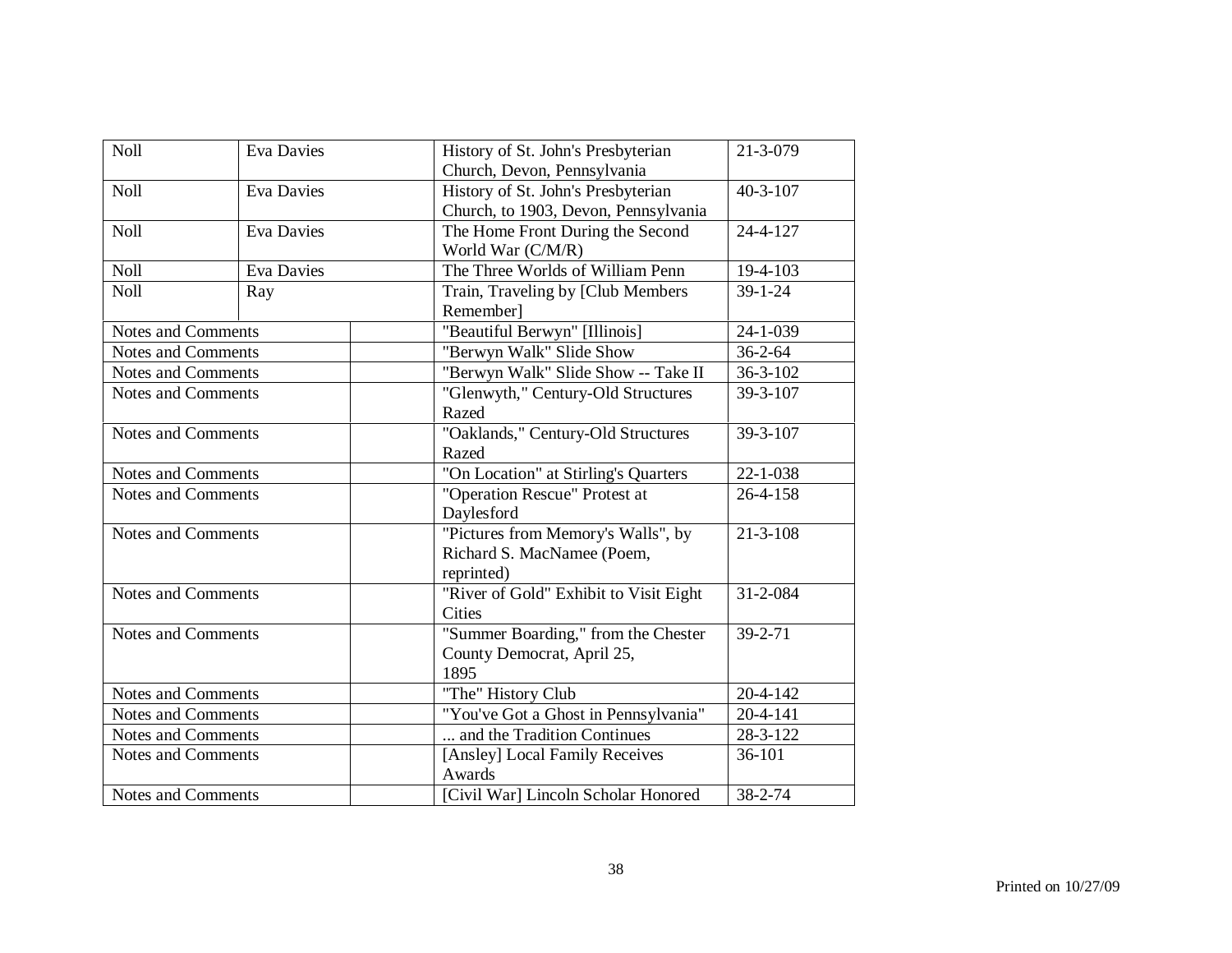| Notes and Comments<br><b>Notes and Comments</b> | [Club Passes] 60th Anniversary<br>[Club] Annual Banquet [October | $35 - 1 - 37$  |
|-------------------------------------------------|------------------------------------------------------------------|----------------|
|                                                 |                                                                  |                |
|                                                 | 23,1996]                                                         | $35 - 1 - 38$  |
| <b>Notes and Comments</b>                       | [Delaware Valley] Friends School<br>Opens in Paoli               | $35 - 4 - 160$ |
| <b>Notes and Comments</b>                       | [Dr. Anthony Wayne] Baugh<br>Notebooks                           | 16-4-088       |
| <b>Notes and Comments</b>                       | [Eugene] DiOrio is Club Banquet<br>Speaker                       | $20 - 1 - 036$ |
| <b>Notes and Comments</b>                       | [Fry, Joel T.] Annual Banquet [Speaker]                          | $35 - 1 - 38$  |
| <b>Notes and Comments</b>                       | [Goodman, Benny] Where Were You?                                 | 38-3-114       |
| Notes and Comments                              | [Goshorn, Robert M.] Memorial Flag<br><b>Pole Dedicated</b>      | $35 - 1 - 35$  |
| <b>Notes and Comments</b>                       | [Guelzo, Allen C.] Lincoln Scholar<br>Honored                    | 38-2-74        |
| <b>Notes and Comments</b>                       | [Kohn, Joseph] in Close Race for<br><b>Attorney General</b>      | $35 - 1 - 36$  |
| <b>Notes and Comments</b>                       | [Lindbergh, Charles A.] A<br>Connection                          | 38-2-75        |
| <b>Notes and Comments</b>                       | [Mason, John Alden] A  Connection                                | 38-2-75        |
| <b>Notes and Comments</b>                       | [Mile Post Inn] Local Landmark<br>Demolished                     | $35 - 2 - 78$  |
| <b>Notes and Comments</b>                       | [Neilley's] Our Cover                                            | $34 - 3 - 124$ |
| <b>Notes and Comments</b>                       | [Nelson, Bill, Speaker at] Annual<br>Banquet                     | $34 - 1 - 42$  |
| <b>Notes and Comments</b>                       | [Old Forge Crossing Condominium] A<br>Connection                 | $38 - 2 - 75$  |
| <b>Notes and Comments</b>                       | [Sigel, Jay] Wins Major Golf Title                               | $35 - 1 - 37$  |
| <b>Notes and Comments</b>                       | [Traveler's Rest] Historic Berwyn Tree<br>Falls                  | $34 - 2 - 82$  |
| <b>Notes and Comments</b>                       | [Tredyffrin Township] Open Space<br>Acquired                     | 38-2-74        |
| Notes and Comments                              | [Vaillant, George Clapp] A                                       | 38-2-75        |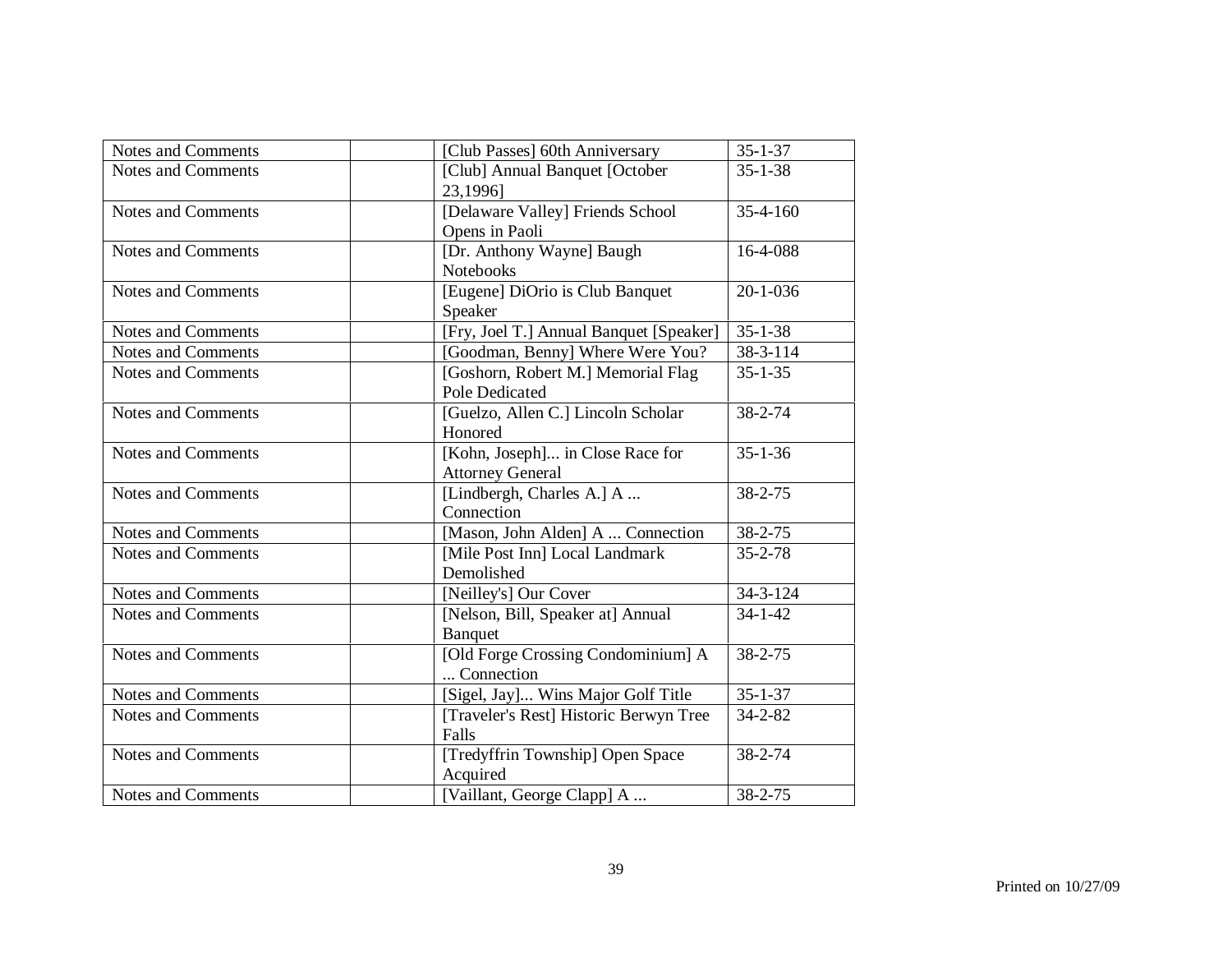|                           | Connection                                                           |                        |
|---------------------------|----------------------------------------------------------------------|------------------------|
| <b>Notes and Comments</b> | [Waynesborough] Country Club Hosts<br><b>National Golf Event</b>     | 38-4-148               |
| <b>Notes and Comments</b> | [Wells, Kenneth Dale] Freedoms<br><b>Foundation Founder Dies</b>     | $36 - 3 - 101$         |
| <b>Notes and Comments</b> | 21 M to P "Milestone" Event (Lincoln<br>Highway)                     | $45 - 2 - 82$          |
| <b>Notes and Comments</b> | 50 Years, Conestoga Celebrates                                       | $42 - 1 - 30$          |
| <b>Notes and Comments</b> | 50th Graduating Class, Conestoga High<br>Celebrates                  | 42-3-94                |
| <b>Notes and Comments</b> | A Bit of Nostalgia                                                   | 27-2-079               |
| <b>Notes and Comments</b> | A Further Note on Recreation in the<br>Last Half of the 19th Century | $20 - 3 - 106$         |
| Notes and Comments        | A Letter from Beverly Sills                                          | $20 - 1 - 036$         |
| <b>Notes and Comments</b> | A Letter from Charleston [SC]                                        | $28 - 1 - 041$         |
| <b>Notes and Comments</b> | A Letter from Minnesota                                              | 28-3-122               |
| <b>Notes and Comments</b> | A Letter from Ryerss' Infirmary                                      | $26 - 1 - 038$         |
| <b>Notes and Comments</b> | A Postscript on Postcards                                            | 17-3-083               |
| <b>Notes and Comments</b> | A Reader Writes                                                      | $40 - 2 - 73$          |
| <b>Notes and Comments</b> | A Winter to Remember                                                 | 32-2-078               |
| <b>Notes and Comments</b> | About the Cover                                                      | 32-4-158               |
| <b>Notes and Comments</b> | Additions to the Collections at the<br>Jenkins Arboretum             | 30-2-084               |
| <b>Notes and Comments</b> | Ahmad, Abdul, Artwork Depicts<br>History                             | $41 - 1 - 39$          |
| <b>Notes and Comments</b> | <b>American Revolution Center</b>                                    | $45 - 1 - 31$          |
| Notes and Comments        | Amtrak Improves Track Between<br>Philadelphia and Harrisburg         | 43-4-133               |
| Notes and Comments        | An Invitation to a Pic-Nic                                           | 32-2-082               |
| <b>Notes and Comments</b> | Anna Bartram (In Memoriam)                                           | $25 - 3 - 118$         |
| <b>Notes and Comments</b> | Annual Banquet [1988]                                                | $27 - 1 - 038$         |
| <b>Notes and Comments</b> | Another "Man Who Came Around"                                        | $25 - 3 - 115$         |
| <b>Notes and Comments</b> | Another Comment on Memory Devices                                    | $\overline{2}$ 2-3-115 |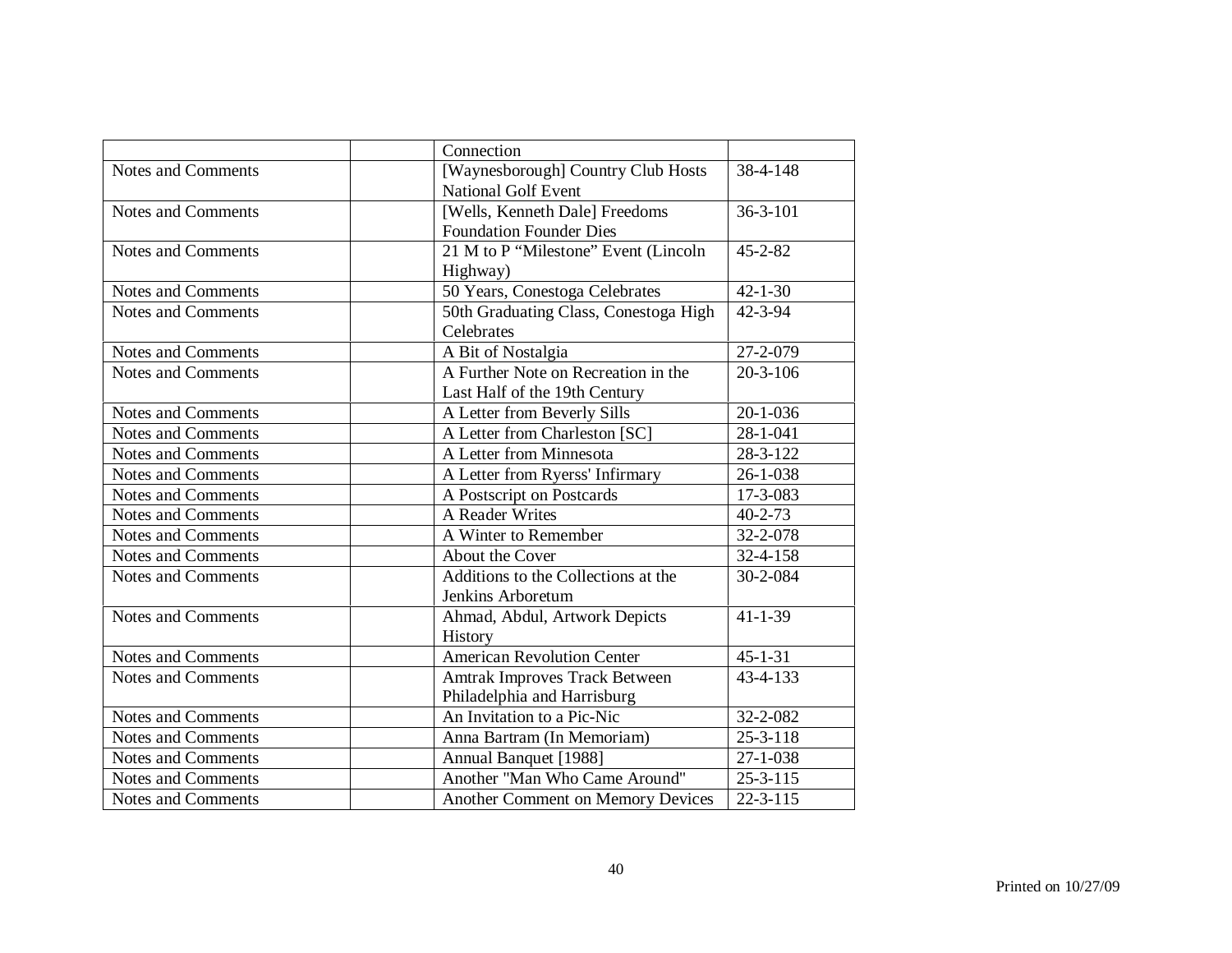| <b>Notes and Comments</b> | Another Paoli [Wisconsin]             | 32-2-081       |
|---------------------------|---------------------------------------|----------------|
| Notes and Comments        | Another View of the Devon Fireworks   | 16-4-089       |
|                           | <b>Disaster</b>                       |                |
| <b>Notes and Comments</b> | April meeting                         | $45 - 1 - 32$  |
| <b>Notes and Comments</b> | Arch at Valley Forge Dedicated 75     | $30 - 4 - 167$ |
|                           | Years Ago                             |                |
| Notes and Comments        | Area to Have New Area Code            | 31-2-084       |
| Notes and Comments        | Baptist Church in the Great Valley,   | $42 - 1 - 31$  |
|                           | Historic Valley Forge Road Meeting    |                |
|                           | House                                 |                |
| <b>Notes and Comments</b> | <b>Berwyn Acme Closes</b>             | $40 - 4 - 144$ |
| <b>Notes and Comments</b> | <b>Berwyn Banking Office Closes</b>   | $36 - 2 - 63$  |
| Notes and Comments        | Berwyn Bridge [Cassatt Avenue]        | $36 - 1 - 29$  |
|                           | <b>Reconstruction Underway</b>        |                |
| <b>Notes and Comments</b> | Berwyn Doctor [Jay S. Cooperman, M.   | $35 - 4 - 160$ |
|                           | D.] Moves Offices to Paoli            |                |
| Notes and Comments        | <b>Berwyn Drug Store Closes</b>       | 36-102         |
| <b>Notes and Comments</b> | Berwyn Fire Company Honors 50-Year    | $34 - 1 - 44$  |
|                           | Member                                |                |
| <b>Notes and Comments</b> | Berwyn Girt Celebrates 102nd Birthday | $38 - 1 - 40$  |
| <b>Notes and Comments</b> | Berwyn Golfer [Jay Sigel] Wins U.S.   | $21 - 4 - 148$ |
|                           | Amateur Championship                  |                |
| <b>Notes and Comments</b> | Berwyn Methodist Church Marks         | $23 - 1 - 037$ |
|                           | Centennial                            |                |
| Notes and Comments        | Berwyn Village Shops Open             | $36 - 1 - 30$  |
| Notes and Comments        | Berwyn Walk III [June 29, 2000]       | 38-3-113       |
| Notes and Comments        | <b>Best Wishes</b>                    | 27-4-159       |
| Notes and Comments        | Bill Haley and the Comets, They       | $41 - 3 - 107$ |
|                           | Changed the Music of America          |                |
| <b>Notes and Comments</b> | Black History Month, February [2000]  | 38-2-75        |
|                           |                                       |                |
| Notes and Comments        | Blackburn Farm to be Developed        | $40 - 2 - 75$  |
| Notes and Comments        | Blizzard of 1983                      | $21 - 2 - 075$ |
|                           |                                       |                |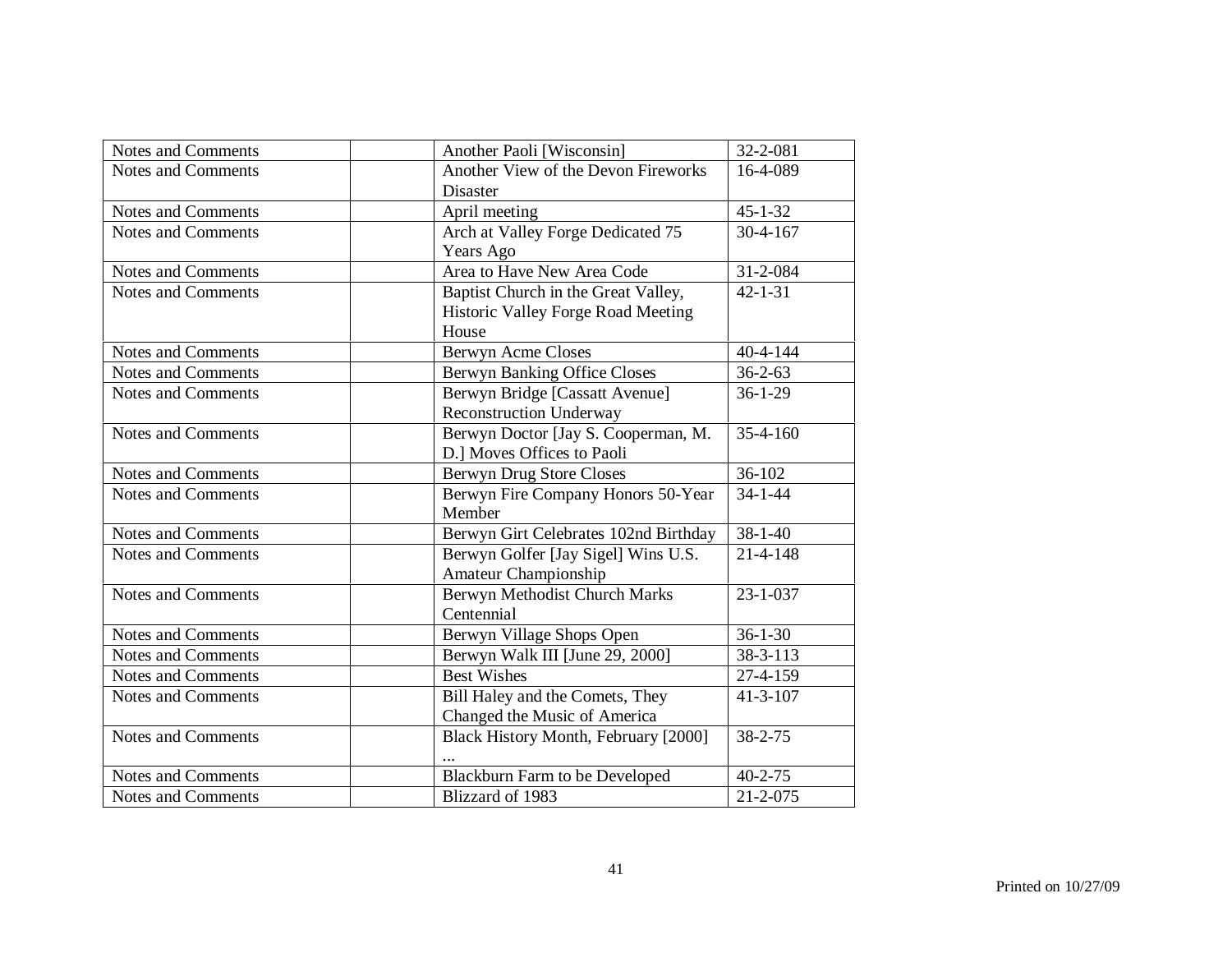| Notes and Comments        | <b>Blue Route Opens</b>                      | 30-2-082       |
|---------------------------|----------------------------------------------|----------------|
| <b>Notes and Comments</b> | Bolster, Richard Hawkes, Medical             | $42 - 4 - 140$ |
|                           | Doctor Remembered                            |                |
| <b>Notes and Comments</b> | Book on Conestoga Turnpike Reprinted         | $32 - 1 - 042$ |
| <b>Notes and Comments</b> | Brandywine, Battle of                        | $40 - 2 - 74$  |
| <b>Notes and Comments</b> | Brigadier General Samuel K. Zook             | $32 - 3 - 127$ |
| <b>Notes and Comments</b> | <b>Buildings Demolished</b>                  | $40 - 3 - 111$ |
| <b>Notes and Comments</b> | Caldwell, Michael, New Superintendent        | $42 - 1 - 31$  |
|                           | <b>Chosen for Park</b>                       |                |
| <b>Notes and Comments</b> | CertainTeed. Century-Old Company             | $41 - 3 - 107$ |
|                           | Celebrates                                   |                |
| <b>Notes and Comments</b> | Changes at "Oak Knoll"                       | 18-1-031       |
| Notes and Comments        | Changing of the Guard in Tredyffrin          | $43 - 1 - 39$  |
| <b>Notes and Comments</b> | Checker, Chubby, Rock and Roll Hall          | $41 - 2 - 71$  |
|                           | of Fame                                      |                |
| <b>Notes and Comments</b> | <b>Chester County Day</b>                    | $24 - 1 - 039$ |
| <b>Notes and Comments</b> | <b>Chester County Flag Introduced</b>        | $21 - 1 - 039$ |
| <b>Notes and Comments</b> | <b>Chester County Historic Preservation</b>  | 44-3-111       |
|                           | Network (CCHPN)                              |                |
| <b>Notes and Comments</b> | <b>Chester County Historical Society Re-</b> | 17-4-114       |
|                           | Opens                                        |                |
| Notes and Comments        | <b>Chester Valley Lyceum</b>                 | $24 - 3 - 123$ |
| <b>Notes and Comments</b> | <b>Chester Valley Railroad Schedule</b>      | 29-1-039       |
| <b>Notes and Comments</b> | Church Avenue in Berwyn                      | 19-1-032       |
| <b>Notes and Comments</b> | Church Building Destroyed by Fire            | 28-2-081       |
| <b>Notes and Comments</b> | Ciarrocchi, Guy, Paoli Man Named             | 42-4-141       |
|                           | <b>HUD Director</b>                          |                |
| <b>Notes and Comments</b> | Citizens Bank, New Bank Branch               | 43-4-103       |
| Notes and Comments        | Clark's Tavern, Berwyn, Two                  | $42 - 1 - 30$  |
|                           | Landmark Buildings Demolished                |                |
| <b>Notes and Comments</b> | Clearing the Record                          | 38-3-114       |
| <b>Notes and Comments</b> | Club Again Marks Site of Stone               | 18-3-096       |
|                           | <b>Chimney Picket Post</b>                   |                |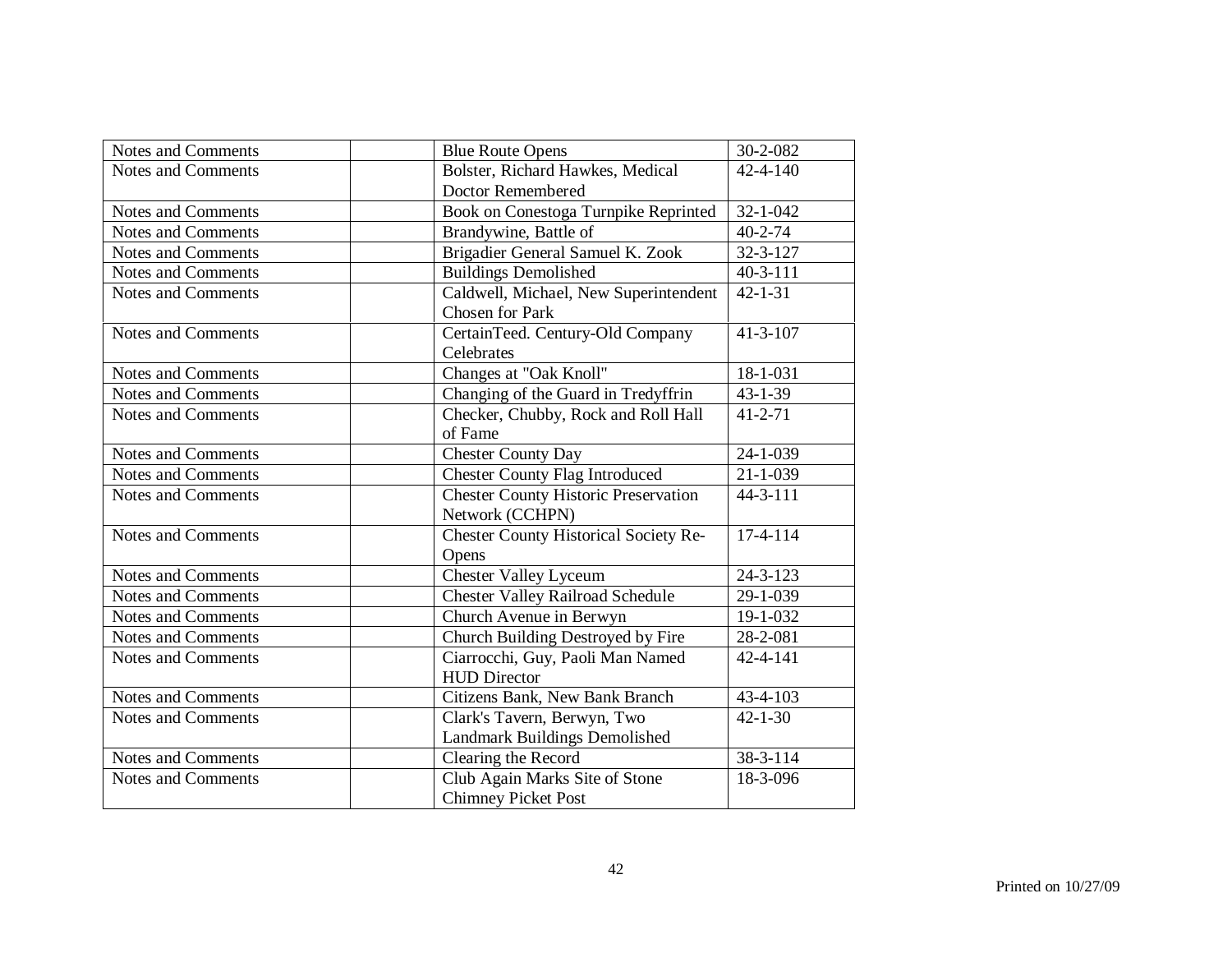| Notes and Comments        | Club Banquet [October 27, 1999]       | 38-1-39        |
|---------------------------|---------------------------------------|----------------|
| Notes and Comments        | Club Coordinates School Night Course  | $25 - 1 - 038$ |
| <b>Notes and Comments</b> | Club Ends One Tradition, Begins       | $39 - 2 - 70$  |
|                           | Another                               |                |
| Notes and Comments        | Club Marks 50th Anniversary           | $25 - 1 - 036$ |
| <b>Notes and Comments</b> | Club Member Designs ARC Christmas     | $26 - 1 - 038$ |
|                           | Card                                  |                |
| Notes and Comments        | Club Member Honored                   | 23-2-080       |
| <b>Notes and Comments</b> | <b>Club Member Honored</b>            | $31 - 1 - 040$ |
| Notes and Comments        | Club Member Honored by Girl Scouts    | $25 - 3 - 115$ |
| <b>Notes and Comments</b> | <b>Club Members Honored</b>           | 29-4-170       |
| <b>Notes and Comments</b> | Club Officers                         | $30 - 1 - 036$ |
| Notes and Comments        | Club Officers                         | $32 - 1 - 042$ |
| <b>Notes and Comments</b> | Club Officers                         | 39-3-108       |
| <b>Notes and Comments</b> | Club Officers [Elected]               | $34 - 1 - 44$  |
| <b>Notes and Comments</b> | Club Officers [Elected]               | $36 - 2 - 64$  |
| Notes and Comments        | Club Officers [Elected]               | $38 - 2 - 76$  |
| Notes and Comments        | Club Officers and Meetings            | $40 - 3 - 110$ |
| <b>Notes and Comments</b> | Club Officers Re-Elected              | 18-2-066       |
| <b>Notes and Comments</b> | Club Participates in Tricentennial    | $22 - 1 - 036$ |
|                           | "Roundup"                             |                |
| Notes and Comments        | Club Picnic                           | $26 - 4 - 160$ |
| <b>Notes and Comments</b> | Club Presents Map and Quarterlies     | $41 - 2 - 71$  |
| Notes and Comments        | Club Receives Two Old Atlases         | 23-2-080       |
| Notes and Comments        | Club Tea, Second Annual History       | 39-3-108       |
| <b>Notes and Comments</b> | Club Visits Pottsgrove Mansion        | $31 - 4 - 164$ |
| <b>Notes and Comments</b> | Club Visits St. Peter's Church        | $22 - 3 - 114$ |
| Notes and Comments        | Club, Annual  Banquet [October 22,    | $36 - 1 - 30$  |
|                           | 19971                                 |                |
| Notes and Comments        | Co-Founder of Vanguard School         | $27 - 1 - 038$ |
|                           | Retires                               |                |
| <b>Notes and Comments</b> | Community Institutions Expand:        | 43-3-102       |
|                           | Church of the Good Samaritan, Malvern |                |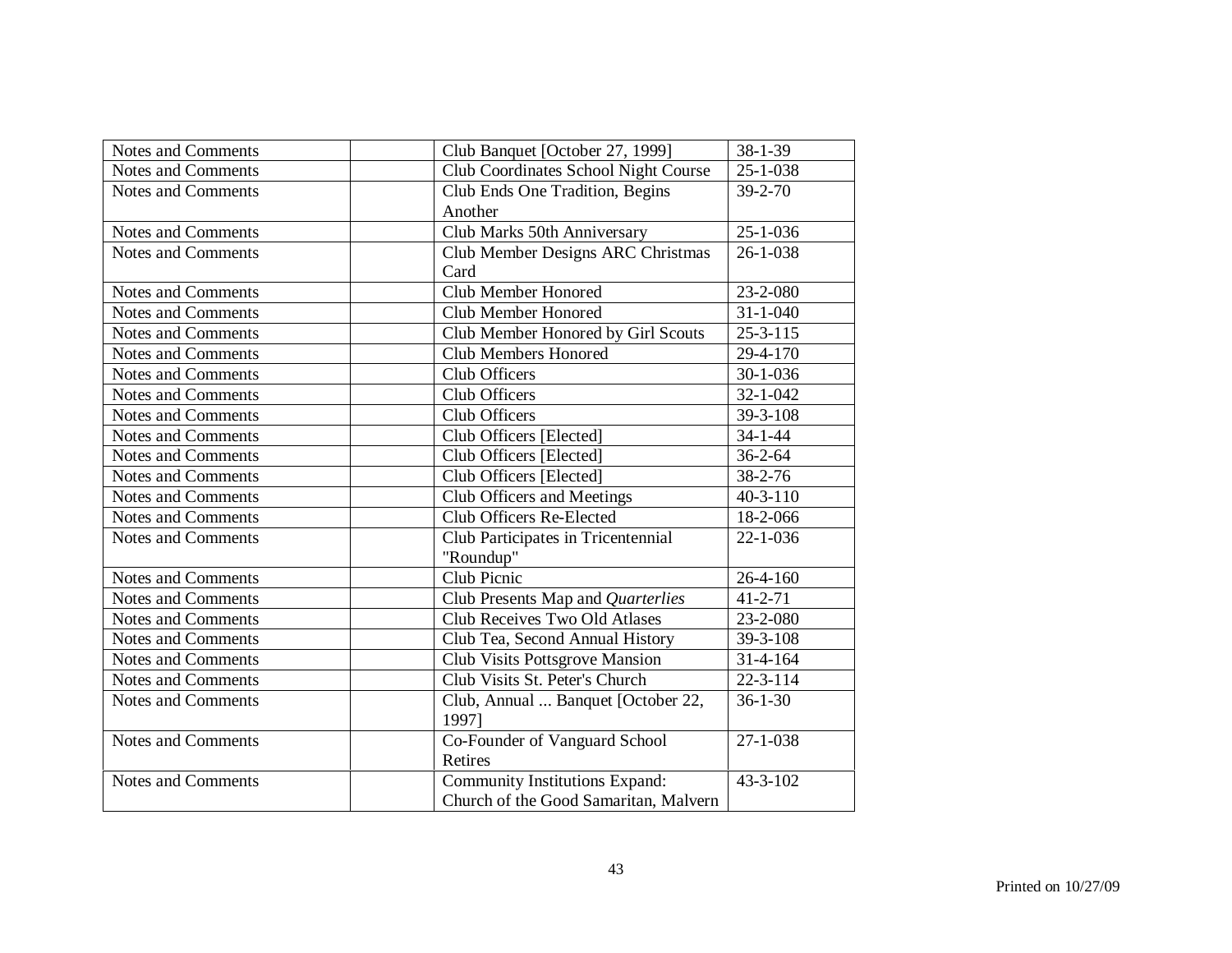|                           | Preparatory School, Paoli Hospital, St. |                |
|---------------------------|-----------------------------------------|----------------|
|                           | Peter's Episcopal Church in the Great   |                |
|                           | Valley, Tredyffrin Easttown School      |                |
|                           | District, Tredyffrin Public Library     |                |
| <b>Notes and Comments</b> | Conestoga Again Wins County             | 29-2-083       |
|                           | Academic Competition                    |                |
| <b>Notes and Comments</b> | Conestoga Again Wins County             | 30-2-084       |
|                           | Academic Competition                    |                |
| <b>Notes and Comments</b> | Conestoga Band Continues its Role as    | 30-2-084       |
|                           | Ambassadors                             |                |
| <b>Notes and Comments</b> | Conestoga High Principal to Retire      | $36 - 3 - 102$ |
| <b>Notes and Comments</b> | Conestoga High School Athletic Hall of  | $42 - 4 - 141$ |
|                           | <b>Fame Inductees</b>                   |                |
| <b>Notes and Comments</b> | Conestoga High School Cited for         | 32-3-128       |
|                           | "Overall Excellence"                    |                |
| <b>Notes and Comments</b> | Conestoga High School Dedicates         | $41 - 4 - 135$ |
|                           | Plaque to Veterans                      |                |
| <b>Notes and Comments</b> | Conestoga High School Graduate Wins     | $41 - 4 - 136$ |
|                           | Olympic Gold                            |                |
| <b>Notes and Comments</b> | Conestoga High School Homecoming,       | $42 - 4 - 141$ |
|                           | A Special                               |                |
| <b>Notes and Comments</b> | Conestoga High School Hosts Visitors    | $43 - 2 - 73$  |
|                           | from China                              |                |
| <b>Notes and Comments</b> | Conestoga High School, Chinese          | $41 - 2 - 71$  |
|                           | <b>Exchange Students</b>                |                |
| <b>Notes and Comments</b> | Conestoga Recognized as One of          | $22 - 4 - 154$ |
|                           | Nation's Best High Schools              |                |
| <b>Notes and Comments</b> | Conestoga's Golf Team; Esherick         | 22-2-078       |
|                           | Museum Recognized                       |                |
| <b>Notes and Comments</b> | Contractor Uncovers Historic Cistern at | $45 - 4 - 126$ |
|                           | <b>Valley Forge</b>                     |                |
| <b>Notes and Comments</b> | Cooper, Helen Tyson, Journalist Helped  | $41 - 4 - 136$ |
|                           | Preserve Our Local History              |                |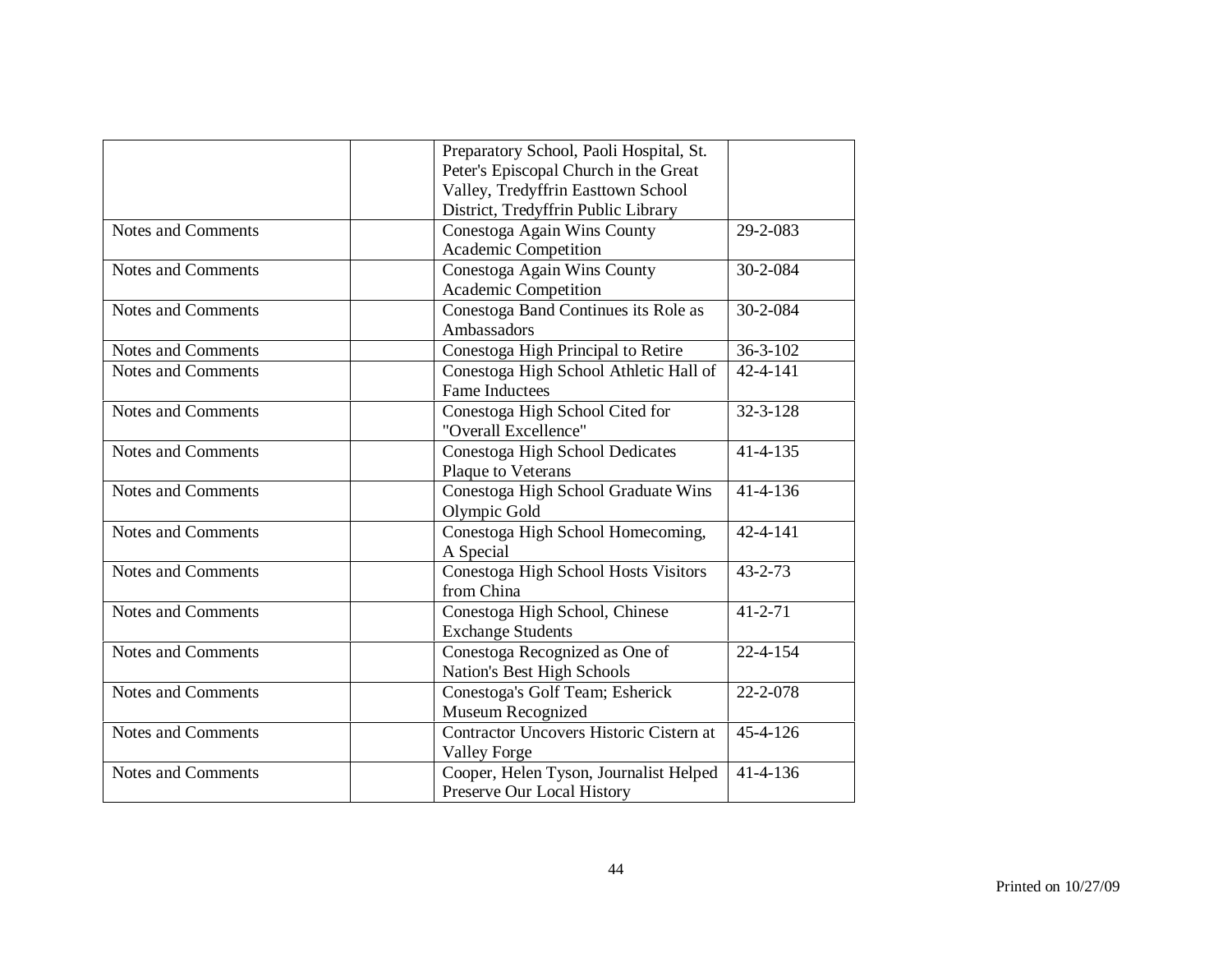| Notes and Comments        | Correction                                                                                    | 18-2-066       |
|---------------------------|-----------------------------------------------------------------------------------------------|----------------|
| <b>Notes and Comments</b> | County Begins Planning for<br>Tricentennial                                                   | $17-4-113$     |
| <b>Notes and Comments</b> | County-Wide Inventory of Historical<br>Sites Underway                                         | $17 - 1 - 024$ |
| Notes and Comments        | <b>Cumulative Index Nearing Completion</b>                                                    | 19-2-034       |
| <b>Notes and Comments</b> | Delaware Valley Friends School,<br><b>Students Paint Mural on Railroad</b><br>Bridge in Paoli | $43 - 2 - 73$  |
| <b>Notes and Comments</b> | Devon Building Supply Co. Closes                                                              | $35 - 1 - 36$  |
| <b>Notes and Comments</b> | Devon Man Heads Aviation Museum<br>Project                                                    | $24 - 4 - 170$ |
| Notes and Comments        | Devon Manor Senior Living<br><b>Community Celebrates 50th</b><br>Anniversary                  | 43-4-133       |
| <b>Notes and Comments</b> | Devon Prep Celebrates 30th -<br>Anniversary                                                   | $25 - 3 - 118$ |
| <b>Notes and Comments</b> | Devon Resident Fills Supreme Court<br>Vacancy                                                 | $40 - 2 - 73$  |
| <b>Notes and Comments</b> | Devon Station to Become a Restaurant?                                                         | $22 - 3 - 115$ |
| <b>Notes and Comments</b> | Devon Train Station, Baggage Building,<br>Two Landmark Buildings Demolished                   | $42 - 1 - 30$  |
| Notes and Comments        | Devon Wawa Closes                                                                             | $41 - 2 - 70$  |
| Notes and Comments        | Diamond Rock School Featured in I. U.<br>"Logo"                                               | 19-1-034       |
| <b>Notes and Comments</b> | DiAntonio, Fred, County Honors Paoli<br>Fireman                                               | $39 - 1 - 34$  |
| <b>Notes and Comments</b> | Donovan, Timothy, A New Principal at<br>Conestoga High School                                 | $41 - 4 - 135$ |
| <b>Notes and Comments</b> | <b>DuPortail Barn Demolition Stay</b><br>Extended                                             | $17-4-114$     |
| <b>Notes and Comments</b> | Easttown [Township] Gets New Police<br>Chief                                                  | $34 - 2 - 82$  |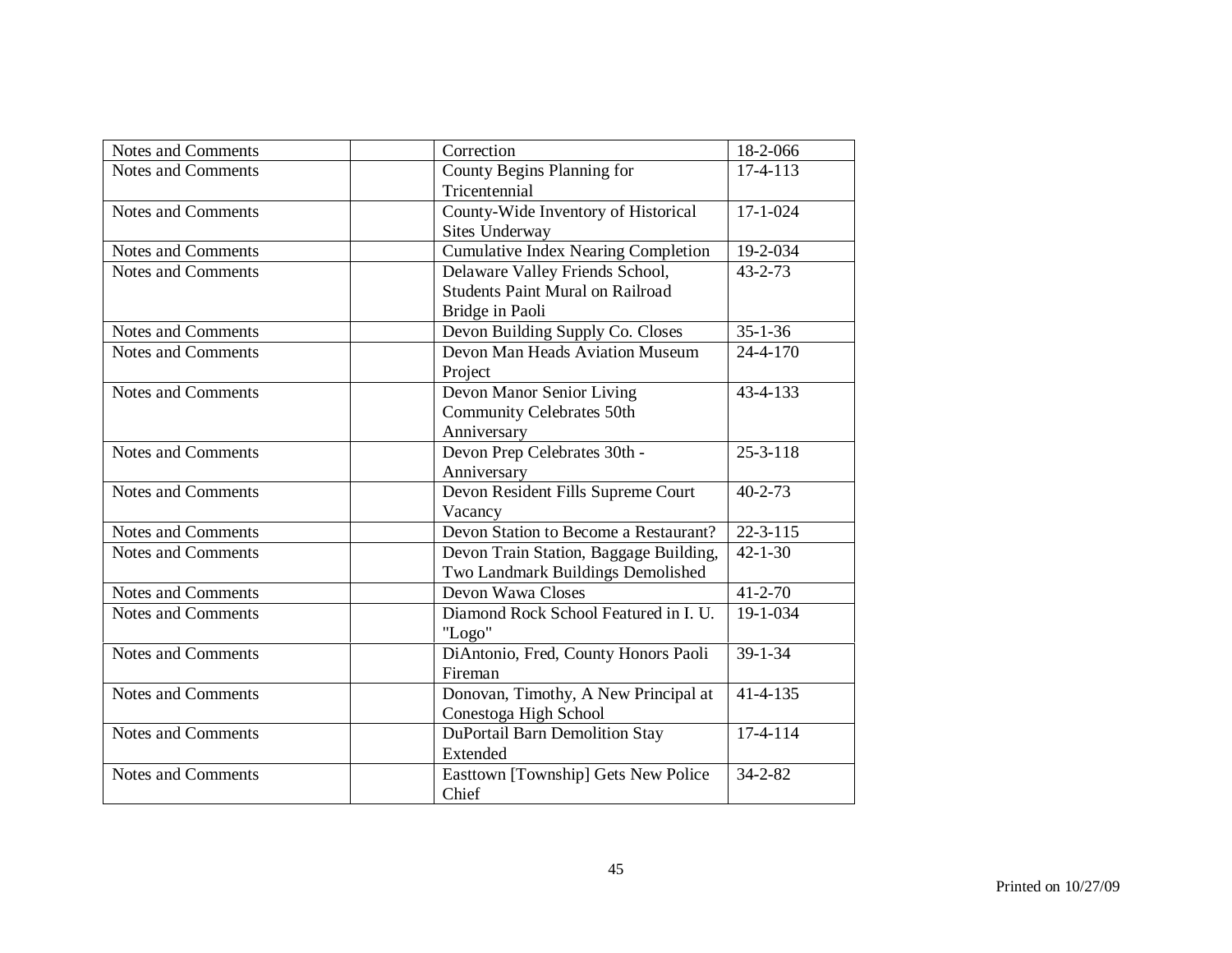| <b>Notes and Comments</b> | Easttown [Township] Hilltop Complex,       | $36 - 3 - 100$           |
|---------------------------|--------------------------------------------|--------------------------|
|                           | Groundbreaking at                          |                          |
| <b>Notes and Comments</b> | Easttown [Township], Gift of Land          | $34 - 3 - 124$           |
|                           | Offered to                                 |                          |
| <b>Notes and Comments</b> | Easttown and Tredyffrin Recognized in      | $20 - 2 - 069$           |
|                           | <b>Tricentennial Ceremonies</b>            |                          |
| <b>Notes and Comments</b> | Easttown Field, Police Shootout in         | $41 - 4 - 136$           |
| <b>Notes and Comments</b> | <b>Easttown Historical Commission</b>      | 44-3-111                 |
| <b>Notes and Comments</b> | <b>Easttown Identifies Special Capital</b> | $43 - 1 - 39$            |
|                           | Projects                                   |                          |
| <b>Notes and Comments</b> | <b>Easttown Library and Club Cooperate</b> | $25 - 3 - 118$           |
|                           | on Program                                 |                          |
| <b>Notes and Comments</b> | Easttown Library and Information           | $42 - 1 - 31$            |
|                           | Center, Easttown Library                   |                          |
| <b>Notes and Comments</b> | <b>Easttown Library Director Retires</b>   | 43-4-126                 |
| <b>Notes and Comments</b> | <b>Easttown Library News</b>               | $44 - 3 - 117$           |
| <b>Notes and Comments</b> | <b>Easttown Resident Authors Book</b>      | 41-4-136                 |
| <b>Notes and Comments</b> | Easttown to Celebrate July Fourth          | 22-3-078                 |
| <b>Notes and Comments</b> | Easttown Township [Hillside] Farm to       | $36 - 3 - 101$           |
|                           | be Developed                               |                          |
| <b>Notes and Comments</b> | Easttown Township Accepts Gift of          | $35 - 1 - 35$            |
|                           | <b>O'Dell Estate</b>                       |                          |
| Notes and Comments        | <b>Easttown Township Dedicates Park</b>    | 39-4-144                 |
| <b>Notes and Comments</b> | Easttown Township Library and              | $40 - 2 - 74$            |
|                           | <b>Information Center Opens</b>            |                          |
| <b>Notes and Comments</b> | Easttown Township Takes Title to           | 18-4-128                 |
|                           | Waynesborough                              |                          |
| <b>Notes and Comments</b> | Easttown Township Tricentennial            | $41 - \frac{1}{2}$ 3-38, |
|                           |                                            | 70, 135                  |
| Notes and Comments        | Electrification of the Main Line           | $\overline{2}$ 4-4-169   |
| <b>Notes and Comments</b> | Errata [Additional], Volume XXXV -         | $36 - 1 - 32$            |
|                           | 1997 [St Monica's Fire]                    |                          |
| <b>Notes and Comments</b> | <b>Esherick Museum Marks 20th</b>          | 31-2-083                 |
|                           |                                            |                          |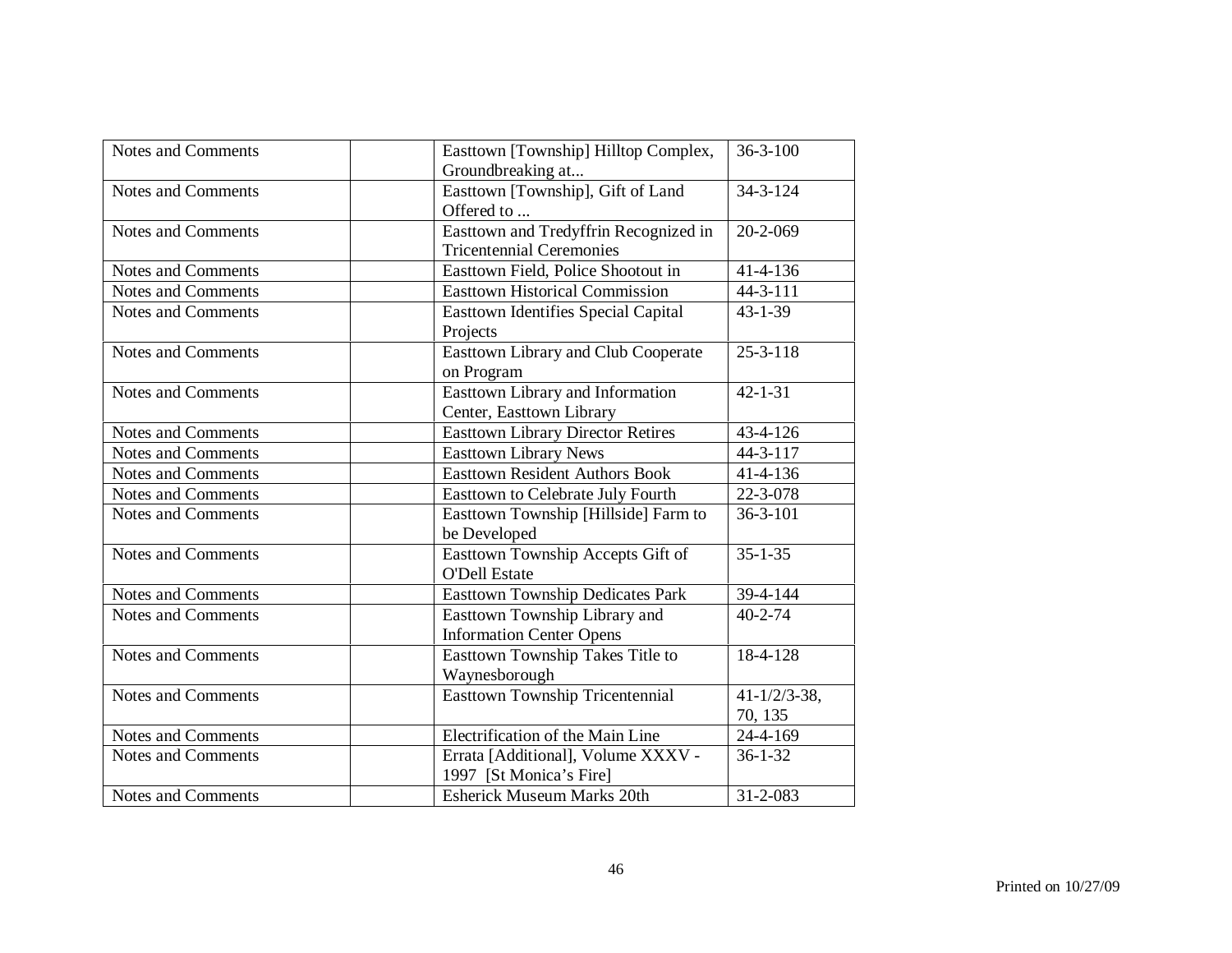|                           | Anniversary                              |                        |
|---------------------------|------------------------------------------|------------------------|
| Notes and Comments        | Esherick Woodwork to be Saved            | 26-4-160               |
| <b>Notes and Comments</b> | Fillipo, Thomas, Distinguished Citizen   | $42 - 1 - 29$          |
|                           | Award                                    |                        |
| <b>Notes and Comments</b> | Fire Damages Historic Log House          | $31 - 3 - 124$         |
| <b>Notes and Comments</b> | Five-Mile Run in                         | $43 - 2 - 75$          |
| <b>Notes and Comments</b> | Flick, Robert J., Bids Farewell to State | $43 - 2 - 73$          |
|                           | Legislature                              |                        |
| <b>Notes and Comments</b> | Former Conestoga Band Master             | $28 - 3 - 121$         |
|                           | Honored [Dr. Anton Kiehner]              |                        |
| <b>Notes and Comments</b> | Former Conestoga Coach Honored           | $27 - 4 - 158$         |
| <b>Notes and Comments</b> | Former Conestoga Coach in State          | $\overline{22}$ -3-115 |
|                           | Sports Hall of Fame                      |                        |
| <b>Notes and Comments</b> | Four Generations of Volunteer Fire-      | $20 - 4 - 142$         |
|                           | Fighters                                 |                        |
| <b>Notes and Comments</b> | Frank J. L. Johnson Memorial Park,       | 39-4-144               |
|                           | <b>Easttown Township Dedicates Park</b>  |                        |
| <b>Notes and Comments</b> | Franklin's Maps of Lower Merion &        | $45 - 1 - 32$          |
|                           | Narberth, PA From 1851 to 1961           |                        |
| <b>Notes and Comments</b> | <b>Freedoms Foundation Honors</b>        | $21 - 3 - 109$         |
|                           | <b>Tricentennial Program</b>             |                        |
| Notes and Comments        | Fritz Lumber Company, Berwyn             | $41 - 1 - 39$          |
|                           | <b>Business Marks 140 Years</b>          |                        |
| Notes and Comments        | From the "Local" Fifty Years Ago [May    | $21 - 3 - 110$         |
|                           | 16, 1933] Wells Supplee Marbles          |                        |
|                           | Champion                                 |                        |
| <b>Notes and Comments</b> | Fund Drive Launched for Purchase of      | 18-1-032               |
|                           | Waynesborough                            |                        |
| <b>Notes and Comments</b> | General Stirling's Weapons               | 19-3-099               |
| Notes and Comments        | Grant for Waynesborough                  | 25-4-156               |
| <b>Notes and Comments</b> | Ground Broken for New Mount Zion         | $27 - 4 - 157$         |
|                           | Church                                   |                        |
| Notes and Comments        | Growing Tobacco at Chesterbrook          | $20 - 1 - 035$         |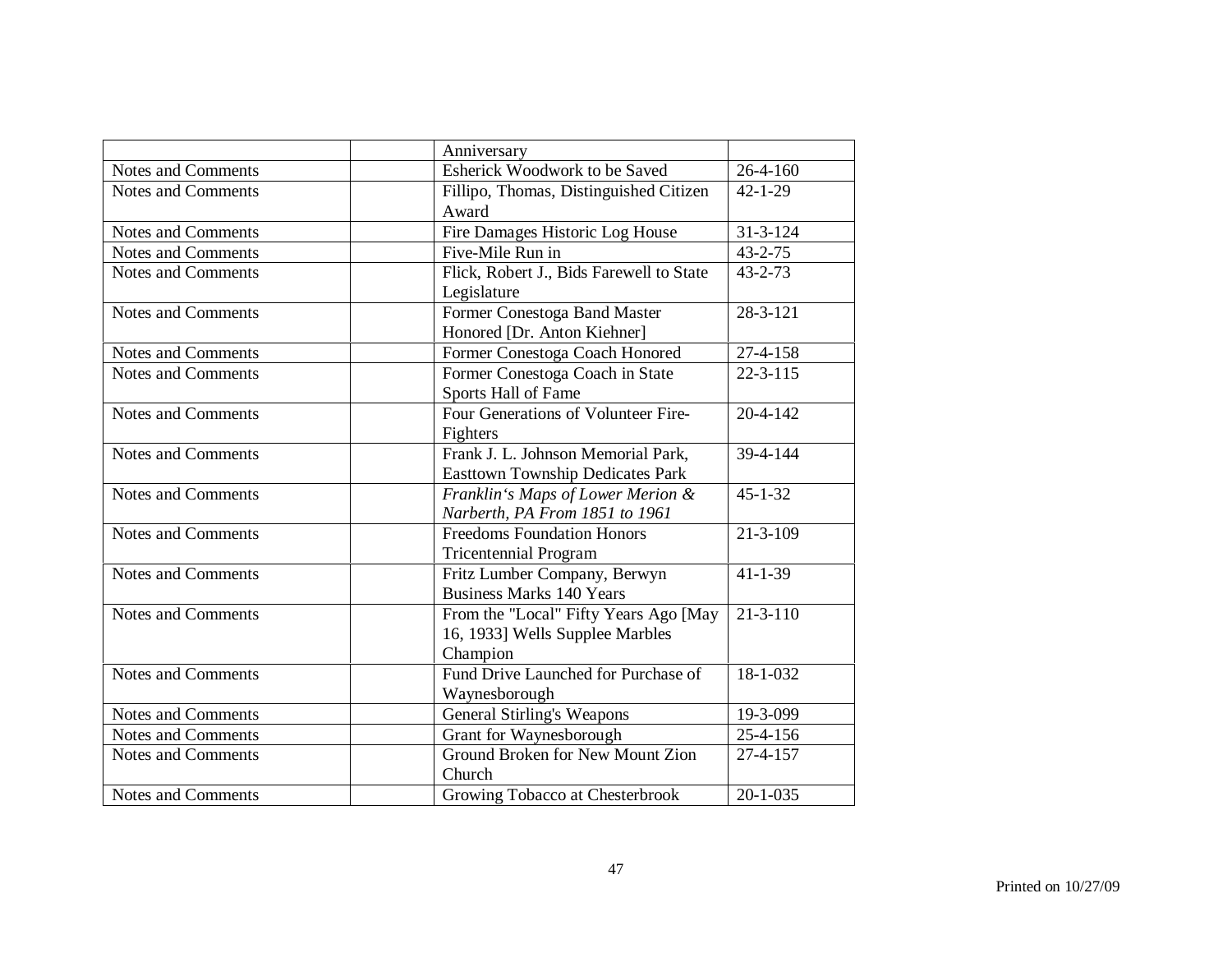|                           | Farm                                       |                |
|---------------------------|--------------------------------------------|----------------|
| Notes and Comments        | Handel's Homemade Ice Cream                | $42 - 4 - 140$ |
| <b>Notes and Comments</b> | Historic Sugartown, Inc.                   | $21 - 1 - 040$ |
| <b>Notes and Comments</b> | History of Newtown Township                | 23-2-080       |
|                           | Published                                  |                |
| Notes and Comments        | History of the Water Company               | 38-1-39        |
| <b>Notes and Comments</b> | Horse-Shoe Trail Endangered                | 29-1-039       |
| Notes and Comments        | Howellville, Recollections of              | $40 - 1 - 36$  |
| Notes and Comments        | Index Prepared, New Cumulative             | $34 - 1 - 42$  |
| Notes and Comments        | Janasik, Joseph, Tredyffrin Township       | 42-4-141       |
|                           | <b>Manager Retires</b>                     |                |
| <b>Notes and Comments</b> | Jenkins Arboretum, 30th Anniversary        | $43 - 3 - 103$ |
| Notes and Comments        | Journalist Helped Preserve Our Local       | 41-4-136       |
|                           | History                                    |                |
| Notes and Comments        | Kellogg, Sheila B., Artist                 | $45 - 1 - 31$  |
| <b>Notes and Comments</b> | King of Prussia Inn Moves Out              | 38-4-146       |
| Notes and Comments        | King of Prussia Inn to be Moved            | $35 - 1 - 37$  |
| <b>Notes and Comments</b> | Krasner, William, Local Author             | $41 - 1 - 39$  |
| <b>Notes and Comments</b> | Kudos from the State Historical and        | 18-1-032       |
|                           | <b>Museum Commission</b>                   |                |
| <b>Notes and Comments</b> | Lamb, William H., Devon Resident           | $40 - 2 - 73$  |
|                           | Fills Supreme Court Vacancy                |                |
| <b>Notes and Comments</b> | Lamb, William H., State Supreme Court      | $41 - 2 - 70$  |
|                           | <b>Justice Returns to Private Practice</b> |                |
| <b>Notes and Comments</b> | Last Direct Descendant of Lewis            | $31 - 4 - 165$ |
|                           | Walker in Area Dies [Zillah Frances        |                |
|                           | Walker]                                    |                |
| <b>Notes and Comments</b> | LeBoutillier, Zelinda, Local               | $44 - 3 - 117$ |
|                           | Businesswoman Honored                      |                |
| <b>Notes and Comments</b> | Lecture Series, Spring 2008, Adams,        | $45 - 2 - 82$  |
|                           | Abigail                                    |                |
| <b>Notes and Comments</b> | Lisa Drive and Maude Circle                | 29-1-038       |
| Notes and Comments        | Local Fiddlers [Turnburke and Huhn]        | 18-4-130       |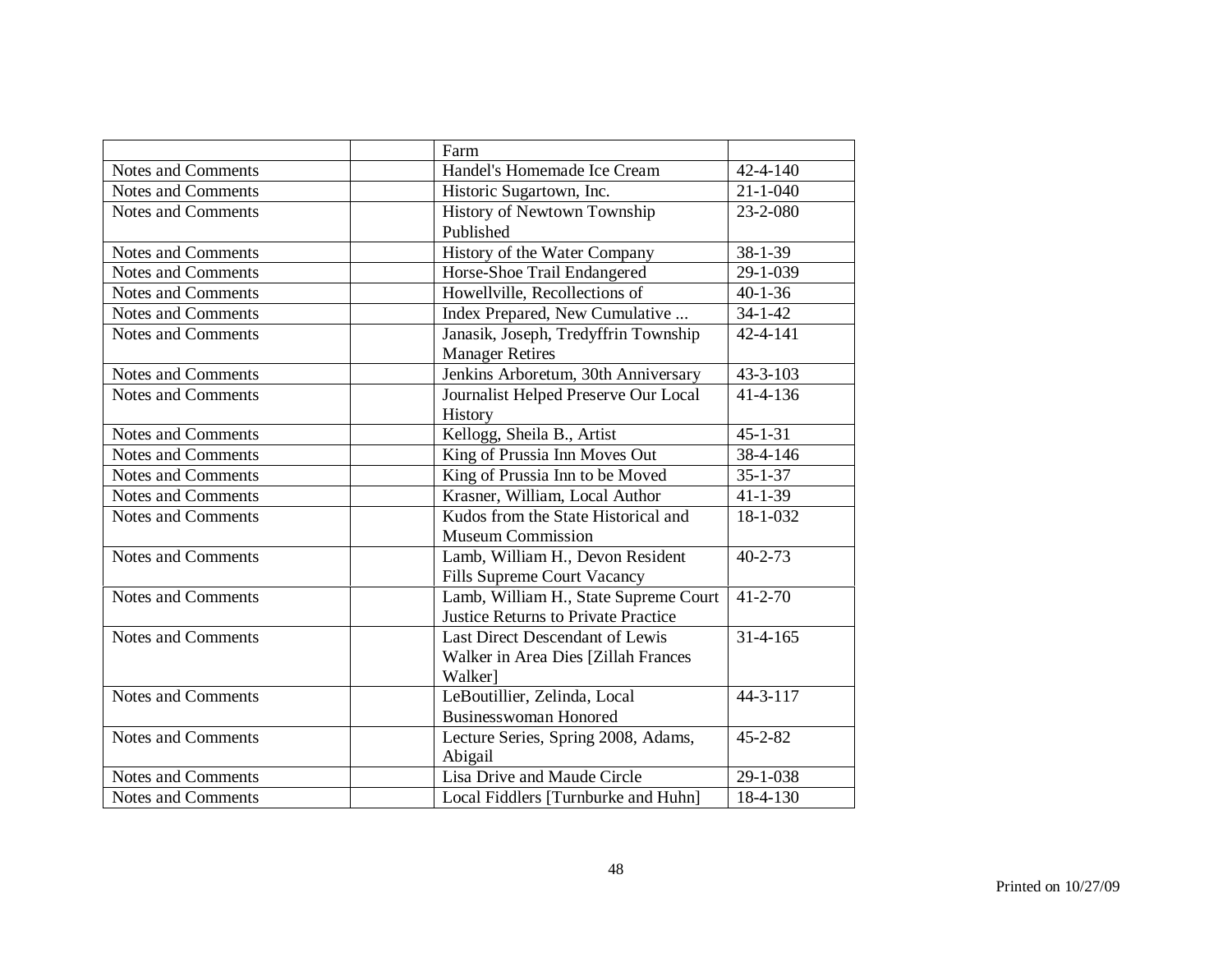|                           | Win National Twin-Fiddle Contest       |                |
|---------------------------|----------------------------------------|----------------|
| <b>Notes and Comments</b> | <b>Local Resident Receives State</b>   | $30 - 1 - 037$ |
|                           | Recognition                            |                |
| <b>Notes and Comments</b> | Local Student Sings With Pavarotti     | $20 - 3 - 107$ |
| <b>Notes and Comments</b> | Long Range Plans for Valley Forge      | 18-4-129       |
|                           | Park                                   |                |
| <b>Notes and Comments</b> | Loose Change - Literally               | 27-2-080       |
| <b>Notes and Comments</b> | Luckenbill, Kristin, Conestoga High    | 41-4-136       |
|                           | Graduate Wins Olympic Gold             |                |
| <b>Notes and Comments</b> | Matthews Ford, New Owner for Ford      | 39-4-144       |
|                           | Dealership in Paoli                    |                |
| <b>Notes and Comments</b> | Matthews, Robert Finley, Paoli         | $41 - 1 - 38$  |
|                           | <b>Landmark Vanishes</b>               |                |
| <b>Notes and Comments</b> | Minisi, Anthony S. "Skip," Easttown    | $42 - 3 - 94$  |
|                           | Township Marks Passing of Supervisor   |                |
| <b>Notes and Comments</b> | Miss Pennsylvania Junior America       | $28 - 3 - 121$ |
|                           | 1990 [Tamlyn Shusterman of Berwyn]     |                |
| <b>Notes and Comments</b> | Mocking the Militia Laws               | $23-4-160$     |
| <b>Notes and Comments</b> | Moore Hall Protected                   | 36-4-131       |
| <b>Notes and Comments</b> | More about Henry Clay Burn             | 16-4-090       |
| <b>Notes and Comments</b> | More Learning Aids                     | 25-2-076       |
| <b>Notes and Comments</b> | More Mnemonic Devices                  | 22-2-077       |
| <b>Notes and Comments</b> | More on Early Devon                    | $30 - 3 - 124$ |
| <b>Notes and Comments</b> | More on Road Names                     | 28-4-162       |
| <b>Notes and Comments</b> | More Place Names No Longer on the      | 18-2-065       |
|                           | Map                                    |                |
| <b>Notes and Comments</b> | Music Fair Marks 30th Anniversary      | 23-4-159       |
| <b>Notes and Comments</b> | Naming Daylesford                      | 17-2-056       |
| <b>Notes and Comments</b> | National Constitution Center Dedicated | $40 - 4 - 144$ |
| <b>Notes and Comments</b> | Navy Cruiser Named for Devon Man       | $26 - 1 - 037$ |
|                           | [Thomas S. Gates]                      |                |
| <b>Notes and Comments</b> | New Book on Dr. Lavin                  | 26-4-159       |
| Notes and Comments        | New Books by Local Authors             | 25-1-038       |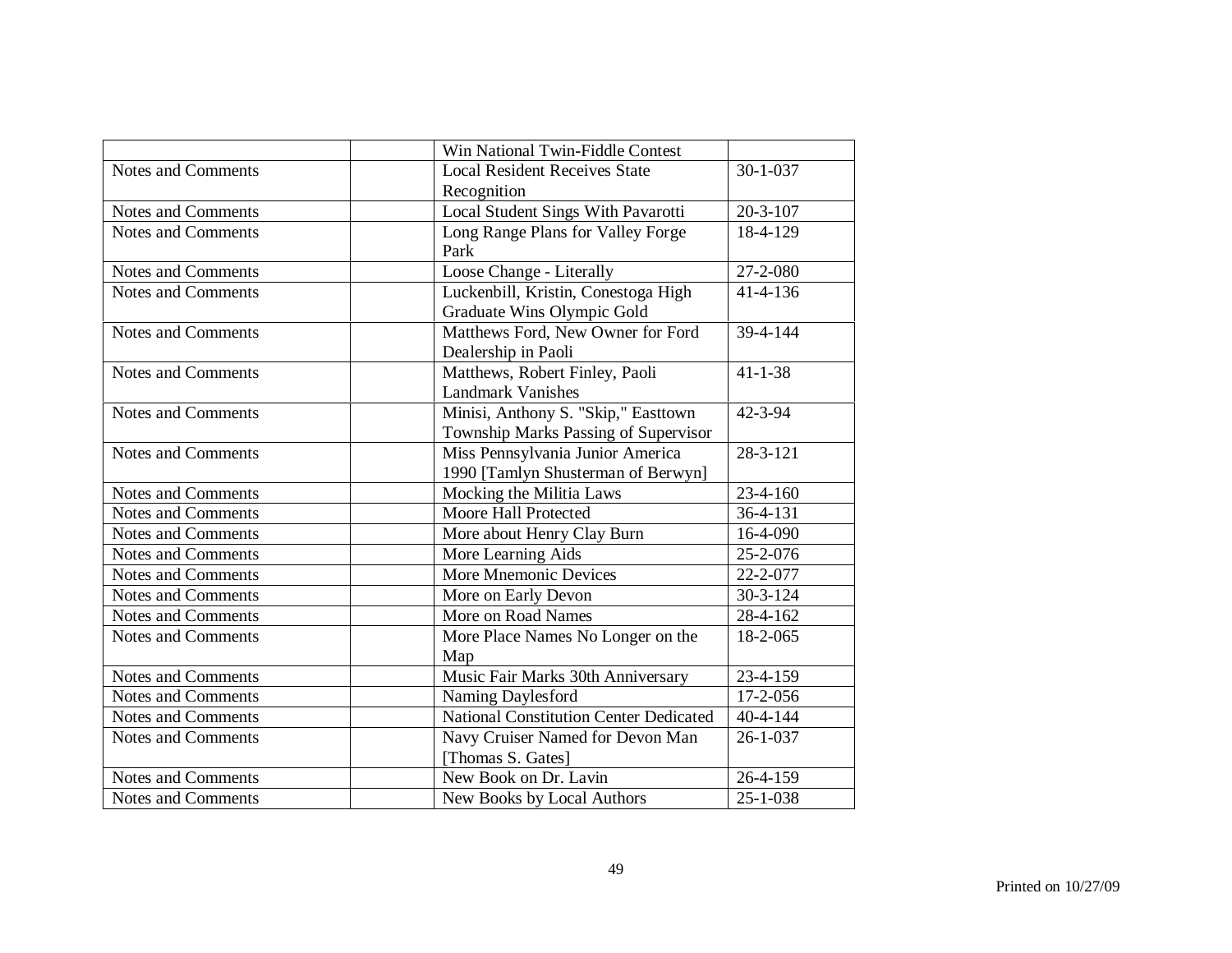| <b>Notes and Comments</b> | <b>New Chester County Coverlet</b>   | $30 - 1 - 038$ |
|---------------------------|--------------------------------------|----------------|
| <b>Notes and Comments</b> | New Club Officers                    | 28-2-082       |
| <b>Notes and Comments</b> | New Club Officers Elected            | 22-2-078       |
| <b>Notes and Comments</b> | New Developments with the American   | 45-4-136       |
|                           | <b>Revolution Center</b>             |                |
| Notes and Comments        | New Eagle School Flies High          | 24-4-169       |
| <b>Notes and Comments</b> | New Eagle School Marks 25th Birthday | $28 - 3 - 120$ |
| <b>Notes and Comments</b> | New Interchange on Turnpike Studied  | $27 - 1 - 039$ |
| <b>Notes and Comments</b> | New Land Use Plan Proposed for       | $25 - 3 - 116$ |
|                           | Tredyffrin                           |                |
| <b>Notes and Comments</b> | New Mt. Zion Church Dedicated        | 29-3-131       |
| <b>Notes and Comments</b> | New Officers Elected                 | $26 - 1 - 037$ |
| Notes and Comments        | New Officers Elected                 | $41 - 1 - 39$  |
| <b>Notes and Comments</b> | New Paoli Presbyterian Church        | $24 - 3 - 123$ |
|                           | Dedicated                            |                |
| <b>Notes and Comments</b> | New Principal at Conestoga High      | $41 - 5 - 135$ |
|                           | School                               |                |
| <b>Notes and Comments</b> | New Principal Named at Conestoga     | $26 - 3 - 119$ |
|                           | <b>High School</b>                   |                |
| <b>Notes and Comments</b> | New School Superintendent Named      | 27-4-158       |
| <b>Notes and Comments</b> | New Superintendent at Valley Forge   | $19 - 3 - 100$ |
|                           | Park                                 |                |
| <b>Notes and Comments</b> | New Superintendent at Valley Forge   | 28-2-082       |
|                           | Park                                 |                |
| <b>Notes and Comments</b> | New Superintendent of Schools        | $30 - 1 - 036$ |
|                           | <b>Assumes Post</b>                  |                |
| <b>Notes and Comments</b> | New Tredyffrin Township Municipal    | 28-4-163       |
|                           | <b>Building Faces Opposition</b>     |                |
| Notes and Comments        | New Unitarian Church Building        | 29-1-039       |
| <b>Notes and Comments</b> | Newton, A. Edward, Remembering       | $43 - 2 - 75$  |
| Notes and Comments        | Old Barn [DuPortail] Gets Reprieve   | 17-3-084       |
| <b>Notes and Comments</b> | Old Berwyn Fire Company Banner       | 32-2-080       |
|                           | Restored                             |                |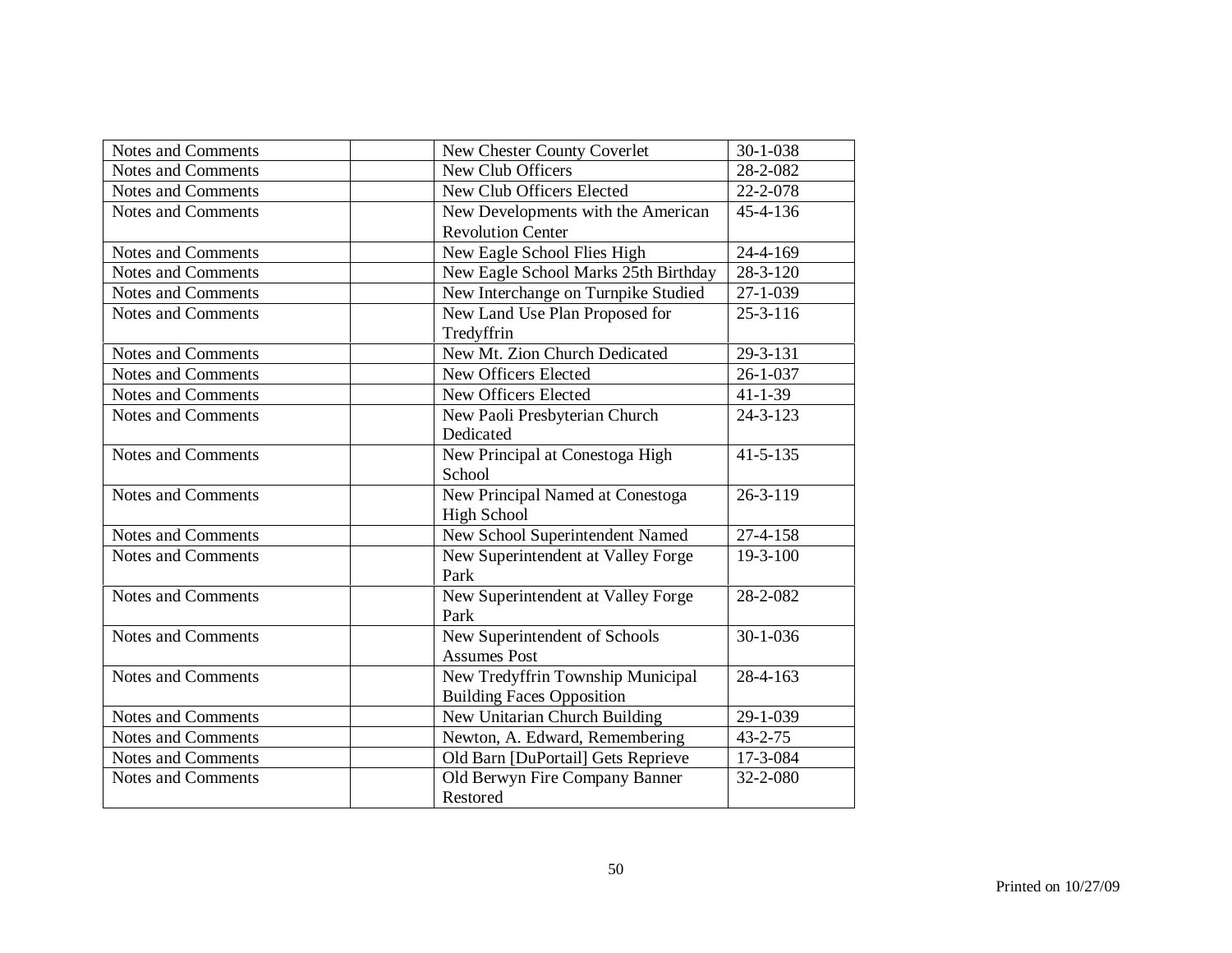| Notes and Comments        | Old Carriage House [at Roughwood]<br>Spared                   | 24-2-080       |
|---------------------------|---------------------------------------------------------------|----------------|
| <b>Notes and Comments</b> | Old Eagle School Open Sunday for<br><b>Visitors</b>           | $35 - 3 - 120$ |
| <b>Notes and Comments</b> | Old Lobb House Razed                                          | $26 - 3 - 119$ |
| <b>Notes and Comments</b> | Old Tredyffrin Mill Placed on National<br>Historic Register   | $22 - 1 - 037$ |
| Notes and Comments        | <b>Open Land Conservancy</b>                                  | $36 - 2 - 64$  |
| Notes and Comments        | Open Land Conservancy Fifty Years<br>Old                      | $27 - 3 - 118$ |
| Notes and Comments        | Oral History Transcripts Available in<br>County Library       | 19-4-136       |
| <b>Notes and Comments</b> | Original Altar Window Installed in<br>Berwyn Methodist Church | 27-3-119       |
| Notes and Comments        | Our Lady of the Assumption Marks<br>75th Anniversary          | $21 - 4 - 147$ |
| <b>Notes and Comments</b> | Paoli Announces Plans for 250th<br>Anniversary Celebration    | $40 - 4 - 145$ |
| <b>Notes and Comments</b> | Paoli Attorney Heads State Bar<br>Association                 | $22 - 3 - 116$ |
| <b>Notes and Comments</b> | Paoli Attorney in Football Hall of Fame                       | 25-4-157       |
| <b>Notes and Comments</b> | Paoli Battlefield Park, Groundbreaking<br>Ceremony for        | 39-3-106       |
| <b>Notes and Comments</b> | Paoli Battlefield Site Listed on National<br>Register         | $36 - 1 - 32$  |
| <b>Notes and Comments</b> | Paoli Boutique Closes [The Cocked<br>Hat]                     | 34-4-164       |
| <b>Notes and Comments</b> | Paoli Celebrates                                              | $42 - 2 - 70$  |
| Notes and Comments        | Paoli Coast Guard Flotilla Wins Award                         | 29-3-130       |
| Notes and Comments        | Paoli Community Master Plan                                   | 43-4-118       |
| <b>Notes and Comments</b> | Paoli Fire Company Marks Diamond<br>Anniversary               | 22-4-153       |
| Notes and Comments        | Paoli Firm Helped Locate Challenger                           | 24-3-122       |
|                           |                                                               |                |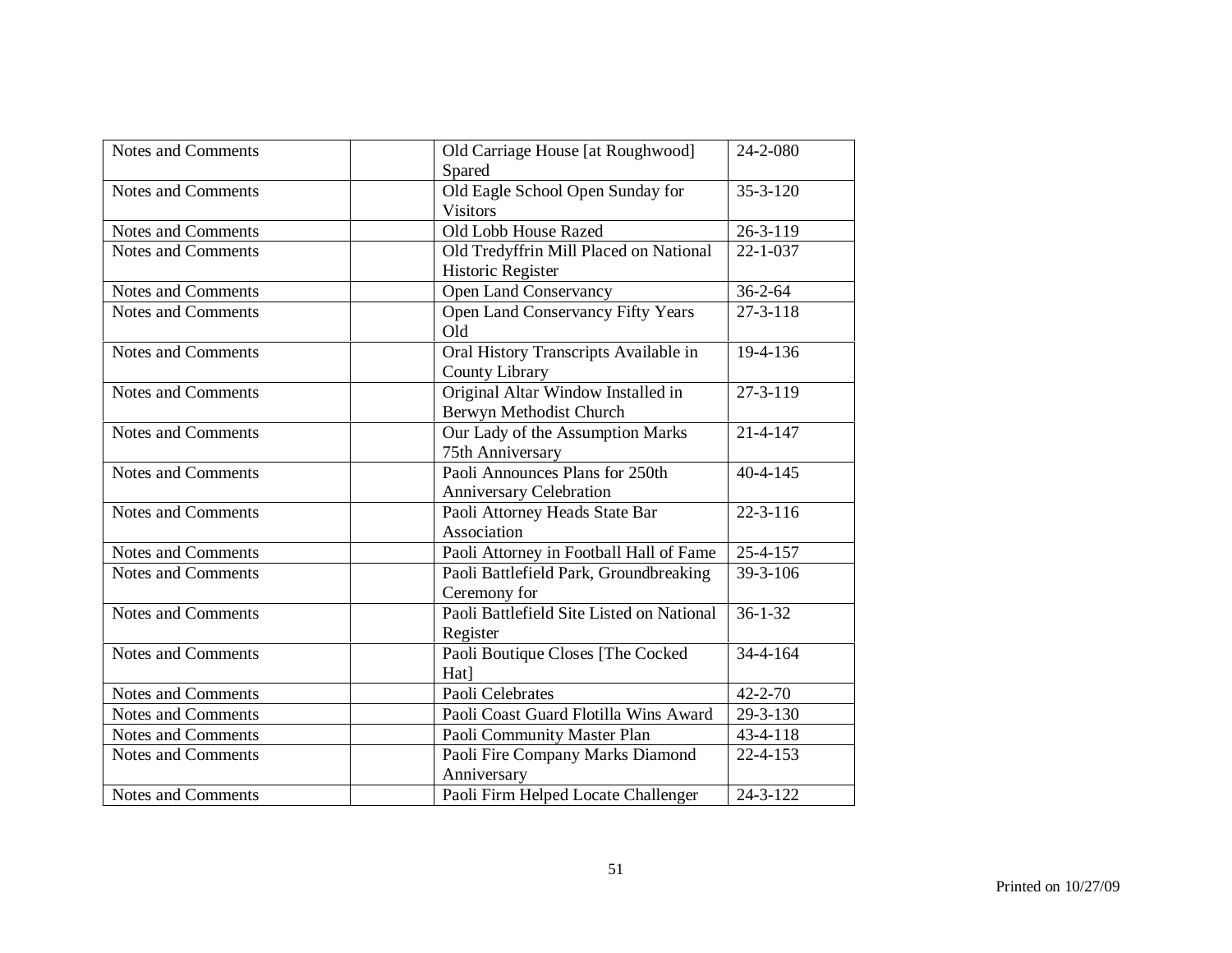|                           | Debris                                                                     |                |
|---------------------------|----------------------------------------------------------------------------|----------------|
| Notes and Comments        | Paoli Hardware Center, Anniversary                                         | 39-3-108       |
| Notes and Comments        | Paoli Hospital Parking Garage                                              | 44-3-117       |
| <b>Notes and Comments</b> | Paoli Hospital Recognized                                                  | $42 - 2 - 71$  |
| Notes and Comments        | Paoli Landmark Disappears                                                  | $35 - 3 - 120$ |
| Notes and Comments        | Paoli Landmark Vanishes                                                    | $41 - 1 - 38$  |
| <b>Notes and Comments</b> | Paoli Library Holds Open House                                             | 25-2-075       |
| Notes and Comments        | Paoli Man's Uniform in British Imperial<br>War Museum                      | 19-1-032       |
| Notes and Comments        | Paoli Service Station Closes, Landmark                                     | $36 - 3 - 101$ |
| Notes and Comments        | Paoli Then and Now Photograph Project                                      | 43-4-118       |
| <b>Notes and Comments</b> | Paoli, Friends School Opens in                                             | $35 - 4 - 160$ |
| <b>Notes and Comments</b> | Papal Altar Now in Strafford                                               | $18 - 1 - 031$ |
| Notes and Comments        | Paper Mill, The Clintonville-Tredyrfrin<br>Revisited                       | $34 - 3 - 123$ |
| Notes and Comments        | Parks, Recreation and Open Space Plan<br>OK'd                              | 42-3-94        |
| Notes and Comments        | Partners in Good Health for 25 Years                                       | $32 - 1 - 040$ |
| Notes and Comments        | PBM Lions Mark 50th Anniversary                                            | 29-3-130       |
| <b>Notes and Comments</b> | Pennsylvania Historians to Meet in<br><b>West Chester</b>                  | 19-2-066       |
| <b>Notes and Comments</b> | Peter Zimmerman Architects,<br><b>Architecture Award</b>                   | $43 - 3 - 103$ |
| <b>Notes and Comments</b> | Platt, Rhienwalt Supplee, Passing of<br>Two Long-Lived Local Figures Noted | $39 - 2 - 71$  |
| Notes and Comments        | Police Shootout in Easttown Field                                          | $41 - 4 - 136$ |
| Notes and Comments        | Population Changes in Tredyffrin and<br><b>Easttown Townships</b>          | 19-3-099       |
| <b>Notes and Comments</b> | Postscript No. 1 [re: The Philadelphia<br>and Columbia Railroad]           | 24-2-078       |
| <b>Notes and Comments</b> | Postscript No. 2 [re: May Rilma, "The<br>Champion Cow of the World"]       | 24-2-078       |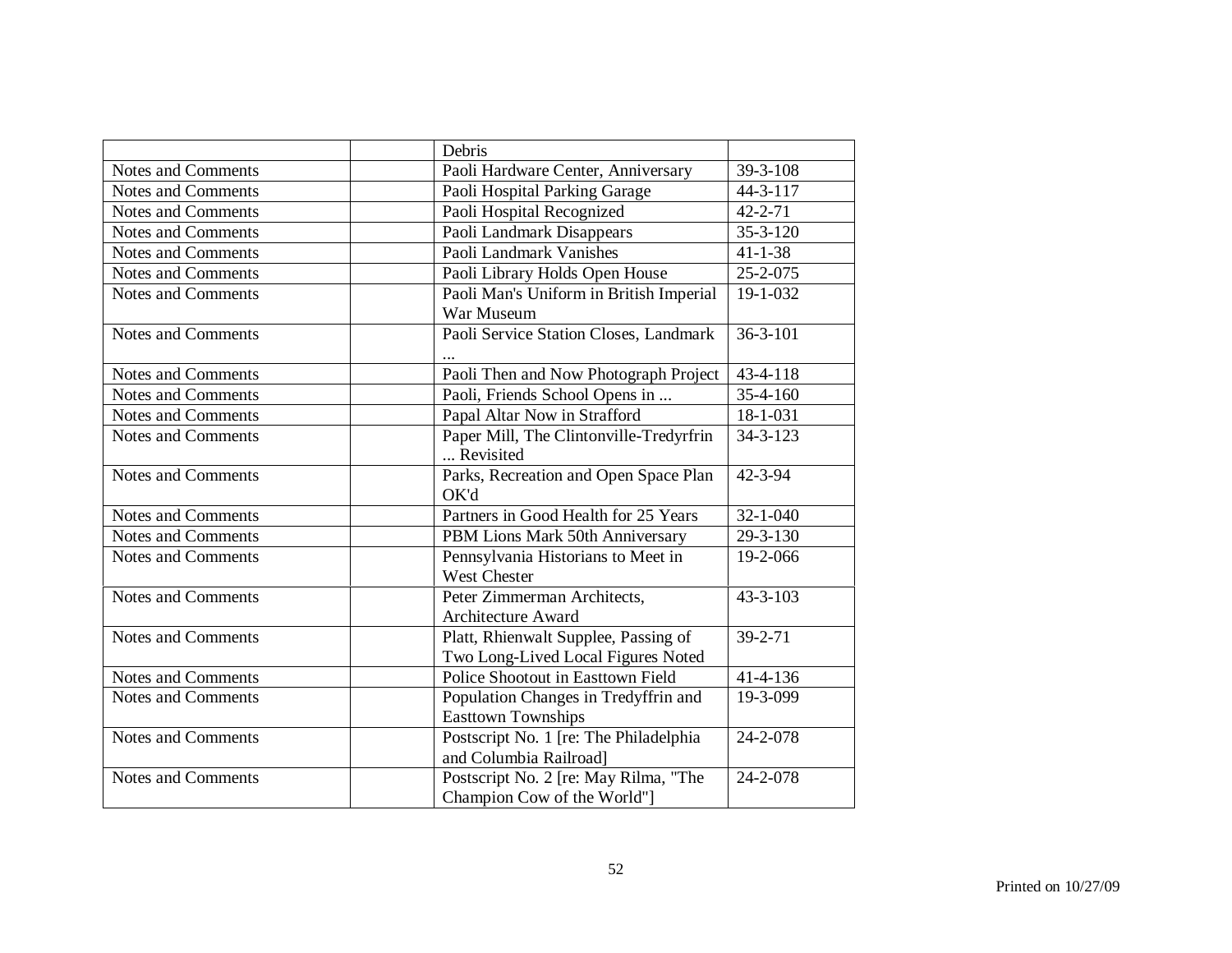| <b>Notes and Comments</b> | PQ Corporation Opens Plant in China        | $42 - 2 - 71$         |
|---------------------------|--------------------------------------------|-----------------------|
| Notes and Comments        | Preserve America Designation               | $45 - 1 - 32$         |
| <b>Notes and Comments</b> | Progress in Registration of Strafford      | $20 - 3 - 106$        |
|                           | <b>Station</b>                             |                       |
| <b>Notes and Comments</b> | Quarterly Has a New Look                   | $34 - 2 - 81$         |
| <b>Notes and Comments</b> | Quarterly Included in Pennsylvania         | $25 - 2 - 075$        |
|                           | <b>Historical Bibliography</b>             |                       |
| Notes and Comments        | <b>Quarterly Resumes Publication</b>       | 39-3-106              |
| <b>Notes and Comments</b> | <b>Railroad Stations</b>                   | $26 - 3 - 120$        |
| <b>Notes and Comments</b> | Rail-Yard Superfund Site Cleanup           | $43 - 2 - 74$         |
|                           | Complete                                   |                       |
| <b>Notes and Comments</b> | Recollections of the American Store        | 29-4-169              |
|                           | and Acme                                   |                       |
| Notes and Comments        | Red Cross Building in Berwyn Closed        | 23-1-038              |
| <b>Notes and Comments</b> | Repairs to the Bartram Bridge              | $21 - 4 - 147$        |
| <b>Notes and Comments</b> | <b>Restoration Expert Speaks at Annual</b> | $22 - 1 - 036$        |
|                           | Banquet                                    |                       |
| <b>Notes and Comments</b> | Ribbon Cutting at Conestoga High           | $41 - 2 - 69$         |
|                           | School                                     |                       |
| <b>Notes and Comments</b> | Richard-Jones Log Barn, Tredyffrin         | $42 - 1 - 30$         |
|                           | Log Barn                                   |                       |
| <b>Notes and Comments</b> | Rock and Roll Hall of Fame                 | $41 - 2 - 71$         |
| <b>Notes and Comments</b> | Route 202 Project Gets Accolades           | $42 - 2 - 71$         |
| <b>Notes and Comments</b> | Route 30 Road Work                         | 38-3-114              |
| Notes and Comments        | Salem Church Cemetery Cleanup              | $45 - 3 - 105$        |
| <b>Notes and Comments</b> | School Superintendent to Retire            | $\overline{27-2-078}$ |
| Notes and Comments        | September meeting                          | $45 - 3 - 105$        |
| Notes and Comments        | Sills, Beverly, Opera Diva                 | 44-3-111              |
| <b>Notes and Comments</b> | St. Luke's Lutheran Church                 | $41 - 2 - 70$         |
| Notes and Comments        | St. Matthew's is 100 Years Old             | $27 - 1 - 039$        |
| <b>Notes and Comments</b> | Staats, Jr., Clarence Stevenson, Passing   | 39-1-34               |
|                           | of Long-Time Local Resident                |                       |
|                           | Noted                                      |                       |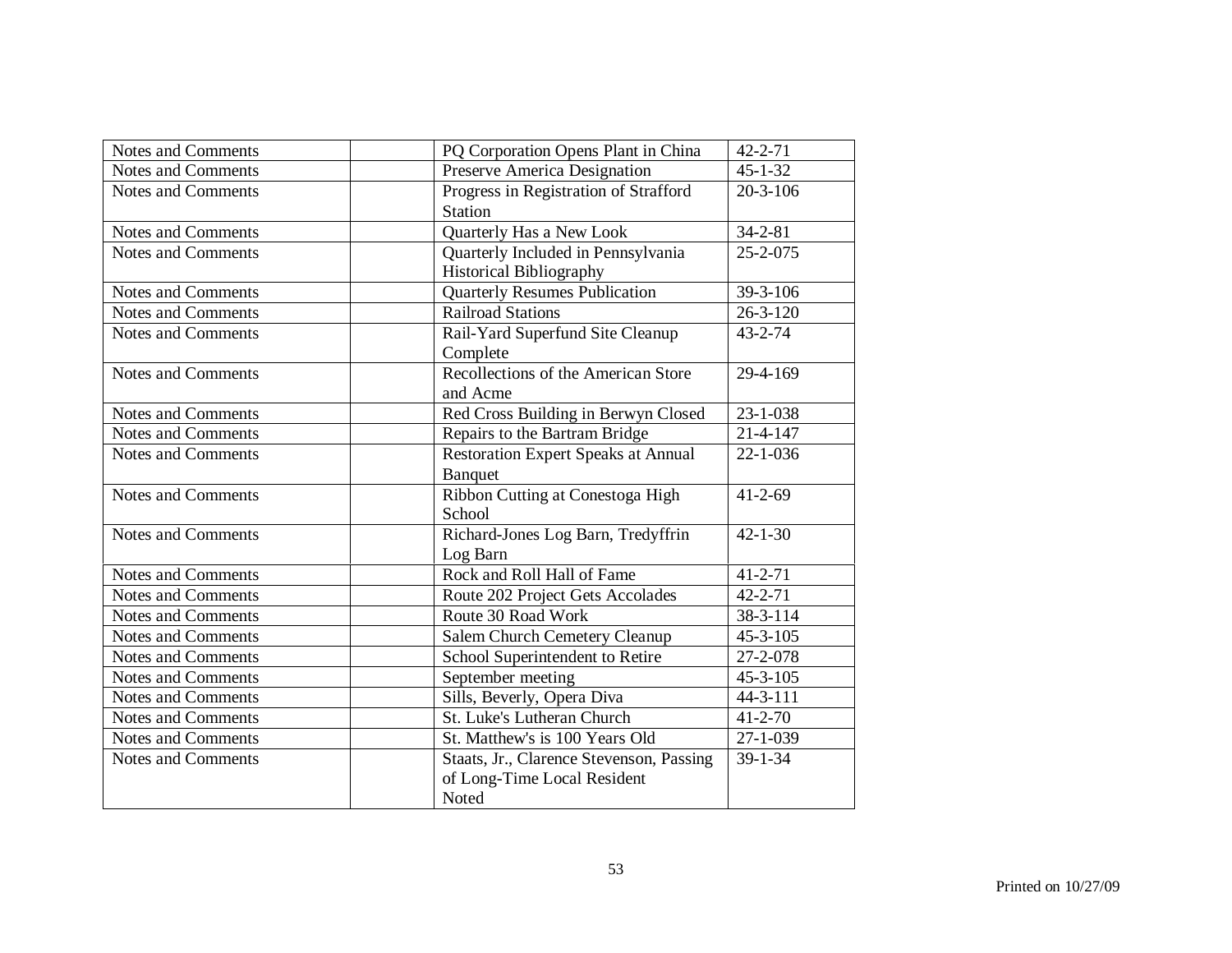| Notes and Comments        | <b>Stabilization Work Started at DuPortail</b><br>[Quarters] Barn        | 20-2-069       |
|---------------------------|--------------------------------------------------------------------------|----------------|
| <b>Notes and Comments</b> | <b>State Supreme Court Justice Returns to</b><br><b>Private Practice</b> | $41 - 2 - 70$  |
| <b>Notes and Comments</b> | Steeple Erected at St. Monica's Church                                   | 31-2-083       |
| <b>Notes and Comments</b> | Stone Arch Bridges Preservation Plan                                     | $40 - 4 - 145$ |
| <b>Notes and Comments</b> | <b>Strafford Man Receives Patent</b>                                     | $24 - 3 - 123$ |
| <b>Notes and Comments</b> | <b>Strafford Resident First Woman Party</b><br>Chairman in Pennsylvania  | 18-4-130       |
| <b>Notes and Comments</b> | <b>Strafford Station Nominated for</b><br><b>National Register</b>       | 20-2-067       |
| <b>Notes and Comments</b> | <b>Strafford Station Now on National</b><br>Register                     | $22 - 4 - 154$ |
| <b>Notes and Comments</b> | Streeter, Richard, Long-Time Paoli<br><b>Pastor Retires</b>              | $40-3-111$     |
| Notes and Comments        | Surrey Services for Seniors, A Move for<br>Surrey                        | 39-3-108       |
| <b>Notes and Comments</b> | T/E [School] Administrators Tour<br>China's Schools                      | $36 - 1 - 31$  |
| <b>Notes and Comments</b> | Takes a Break                                                            | 43-4-126       |
| <b>Notes and Comments</b> | Taylor, Anson W. H., Jr., Respected<br><b>Public Servant</b>             | $43 - 2 - 74$  |
| <b>Notes and Comments</b> | T-E [Schools] Bicentennial Booklet<br>Wins Freedoms Foundation Award     | 17-2-056       |
| Notes and Comments        | T-E Bus Driver Places 10th in National<br>Contest                        | $20 - 4 - 141$ |
| <b>Notes and Comments</b> | T-E Bus Driver State Champion                                            | 24-4-170       |
| <b>Notes and Comments</b> | T-E High School Graduate Named First<br><b>Black Woman General</b>       | $17-4-113$     |
| <b>Notes and Comments</b> | T-E Junior High School Receives<br>National Recognition                  | 25-4-157       |
| Notes and Comments        | T-E Junior High School Recognized                                        | 25-2-076       |
| <b>Notes and Comments</b> | T-E School District Recognized by                                        | $21 - 3 - 109$ |
|                           |                                                                          |                |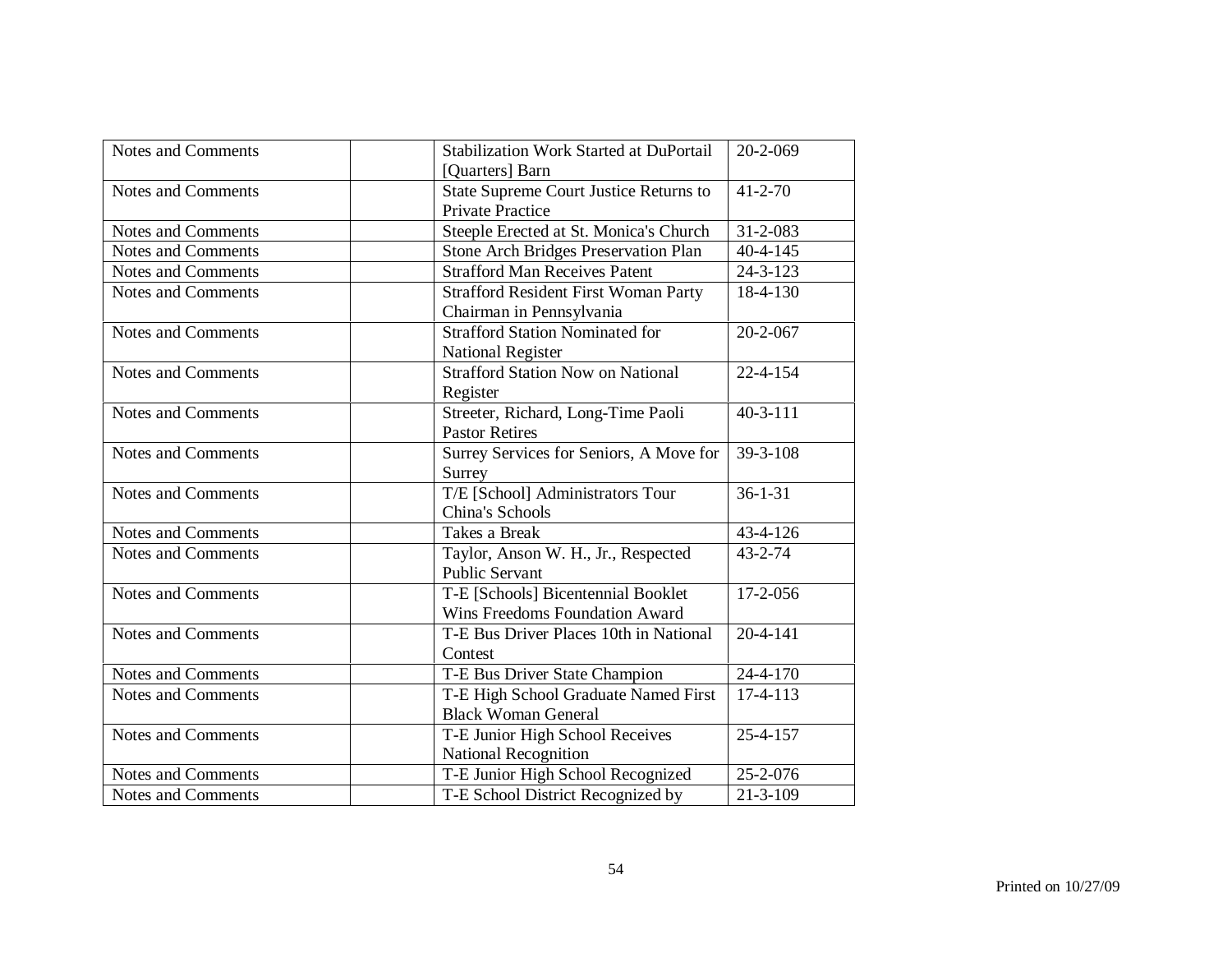|                           | Tricentennial                                              |                |
|---------------------------|------------------------------------------------------------|----------------|
| <b>Notes and Comments</b> | T-E Schools, Thank You                                     | $34 - 2 - 81$  |
| <b>Notes and Comments</b> | T-E Teacher [Sid Hostetter] Finds Nest                     | 29-2-084       |
|                           | of Dinosaur Eggs                                           |                |
| <b>Notes and Comments</b> | Thank You [to Herb McCorry, of Mack                        | $27 - 1 - 040$ |
|                           | Oil Company]                                               |                |
| Notes and Comments        | Thank You [to Tredyffrin Township]                         | 25-4-157       |
| <b>Notes and Comments</b> | Thank You, Molly [Ten Broeck]                              | $20 - 3 - 107$ |
| <b>Notes and Comments</b> | The Berwyn Post                                            | 27-2-079       |
| <b>Notes and Comments</b> | Thompson, Robert J., Requiem for a<br><b>State Senator</b> | $43 - 1 - 39$  |
| <b>Notes and Comments</b> | <b>Timothy School Locates Here</b>                         | 36-4-130       |
| <b>Notes and Comments</b> | Tredyffrin [Township] Condemns 90                          | $34 - 4 - 163$ |
|                           | Acres [for] Open Space                                     |                |
| <b>Notes and Comments</b> | Tredyffrin and Easttown Show                               | 29-1-038       |
|                           | <b>Population Increases</b>                                |                |
| <b>Notes and Comments</b> | Tredyffrin Easttown Historical Society,                    | $44 - 3 - 117$ |
|                           | <b>Most Recent Meetings</b>                                |                |
| <b>Notes and Comments</b> | <b>Tredyffrin Gains Corporate</b>                          | $44 - 3 - 117$ |
|                           | Headquarters                                               |                |
| Notes and Comments        | Tredyffrin Has New Township Manager                        | 25-4-156       |
| <b>Notes and Comments</b> | Tredyffrin Historic Preservation Trust                     | $45 - 1 - 32$  |
|                           | Fundraiser                                                 |                |
| <b>Notes and Comments</b> | <b>Tredyffrin Historic Preservation Trust</b>              | 45-4-137       |
|                           | Welcomes Architectural Historian                           |                |
|                           | James B. Garrison for Lecture and Book                     |                |
|                           | Signing                                                    |                |
| Notes and Comments        | Tredyffrin Historic Preservation Trust,                    | $40 - 2 - 74$  |
|                           | 2003 Calendar                                              |                |
| <b>Notes and Comments</b> | Tredyffrin Historic Preservation Trust,                    | 43-4-133       |
|                           | 2ncTAnnual Historic House Tour                             |                |
| <b>Notes and Comments</b> | Tredyffrin Historic Preservation Trust,                    | $41 - 1 - 39$  |
|                           | Fall 2003 Architectural History                            |                |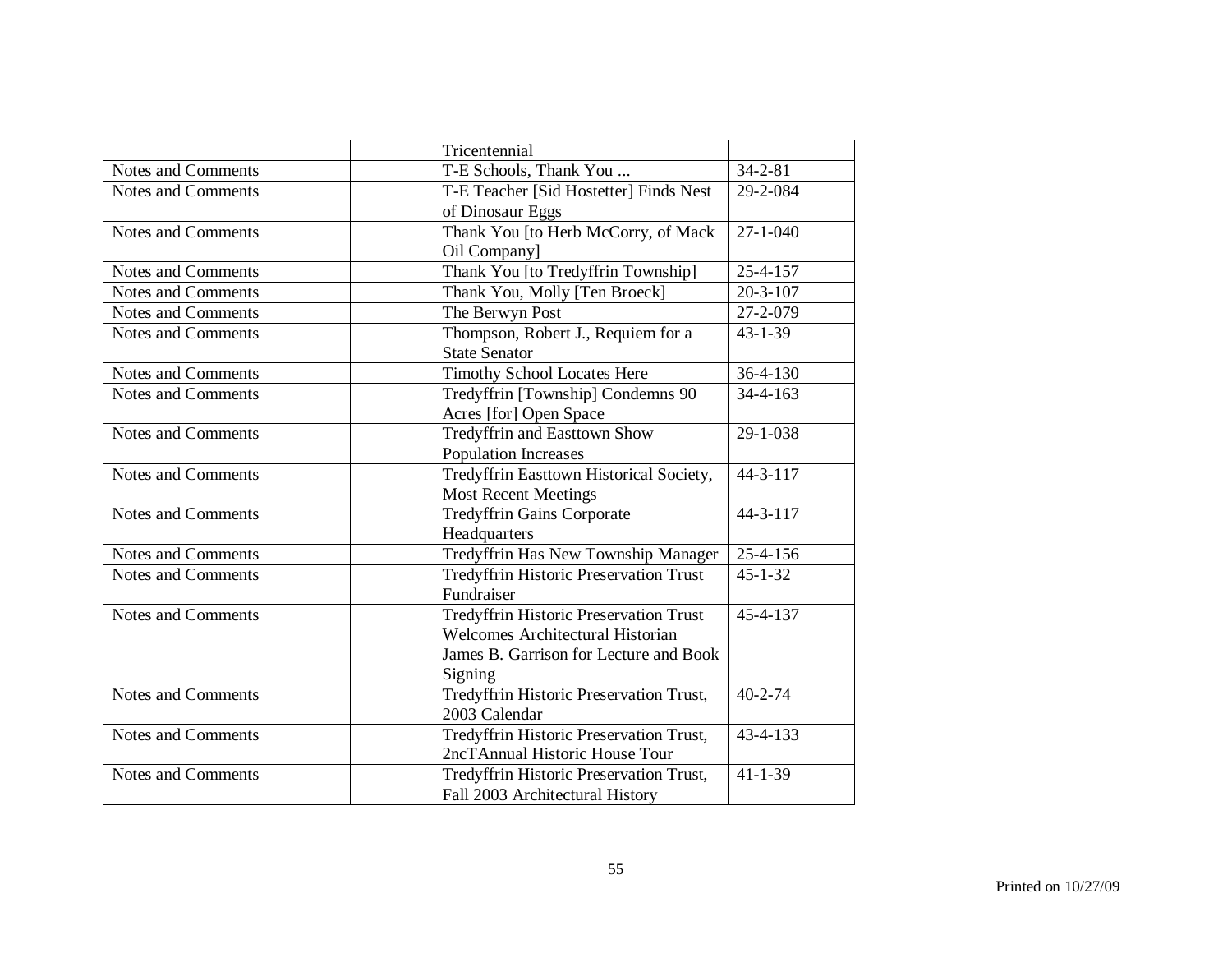|                           | Lectures                                   |                |
|---------------------------|--------------------------------------------|----------------|
| <b>Notes and Comments</b> | Tredyffrin Historic Preservation Trust,    | $42 - 4 - 140$ |
|                           | Historic Houses Tour                       |                |
| <b>Notes and Comments</b> | Tredyffrin Library to Mark 20th            | 24-2-079       |
|                           | Anniversary                                |                |
| <b>Notes and Comments</b> | <b>Tredyffrin Library Undergoing</b>       | $27 - 3 - 120$ |
|                           | Renovation                                 |                |
| Notes and Comments        | Tredyffrin Police Officer Honored          | 28-4-162       |
| <b>Notes and Comments</b> | <b>Tredyffrin Recycling Center</b>         | 27-2-080       |
| <b>Notes and Comments</b> | Tredyffrin Resident [Marian Allen] to      | 20-2-068       |
|                           | Receive Freedoms Foundation Award          |                |
| <b>Notes and Comments</b> | Tredyffrin' Sites Included in New          | $21 - 1 - 039$ |
|                           | <b>Chester County Film</b>                 |                |
| <b>Notes and Comments</b> | <b>Tredyffrin Town Watch Volunteers</b>    | $23 - 1 - 038$ |
|                           | Receive Governor's Award                   |                |
| <b>Notes and Comments</b> | <b>Tredyffrin Township Business Parks</b>  | $43 - 2 - 74$  |
|                           | Change Ownership                           |                |
| <b>Notes and Comments</b> | <b>Tredyffrin Township Officers Change</b> | 39-2-71        |
| <b>Notes and Comments</b> | Tredyffrin, Site for New Township Park     | $40 - 2 - 76$  |
|                           | Acquired by                                |                |
| <b>Notes and Comments</b> | Tredyffrin, Watercolor Painting of,        | $40 - 3 - 110$ |
|                           | 1777 Scene                                 |                |
| <b>Notes and Comments</b> | Tredyffrin's Police Chief [Honored]        | 27-4-159       |
| <b>Notes and Comments</b> | <b>Tricentennial Committee Meets</b>       | 18-1-032       |
| <b>Notes and Comments</b> | Two Bridges in Tredyffrin Nominated        | 26-4-158       |
|                           | [for National Register]                    |                |
| Notes and Comments        | Two Top Persian Gulf Commanders            | 29-2-083       |
|                           | <b>VFMA Graduates</b>                      |                |
| <b>Notes and Comments</b> | Two Tredyffrin Homes Contest               | $21 - 3 - 108$ |
|                           | Finalists                                  |                |
| <b>Notes and Comments</b> | Tyco Electronics Corp, Tredyffrin          | 44-3-117       |
|                           | Gains Corporate Headquarters               |                |
| Notes and Comments        | United Church of Christ [Valley Forge],    | $43 - 1 - 39$  |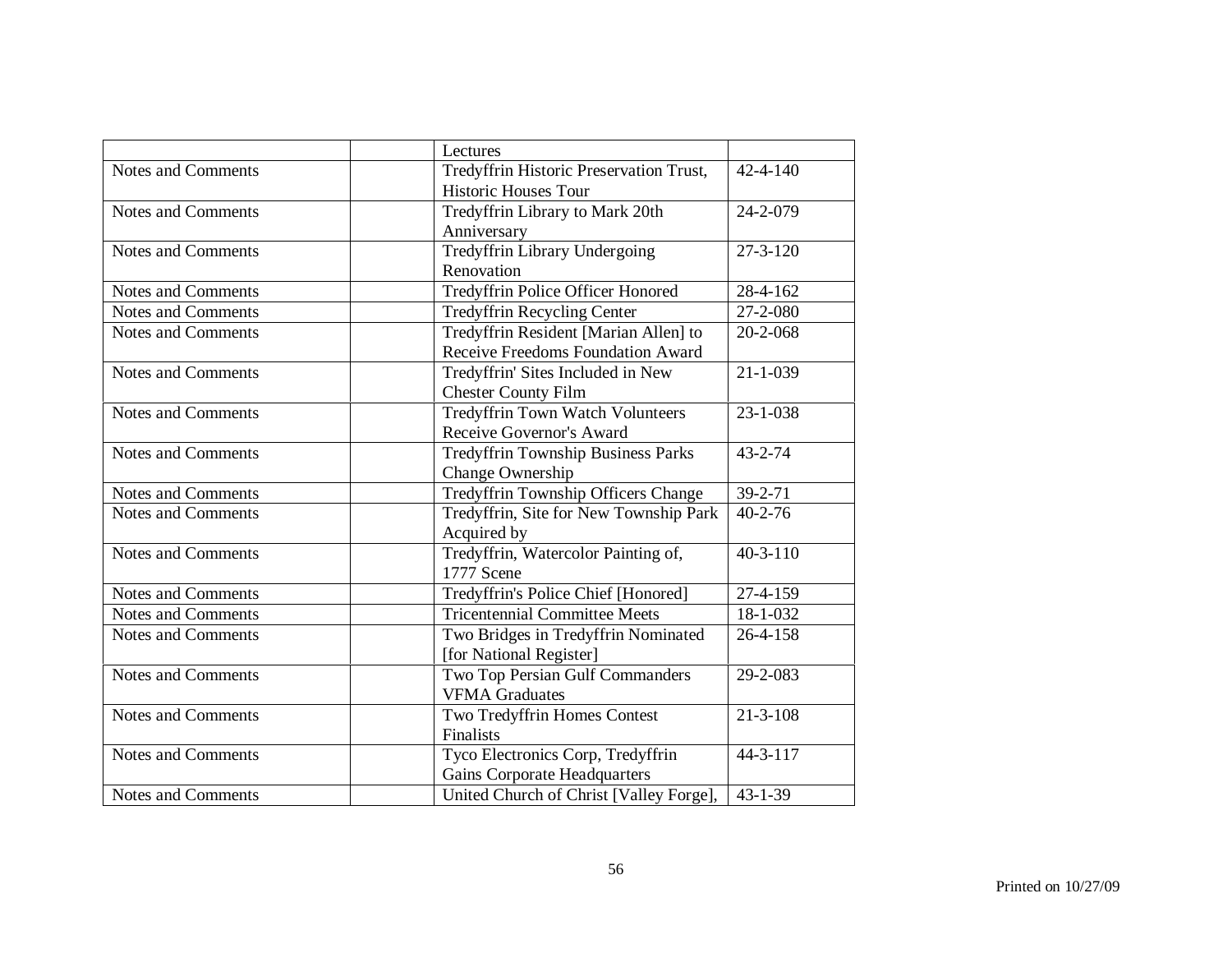|                           | <b>Church Dedicates New Sanctuary</b>                                           |                |
|---------------------------|---------------------------------------------------------------------------------|----------------|
| <b>Notes and Comments</b> | Upper Main Line YMCA, Community<br><b>Institutions Expand</b>                   | $43 - 3 - 102$ |
| <b>Notes and Comments</b> | Valley Forge Covered Bridge<br>Rehabilitated                                    | $34 - 4 - 164$ |
| Notes and Comments        | <b>Valley Forge Elementary School Marks</b><br>25th Anniversary                 | $21 - 2 - 076$ |
| Notes and Comments        | <b>Valley Forge Elementary School</b><br>Receives Freedom Medal                 | 28-2-082       |
| <b>Notes and Comments</b> | Valley Forge Middle School, Artwork<br>Depicts History                          | $41 - 1 - 39$  |
| <b>Notes and Comments</b> | Valley Forge National Historical Park<br>Construction Projects and related news | 43-4-118, 126  |
| Notes and Comments        | Valley Forge Park "Welcome Center,"<br>A New Exhibit at                         | $40 - 1 - 37$  |
| <b>Notes and Comments</b> | <b>Valley Forge Park Announces</b><br>Management Plan                           | 19-1-033       |
| <b>Notes and Comments</b> | Valley Forge Park, New Superintendent<br>at                                     | $34 - 2 - 82$  |
| <b>Notes and Comments</b> | Valley Forge Research Report<br>Completed                                       | 19-2-066       |
| <b>Notes and Comments</b> | Valley Forge, National Memorial Arch<br>at Rededicated<br>after Repairs         | $35 - 4 - 159$ |
| <b>Notes and Comments</b> | Van Leer Cabin Consultant Honored                                               | $20 - 3 - 107$ |
| <b>Notes and Comments</b> | Vanguard Group Development Moving<br>Ahead                                      | 43-4-133       |
| <b>Notes and Comments</b> | Vassar Show House and Gardens 2006                                              | $43 - 2 - 75$  |
| Notes and Comments        | Water Main Upgrade                                                              | $43 - 3 - 103$ |
| <b>Notes and Comments</b> | <b>Waterloo Mills Preserve</b>                                                  | $35 - 2 - 78$  |
| <b>Notes and Comments</b> | Waters, Daniel E., School Board<br>Appoints Superintendent                      | $39 - 2 - 70$  |
| Notes and Comments        | Wayne, Gen. Anthony, Ceremonies                                                 | $34 - 2 - 81$  |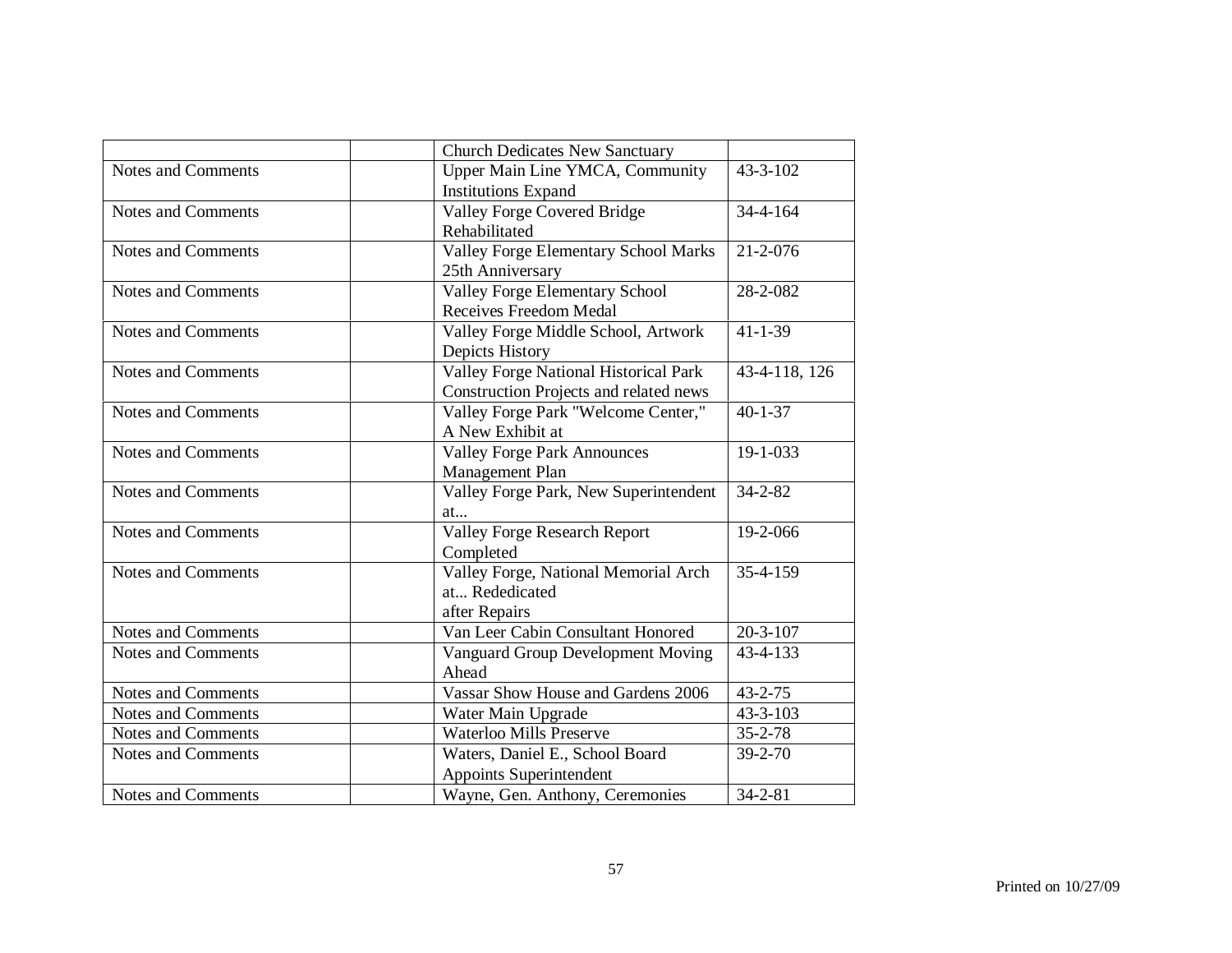|                           |           | Planned                                  |                |
|---------------------------|-----------|------------------------------------------|----------------|
| <b>Notes and Comments</b> |           | Waynesborough Archaeological Survey      | $17 - 1 - 023$ |
|                           |           | Sought                                   |                |
| <b>Notes and Comments</b> |           | <b>WCAU Becomes WOGL</b>                 | $28-4-163$     |
| <b>Notes and Comments</b> |           | Welburn, Ed., Jr., New General Motors    | $41 - 3 - 107$ |
|                           |           | Design Chief Has Berwyn Roots            |                |
| Notes and Comments        |           | <b>Welsh Cookies</b>                     | 28-4-164       |
| <b>Notes and Comments</b> |           | West Portraits Donated to Chester        | $22 - 4 - 154$ |
|                           |           | <b>County Historical Society</b>         |                |
| <b>Notes and Comments</b> |           | West Valley Road                         | $31 - 1 - 040$ |
| <b>Notes and Comments</b> |           | <b>Wharton Esherick Museum Appoints</b>  | $28 - 2 - 081$ |
|                           |           | Director                                 |                |
| Notes and Comments        |           | Wilson Farm Park, Tredyffrin             | $41 - 4 - 137$ |
|                           |           | <b>Township Park Opens</b>               |                |
| <b>Notes and Comments</b> |           | World War II, A  Letter from             | $38 - 1 - 40$  |
|                           |           | Overseas                                 |                |
| <b>Notes and Comments</b> |           | <b>YMCA Dedicates Plaque</b>             | $42 - 1 - 29$  |
| <b>Notes and Comments</b> |           | Zucchino, David, Easttown Resident       | 41-4-136       |
|                           |           | <b>Authors Book</b>                      |                |
| Nuzum                     | Sara B.   | Cabbagetown                              | 12-2-042       |
| Nuzum                     | Sara B.   | Cook's Corner Store (Good's Store)       | 15-2-031       |
| Nuzum                     | Sara B.   | Historic Bethlehem                       | 15-4-058       |
| Nuzum                     | Sara B.   | Isaac A. Cleaver and the Bee Hive Store  | 13-3-069       |
| Nuzum                     | Sara B.   | Kiss Margaretta Atkinson (In             | $10-3-061$     |
|                           |           | Memorial)                                |                |
| Nuzum                     | Sara B.   | The Berwyn National Bank                 | $15 - 1 - 010$ |
| Nuzum                     | Sara B.   | The Easttown Grammar School Alumni       | $10-3-046$     |
|                           |           | Association                              |                |
| Nuzum                     | Sara B.   | The Oldest Place of Business in Berwyn   | 14-3-050       |
|                           |           | -- "Fritz's"                             |                |
| Nuzum                     | Sara B.   | The Story of the Old Hall                | $11-3-065$     |
| Okie                      | Howard S. | <b>Confusing Road Names</b>              | $09 - 2 - 046$ |
| Okie                      | Howard S. | <b>Editorial: Recording Past History</b> | $02 - 2 - 025$ |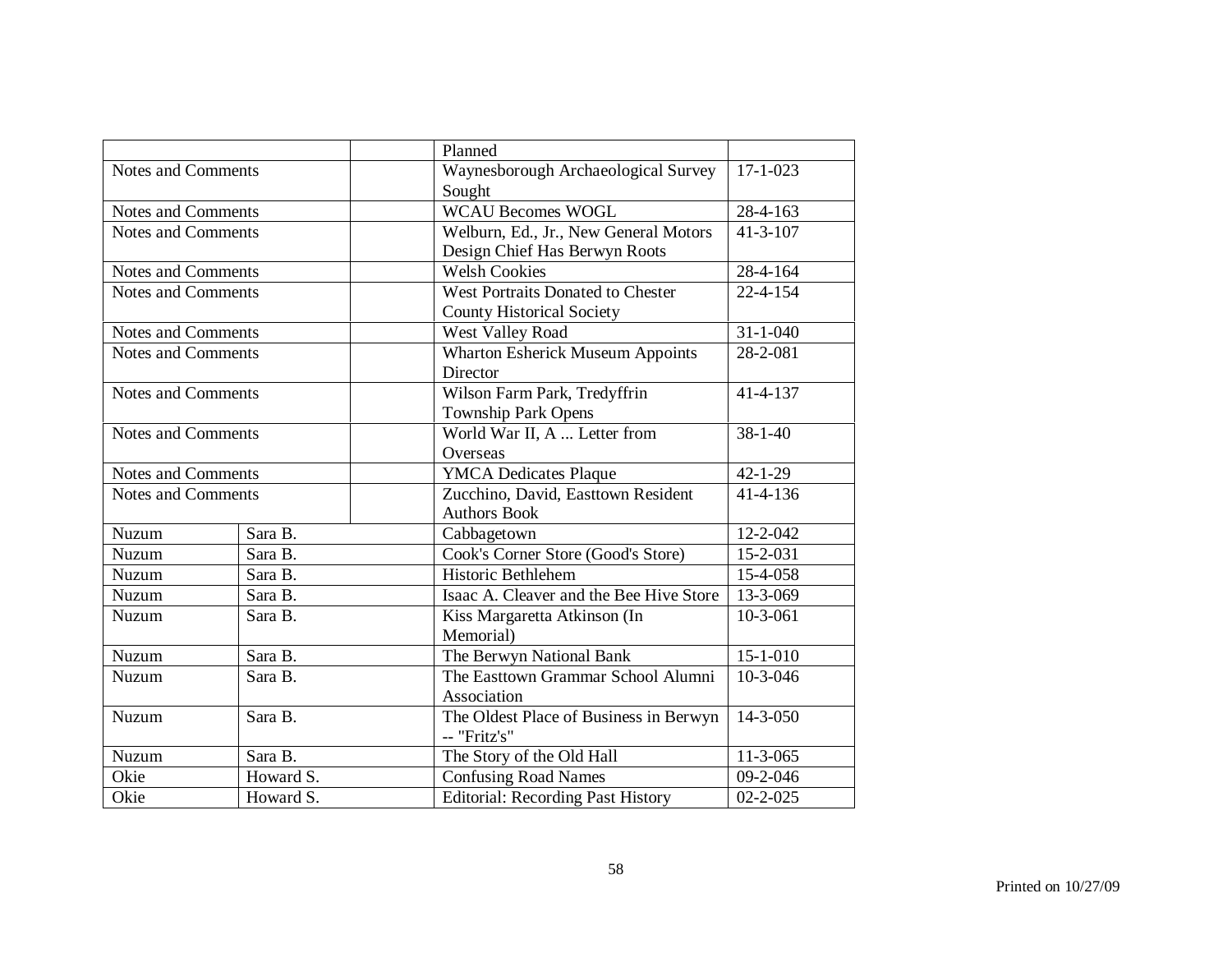|      | Howard S. |                                          | $05 - 1 - 011$ |
|------|-----------|------------------------------------------|----------------|
| Okie |           | Extension of the University of           |                |
|      |           | Pennsylvania into Tredyffrin             |                |
| Okie | Howard S. | Local Titles in Easttown and Tredyffrin: | $01-4-025$     |
|      |           | Jos. Williams Tract; John McLeod         |                |
|      |           | Tract                                    |                |
| Okie | Howard S. | Local Titles in Easttown and Tredyffrin: | $01 - 5 - 019$ |
|      |           | Jos. Williams Tract; John McLeod         |                |
|      |           | <b>Tract</b>                             |                |
| Okie | Howard S. | Local Titles in Easttown and Tredyffrin: | $02 - 2 - 038$ |
|      |           | Joseph C. Smith Tract                    |                |
| Okie | Howard S. | Local Titles in Easttown and Tredyffrin: | $01 - 2 - 011$ |
|      |           | Mary A. Lewis Tract                      |                |
| Okie | Howard S. | Local Titles in Easttown and Tredyffrin: | $01 - 3 - 009$ |
|      |           | Mary A. Lewis Tract                      |                |
| Okie | Howard S. | Local Titles in Easttown and Tredyffrin: | $04 - 1 - 012$ |
|      |           | <b>Reeseville Station Tract</b>          |                |
| Okie | Howard S. | Local Titles in Easttown and Tredyffrin: | $03 - 2 - 045$ |
|      |           | Stephen D. Hunter Tract                  |                |
| Okie | Howard S. | Local Titles in Easttown and Tredyffrin: | $01 - 3 - 014$ |
|      |           | <b>Thomas Aiken Tract</b>                |                |
| Okie | Howard S. | Revolutionary Soldiers in the Old Eagle  | $09 - 1 - 002$ |
|      |           | School Graveyard                         |                |
| Okie | Howard S. | Richardson Brognard Okie (In             | 06-3-052       |
|      |           | Memoriam)                                |                |
| Okie | Howard S. | The Early History of Berwyn              | $07 - 3 - 047$ |
| Okie | Howard S. | The Old Lancaster or Conestoga Road      | 02-4-090       |
| Okie | Howard S. | The Old Lancaster or Conestoga Road      | $03 - 1 - 013$ |
| Okie | Howard S. | The Old Lancaster or Conestoga Road      | $05 - 2 - 026$ |
| Okie | Howard S. | The Old Lancaster or Conestoga Road      | 11-2-041       |
|      |           | (between Upper Gulph Road and            |                |
|      |           | Warren Tavern)                           |                |
| Okie | Howard S. | The Swedesford Road                      | $13 - 1 - 002$ |
| Okie | Howard S. | The Thomas Jarman's Mill Road            | $06 - 1 - 010$ |
|      |           |                                          |                |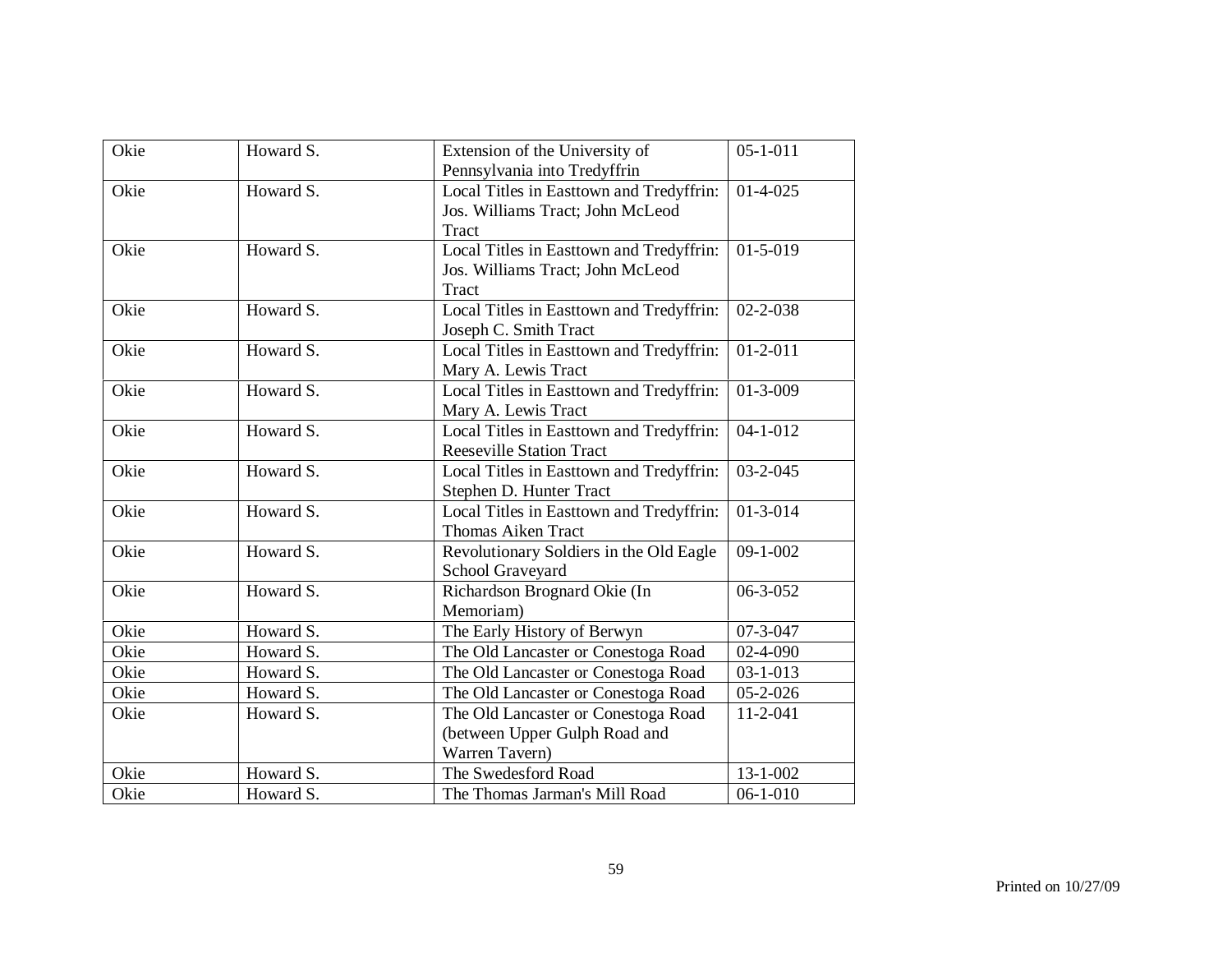| Okie                  | R. Brognard           | The Re-Creation of Penn's Manor                | $04 - 2 - 003$ |
|-----------------------|-----------------------|------------------------------------------------|----------------|
| Okie                  | R. Brognard           | The Re-Creation of Penn's Manor                | $04 - 3 - 053$ |
| Onderdonk             | Carol R.              | <b>Henry Antes</b>                             | 31-2-077       |
| Onderdonk             | Richardson L.         | Benjamin Henry Latrobe                         | $25 - 1 - 009$ |
| Onderdonk             | Richardson L.         | Some Distinguished Neighbors: Enoch            | 28-1-016       |
|                       |                       | Poor                                           |                |
| Onderdonk             | Richardson L.         | The Home Front During the Second               | 24-4-127       |
|                       |                       | World War (C/M/R)                              |                |
| Onderdonk             | Richardson L.         | The Man Who Came Around (C/M/R)                | $25 - 3 - 115$ |
| Orr                   | George P.             | Editorial: Appreciation of Our Heritage        | 06-4-069       |
| Orr                   | George P.             | The Christiana Riot                            | 05-4-083       |
| Orr                   | George P.             | The First Use of Photography as                | $07 - 2 - 030$ |
|                       |                       | Evidence in a Chester County Murder            |                |
|                       |                       | <b>Trial</b>                                   |                |
| Orr                   | George P.             | The Wilberforce Anti-Slavery Society           | 05-3-062       |
| Patton                | F. Alfred             | History of Berwyn Observation Post             | $06 - 2 - 057$ |
| Pearson               | <b>Steve</b>          | Blacksmithing and How it Helped us             | 18-2-063       |
|                       |                       | Win the Revolutionary War                      |                |
| Pennell               | Wayne J.              | Recollections of Berwyn                        | $06 - 2 - 025$ |
| Penny                 | <b>Wilson Stanger</b> | In Memoriam: David Wilson                      | 39-3-104       |
| Perry                 | Janet                 | Reading 'Ritin', and 'Rithmetic: Schools       | 27-2-058       |
|                       |                       | before the Public School Law                   |                |
| Philadelphia Bulletin |                       | St. Luke's School                              | 14-1-016       |
| Pleasants             | Henry                 | A Prefatory Setting to the History of          | $34 - 2 - 71$  |
|                       |                       | Old St. David's Church at Radnor,              |                |
|                       |                       | Pennsylvania                                   |                |
| Pleasants             | Henry                 | Aboriginal Conditions                          | $37 - 1 - 22$  |
| Pleasants             | Henry                 | Old Eagle School Graveyard: Brief of           | $09-1-006$     |
|                       |                       | <b>Evidence Relating to Burial of Soldiers</b> |                |
| Plummer               | Thomas                | When the Marine Corps had a Training           | 17-2-043       |
|                       |                       | Camp in Tredyffrin                             |                |
| Porter                | Catherine Rose T.     | Christian Workiser's Steed (Poem)              | 13-3-054       |
| Post                  | J. B.                 | A. Edward Newton and Oak Knoll                 | $42 - 1 - 27$  |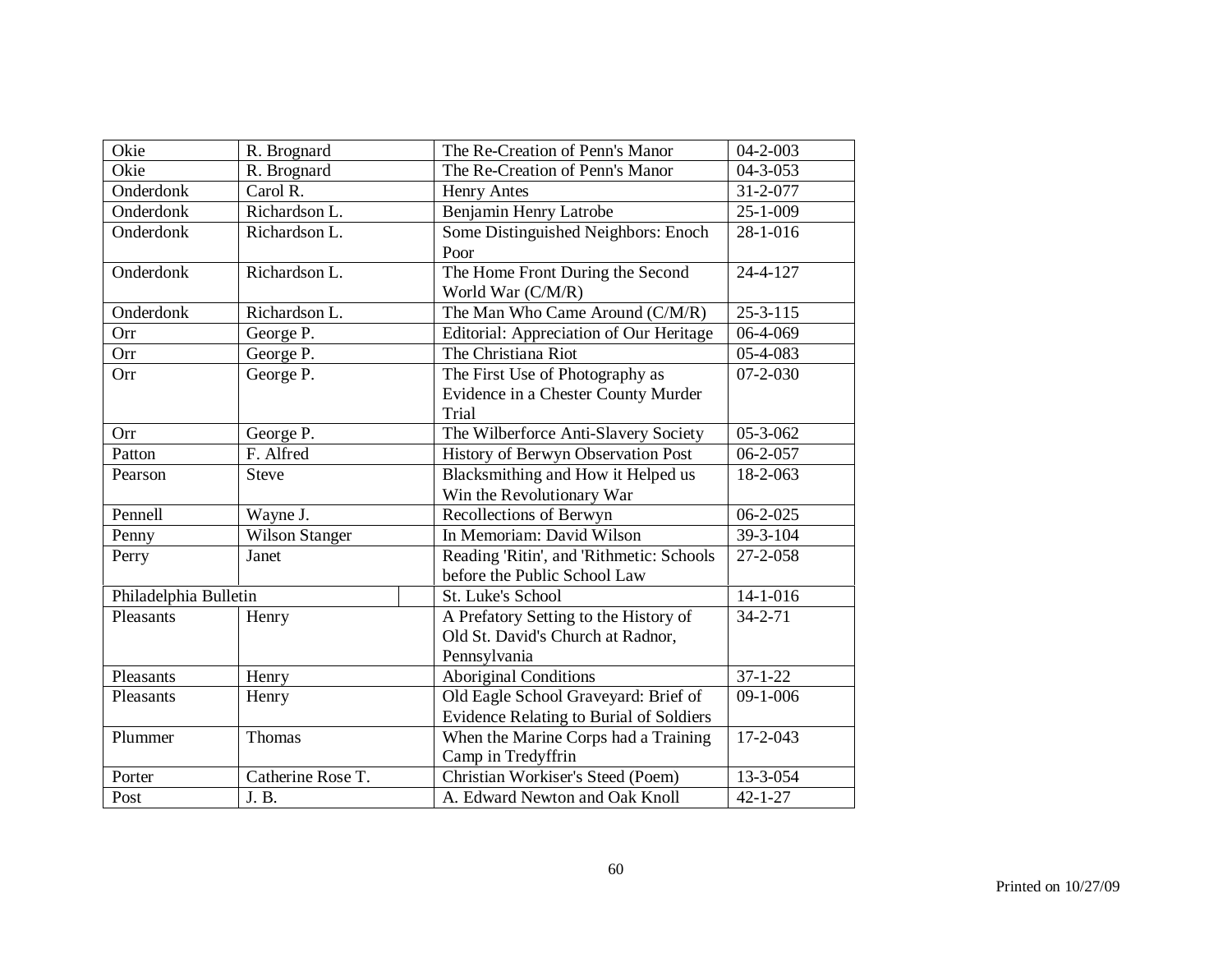| Post | J. B.           | Devereux in Easttown and Tredyffrin<br>Townships                                                         | 41-4-131                |
|------|-----------------|----------------------------------------------------------------------------------------------------------|-------------------------|
| Post | J. B., Compiler | "Club Members Remember," A List of<br>Features                                                           | 44-142                  |
| Post | J. B., Compiler | 7 Decades of Maps, 1937-2007                                                                             | 44-180-184              |
| Post | J. B., Compiler | Burials in Local Cemeteries, Interment<br>Listings                                                       | $\overline{44-144-145}$ |
| Post | Joyce A.        | 70 Years of Publishing the Quarterly                                                                     | 44-4-143                |
| Post | Joyce A.        | Book Review: Philadelphia's Main Line<br>as it Really Was!, We Scrapples:                                | $44 - 3 - 106$          |
| Post | Joyce A.        | Burroughs Research Center in Paoli,<br>The                                                               | $44 - 1/2 - 74$         |
| Post | Joyce A.        | Early Photographs of Valley Forge                                                                        | $41 - 3 - 87$           |
| Post | Joyce A.        | Eyewitness to the Settlement of the<br>West: Jacob Wright Harlan's<br>California 1846-1888 [book review] | $45 - 2 - 81$           |
| Post | Joyce A.        | Great Valley Area Limestone Quarries,<br>Part 1, Howellville Quarries                                    | $42 - 3 - 95$           |
| Post | Joyce A.        | Great Valley Area Limestone Quarries,<br>Part 2, Cedar Hollow Quarries                                   | 42-4-117                |
| Post | Joyce A.        | Great Valley Area Limestone Quarries,<br>Part 3, Valley Forge Quarries and Port<br>Kennedy               | $43 - 1 - 10$           |
| Post | Joyce A.        | James G. Matthews, Matthews Ford,<br>and the Matthews Family                                             | $43 - 3 - 71$           |
| Post | Joyce A.        | <b>Limestone Quarrying</b>                                                                               | $44 - 1/2 - 43$         |
| Post | Joyce A.        | Lincoln Highway and Where Do All the<br>Memories Go? [book review], D.<br><b>Lowell Nissley</b>          | 45-4-138                |
| Post | Joyce A.        | Old Road and a Dig, An: Discovering<br>the History of a House in the Valley                              | 43-3-89                 |
| Post | Joyce A.        | Teamer Field Renovation, Conestoga<br><b>High School</b>                                                 | 42-4-134                |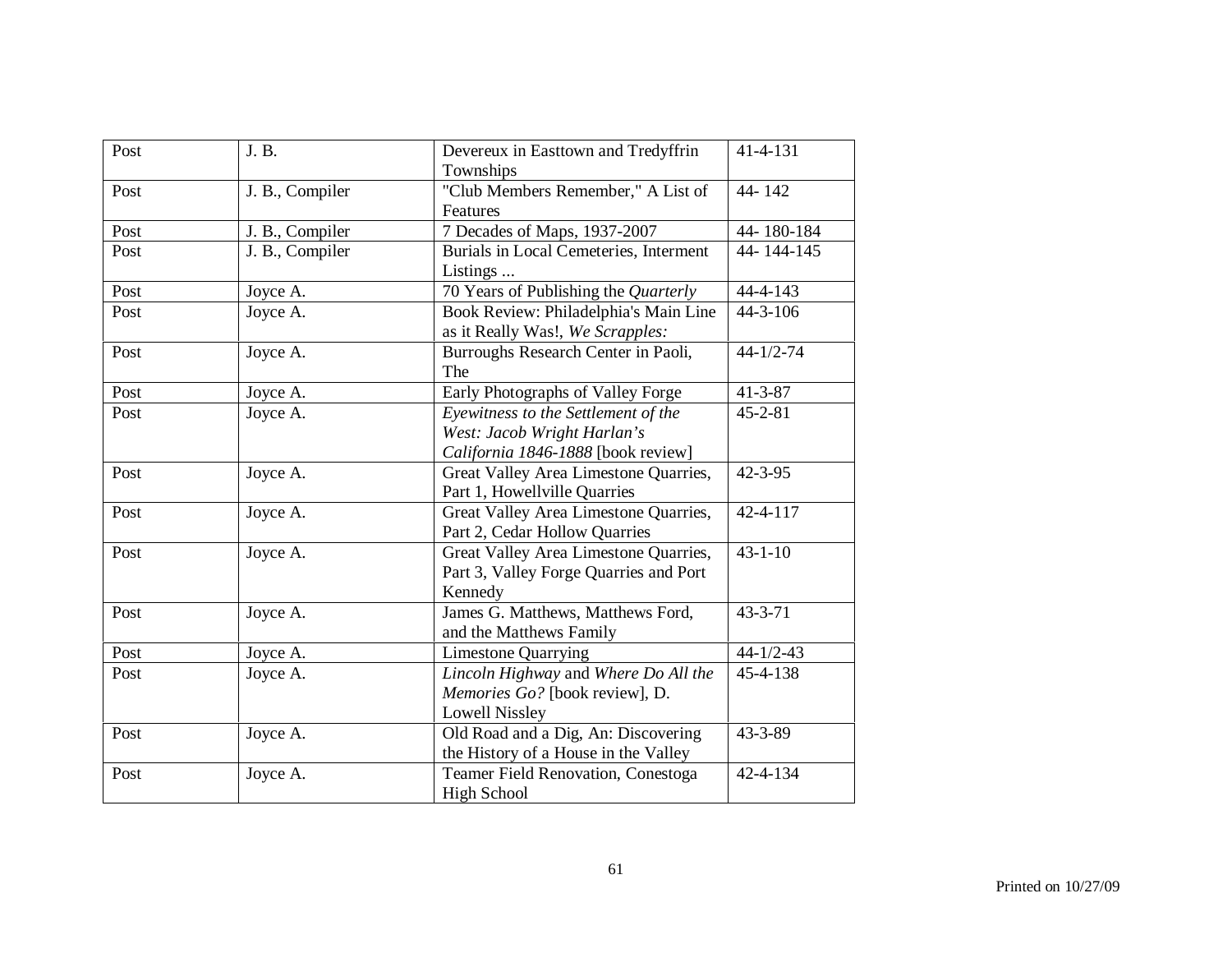| Post    | Joyce A.       | The Burroughs Research Center in<br>Paoli,                                                                                       | $40 - 1 - 3$           |
|---------|----------------|----------------------------------------------------------------------------------------------------------------------------------|------------------------|
| Post    | Joyce A.       | The Plank Family and Plank Avenue of<br>Paoli                                                                                    | 43-4-112               |
| Post    | Joyce A.       | Valley Forge Music Fair                                                                                                          | $43 - 3 - 79$          |
| Post    | Joyce A.       | What's in a Picture? Looking at the<br>Details                                                                                   | $41 - 3 - 90$          |
| Post    | Joyce A.       | Where Do All the Memories Go? My<br>Life Story and Extended Family<br>Influences, 1921-1997. [book review],<br>D. Lowell Nissley | 45-4-138               |
| Poulson | Charles A.     | In Days of the Stage Coach                                                                                                       | 04-3-074               |
| Povey   | <b>Betty</b>   | History of the Paper Mill House and<br>Mills on the Darby Creek                                                                  | 36-4-126               |
| Powell  | Doris          | Spring Mill: Spring Mill Today                                                                                                   | 23-4-124               |
| Powell  | Edith Wood     | The Tarleton Oak (Poem)                                                                                                          | 03-3-073               |
| Prime   | Phoebe P.      | "Old Philadelphia Days and Doings"                                                                                               | 03-4-074               |
| Prime   | Phoebe P.      | "Spoons and a Little Spooning"                                                                                                   | $03 - 1 - 022$         |
| Prime   | Phoebe P.      | <b>Editorial: Links Between Past and</b><br>Future                                                                               | $04 - 1 - 001$         |
| Prime   | Phoebe P.      | History of the Church of the Good<br>Samaritan, Paoli                                                                            | 09-3-064               |
| Prime   | Phoebe P.      | Memoirs of Mr. Phillips of Philadelphia                                                                                          | 04-4-092               |
| Prime   | Phoebe P.      | Philadelphia Celebration of Adoption of<br>Constitution, July 4, 1788                                                            | $01-4-002$             |
| Prime   | Phoebe P.      | Philadelphia Directories                                                                                                         | 06-3-054               |
| Prime   | Phoebe P.      | <b>School Forty Years Ago</b>                                                                                                    | $\overline{0}$ 1-5-028 |
| Prime   | Phoebe P.      | Soliloquy in an Antique Shop (Poem)                                                                                              | $03 - 1 - 024$         |
| Pugh    | Martha Rowland | D-Day Remembered (N/C)                                                                                                           | 32-4-159               |
| Pugh    | Thomas         | The Kitchen Cupboard Pharmacy<br>(C/M/R)                                                                                         | 28-4-125               |
| Pusey   | Nancy          | Things We Used to Do by Hand<br>(C/M/R)                                                                                          | $31 - 3 - 107$         |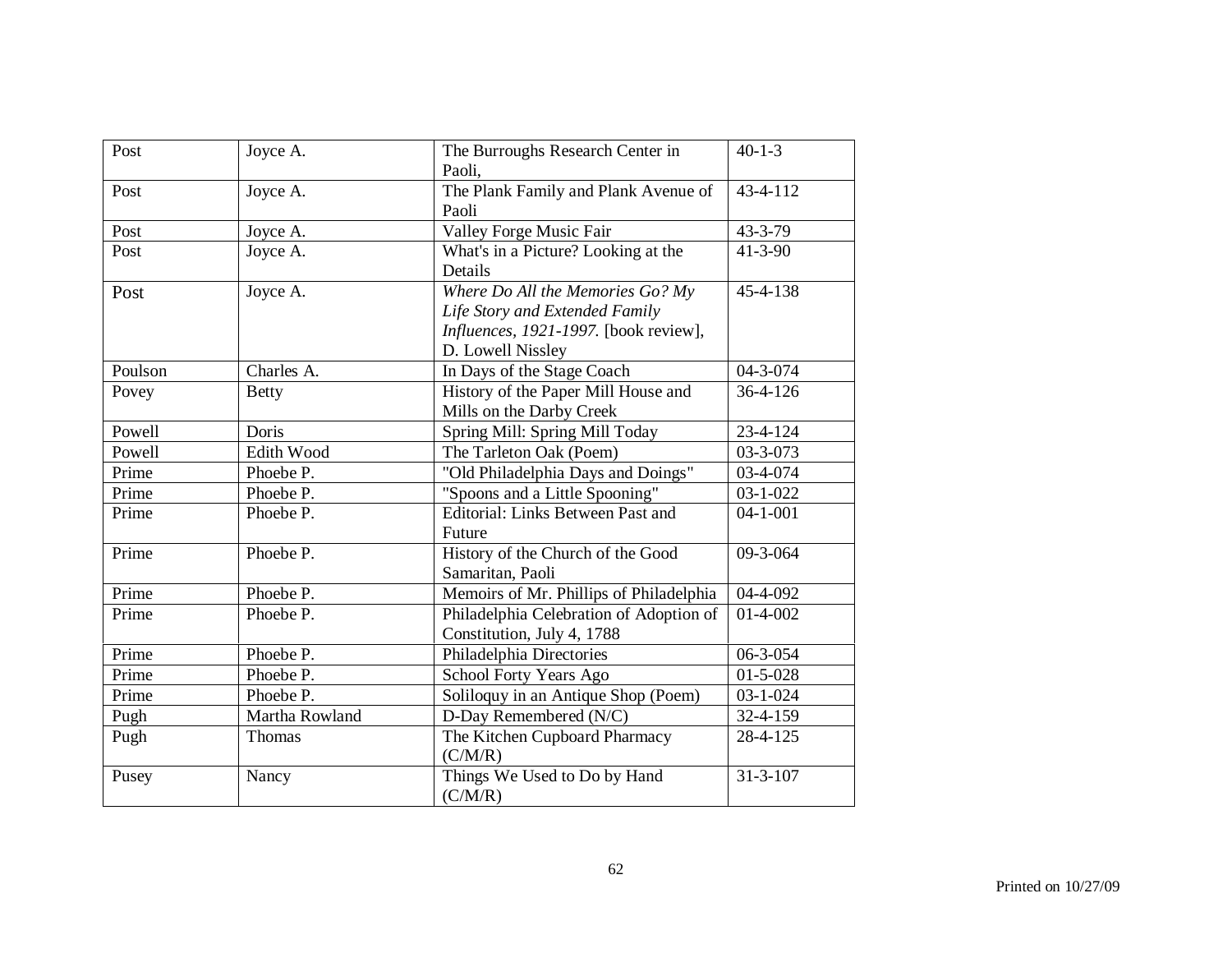| Pusey        | Nancy        | Three Pre-Revolutionary War Houses<br>with a Family Connection: The Tenure<br>of the Havard Family in Tredyffrin | $41 - 3 - 92$  |
|--------------|--------------|------------------------------------------------------------------------------------------------------------------|----------------|
|              |              | Valley                                                                                                           |                |
| Pyle         | Henry        | Things We Used to Do by Hand<br>(C/M/R)                                                                          | $31 - 3 - 107$ |
| Pyle         | Henry "Zeke" | Remembering My Grandfather and<br>Career's Store in Berwyn                                                       | $33 - 3 - 115$ |
| Pyott        | Sarah M.     | Twenty More Years of The First Baptist<br>Church, Berwyn                                                         | $13 - 1 - 011$ |
| Quann        | Cherri       | The History of Malvern                                                                                           | 11-4-088       |
| Quarterly    | April 1956   | Men's Garden Club of Berwyn, The,                                                                                | $44 - 3 - 114$ |
| Rafner       | Marlene      | Valley Forge Music Fair [Club<br>Members Remember]                                                               | $36 - 1 - 12$  |
| Randolph     | Gen. Norman  | The Epic of Valley Forge                                                                                         | 08-3-056       |
| Reed         | Dorothy      | Before the Supermarket (C/M/R)                                                                                   | 23-3-083       |
| Reed         | Dorothy      | Early Radio (C/M/R)                                                                                              | 24-2-050       |
| Reed         | Dorothy      | The Highway Mission (Pentecostal<br>Church)                                                                      | $11 - 1 - 020$ |
| Reed         | Dorothy      | Winter's Snow and Ice (C/M/R)                                                                                    | $22 - 1 - 011$ |
| Reed         | J. E.        | The Burial of Gen. Anthony Wayne at<br>St. David's                                                               | $06 - 1 - 023$ |
| Reilly       | Eleanor      | Valley Forge Music Fair [Club<br>Members Remember]                                                               | $36 - 1 - 11$  |
| <b>Riggs</b> | William E.   | The Paoli Chapel / Library: Restoring<br>the Building                                                            | $28 - 1 - 023$ |
| Ripka        | <b>Betty</b> | Valley Forge Music Fair [Club<br>Members Remember]                                                               | $36 - 1 - 13$  |
| Ripka        | Elizabeth    | They Built Berwyn: Williams H. Burns                                                                             | 31-4-129       |
| Robb         | Dale         | The Man Who Came Around (C/M/R)                                                                                  | 25-2-047       |
| Roberts      | George B.    | Another Letter from "Doc" Roberts [re:<br>Murder of Harry and Abbie James]<br>(N/C)                              | $21 - 2 - 075$ |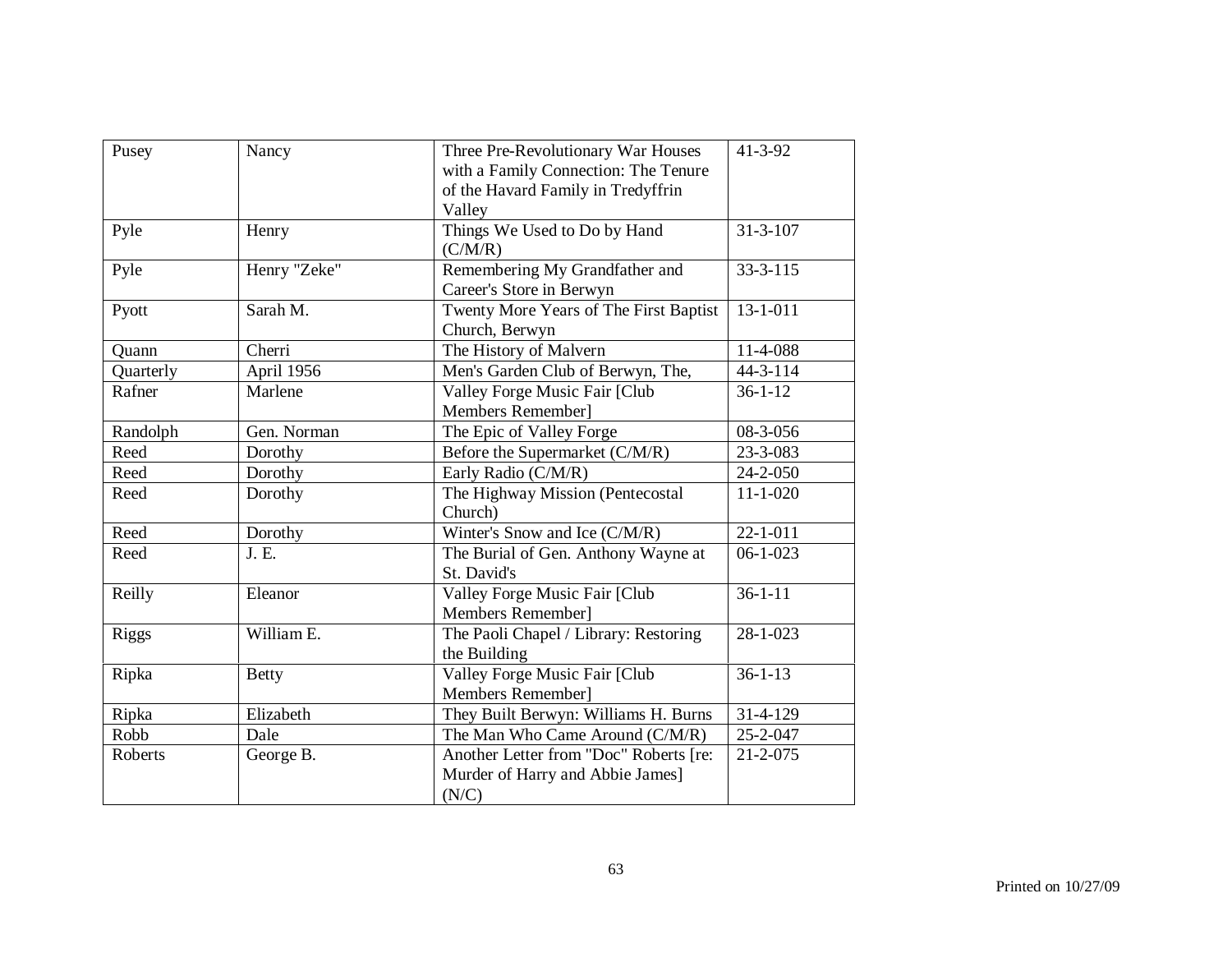| Roberts        | George B. | Another Recollection of the First<br>Family Car (N/C)               | $21 - 1 - 038$ |
|----------------|-----------|---------------------------------------------------------------------|----------------|
| <b>Roberts</b> | George B. | Charles Joseph Roberts, M. D.                                       | $07 - 1 - 009$ |
| Roberts        | George B. | Jacob Rickabaugh, M. D.                                             | $06 - 1 - 008$ |
| Roberts        | George B. | Some Recollections of Paoli and<br>Berwyn - Seventy-Five Years Ago  | 17-4-103       |
| Roberts        | George B. | Tredyffrin Easttown High School<br>During the First World War Years | 18-4-103       |
| Rofini         | Laurie A. | Planning a Museum Exhibit : Women<br>and Reform in Chester County   | $33 - 2 - 71$  |
| Rumrill        | Elizabeth | A Memory of Sound                                                   | 23-2-062       |
| Rumrill        | Elizabeth | Alden W. Quimby, Amateur<br>Astronomer                              | $24 - 1 - 035$ |
| Rumrill        | Elizabeth | Eighteenth Century Burials in St. Peter's<br>Churchyard             | $18-4-111$     |
| Rumrill        | Elizabeth | Firecrackers on the Fourth of July<br>(C/M/R)                       | $21 - 3 - 085$ |
| Rumrill        | Elizabeth | Glimpses of the History of St. Peter's<br>Church                    | $22 - 1 - 003$ |
| Rumrill        | Elizabeth | Nineteenth Century Burials in St.<br>Peter's Churchyard             | $19 - 1 - 023$ |
| Rumrill        | Elizabeth | Nineteenth Century Burials in St.<br>Peter's Churchyard             | 19-2-057       |
| Rumrill        | Elizabeth | Nineteenth Century Burials in St.<br>Peter's Churchyard             | 19-3-091       |
| Rumrill        | Elizabeth | Nineteenth Century Burials in St.<br>Peter's Churchyard             | 19-4-129       |
| Rumrill        | Elizabeth | Nineteenth Century Burials in St.<br>Peter's Churchyard             | $20 - 1 - 029$ |
| Rumrill        | Elizabeth | Some Games We Used to Play (C/M/R)                                  | 21-2-069       |
| Rumrill        | Elizabeth | St. Peter's Church in the Great Valley,<br>A National Shrine        | 17-2-027       |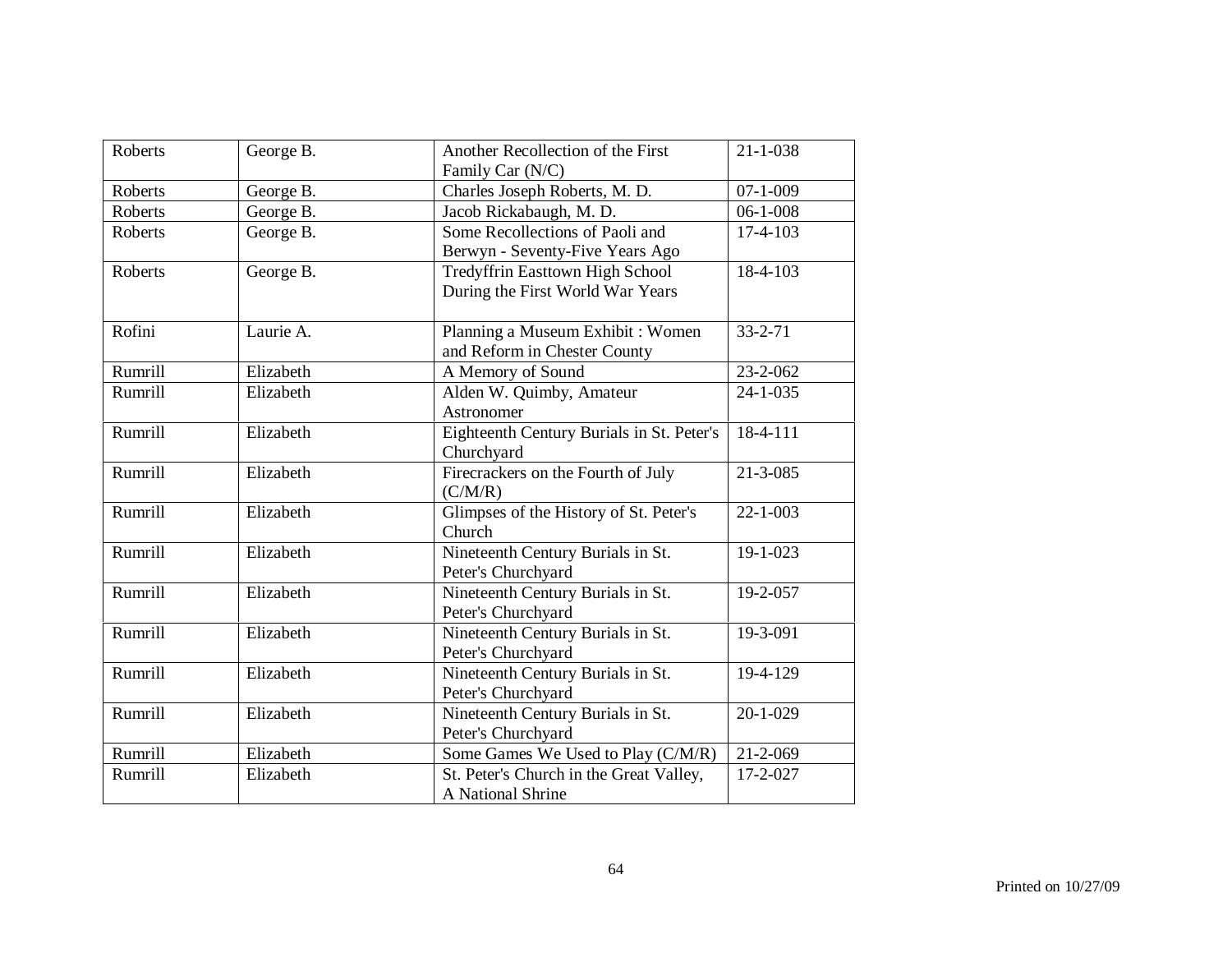| Rumrill        | Elizabeth          | The Record Snowfall of 1958 (C/M/R)  | $21 - 1 - 020$ |
|----------------|--------------------|--------------------------------------|----------------|
| Rumrill        | Elizabeth          | <b>Tredyffrin Observatory</b>        | 17-4-095       |
| Rumrill        | Henry B.           | Journal of Trip by Rail to Natural   | 24-4-159       |
|                |                    | Bridge and Return on Foot            |                |
| Sachse         | Julius F.          | "Who But a Fool Ever Threatened to   | $17 - 1 - 003$ |
|                |                    | Burn a Stone House?"                 |                |
| Sachse         | Julius F.          | Reminiscences of a Shady Road and    | 10-4-066       |
|                |                    | Quiet Nook in Easttown               |                |
| Schifter       | Stephan C.         | <b>Strafford Village</b>             | $41 - 1 - 33$  |
| <b>Schlack</b> | Rev. Theodore C.   | St. Luke's Evangelical Lutheran      | $09 - 2 - 035$ |
|                |                    | Church, Devon                        |                |
| <b>Schlack</b> | Rev. Theodore C.   | St. Luke's Evangelical Lutheran      | 12-4-078       |
|                |                    | Church, Devon                        |                |
| Schneider      | Gerald             | The Plank Family and Plank Avenue of | $43 - 4 - 112$ |
|                |                    | Paoli                                |                |
| Schraitt       | Nancy B. [ed.]     | Teaching School in the Early 1840s   | $27 - 1 - 013$ |
|                |                    | [David Evans]                        |                |
| Sensenig       | Douglas Craig      | An Interview With a Red Cross        | $36 - 2 - 60$  |
|                |                    | Volunteer                            |                |
| Sensenig       | Elinor C. J.       | Emmor Kimber                         | 12-4-082       |
| Sensenig       | Elinor C. J.       | Kromer Avenue                        | 11-3-068       |
| Sensenig       | Elinor C. J.       | Quaker Participation in the          | $12 - 2 - 037$ |
|                |                    | Underground Railroad in Chester      |                |
|                |                    | County                               |                |
| Sensenig       | Elinor C. J.       | The Devon Horse Show Association     | 12-3-059       |
| Sensenig       | Elinor C. J.       | Warner's Dairy                       | $12 - 1 - 019$ |
| Sheppard       | Beverly            | <b>Teachable Moments</b>             | 28-2-045       |
| Slaymaker      | <b>Anne Comins</b> | Before the Supermarket (C/M/R)       | 23-3-083       |
| Slaymaker      | Anne Comins        | Simple Pleasures (C/M/R)             | 30-2-071       |
| Slaymaker      | Anne Comins        | The Home Front During the Second     | 24-4-127       |
|                |                    | World War (C/M/R)                    |                |
| Slaymaker      | Anne Comins        | The Kitchen Cupboard Pharmacy        | 28-4-125       |
|                |                    | (C/M/R)                              |                |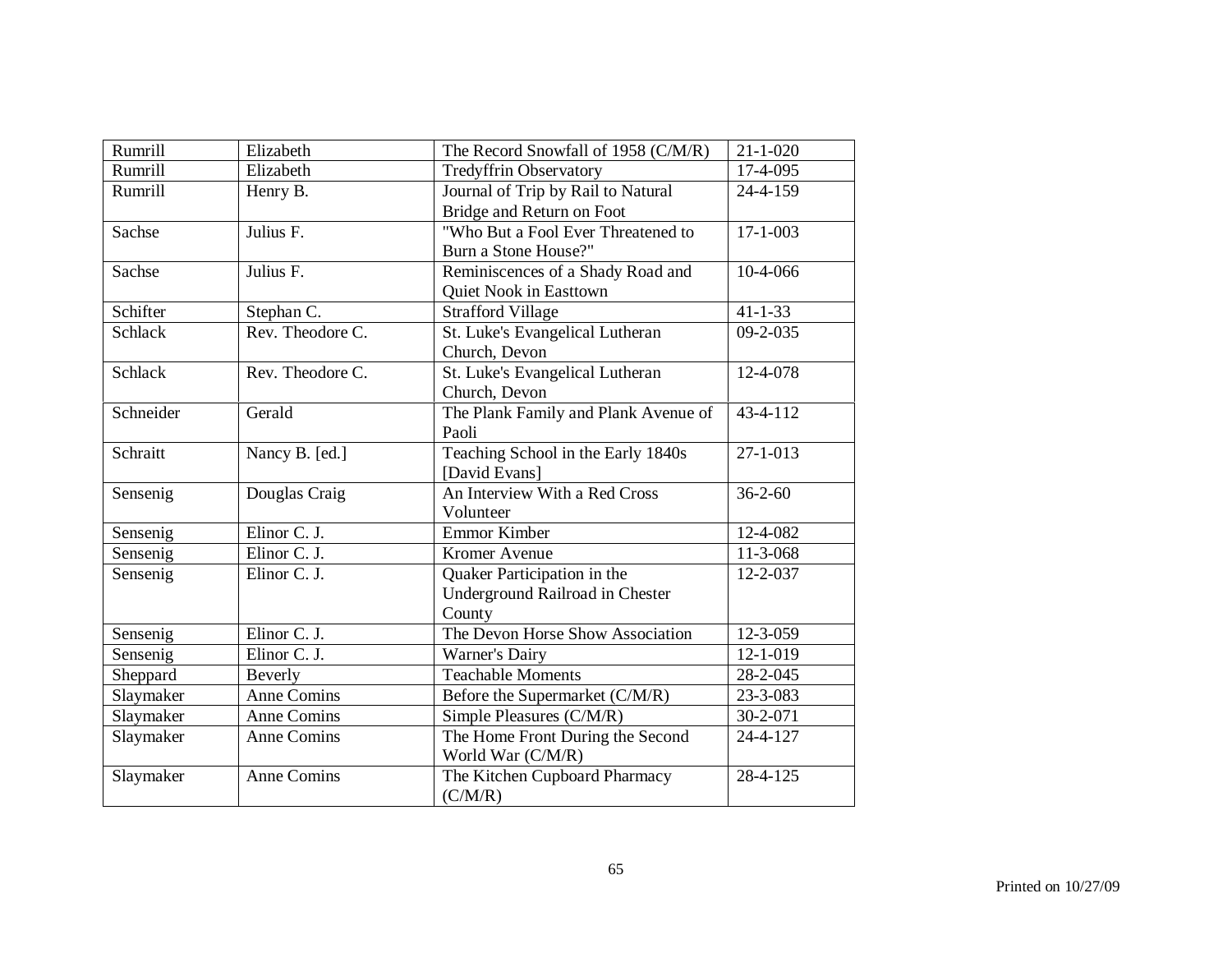| Slaymaker       | <b>Anne Comins</b>   | The Man Who Came Around (C/M/R)         | 25-2-047       |
|-----------------|----------------------|-----------------------------------------|----------------|
| Slaymaker       | <b>Anne Comins</b>   | Things We Used to Do by Hand<br>(C/M/R) | $31 - 3 - 107$ |
| Slaymaker       | <b>Anne Comins</b>   | Toys from Christmases Past (C/M/R)      | $27 - 1 - 007$ |
| Smith           | <b>Judge Charles</b> | Chester County Courts in 1786: The      | $25 - 2 - 043$ |
|                 |                      | <b>Court of Common Pleas</b>            |                |
| Smyth           | Kelly                | Blacksmiths: Images Through the Ages    | $41 - 2 - 56$  |
| Snider          | Ann                  | Dating Old Barns                        | 18-3-089       |
| Snively         | Donald L.            | Early American and Colonial Furniture   | $04 - 1 - 018$ |
| Snively         | Donald L.            | The Pious Schoolmaster [Christopher     | 04-3-062       |
|                 |                      | Dock]                                   |                |
| Snively         | Donald L.            | The Washington's Crossing Trip          | 03-4-093       |
| Snyder          | <b>Miss</b>          | The Class of 1900 at Malvern Public     | 17-3-067       |
|                 |                      | School                                  |                |
| Southwell       | Priscilla L.         | Dating the Van Leer Cabin               | 21-3-091       |
| Sprowl          | <b>Bud and Bella</b> | Firecrackers on the Fourth of July      | $21 - 3 - 085$ |
|                 |                      | (C/M/R)                                 |                |
| <b>Steele</b>   | George               | Reminiscences of the Christiana Riot    | $11 - 1 - 014$ |
| <b>Stevens</b>  | William              | Family Folklore (C/M/R)                 | 29-4-151       |
| <b>Stewart</b>  | Frank H.             | Foraging for Valley Forge by General    | $33 - 2 - 77$  |
|                 |                      | Anthony Wayne                           |                |
| <b>Stirling</b> | Gen. Lord            | A Letter from Valley Forge              | 19-2-037       |
| Stray           | <b>Alice Gilbert</b> | Spring Mill: Grist Mill Operation       | 23-4-125       |
| Stroh           | Katharine B.         | Myrtle Wandless (In Memoriam)           | 15-1-008       |
| Stroh           | Katharine B.         | Post Offices in Easttown: Reeseville    | $01-3-022$     |
|                 |                      | and Berwyn                              |                |
| <b>Stroh</b>    | Katharine B.         | Post Offices in Easttown: Waterloo      | 03-2-042       |
|                 |                      | Mills, Leopard and Devon                |                |
| Stroh           | Katharine B.         | Robert F. Goebel and The Berwyn Post    | 14-3-057       |
| Stroh           | Katharine B.         | The Paoli Post Office                   | $09 - 2 - 040$ |
| Stroh           | Katharine B.         | Thomas Gerald Aiken, M. D.              | $10-1-016$     |
| Stroud          | William              | Civil War Veterans Buried at St.        | 38-4-117       |
|                 |                      | David's (Radnor) Church                 |                |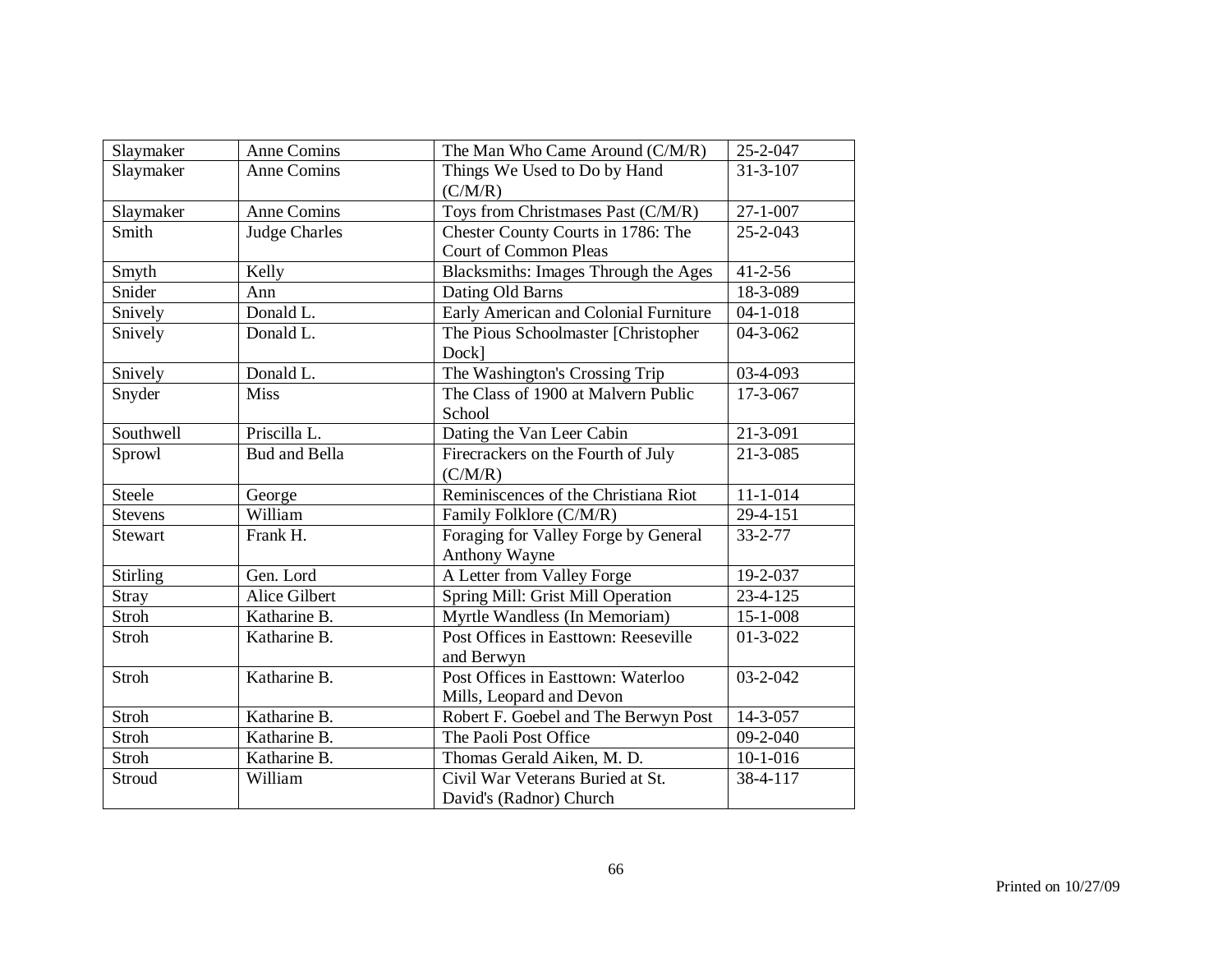| Styer                      | <b>Ruth Moore</b> | James Aiken, M. D.                     | 06-4-070       |
|----------------------------|-------------------|----------------------------------------|----------------|
| Styer                      | <b>Ruth Moore</b> | John Franklin Heagy (In Memoriam)      | 12-4-077       |
| Styer                      | <b>Ruth Moore</b> | The Great Valley Presbyterian Church   | $08 - 1 - 002$ |
| Styer                      | <b>Ruth Moore</b> | The Recollections of a Village         | 06-3-064       |
|                            |                   | Shoemaker                              |                |
| Sugerman                   | Judge Leonard     | Chester County Courts in 1786: The     | 25-2-041       |
|                            |                   | Courts in 1786                         |                |
| Sutcliffe                  | Marie             | Old Eagle School                       | 26-4-141       |
| Sweetman                   | Harold            | The Jenkins Arboretum                  | $25 - 4 - 121$ |
| <b>Teachers' Hand Book</b> |                   | The Last Year of Separate High Schools | $21 - 3 - 105$ |
|                            |                   | in Tredyffrin and Easttown Townships   |                |
| Teamer                     | S. Paul           | <b>Battle of the Clouds</b>            | 03-4-084       |
| Teamer                     | S. Paul           | Editorial: Research -- Fundamental and | $03 - 1 - 001$ |
|                            |                   | <b>Important Function</b>              |                |
| Teamer                     | S. Paul           | Editorial: Value of Historical Studies | 02-4-081       |
| Teamer                     | S. Paul           | One Hundred Sixtieth Anniversary of    | $01 - 1 - 002$ |
|                            |                   | the Paoli Massacre                     |                |
| Teamer                     | S. Paul           | The General Jackson Inn                | $01-4-024$     |
| Teamer                     | S. Paul           | The Military Achievements of General   | $23 - 2 - 055$ |
|                            |                   | Anthony Wayne                          |                |
| Teamer                     | S. Paul           | The Stone Chimney Picket               | $02 - 4 - 104$ |
| Teamer                     | S. Paul           | The Welsh Tract                        | $02 - 1 - 019$ |
| Teamer                     | S. Paul           | Valley Forge Field Trip Itinerary: An  | $01 - 2 - 002$ |
|                            |                   | Interpretation                         |                |
| Teamer                     | S. Paul           | Wayne's Last Great Service for His     | $02 - 2 - 044$ |
|                            |                   | Country                                |                |
| Teamer                     | S. Paul           | When Orion Strides Across the          | $01 - 3 - 012$ |
|                            |                   | Conestoga (Poem)                       |                |
| Ten Broeck                 | Craig A.          | Growing Up on Yellow Springs Road:     | 42-4-110       |
|                            |                   | Reminiscences                          |                |
| Ten Broeck                 | Edward H.         | Some Memories of the Valley Forge      | 17-3-071       |
|                            |                   | Area                                   |                |
| Ten Broeck                 | Edward H.         | Winter's Snow and Ice (C/M/R)          | $22 - 1 - 011$ |
|                            |                   |                                        |                |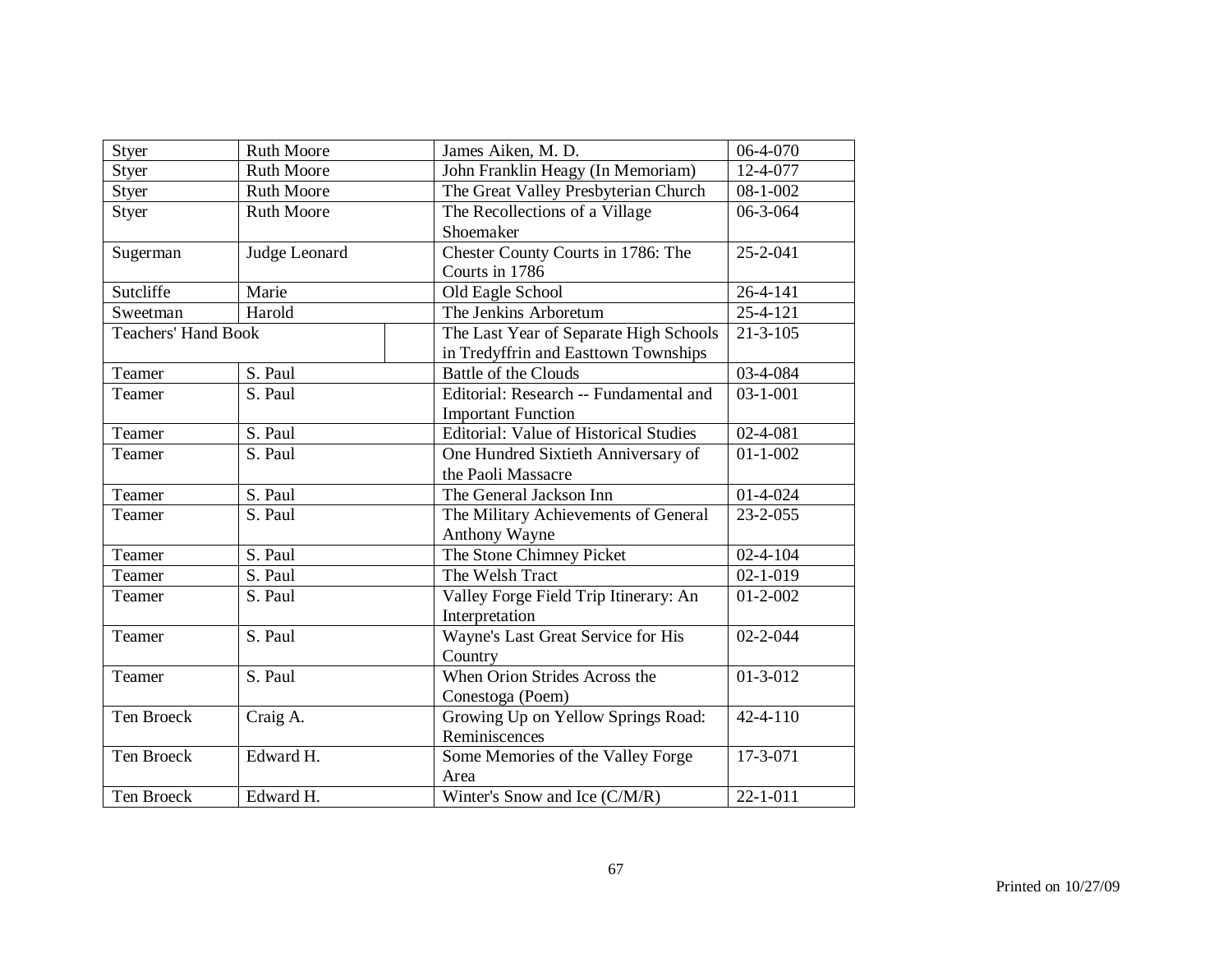| Ten Broeck             | Molly A.  |                                              | A Bold Stride Forward in Pennsylvania<br>(Tredyffrin Twp, Ordinance Creating<br>HARB) | $15 - 1 - 002$ |
|------------------------|-----------|----------------------------------------------|---------------------------------------------------------------------------------------|----------------|
| Ten Broeck             | Molly A.  |                                              | Some Games We Used to Play (C/M/R)                                                    | $21 - 2 - 069$ |
| Ten Broeck             | Molly A.  |                                              | The First Family Car and Early<br>"Motoring" (C/M/R)                                  | $20 - 4 - 124$ |
| Ten Broeck             | Molly A.  |                                              | The Mailman's Party                                                                   | $42 - 2 - 69$  |
| Ten Broeck             | Molly A.  |                                              | The Thirty-eight Star American Flag                                                   | 14-2-032       |
| Ten Broeck             | Molly A.  |                                              | The Walker School: Sixty Years of<br>Neighborly Learning                              | 19-3-069       |
| TenBroeck              | Edward H. |                                              | Life in the Chester Valley:<br>Reminiscences of Edward H.<br>TenBroeck                | $45 - 4 - 140$ |
| TenBroeck              | Molly     |                                              | "We Scrapples"                                                                        | $45 - 1 - 15$  |
| The Jeffersonian       |           |                                              | A Race After Cattle Thieves [August<br>24, 1872]                                      | $20 - 4 - 133$ |
| The Jeffersonian       |           |                                              | The Paoli Inn [May 13, 1882]                                                          | 13-3-056       |
| The Morning Republican |           |                                              | Advertisement of New York Store,<br>West Chester, Pa. [November 22, 1895]             | 15-2-036       |
| Then .and Now          |           |                                              | Berwyn aka Easttown Grammar School,<br><b>Surrey Services for Seniors</b>             | $43 - 3 - 104$ |
| Then .and Now          |           |                                              | Berwyn Fire Company Fair                                                              | $42 - 3 - 104$ |
| Then .and Now          |           |                                              | Berwyn Ice Plant and Yang's Farmers<br>Market,                                        | $40 - 3 - 112$ |
| Then .and Now          |           |                                              | Blue Ball Inn and Locomobile                                                          | $41 - 1 - 40$  |
| Then .and Now          |           |                                              | Camp Fuller                                                                           | $42 - 1 - 32$  |
| Then .and Now          |           | Curry's Store, Cedar Hollow                  | $42 - 4 - 144$                                                                        |                |
| Then .and Now          |           | Devon Boulevard                              | $44 - 3 - 118$                                                                        |                |
| Then .and Now          |           | General Jackson Inn and Windmill Tea<br>Room | $41 - 4 - 140$                                                                        |                |
| Then .and Now          |           | General Warren Inn, Warren Shops,<br>Malvern | $43 - 2 - 76$                                                                         |                |
| Then .and Now          |           |                                              | Great Valley Presbyterian Church                                                      | $45 - 1 - 51$  |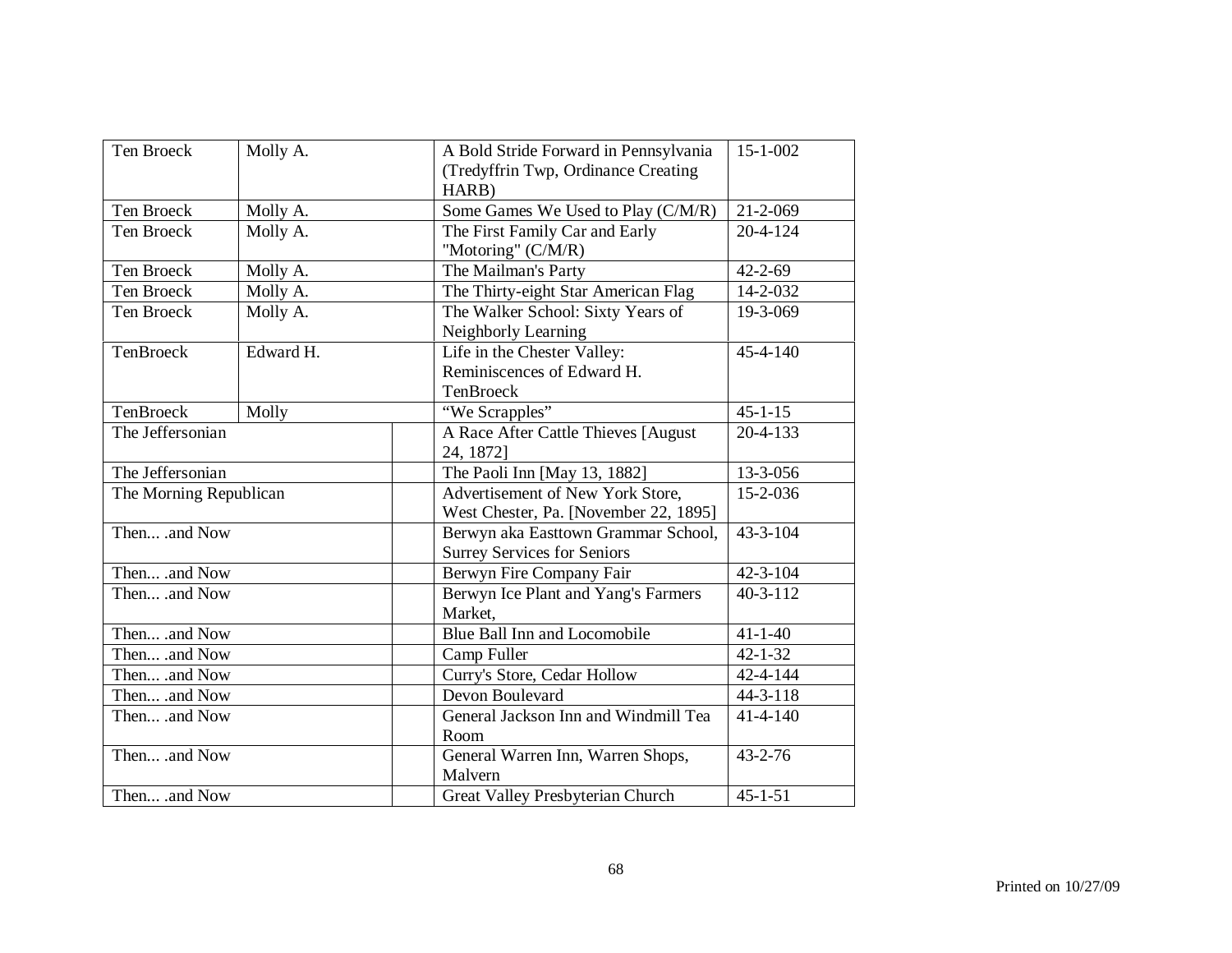|               |            | <b>Carriage Sheds</b>                         |                 |
|---------------|------------|-----------------------------------------------|-----------------|
| Then .and Now |            | Howellville Road                              | 42-2-72         |
| Then .and Now |            | Howellville Road, Lancaster Turnpike          | $43 - 1 - 40$   |
|               |            | and, Berwyn                                   |                 |
| Then .and Now |            | Mount Joy Observation Tower, The              | $45 - 2 - 83$   |
| Then .and Now |            | North Berwyn School                           | $41 - 2 - 72$   |
| Then .and Now |            | North Valley Road, Paoli                      | $40 - 4 - 148$  |
| Then .and Now |            | Our Lady of the Assumption Roman              | 45-4-145        |
|               |            | <b>Catholic Parish</b>                        |                 |
| Then .and Now |            | Paoli Railroad Station                        | $41 - 3 - 108$  |
| Then .and Now |            | Valley Forge Road and Mount Joy               | $45-3-115$      |
| Then .and Now |            | Wynburne Inn                                  | 43-4-136        |
| Thibault      | Jacqueline | Valley Forge in Perspective                   | 18-1-021        |
| Thomas        | Henry B.   | The Many William Penns                        | 29-2-077        |
| Thorne        | Roger D.   | A History of the Main Line Airport,           | $40 - 2 - 41$   |
|               |            | Paoli, Pennsylvania                           |                 |
| Thorne        | Roger D.   | Main Line Airport, The                        | $44 - 1/2 - 62$ |
| Thorne        | Roger D.   | Pennsylvania Railroad During World            | $42 - 2 - 35$   |
|               |            | War II, The                                   |                 |
| Thorne        | Roger D.   | Pursuing a Local Automotive Mystery,          | $44 - 3 - 115$  |
|               |            | <b>Edward's Garage</b>                        |                 |
| Thorne        | Roger D.   | Ryan Connection, The                          | 44-3-96         |
| Thorne        | Roger D.   | School Segregation Fight, The                 | $44 - 1/2 - 65$ |
| Thorne        | Roger D.   | Segregation on the Upper Main Line:           | $42 - 1 - 3$    |
|               |            | The "School Fight" of 1932-34                 |                 |
| Thorne        | Roger D.   | Story of Two Main Line Aviators, The:         | $42 - 1 - 21$   |
|               |            | Matthew Corbin and Charles Anderson,          |                 |
| Thorne        | Roger D.   | The Homegoing of Miss Mazie Hall              | $43 - 1 - 9$    |
| Thorne        | Roger D.   | <b>Tredyffrin Easttown Historical Society</b> | $43 - 2 - 52$   |
|               |            | Website                                       |                 |
| Toland        | Mitsie     | The Open Land Conservancy                     | 29-3-123        |
| Toland        | Robert Jr. | "Citizens to Save Valley Forge"               | $43 - 1 - 3$    |
| Tubbs         | William E. | The History of Cathcart Home                  | $10-3-051$      |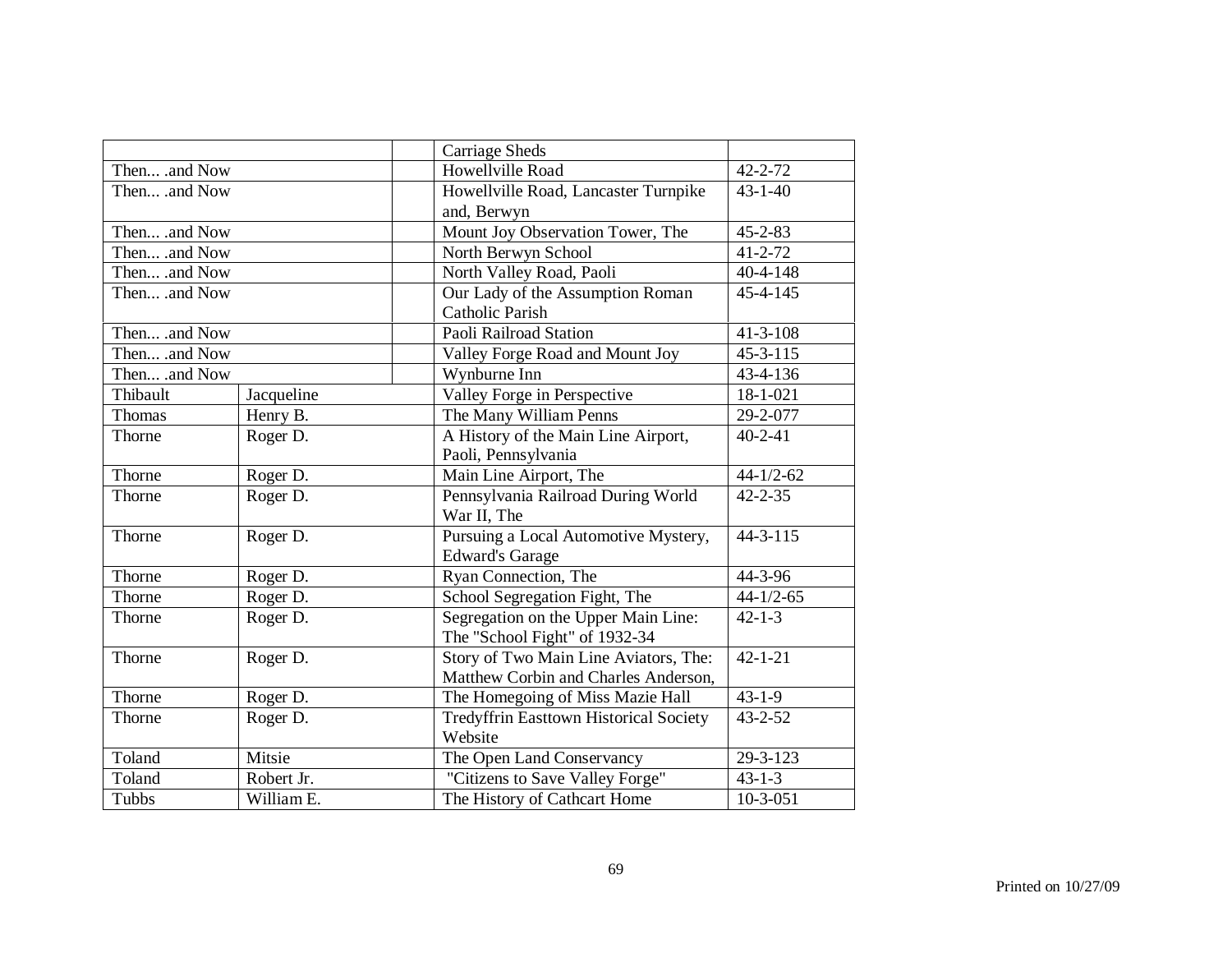| Tunnell<br>Mark L.<br>The Story of a House: A History of the<br>$20 - 2 - 051$<br>"Batton House" on Old Lancaster Road<br>John J., Jr.<br>The Pennsylvania Provincial<br>$25 - 1 - 032$<br>Turner<br>Conference: Why We Should<br>Remember |  |
|--------------------------------------------------------------------------------------------------------------------------------------------------------------------------------------------------------------------------------------------|--|
|                                                                                                                                                                                                                                            |  |
|                                                                                                                                                                                                                                            |  |
|                                                                                                                                                                                                                                            |  |
|                                                                                                                                                                                                                                            |  |
|                                                                                                                                                                                                                                            |  |
| <b>Tales of Local Taverns</b><br>Twaddell<br>23-2-041<br>Meg Daly                                                                                                                                                                          |  |
| 06-4-070<br>Van Tries<br>Daisy Aiken<br>James Aiken, M. D.                                                                                                                                                                                 |  |
| Van Tries<br>Daisy Aiken<br>The New Easttown Library<br>$10-3-059$                                                                                                                                                                         |  |
| Van Tries<br>Daisy Aiken<br>Thomas Gerald Aiken, M. D.<br>$10-1-016$                                                                                                                                                                       |  |
| Another Observation on the Strafford<br>26-4-159<br>Vandling<br>Alice                                                                                                                                                                      |  |
| Station (N/C)                                                                                                                                                                                                                              |  |
| Vandling<br>Alice<br>Toys from Christmases Past (C/M/R)<br>$27 - 1 - 007$                                                                                                                                                                  |  |
| An Altercation in the 1850s [March 18,<br>17-3-082<br>Village Record                                                                                                                                                                       |  |
| 18511                                                                                                                                                                                                                                      |  |
| Day-to-Day Life on a Family Farm at<br>Walker<br><b>Annie Potts</b><br>$21 - 4 - 137$                                                                                                                                                      |  |
| the Turn of the Century                                                                                                                                                                                                                    |  |
| Day-to-Day Life on a Family Farm at<br>Walker<br><b>Annie Potts</b><br>$22 - 1 - 029$                                                                                                                                                      |  |
| the Turn of the Century                                                                                                                                                                                                                    |  |
| <b>Annie Potts</b><br>Day-to-Day Life on a Family Farm at<br>Walker<br>22-2-073                                                                                                                                                            |  |
| the Turn of the Century                                                                                                                                                                                                                    |  |
| Day-to-Day Life on a Family Farm at<br><b>Annie Potts</b><br>$22 - 3 - 105$<br>Walker                                                                                                                                                      |  |
| the Turn of the Century                                                                                                                                                                                                                    |  |
| Paper read September 12, 1931 at the<br>Walker<br>Ivins C.<br>15-2-023                                                                                                                                                                     |  |
| 200th Anniversary of Valley Friends                                                                                                                                                                                                        |  |
| Meeting                                                                                                                                                                                                                                    |  |
| Fannie R.<br>A Few Lines to "Far Country" (Visited<br>$15-1-016$<br>Wandless                                                                                                                                                               |  |
| May 25, 1947) (Poem)                                                                                                                                                                                                                       |  |
| Wandless<br>Fannie R.<br>Berwyn Methodist Church 1940-1964<br>13-2-044                                                                                                                                                                     |  |
| Fannie R.<br>Wandless<br>Old Salem [M. E.] Church 1833-1930<br>$07 - 1 - 001$                                                                                                                                                              |  |
| Recent History of the First Presbyterian<br>Fannie R.<br>$11-3-050$<br>Wandless                                                                                                                                                            |  |
| Church of Paoli                                                                                                                                                                                                                            |  |
| Fannie R.<br>Wandless<br>15-3-050<br>Van Leer Log Cabin                                                                                                                                                                                    |  |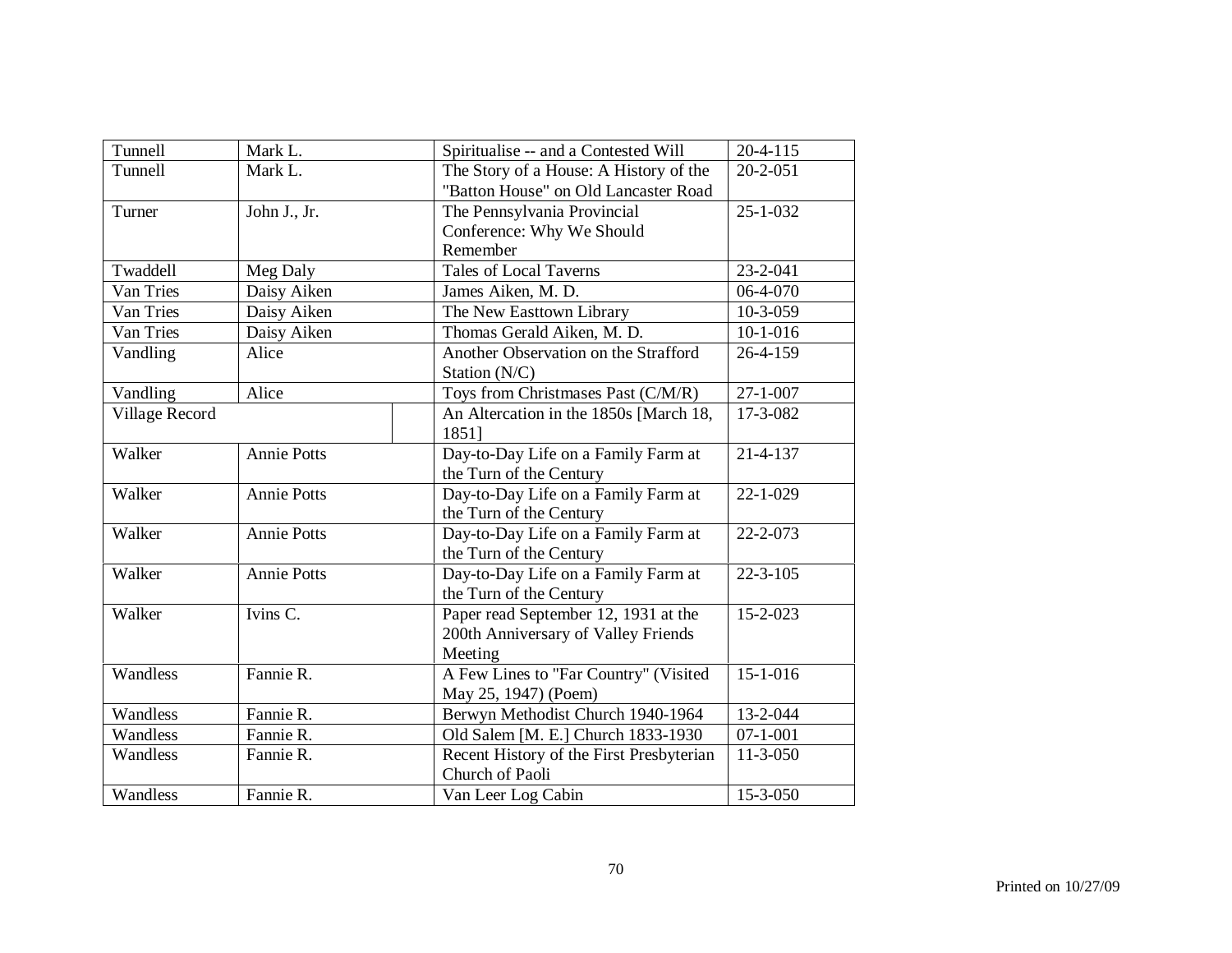| Wandless | Franklin W. | History of Boy Scout Troop No.11 of<br>Berwyn                       | $11 - 1 - 002$          |
|----------|-------------|---------------------------------------------------------------------|-------------------------|
| Wandless | Myrtle      | Clockmakers of Tredyffrin and<br><b>Easttown Townships</b>          | 09-3-059                |
| Wandless | Myrtle      | History of Easttown Township                                        | 12-2-029                |
| Wandless | Myrtle      | History of the Tredyffrin-Easttown<br><b>History Club 1936-1965</b> | 13-4-078                |
| Wandless | Myrtle      | Old Philadelphia                                                    | $04 - 2 - 024$          |
| Wandless | Myrtle      | Paoli-Malvern-Berwyn Rotary Club                                    | 14-4-076                |
| Wandless | Myrtle      | Weavers and Weaving in Tredyffrin-<br>Easttown                      | 05-4-073                |
| Ward     | Robert L.   | "An Act of Humanity and a Kindness"                                 | $25 - 3 - 112$          |
| Ward     | Robert L.   | Public Schools of Easttown and<br><b>Tredyffrin Townships</b>       | $35 - 2 - 55$           |
| Ward     | Robert L.   | Public Schools of Easttown and<br><b>Tredyffrin Townships</b>       | $35 - 3 - 81$           |
| Ward     | Robert L.   | Some Distinguished Neighbors: John<br>Sullivan                      | 28-1-018                |
| Ward     | Robert L.   | Some Early Landowners in Tredyffrin                                 | $22 - 1 - 017$          |
| Ward     | Robert L.   | Sources for Genealogical Research and<br>Study                      | 23-4-146                |
| Ward     | Robert L.   | The Early Settling of Tredyffrin                                    | 20-2-039                |
| Warner   | Clara       | Berwyn, Around 1920                                                 | 15-4-066                |
| Warner   | Iva B.      | Subsequent History of the Monday<br>Afternoon Club, Malvern         | $11 - 1 - 018$          |
| Warner   | Iva B.      | The Monday Afternoon Club, Malvern                                  | $10 - 1 - 002$          |
| Warner   | Robert      | As We Were: An "Outsider's View"                                    | $\overline{26-1} - 010$ |
| Warner   | Robert      | The Baptist Church in the Great Valley                              | 07-4-071                |
| Way      | Dorothy     | St. Monica's Parish                                                 | 25-2-067                |
| Wayne    | Anthony     | Anthony Wayne's Report of the Capture<br>of Stony Point             | 17-4-087                |
| Wayne    | Isaac       | Isaac Wayne, Esq., on Timber at Valley<br>Forge                     | $01 - 3 - 021$          |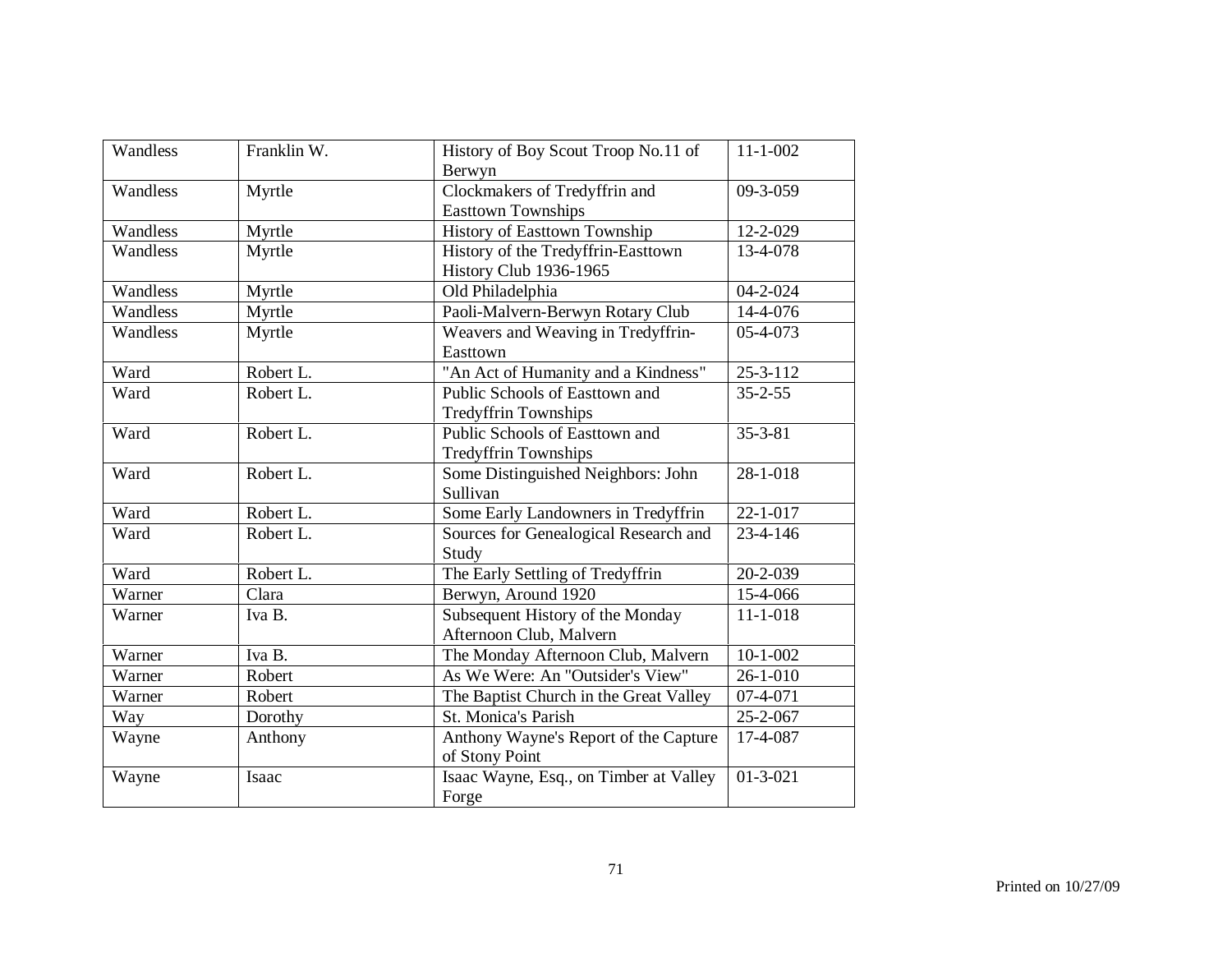| Weaver | Elizabeth Kirkner | Molly Ten Broeck (In Memorial)         | 25-2-074       |
|--------|-------------------|----------------------------------------|----------------|
| Weaver | Elizabeth Kirkner | Roses are Red, / Violets are Blue: A   | $26 - 2 - 055$ |
|        |                   | "Sampler" from Friendship Albums       |                |
|        |                   | (C/M/R)                                |                |
| Weaver | Elizabeth Kirkner | Shopping at Woolworth's (C/K/R)        | $32 - 2 - 045$ |
| Weaver | Elizabeth Kirkner | Teachers at the Walker School (N/C)    | 19-4-136       |
| Weaver | Elizabeth Kirkner | The First Family Car and Early         | $20 - 4 - 124$ |
|        |                   | "Motoring" (C/M/R)                     |                |
| Weaver | Elizabeth Kirkner | The Man Who Came Around (C/M/R)        | 25-2-047       |
| Weaver | Elizabeth Kirkner | The Record Snowfall of 1958 (C/M/R)    | $21 - 1 - 020$ |
| Weaver | Elizabeth Kirkner | The Walker School: Sixty Years of      | 19-3-069       |
|        |                   | Neighborly Learning                    |                |
| Weaver | Elizabeth Kirkner | They Built Berwyn: James Aiken, M.     | 31-4-128       |
|        |                   | D.                                     |                |
| Weaver | Elizabeth Kirkner | Toys from Christmases Past (C/M/R)     | $27 - 1 - 007$ |
| Weaver | Elizabeth Kirkner | William Frederick (singer jr [The      | $35 - 1 - 19$  |
|        |                   | Promoters of Paoli]                    |                |
| Weaver | Elizabeth Kirkner | Winter's Snow and Ice (C/M/R)          | $22 - 1 - 011$ |
| Weaver | Libby             | Piano Lessons  [Club Members           | $33 - 3 - 106$ |
|        |                   | Remember]                              |                |
| Weaver | Libby             | Train, Traveling by [Club Members      | $39 - 1 - 24$  |
|        |                   | Remember]                              |                |
| Weaver | Walter T.         | Early Radio (C/M/R)                    | 24-2-050       |
| Weaver | Walter T.         | The First Family Car and Early         | $20 - 4 - 124$ |
|        |                   | "Motoring" (C/M/R)                     |                |
| Weaver | Walter T.         | The Man Who Came Around (C/M/R)        | 25-2-047       |
| Weaver | Walter T.         | Toys from Christmases Past (C/M/R)     | $27 - 1 - 007$ |
| Weaver | William Woys      | Roughwood                              | 29-1-013       |
| Weaver | Elizabeth Kirkner | Valley Forge Music Fair [Club          | $36 - 1 - 13$  |
|        |                   | Members Remember]                      |                |
| Weller | Cordelia          | Henry James Weller (In Memoriam)       | 15-3-049       |
| Weller | Cordelia          | The Strafford Railroad Station         | $14 - 1 - 002$ |
| Weller | Henry J.          | History of Trinity Presbyterian Church | 12-4-068       |
|        |                   |                                        |                |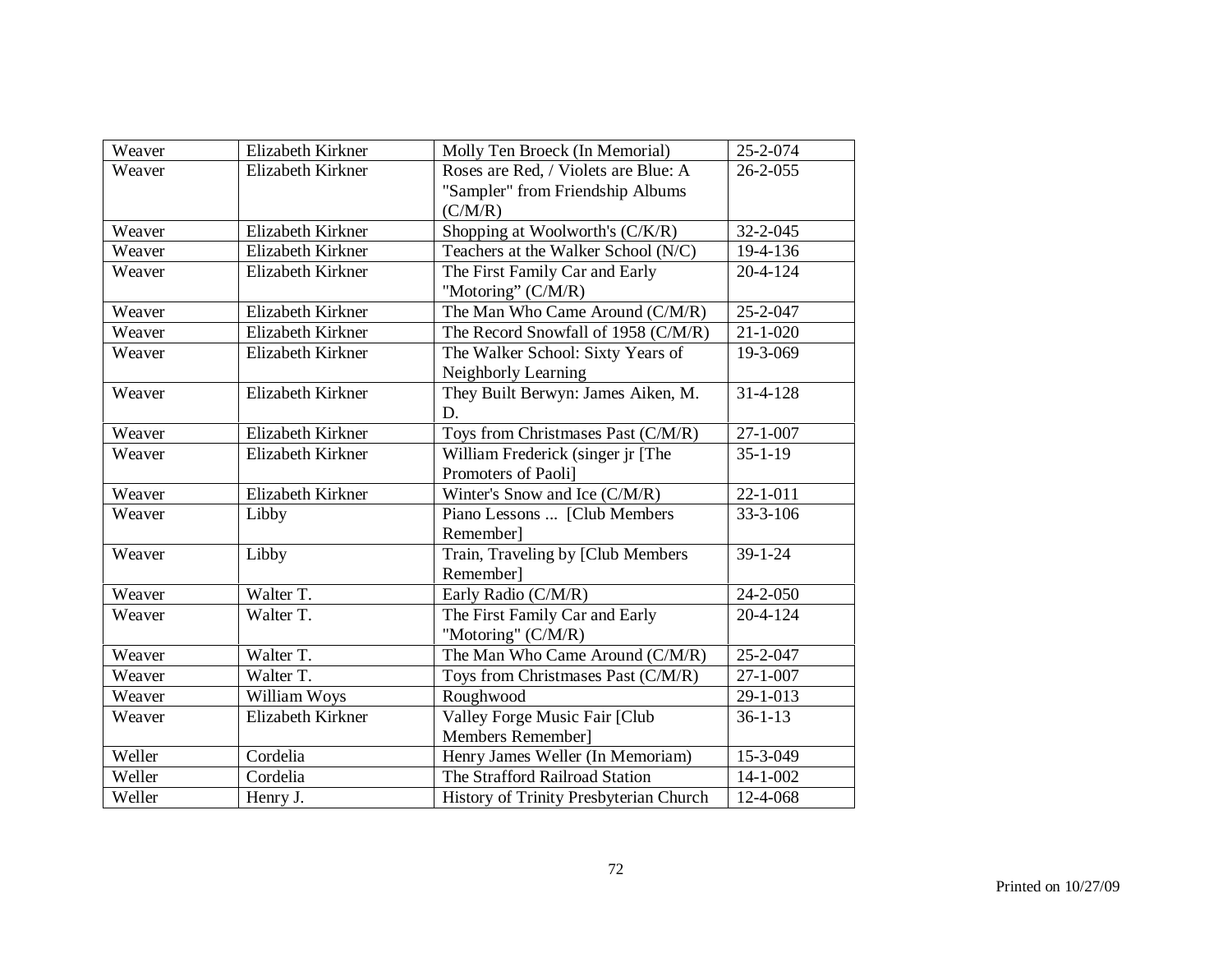|                   |                        |        | of Berwyn 1938 to 1963                  |                |
|-------------------|------------------------|--------|-----------------------------------------|----------------|
| Weller            | Henry J.               |        | The General Woodford House              | 14-1-012       |
| Weller            | Henry $\overline{J}$ . |        | The Paoli Library                       | 14-4-072       |
| Weller            | Henry J.               |        | The Weller's House - 638 Conestoga      | 12-3-062       |
|                   |                        |        | Road, Berwyn (a/k/a "The John Reese     |                |
|                   |                        |        | House")                                 |                |
| Wells             | Enoch                  |        | Time (Poem)                             | $08 - 1 - 021$ |
| West              | Ruth Gold              |        | Recreating Lenape Indian Crafts         | 28-3-097       |
| Westminster Abbey |                        | London | Pasquale Paoli                          | 13-3-057       |
| Wheeler           | Irene                  |        | Before the Supermarket (C/M/R)          | 23-3-083       |
| Wheeler           | Irene                  |        | <b>Gwynedd Meeting</b>                  | 24-3-099       |
| Wheeler           | William                |        | <b>Gwynedd Meeting</b>                  | 24-3-099       |
| Wheeler           | William                |        | Roses are Red, / Violets are Blue: A    | $26 - 2 - 055$ |
|                   |                        |        | "Sampler" from Friendship Albums        |                |
|                   |                        |        | (C/M/R)                                 |                |
| Wheeler           | William                |        | The Man Who Came Around (C/M/R)         | 25-2-047       |
| Whitehead         | William M.             |        | Historical Sketch of the Baptist Church | $34 - 1 - 29$  |
|                   |                        |        | at Great Valley                         |                |
| Williams          | Thomas R.              |        | <b>Berwyn's Amateur Astronomers</b>     | $35 - 3 - 109$ |
| Wilson            | Conrad                 |        | An 18th Century Quaker Marriage         | 08-3-077       |
|                   |                        |        | Certificate                             |                |
| Wilson            | Conrad                 |        | Elda Farm: History and Recollections    | $41 - 4 - 111$ |
| Wilson            | Conrad                 |        | <b>Newtown Square Friends Meeting</b>   | 22-3-081       |
| Wilson            | Conrad                 |        | Recollections of a Conscientious        | $37 - 2 - 49$  |
|                   |                        |        | Objector Second World War               |                |
| Wilson            | Conrad                 |        | The "Original" Wilson Home [John        | $21 - 4 - 127$ |
|                   |                        |        | Wilson]                                 |                |
| Wilson            | Conrad                 |        | <b>Tory Hollow</b>                      | 13-3-050       |
| Wilson            | Dave                   |        | Getting Around by Horse and Wagon       | $33 - 1 - 32$  |
| Wilson            | Virginia               |        | Edward H. Ten Broeck (In Memoriam)      | $25 - 4 - 154$ |
| Wilson            | William Currie         |        | Tally Ho: A Tale of a Thanksgiving      | $41 - 2 - 63$  |
|                   |                        |        | Day Chester Valley Hunt                 |                |
| Wilson            | William F.             |        | Memories of Elda Farm                   | $41 - 4 - 118$ |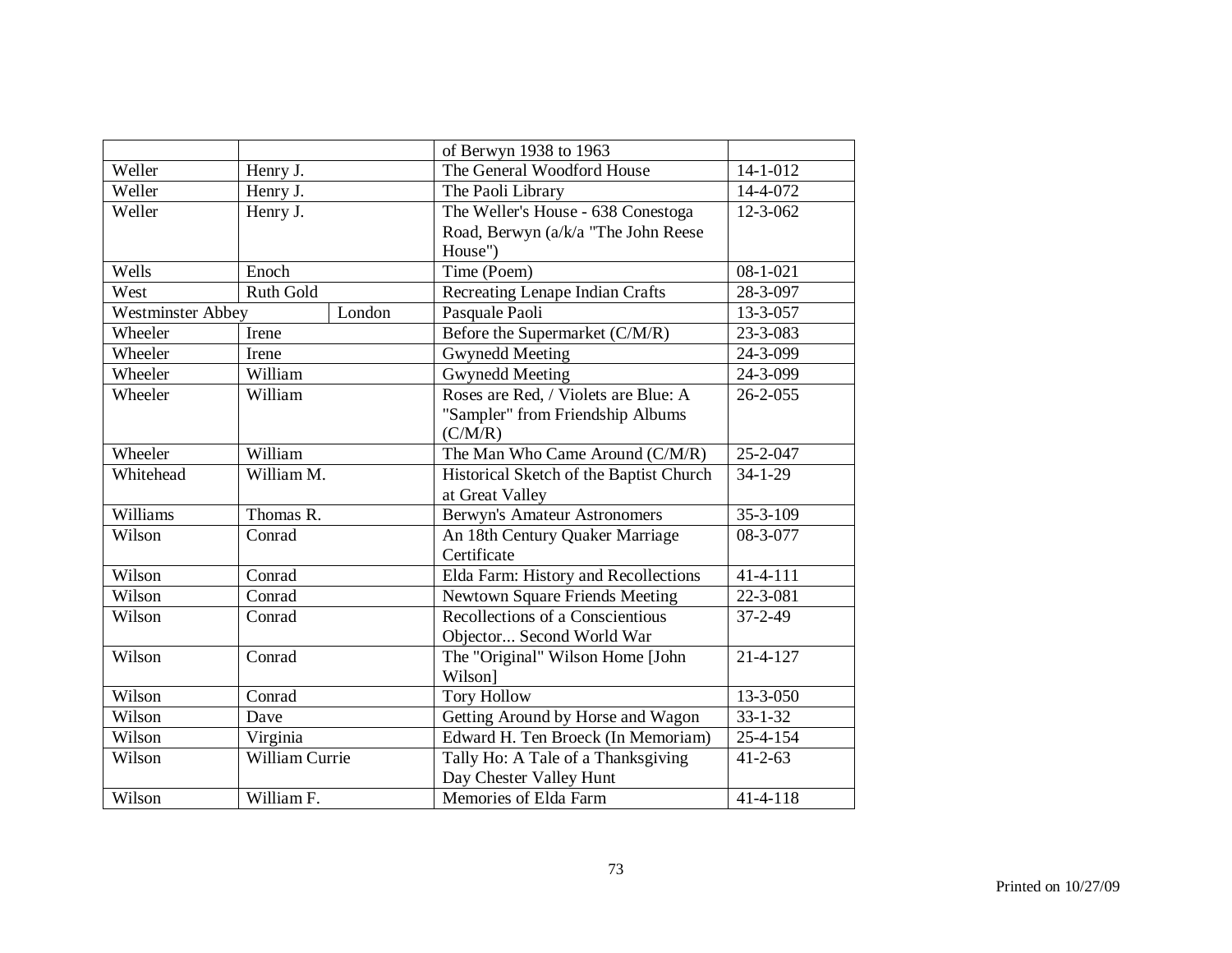| Winters                 | Rev. Chester T. | All in the Family                             | 25-3-099       |
|-------------------------|-----------------|-----------------------------------------------|----------------|
| Winters                 | Rev. Chester T. | Stories from under the Stones                 | 18-2-035       |
| Winters                 | Rev. Chester T. | The Saga of Andrew Garden                     | 19-2-041       |
| Winthrop                | George          | The Home Front During the Second              | 24-4-127       |
|                         |                 | World War (C/M/R)                             |                |
| Winthrop                | Grace           | Early Inns and Taverns                        | 25-3-079       |
| Winthrop                | Grace           | Early Radio (C/M/R)                           | $24 - 2 - 050$ |
| Winthrop                | Grace           | Early Roads in Chester County                 | 24-2-059       |
| Winthrop                | Grace           | Green Tree Hotel Razed (N/C)                  | 19-2-065       |
| Winthrop                | Grace           | Politics; Politics, What Fun                  | 18-4-117       |
| Winthrop                | Grace           | Reading 'Ritin', and TRithmetic: Schools      | 27-2-058       |
|                         |                 | before the Public School Law                  |                |
| Winthrop                | Grace           | Spring Mill: Gunkle's Mill                    | 23-4-123       |
| Winthrop                | Grace           | The Battle of Valley Forge - a fishy tale     | 20-3-084       |
| Winthrop                | Grace           | The DuPortail House                           | $25 - 1 - 017$ |
| Winthrop                | Grace           | The Home Front During the Second              | 24-4-127       |
|                         |                 | World War (C/M/R)                             |                |
| Winthrop                | Grace           | The Man Who Came Around (C/M/R)               | $25 - 2 - 047$ |
| Winthrop                | Grace           | The Peter Latch House                         | 23-3-097       |
| Winthrop                | Grace           | The Record Snowfall of 1958 (C/M/R)           | $21 - 1 - 020$ |
| Winthrop                | Grace           | The Stage Coach                               | 22-3-089       |
| Winthrop                | Grace           | Theodore Plumley, Newsboy                     | 20-2-049       |
|                         |                 | Extraordinaire                                |                |
| Winthrop                | Grace           | Toys from Christmases Past (C/M/R)            | $27 - 1 - 007$ |
| Winthrop                | Grace           | Winter's Snow and Ice (C/M/R)                 | $22 - 1 - 011$ |
| Wood                    | Judge Lawrence  | Chester County Courts in 1786:                | 25-2-044       |
|                         |                 | Orphan's Court                                |                |
| Yerkes                  | Rev. Carroll H. | Reminiscences of Berwyn                       | 13-3-063       |
| Zagol                   | <b>Brian</b>    | On Ratifying the Constitution                 | 25-3-097       |
| <b>Author Not Named</b> |                 | $1941$ Banquet                                | 04-2-024       |
| <b>Author Not Named</b> |                 | 3rd annual house tour, (2007),                | $45 - 1 - 45$  |
|                         |                 | <b>Tredyffrin Historic Preservation Trust</b> |                |
| <b>Author Not Named</b> |                 | A Note on Welsh Names                         | $20 - 1 - 012$ |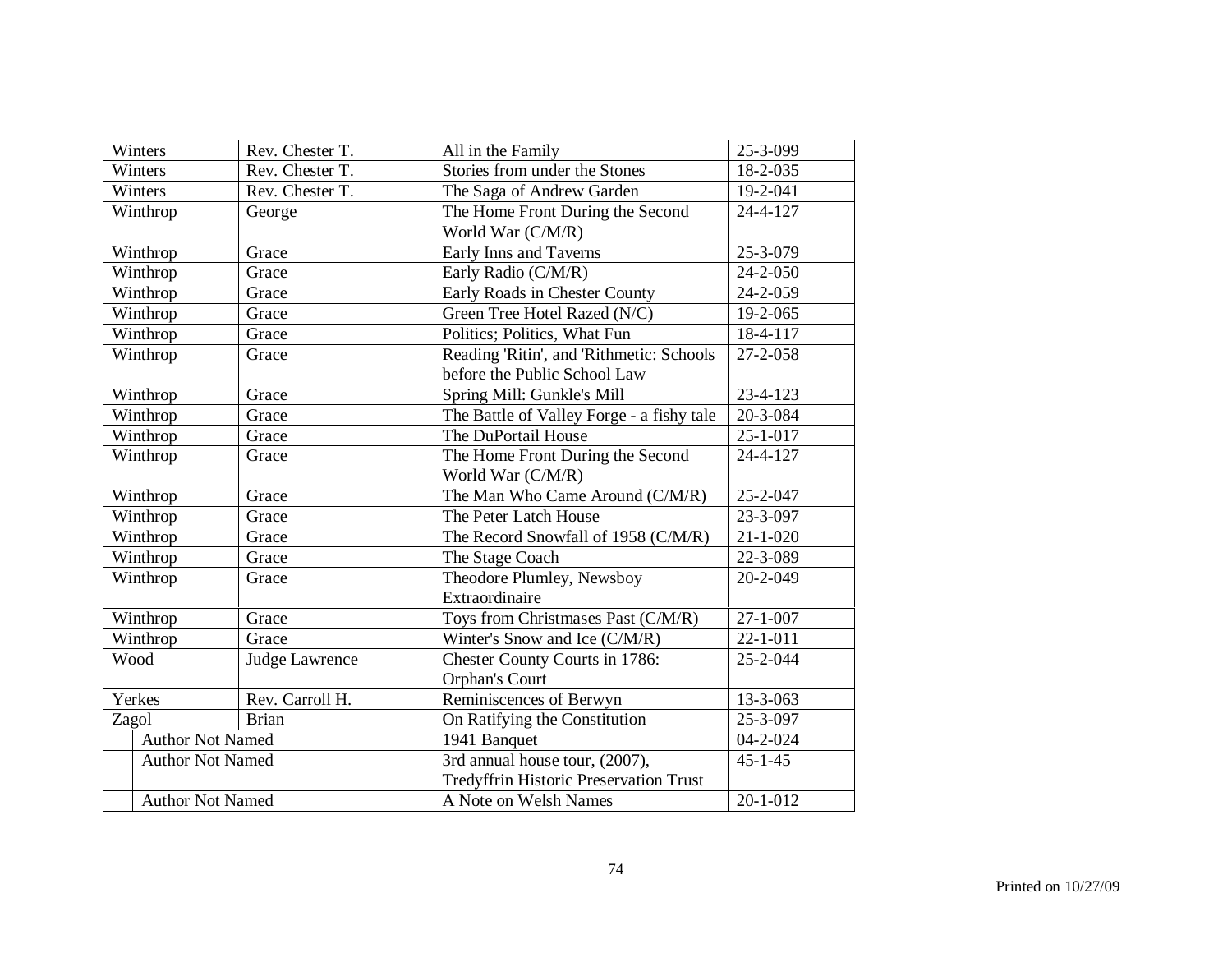| <b>Author Not Named</b> | A Portfolio of Old Bill Forms: I         | 26-1-019       |
|-------------------------|------------------------------------------|----------------|
| <b>Author Not Named</b> | A Portfolio of Old Bill Forms: II        | $26 - 4 - 145$ |
| <b>Author Not Named</b> | A Portfolio of Old Bill Forms: III       | 28-1-035       |
| <b>Author Not Named</b> | A Portfolio of Old Picture Postcards     | $17 - 2 - 035$ |
| <b>Author Not Named</b> | American Officers' Quarters at Valley    | 08-2-028       |
|                         | Forge                                    |                |
| <b>Author Not Named</b> | An Account Book of a Tredyffrin          | $20 - 3 - 095$ |
|                         | Shoemaker                                |                |
| <b>Author Not Named</b> | Anne Comins Slaymaker (In                | $31 - 3 - 122$ |
|                         | Memoriam)                                |                |
| <b>Author Not Named</b> | Banquet [March 7, 1939]                  | $02 - 2 - 037$ |
| <b>Author Not Named</b> | Bella M. Sprowls (In Memoriam)           | $24 - 1 - 030$ |
| <b>Author Not Named</b> | Bernadette Loesch (In Memoriam)          | $32 - 1 - 039$ |
| <b>Author Not Named</b> | Betty Jane Wieder Haney (In              | $43 - 2 - 73$  |
|                         | Memoriam)                                |                |
| <b>Author Not Named</b> | Books in the Library of the Tredyffrin   | $08 - 1 - 023$ |
|                         | <b>Easttown History Club</b>             |                |
| <b>Author Not Named</b> | British Officers' Quarters in Tredyffrin | 08-2-049       |
| <b>Author Not Named</b> | C. Colket Wilson, Jr. (In Memoriam)      | $17 - 1 - 022$ |
| <b>Author Not Named</b> | Charles E. Lee (In Memoriam)             | $27 - 4 - 155$ |
| <b>Author Not Named</b> | Charles J. Erickson (In Memoriam)        | 22-1-039       |
| <b>Author Not Named</b> | Clarence F, "Jerry" Slaymaker (In        | $30 - 3 - 123$ |
|                         | Memoriam)                                |                |
| <b>Author Not Named</b> | Copy of Civil War Poster                 | 02-4-088       |
| <b>Author Not Named</b> | Daisy Aiken Van Tries (In Memoriam)      | $16-1-017$     |
| <b>Author Not Named</b> | Dr, Anthony Wayne Baugh (In              | $02 - 1 - 018$ |
|                         | Memoriam)                                |                |
| <b>Author Not Named</b> | Drover Wayne: A Different Perspective    | 22-2-051       |
|                         | on Easttown's Famous General             |                |
| <b>Author Not Named</b> | Editorial: Gift of "Airdrie", Paoli, to  | $03 - 3 - 048$ |
|                         | <b>Agricultural Society</b>              |                |
| <b>Author Not Named</b> | <b>Editorial: Local History During</b>   | 05-3-049       |
|                         | Wartime                                  |                |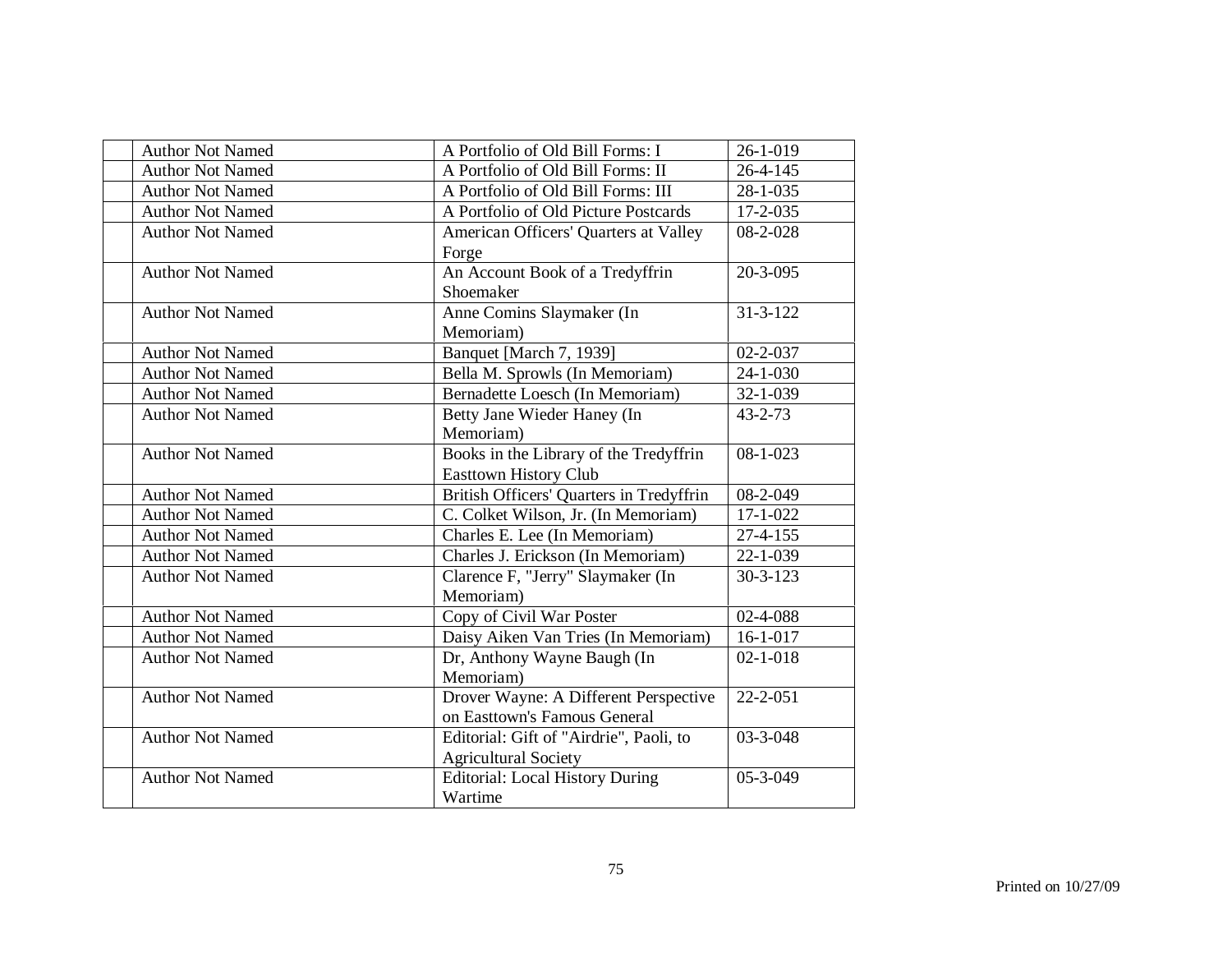| <b>Author Not Named</b> | Editorial: T-E Proximity to National<br><b>Shrines</b> | 03-4-073       |
|-------------------------|--------------------------------------------------------|----------------|
| <b>Author Not Named</b> | Elizabeth Rumrill (In Memoriam)                        | $24 - 3 - 121$ |
| <b>Author Not Named</b> | Emily Johnson Pierce (In Memoriam)                     | $31 - 1 - 038$ |
| <b>Author Not Named</b> | Emily Wilson Nassau (In Memoriam)                      | 19-1-031       |
| <b>Author Not Named</b> | Emma-Belle Beale (In Memoriam)                         | $17 - 1 - 021$ |
| <b>Author Not Named</b> | Errata, Tredyffrin Easttown History                    | $45 - 1 - 52$  |
|                         | <i><b>Quarterly</b></i>                                |                |
| <b>Author Not Named</b> | Evelyn Bloomer (In Memoriam)                           | 32-1-038       |
| <b>Author Not Named</b> | <b>Extracts from Early Newspapers</b>                  | 05-3-067       |
| <b>Author Not Named</b> | Fiddle Faddles and Crying Necessities:                 | 19-4-113       |
|                         | 5 Advertisements for I.A.Cleaver's                     |                |
|                         | Store                                                  |                |
| <b>Author Not Named</b> | Field Trips -- Past and Future                         | 03-4-086       |
| <b>Author Not Named</b> | Five Big League Ball Players Who                       | $24 - 3 - 111$ |
|                         | Played for Berwyn                                      |                |
| <b>Author Not Named</b> | Florence Roberts Mason (In                             | 15-4-080       |
|                         | Memoriam)                                              |                |
| <b>Author Not Named</b> | Florence Wolf Barnes (In Memoriam)                     | $22 - 1 - 040$ |
| <b>Author Not Named</b> | Folk Names and Other Places No                         | $17 - 2 - 047$ |
|                         | Longer on the Map of Tredyffrin and                    |                |
|                         | Easttown                                               |                |
| <b>Author Not Named</b> | Folk Names and Other Places No                         | 17-3-073       |
|                         | Longer on the Map of Tredyffrin and                    |                |
|                         | Easttown                                               |                |
| <b>Author Not Named</b> | Folk Names and Other Places No                         | $17-4-105$     |
|                         | Longer on the Map of Tredyffrin and                    |                |
|                         | Easttown                                               |                |
| <b>Author Not Named</b> | Frances H. Ligget (In Memoriam)                        | $31 - 1 - 037$ |
| <b>Author Not Named</b> | Frederick J. Roye (In Memoriam)                        | 28-4-161       |
| <b>Author Not Named</b> | Fry, C. Herbert, Easttown: Old in                      | $41 - 2 - 62$  |
|                         | History, Young in Spirit, 1704-2004,                   |                |
|                         | book review                                            |                |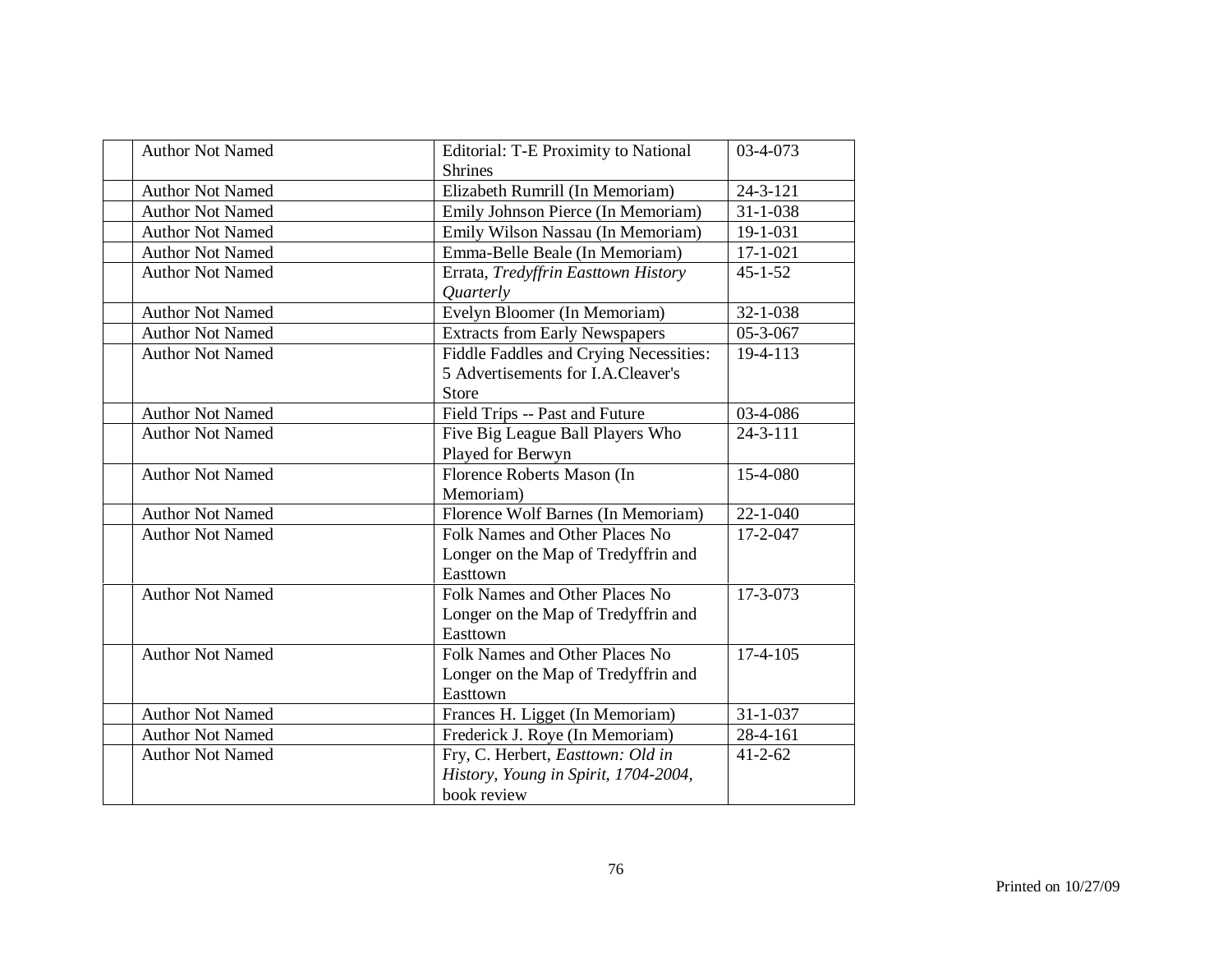| <b>Author Not Named</b> | Gabriel Church Randolph (In<br>Memoriam)                                                        | 18-1-030               |
|-------------------------|-------------------------------------------------------------------------------------------------|------------------------|
| <b>Author Not Named</b> | General Pasquale de Paoli (from James<br>Boswell's "Memoirs Of Pascal Paoli")                   | $21 - 2 - 043$         |
| <b>Author Not Named</b> | General Pasquale Paoli Mutual Aid<br>Society Italian Club, Can You Identify<br>This?            | $42 - 2 - 66$          |
| <b>Author Not Named</b> | George W. Clemmans (In Memoriam)                                                                | $32 - 3 - 126$         |
| <b>Author Not Named</b> | George W. Winthrop (In Memoriam)                                                                | 28-4-160               |
| <b>Author Not Named</b> | George Washington Lewis                                                                         | $\overline{05-3-068}$  |
| <b>Author Not Named</b> | Historic Paoli Landmark Saved                                                                   | $\overline{2}$ 4-3-105 |
| <b>Author Not Named</b> | Historic Sites Within a Few Miles of<br>Berwyn                                                  | $07 - 3 - 067$         |
| <b>Author Not Named</b> | Historical Writings of Franklin L. Burns                                                        | $06 - 3 - 051$         |
| <b>Author Not Named</b> | History of the Easttown Library &<br>Information Center, Centennial 1905-<br>2005 (Book review) | $42 - 2 - 48$          |
| <b>Author Not Named</b> | In Memoriam: Barbara McGuire Fry                                                                | $40 - 2 - 71$          |
| <b>Author Not Named</b> | In Memoriam: Carol Reynolds<br>Onderdonk                                                        | $40 - 1 - 35$          |
| <b>Author Not Named</b> | In Memoriam: Claire Coles Etherton                                                              | $40 - 4 - 143$         |
| <b>Author Not Named</b> | In Memoriam: Conrad Wilson                                                                      | $42 - 2 - 67$          |
| <b>Author Not Named</b> | In Memoriam: Dorothy Burns Pusey                                                                | 42-3-94                |
| <b>Author Not Named</b> | In Memoriam: Eleanor E. Reilly                                                                  | $41 - 2 - 69$          |
| <b>Author Not Named</b> | In Memoriam: Elinor Janney Thurlow                                                              | $42 - 2 - 67$          |
| <b>Author Not Named</b> | In Memoriam: Elizabeth Kirkner<br>Weaver                                                        | 39-2-69                |
| <b>Author Not Named</b> | In Memoriam: Kent Packard, Jr.                                                                  | $40 - 2 - 72$          |
| <b>Author Not Named</b> | In Memoriam: Madeline Blackadore<br>Dahlberg                                                    | $40 - 1 - 34$          |
| <b>Author Not Named</b> | In Memoriam: Mary Stevenson<br>Lamborn                                                          | $40 - 4 - 143$         |
| <b>Author Not Named</b> | In Memoriam: Mary Whitworth Barbee                                                              | 39-3-105               |
|                         |                                                                                                 |                        |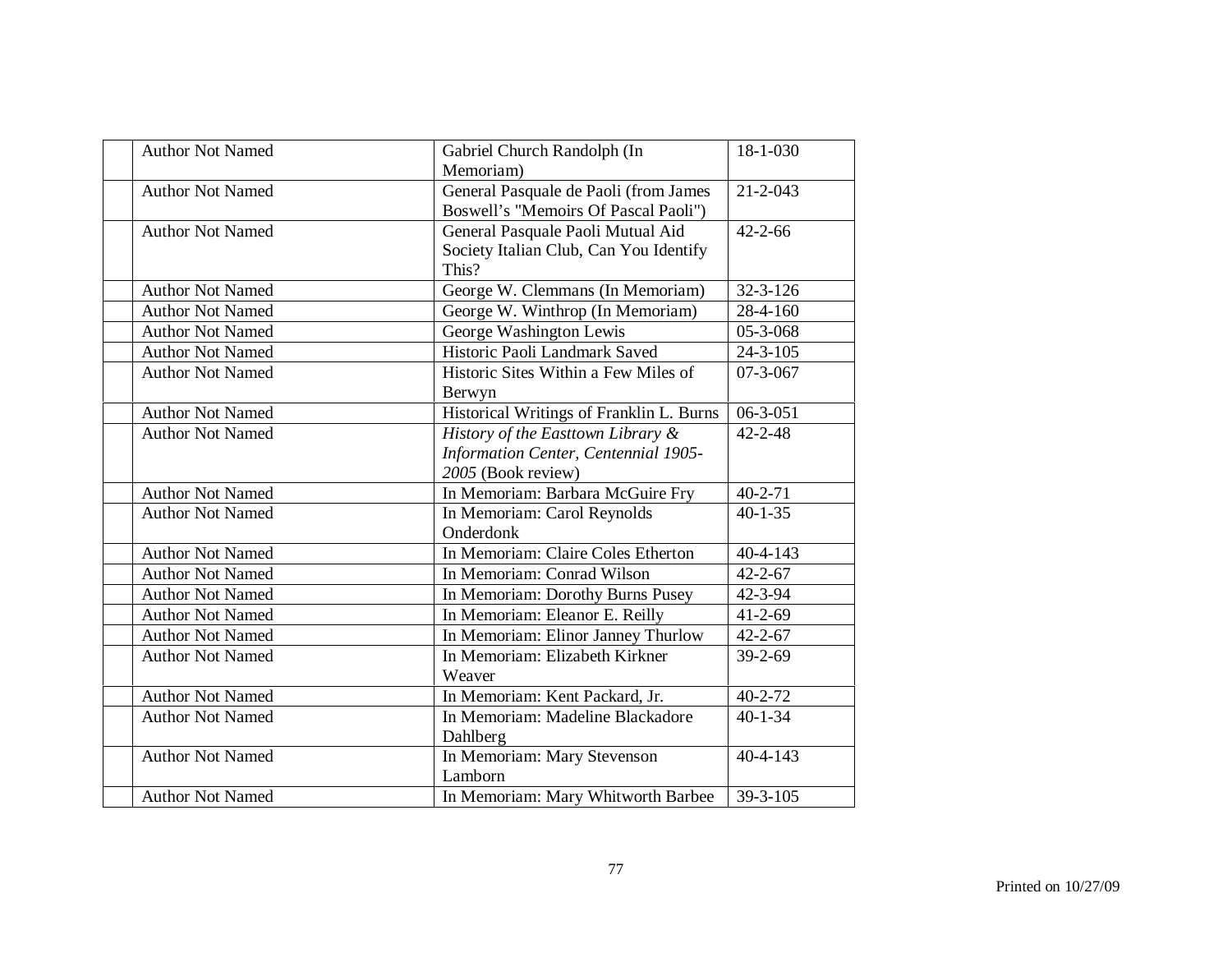| <b>Author Not Named</b> | In Memoriam: Mildred Elizabeth<br>Kirkner                                                 | $42 - 2 - 67$                 |
|-------------------------|-------------------------------------------------------------------------------------------|-------------------------------|
| <b>Author Not Named</b> | In Memoriam: Ruth Dorothy Reed                                                            | $40 - 1 - 33$                 |
| <b>Author Not Named</b> | In Memoriam: Virginia "Jinks " Sisk<br>Kolderup                                           | $42 - 1 - 29$                 |
| <b>Author Not Named</b> | In Memoriam: William G. McDowell                                                          | $39 - 1 - 33$                 |
| <b>Author Not Named</b> | In September                                                                              | $03-4-100$                    |
| <b>Author Not Named</b> | In the Welsh Tradition: Welsh Folk<br><b>Beliefs and Superstitions</b>                    | $22 - 2 - 055$                |
| <b>Author Not Named</b> | <b>Indenture for Five Years' Personal</b><br>Service                                      | 05-4-091                      |
| <b>Author Not Named</b> | Itinerary of Revolutionary War Sites in<br>N.Y. and N.E.                                  | $01-4-021$                    |
| <b>Author Not Named</b> | Janet Irwin Malin (In Memoriam)                                                           | 29-4-168                      |
| <b>Author Not Named</b> | John Alden Mason                                                                          | 15-3-052                      |
| <b>Author Not Named</b> | John Alden Mason (In Memoriam)                                                            | $15 - 1 - 017$                |
| <b>Author Not Named</b> | Joseph Janney Read (In Memoriam)                                                          | $22 - 4 - 152$                |
| <b>Author Not Named</b> | Kennett Square, Greetings from: A<br>Sesquicentennial Tribute, 1855-2005<br>(Book review) | $42 - 2 - 48$                 |
| <b>Author Not Named</b> | <b>Local War Gardens</b>                                                                  | $05 - 1 - 006$                |
| <b>Author Not Named</b> | Map of Easttown and Tredyffrin<br>Townships for Sale by Club                              | $07 - 1 - 015$                |
| <b>Author Not Named</b> | Mary Elizabeth Moorshead (In<br>Memoriam)                                                 | 29-1-037                      |
| <b>Author Not Named</b> | Mildred F. Fisher (In Memoriam)                                                           | $14 - 1 - 024$                |
| <b>Author Not Named</b> | Mildred Huber (In Memoriam)                                                               | $20 - 3 - 108$                |
| <b>Author Not Named</b> | Mildred T. Erdman (In Memoriam)                                                           | $30 - 3 - 122$                |
| <b>Author Not Named</b> | New officers and Quarterly format                                                         | $45 - 1 - 52 +$               |
|                         |                                                                                           | illus., inside<br>front cover |
| <b>Author Not Named</b> | October Trip [Marshallton, Chester<br>County]                                             | $02 - 4 - 103$                |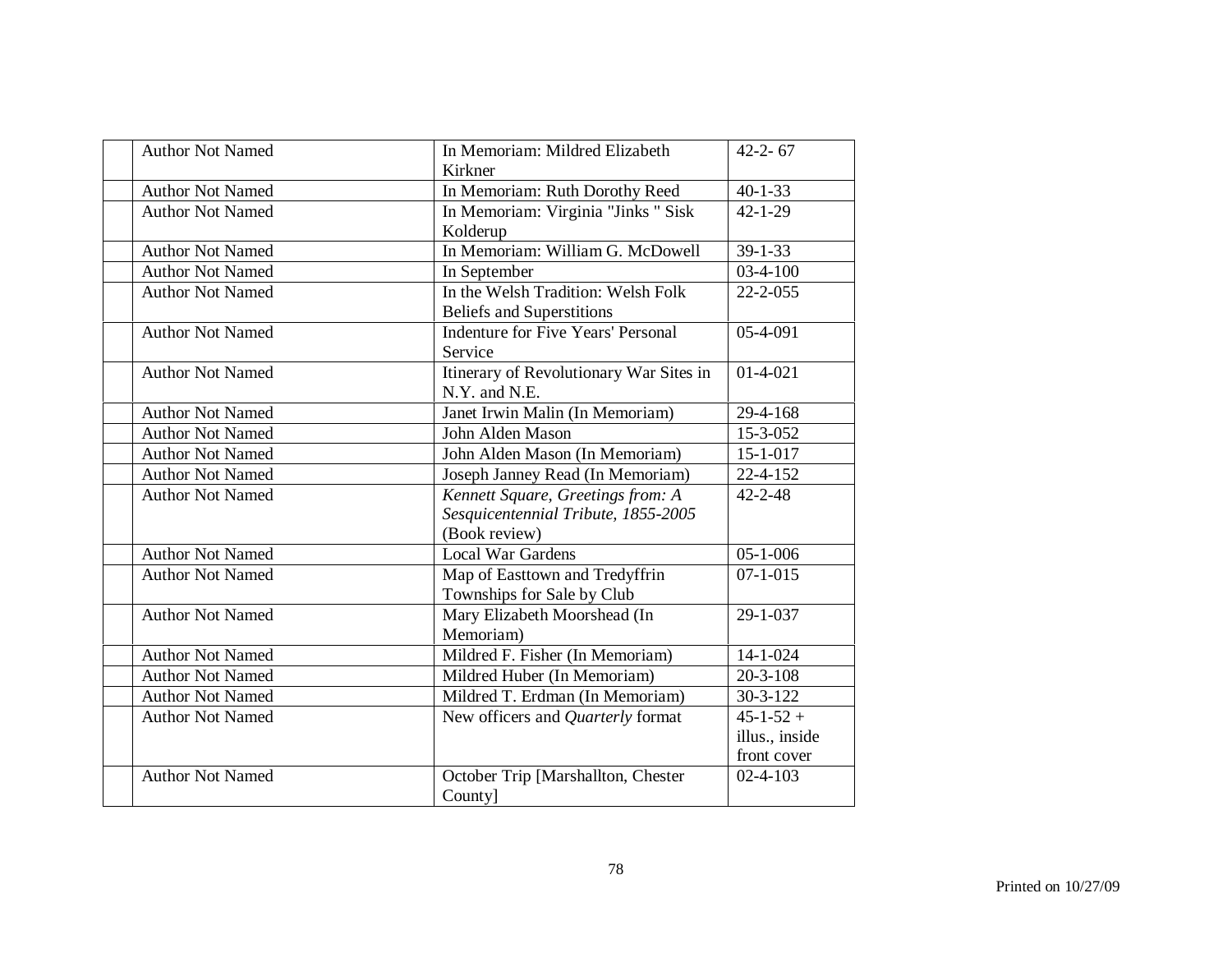| <b>Author Not Named</b> | Our Citizen Air Raid Defense Wardens     | $05 - 1 - 005$            |
|-------------------------|------------------------------------------|---------------------------|
| <b>Author Not Named</b> | Permanent Bridge, The [excerpt]          | 45-4-135                  |
| <b>Author Not Named</b> | Phoebe Phillips Prime (In Memoriam)      | 13-3-062                  |
| <b>Author Not Named</b> | Public Lecture [April 27, 1939]          | $02 - 2 - 050$            |
| <b>Author Not Named</b> | Recreation in the Last Half of the       | $20 - 1 - 013$            |
|                         | Nineteenth Century, as illustrated by    |                           |
| <b>Author Not Named</b> | Rev. Leonard Fletcher                    | $05 - 3 - 069$            |
| <b>Author Not Named</b> | Rules Adopted by T-E History Club for    | $08 - 1 - 022$            |
|                         | use of Materials in Club Library         |                           |
| <b>Author Not Named</b> | Sara B. Nuzum (In Memoriam)              | 24-3-120                  |
| <b>Author Not Named</b> | Some Distinguished Neighbors             | $\overline{28} - 1 - 003$ |
| <b>Author Not Named</b> | Sponsors, Tredyffrin Easttown History    | $45 - 1 - 53$             |
|                         | <i><u>Ouarterly</u></i>                  |                           |
| <b>Author Not Named</b> | The 1823 Agricultural Fair in Paoli      | 21-4-133                  |
| <b>Author Not Named</b> | The Berwyn Knitting Class                | $05 - 1 - 010$            |
| <b>Author Not Named</b> | The Berwyn Lookout or Observation        | $05 - 1 - 004$            |
|                         | Post                                     |                           |
| <b>Author Not Named</b> | The Great Valley Baptist Cemetery        | $05 - 1 - 013$            |
| <b>Author Not Named</b> | The Great Valley Baptist Cemetery        | 05-2-038                  |
| <b>Author Not Named</b> | The Great Valley Baptist Cemetery        | 05-4-092                  |
| <b>Author Not Named</b> | The Great Valley Baptist Cemetery        | $06 - 2 - 042$            |
| <b>Author Not Named</b> | The Great Valley Baptist Cemetery        | 14-2-040                  |
| <b>Author Not Named</b> | The Great Valley Baptist Cemetery        | 14-3-061                  |
| <b>Author Not Named</b> | The Knox Covered Bridge: A Pictorial     | 28-3-107                  |
|                         | Portfolio                                |                           |
| <b>Author Not Named</b> | The Tredyffrin Easttown History Club     | $24 - 1 - 003$            |
| <b>Author Not Named</b> | The Tredyffrin Public Library: Its First | 24-4-139                  |
|                         | <b>Two Decades</b>                       |                           |
| <b>Author Not Named</b> | The Valley Friends Cemetery in           | 04-3-067                  |
|                         | Tredyffrin                               |                           |
| <b>Author Not Named</b> | The Valley Friends Cemetery in           | 04-4-094                  |
|                         | Tredyffrin                               |                           |
| <b>Author Not Named</b> | The Van Leer Log Cabin                   | $11 - 2 - 030$            |
|                         |                                          |                           |